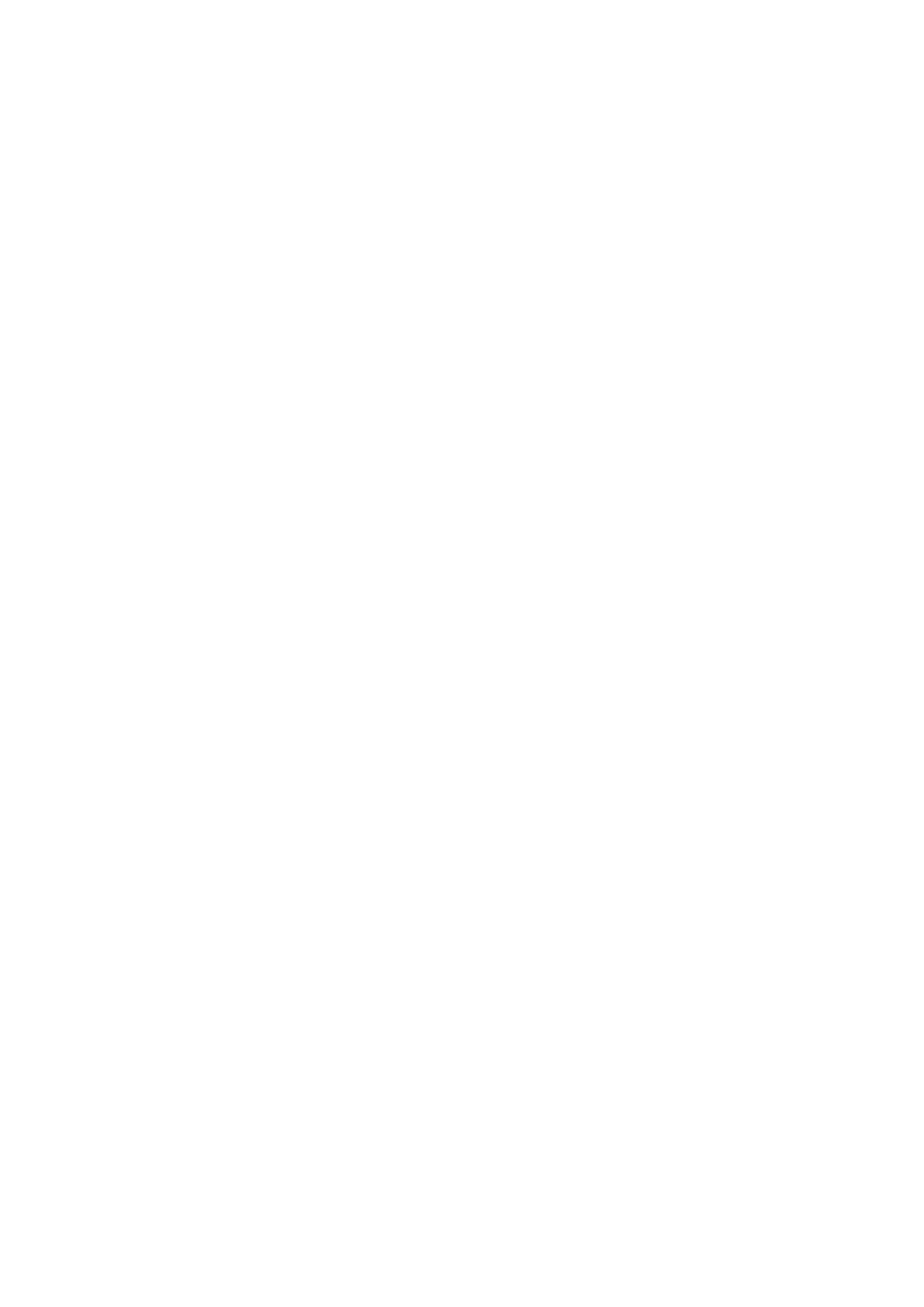#### **Introduction**

Japan is fast becoming a society marked by a decreasing birthrate and rapidly aging demographics, leading to an overall population decline. In addition, there is continuing internal migration mainly among young people from rural to urban areas, which has resulted in an uneven population distribution across different regions of the country, with a sharp drop in rural areas particularly among young people and those of working age. This has had a serious impact on efforts to conserve the environment. For example, a decrease in the number of farmers and foresters has resulted in a greater amount of abandoned cultivated land and forests without sound management, leading generally to a deterioration of biodiversity and ecosystem services. In this way, environmental, economic and social challenges are inseparably linked, and are set to become ever-more complex.

Turning our attention to the international community, 2015 witnessed the most major environmental developments to take place since the year 2012, when Japan's Fourth Basic Environment Plan was formulated. Reflecting the global environmental crises, countries quickly adopted the "2030 Agenda for Sustainable Development" which incorporates the Sustainable Development Goals (SDGs), and the "Paris Agreement". Indeed, 2015 could be considered as a turning point in international environmental diplomacy. With the entry into force of the Paris Agreement, the global community has steered major efforts towards building a carbon-neutral society, and ESG (Environment, Society and Governance) investment has become a major international trend. Thus, now is the time to start moving towards a new civilized society, with a major shift in our basic thinking (paradigm shift).

This is the first Basic Environment Plan prepared after the adoption of the SDGs and the Paris Agreement. Recognizing this, the Plan should appropriately respond to these new international developments as well as to changing domestic situations. In doing so, it is important to utilize the concepts of SDGs by addressing multiple issues in an integrated manner. It is particularly important to recognize that the basic approach adopted in this Plan is different from that adopted previously. In the previous plans, priorities were set separately in each of the environmental fields with a focus upon directly addressing specific environmental issues. This Plan, on the other hand, sets up six interdisciplinary cross-cutting strategies, such as specific measures to solve several different issues in a complementary manner. By doing so, this Plan aims to adopt and embody the basic approach of the "Integrated Improvements on Environment, Economy and Society (II2ES)" proposed in the Third Basic Environment Plan. Even though at first glance they might be considered unrelated to the environment, quite a few activities actually have considerable environmental dimensions, such as efficient use of resources and pursuit of a low carbon emissions pathway. Making stakeholders more clearly aware of the usefulness of this approach could greatly contribute to further dissemination of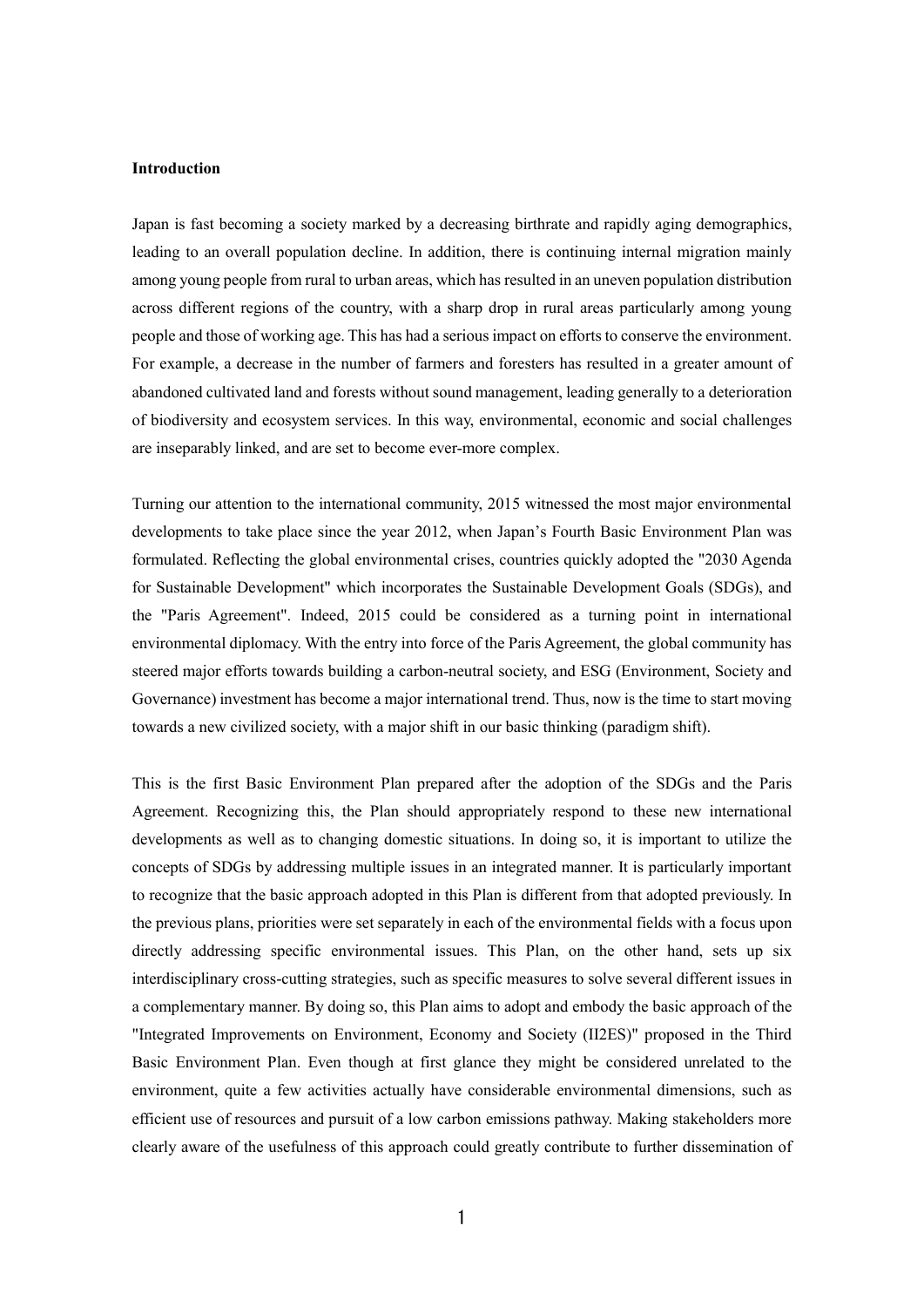II2ES. This is indeed one of the intended roles that this Plan should play.

Going forward, environmental policies will be required to create innovations across all perspectives including those concerning socio-economic systems, lifestyles, as well as technologies. Future policies have to be effective in addressing relevant environmental issues to the fullest extent. Furthermore, they should be designed so as to bring about synergistic effects that contribute to solving economic and social challenges concerned simultaneously (i.e. simultaneous solutions), drawing upon interlinkages that exist among different challenges. These will open up "new avenues for growth" that ensure quality of life is maintained into the future.

The momentum has already started to build. Even in rural areas that are most seriously affected by current economic and social problems, there are a few local governments, business entities, and nongovernment organizations that are revitalizing their areas by applying creative thinking and sustainably utilizing rich natural resources. The government is required to find out about these emerging efforts and to share their innovative practices among all stakeholders concerned, which will contribute to realizing II2ES throughout Japan.

The key to achieving II2ES is to first form a self-reliant and decentralized society in tune with local needs, and then have various elements complement each other among neighboring communities making use of available regional resources. This concept could be called the "Circulating and Ecological Economy" and it will be an effective concept to maximize the potential of each region across Japan, making use of the wide range of resources found in mountainous, agricultural and fishing villages as well as in cities. Regions across Japan are certainly facing difficult challenges arising from declining populations, falling birthrates, and aging demographics, on the one hand, yet these regions are also endowed with various resources such as beautiful natural landscapes. As such, local communities can serve as effective models for achieving II2ES. Ultimately, it is essential to maximize the sustainable use of regional resources.

New environmental policies are required to contribute to international communities as well as to respond to national challenges. Japan has a great deal of experience in overcoming serious problems concerning pollution. In addition, Japan has successfully developed and implemented advanced technologies for energy saving and resource efficiency. Furthermore, it embodies traditional wisdom such as the "*Mottainai*" spirit and harbors a long history of living in harmony with nature. With the exacerbation of environmental problems on a global scale, Japan's advanced environmental technologies and infrastructures, underlying ideas, systems, and human resources together provide an exemplary model for improving the state of the global environment.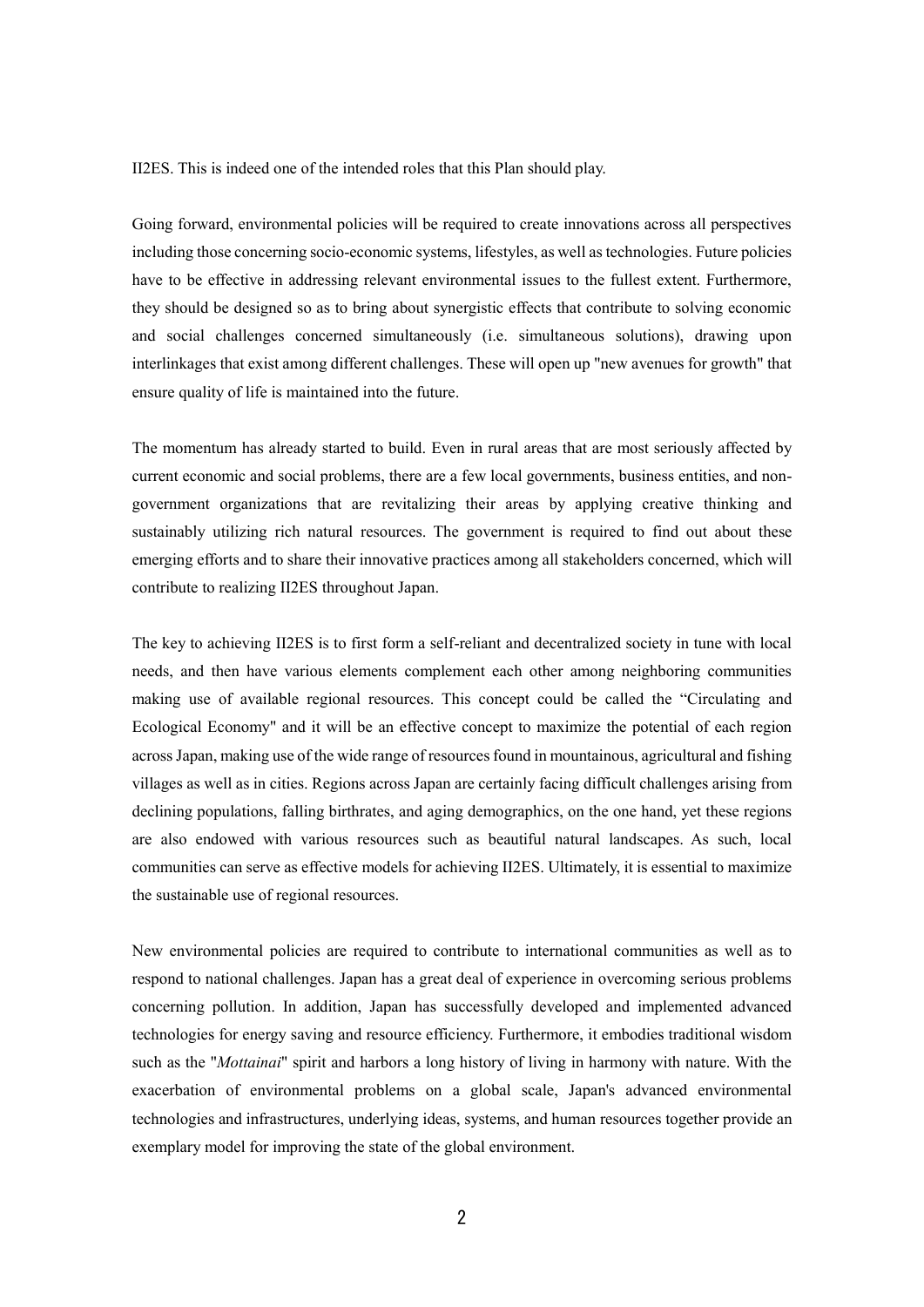For Circulating and Ecological Economy to be reliably put into practice, it will become increasingly important to forge partnerships with a wide range of stakeholders. This will enable us to provide various viewpoints, which will lead to the development of human resources to realize II2ES. In other words, enhancing and strengthening partnerships can nurture relevant human resources.

By way of illustration, environmental policy as a whole can be considered as a tree, with priority strategies representing its "flowers" and the "environmental policies to support priority strategies" making up its "trunk" and "roots". Without a trunk and roots, the tree will not bloom and only when the flowers bloom will the tree bear fruit for future generations. Just as the roots and trunk of a tree form the main support, it is vital to steadily advance environmental policies to support priority strategies.

Certain progress has been made towards restoration following the Great East Japan Earthquake, including through decontamination and reconstruction of infrastructure. However, overall restoration is still only half completed. Remaining challenges include safe handling of contaminated soils produced by decontamination and radioactive wastes generated by the accident. All government agencies must conduct concerted efforts to continue addressing these remaining issues. It is also a matter of urgency to make Japan fully resilient against potential large-scale natural disasters such as earthquakes centered directly within Tokyo as well as those caused by the Nankai Trough.

Over the course of humankind's coexistence with nature, we have built up knowledge and perspective on how to thrive on this planet. We need to make full use of this capacity in conjunction with information and communication technologies (ICTs) and other modern science and technologies, thereby ensuring minimal environmental impacts even as Japan's economy grows. Environmental impacts can be kept to a minimum in three ways: (i) "circulation" of materials and natural resources, (ii) "symbiosis" between nature and human beings, as well as "symbiosis" between regions through maintenance and rehabilitation of sound ecosystems, and (iii) realization of "low carbon" societies through various measures including those mentioned above. This kind of circulation and symbiosis based society ("Environmental and Life Centered Civilized Society") stands to provide the image of a sustainable society that Japan can aim for.

Based on the Basic Environment Act enacted in 1993, and taking into consideration the overall developments accumulated over the previous four basic plans, this Plan will describe ideas and measures to further develop sustainable societies as mentioned above.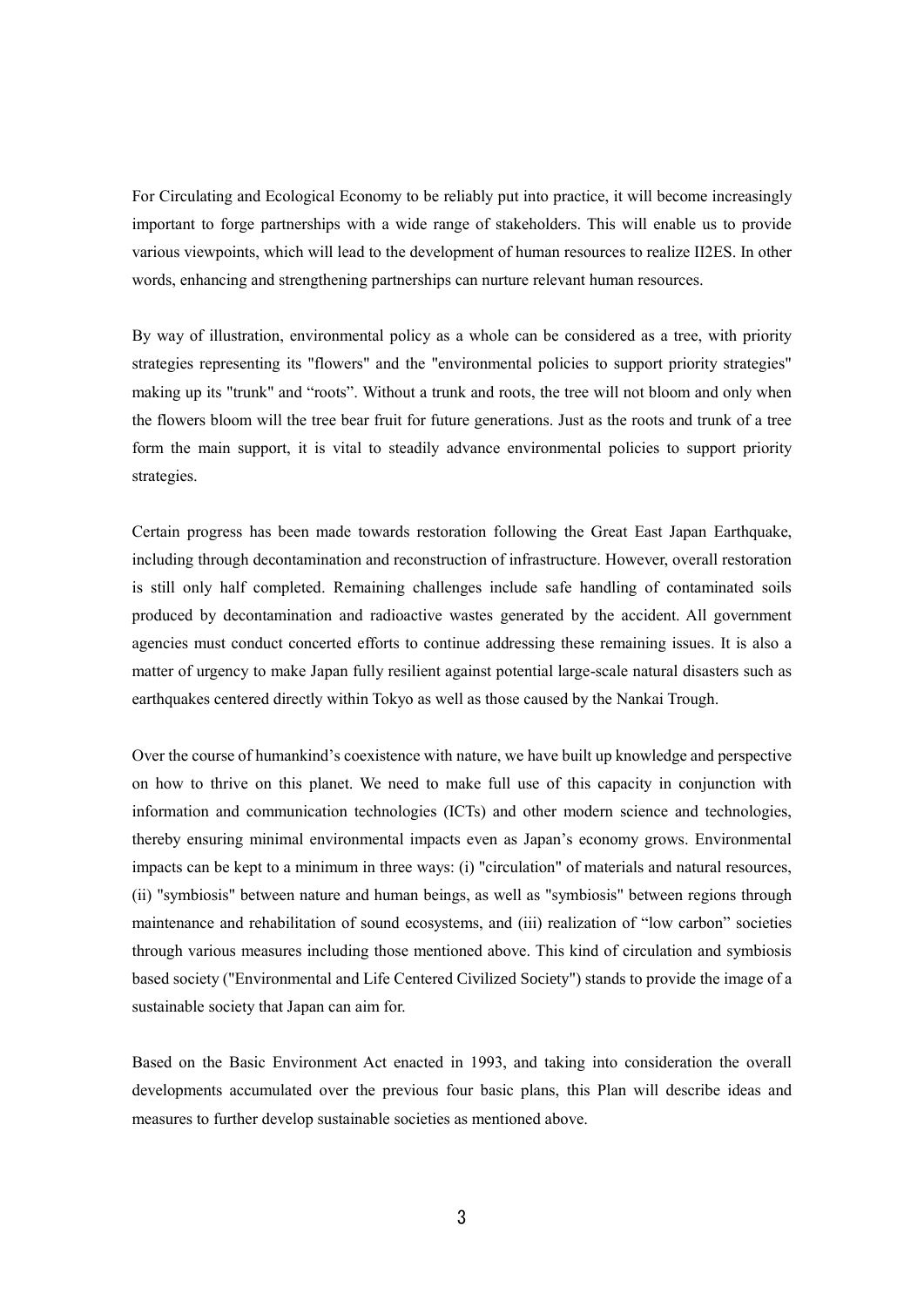We hope that this Plan will serve as a guide on future directions not only for the government but also for all various stakeholders concerned.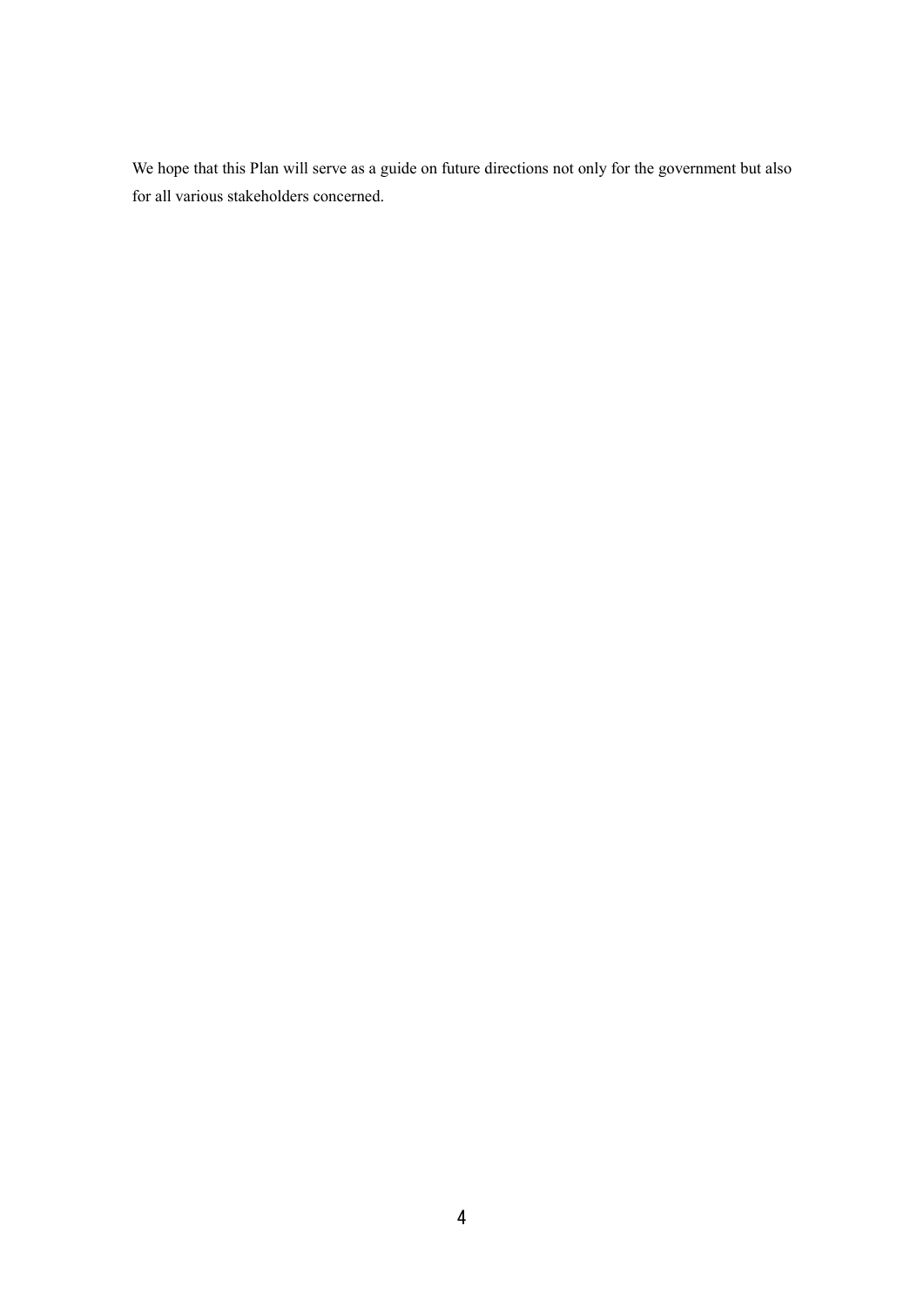# **Part 1 Environmental, economic and social conditions and direction of development of environmental policies**

# **Chapter 1 Current state of environment, economy, and society, and recognition of challenges**

Japan is now faced with complex crises and challenges related to all three areas of environment, economy, and society.

With its declining birthrate and aging population, it is inevitable that the total population of the country will continue to drop over the coming decades. In addition to this, migration from rural to urban areas, particularly of young people, has accelerated the uneven distribution of Japan's population across its various regions. Consequently, the numbers of young people and those of working age are rapidly dwindling in rural areas. These demographic changes have weakened local communities and in turn have become obstacles to delivering effective administrative services by local governments. The changes have seriously affected various administrative sectors of certain localities, including local environmental conservation efforts. For example, the decrease in the labor market for agricultural and forestry workers has resulted in a surplus of abandoned uncultivated land, and forests without sound management are increasing. Similarly, agricultural and other damage caused by unmanaged wildlife is becoming worse due to a decrease in hunters and so on. In such areas, vulnerability to natural disasters is rising, abundant nature such as *Satochi-Satoyama* (socio-ecological production landscapes) is being lost, and diverse wildlife and associated rich cultures are being put at stake.

The Great East Japan Earthquake in March 2011 and the subsequent accidents at TEPCO's Fukushima Daiichi Nuclear Power Plant, brought about enormous human, physical and economic damage. The disaster brought into sharp relief the inflexibility of centralized and large-scale energy supply systems. At the same time, the disaster also drew attention to the potential of localized energy systems in effectively complementing major infrastructure. In affected areas, a certain amount of progress has been made to restore the region through decontamination and reconstruction of infrastructure. However, overall restoration is still only half completed. Remaining challenges include safe handling of contaminated soils produced by decontamination and radioactive wastes generated by the accident. Looking at Japan overall, infrastructure which was rapidly constructed during the period of high economic growth is now showing signs of deterioration. Thus, it is also a matter of urgency to make Japan fully resilient against potential large-scale natural disasters such as earthquakes centered directly within Tokyo or those caused by the Nankai Trough.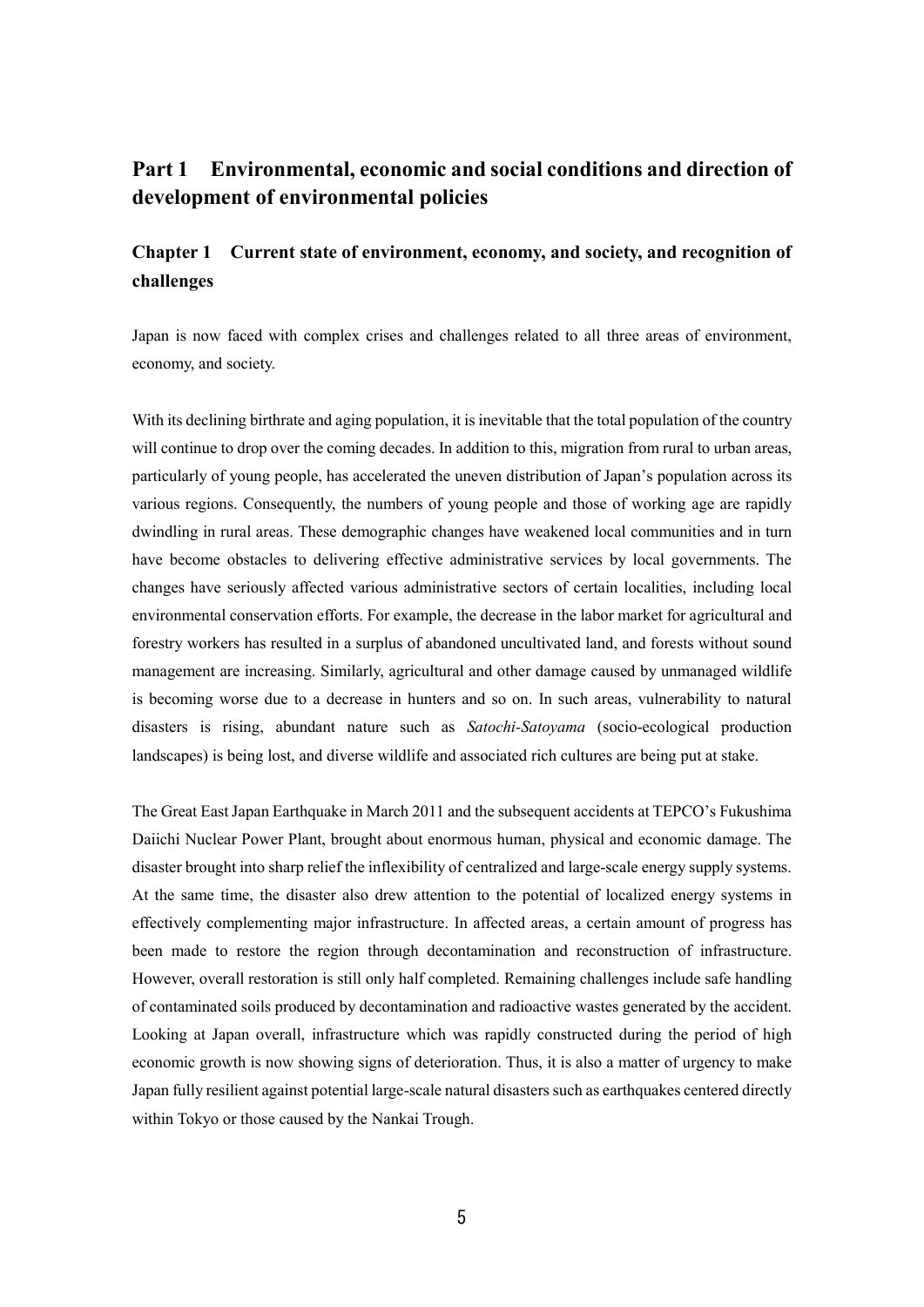In contrast to Japan's continued demographic shift, the world's population is increasing, mainly in countries in Africa and other parts of Asia. This will lead to a growth in global demand for natural resources, energy, water and food, which could in turn have major implications for the Japanese economy in the future. Although the Japanese economy has improved in terms of employment and income in recent years, burgeoning economic growth in developing countries has resulted in a reduction of relative presence of the Japanese economy on the international stage. It is important to encourage economic growth to ensure it remains globally competitive. This can be achieved by restructuring the Japanese economy as well as strengthening international competition by enhancing technological innovations such as artificial intelligence (AI) and the Internet of Things (IoT) which are essential parts of the Fourth Industrial Revolution, together with a substantial increase in inbound tourism.

Bearing all this in mind, global-scale environmental crises are likely to seriously exacerbate the various aforementioned challenges facing Japan.

The "2030 Agenda for Sustainable Development" (hereinafter the "2030 Agenda") adopted at the UN General Assembly in September 2015 has 17 goals and 169 targets<sup>1</sup> as sustainable development goals (SDGs). SDGs include goals related to water and sanitation, energy, sustainable cities, sustainable production and consumption, climate change, terrestrial ecosystems, and marine resources. Some of them are directly related to global environmental issues, while others have indirect but close environmental links. This is understood as a clear reflection of the very real sense of crisis felt by the international community about global environmental sustainability.

Above all, serious and widespread irreversible impacts created by climate change are likely to extend to Japan. For example, there is concern that the risk of natural disasters is likely to be amplified. According to the Intergovernmental Panel on Climate Change (IPCC) Fifth Assessment Report, warming of the climate system is unequivocal. In addition, it has become clear that the world average temperature rise within the range up to  $2100$  is almost proportionate to cumulative  $CO<sub>2</sub>$  emissions from anthropogenic sources. The Paris Agreement, adopted in December 2015 as an international response to climate change, tries to hold the increase in the global average temperature to well below 2  $\degree$ C, and aims to pursue efforts to limit the temperature increase to 1.5  $\degree$ C. For this purpose, the Paris

<sup>1</sup> The "goal" of SDGs means the ultimate level of achievement at the global level for each of the issues covered by SDGs. On the other hand, the "targets" could be determined by governments, taking into account different situations in each country, keeping accordance with the global level goal concerned. Thus, targets are more detailed so as to include the final achievement level and intermediate levels by specifying the final target year and numerical figures. For example, Goal 12 states "Ensure sustainable consumption and production patterns", while Target 12.3 states "By 2030, halve per capita global food waste at the retail and consumer levels and reduce food losses along production and supply chains, including post-harvest losses."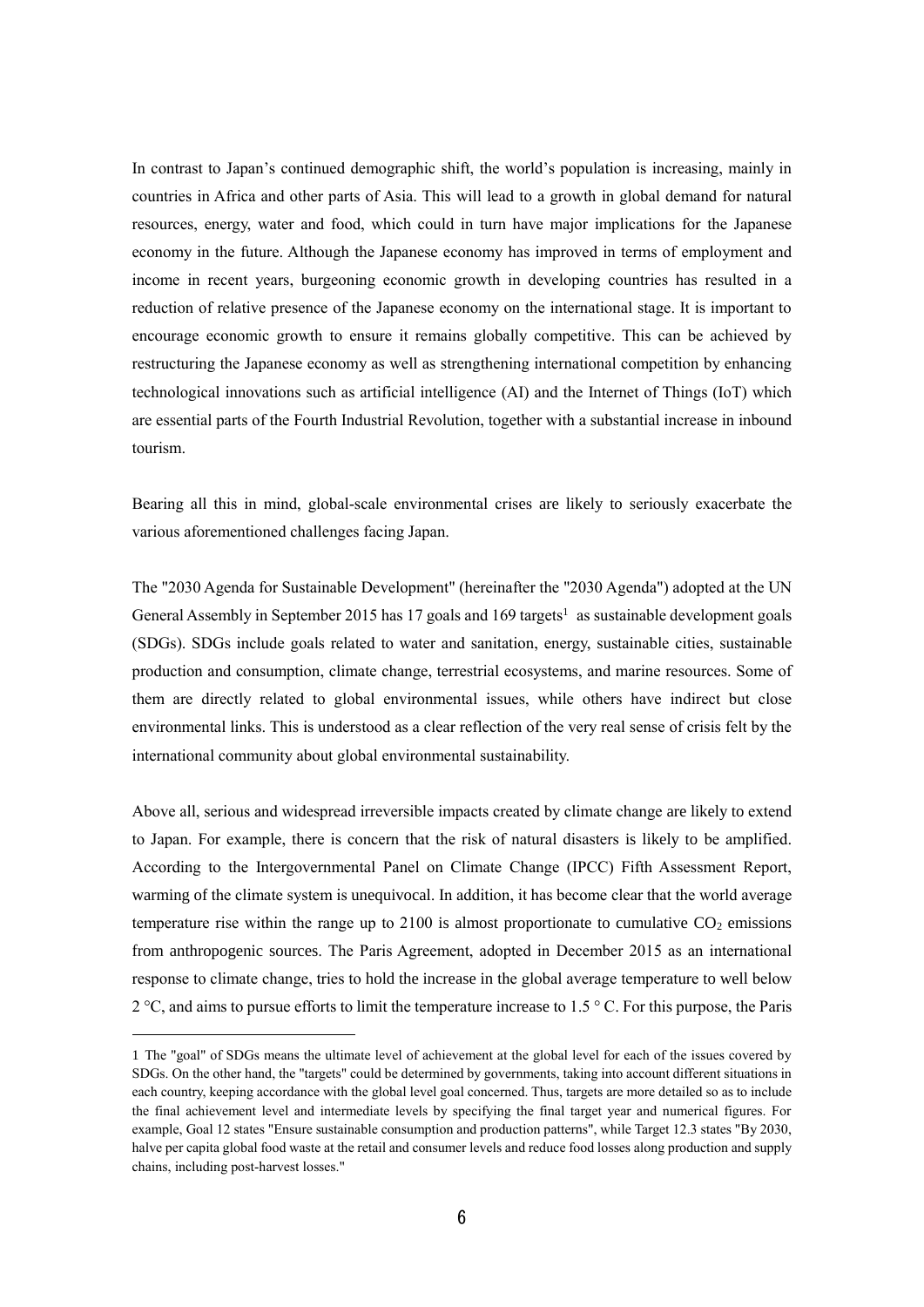Agreement aims to mitigate anthropogenic greenhouse gas emissions to practically zero (i.e. balancing emissions and removals of anthropogenic greenhouse gases) in the second half of this century. This has become a turning point on the path to building carbon-neutral societies throughout the world<sup>2</sup>. This long-term goal of the Paris Agreement can be achieved by limiting cumulative emissions to less than a certain amount, taking into account the amount of removals by sinks. (The idea that there is a certain upper limit on the anthropogenic cumulative emissions in accordance with removals by sinks is called the "carbon budget"<sup>3</sup>.)

For this reason, Japan should continue to pursue rapid reductions of greenhouse gases emissions based upon the best available science. In response to the Paris Agreement, Japan formulated the Plan for Global Warming Countermeasures in May 2016<sup>4</sup>. While the amount of emissions in Japan has declined over the past three years, there are a number of factors that may contribute to an increase of these emissions in the future. These include: prolonged shutdown of nuclear power plants; potential expansion of coal-fired power plants; progress of transitioning from ozone depleting substances to hydrofluorocarbons (HFCs) that have no ozone depletion effect but have high global warming potential; and an increase in disposal of refrigerators and air conditioners using refrigerants that have high greenhouse effect including HFCs. There are certainly many challenges to overcome if the target is to be achieved. Japan's carbon productivity<sup>5</sup> was among the highest in the world until the mid-1990s. However, as a result of steady improvements made by some European countries, Japan's international carbon ranking has declined since around 2000. Currently it is not even close to the top of the list.

In the G7 Leaders' Declaration of the Ise-Shima Summit in 2016, G7 countries committed to formulate ambitious mid-century long-term low greenhouse gas (GHG) emission development strategies well ahead of the 2020 deadline. G7 countries also recognized the importance of providing incentives such as domestic measures and enacting carbon pricing in furthering emission reduction activities. In June 2017, the US announced its withdrawal from the Paris Agreement. Immediately following that, Japan expressed its firm will<sup>6</sup> to continue to commit to implementation of the Agreement. Countries around the world also reaffirmed their continued commitment. At the G7 Environment Ministers' Meeting, a

<sup>&</sup>lt;sup>2</sup> To achieve the balance between the anthropogenic emissions of greenhouse gases and the removals by sinks in the second half of the century, i.e. carbon neutrality throughout the world

<sup>3</sup> Carbon budget is sometimes used in the meaning of "carbon balance" with respect to carbon dioxide levels in the atmosphere.

<sup>4</sup> Refer to the Part 2, Chapter 3, Section 1

<sup>&</sup>lt;sup>5</sup> GDP per greenhouse gas emissions. Differences in the industrial structure need to be taken into account when international comparison is made.

 $6$  The official statement of Japan after the announcement of the US withdrawal from the Paris Agreement (Press release made by the Ministry of Foreign Affairs on June 2, 2017)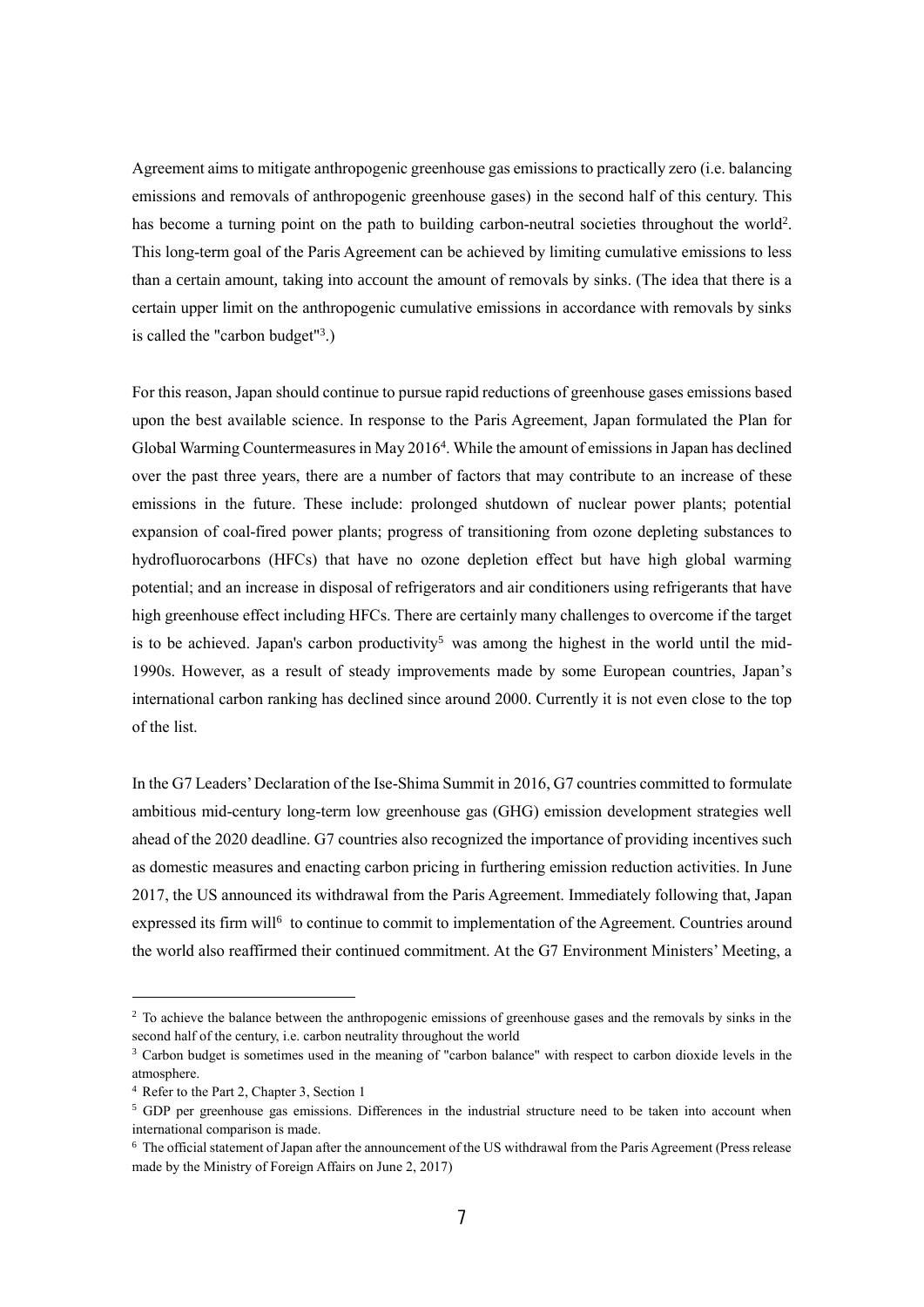communique<sup>7</sup> was adopted, agreed by seven countries including the US.

At the G20 in July 2017, G20 leaders including the US continued to commit to reducing greenhouse gas emissions including through innovation. In addition, G20 members except for the US reaffirmed a strong commitment to the Agreement, arguing that the accord cannot be reversed. As observed in several national automobile policies<sup>8</sup> and energy policies<sup>9</sup>, many developed countries are already pursuing efforts to realize a carbon-neutral society, with even a few developing countries following suit. Private sector efforts are also making good progress. Many private companies have set their own mid- and long-term reduction targets (e.g. Science-Based Targets<sup>10</sup>) and are taking measures. In the finance sector, ESG investment (i.e. investment that takes into consideration factors such as Environment, Social and corporate Governance) is expanding, and institutional investors are increasingly viewing environmental performance as one of the key factors for consideration in their investment decisions. Thus, the world has started to steer major efforts towards a carbon-neutral society, triggered by the entry into force of the Paris Agreement. Businesses are also waking up to the fact that it is not only climate change that is a direct risk, but there is also a risk associated with how we deal with the potential impacts of climate change (such as adaptation measures). In addition, changes are likely to spring up in the industrial structure in response to climate change, requiring support for issues such as fair workforce transition, creation of decent work and high quality employment.

The global environment has been substantially altered by both uncontrolled developments on a global scale, and by climate change. This has resulted in the continued loss of biodiversity including a decline and loss in various genetic resources. If this trend persists at the current pace, as pointed out by many

<sup>7</sup> The environmental ministers of the six countries except for the US and the European Commissioner in charge of environment and climate issues reaffirmed the strong commitment to address climate change effectively and urgently and to implement the Paris Agreement rapidly and effectively, which continues to be a worldwide instrument to adapt to climate change impacts. The US decided not to participate in these commitments. However, as a signatory to the United Nations Framework Convention on Climate Change, the US indicated its willingness to continue reducing CO<sub>2</sub> emissions.

<sup>8</sup> Examples include new policies introduced in UK and France in 2017 to prohibit the sales of gasoline and diesel cars by 2040.

<sup>9</sup> There was the launch of a coalition for the abolition of coal-fired thermal power plants announced at COP 23 of the UNFCCC, which was led by UK and Canada joined by a few developing countries such as Costa Rica and Fiji.

<sup>10</sup> SBT (Science-Based Targets) aims to set reduction targets consistent with scientific knowledge to achieve the "2 °C target" defined in the Paris Agreement. It is a joint initiative by the World Wildlife Fund (WWF), the Carbon Disclosure Project (CDP), the World Resources Institute (WRI), and the United Nations Global Compact. SBT requires companies to set their greenhouse gas (GHG) target to match the reduction level necessary to maintain global temperature rise below 2 °C as compared to that of the pre-industrial revolution, as described in the 5th Assessment Report (AR 5) of the Intergovernmental Panel on Climate Change (IPCC). Japan announced in the Climate Change Summit held in Paris, France in December 2017, that it would support registration of Japanese companies and aim for certification of 100 companies by March 2020.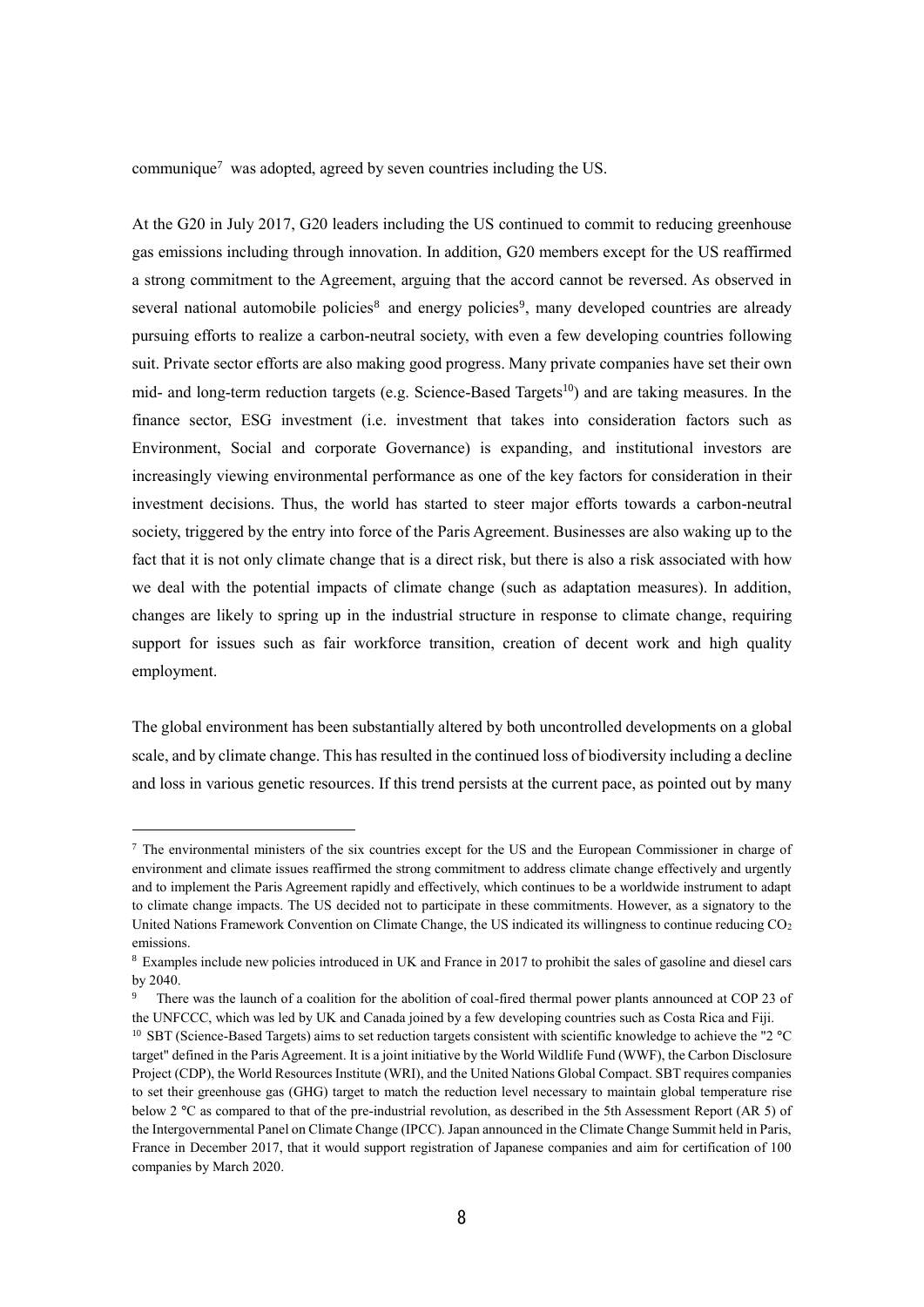experts, the global ecosystem may exceed a critical threshold in the near future, which could result in a dramatic loss of biodiversity and a widespread decline of ecosystem services (i.e. various benefits for human beings such as food, water and a stable climate). As a result, the overall welfare of human beings may decline due to mid-to-long-term contractions of global supply, and demand for food and water.

The earth's natural resources are finite, yet demand continues to grow. Environmental impacts associated with mining and waste disposal are increasing. At the same time, there is a concern that mounting resource constraints will impact economic growth. Meanwhile, Japan made great improvements to resource productivity and recycling rates including through the promotion of the 3Rs (Reduce, Reuse and Recycle), which has been successful in reducing the amount of final disposal of waste—even despite the fact that recent progress has not been significant. Ultimately, Japan should further strengthen its efforts to raise resource productivity through the 3Rs, and promote the 3Rs internationally as a matter of priority in the future.

Environmental pollution of air, water, and soil is certainly not a problem that only existed in the past. Marine pollution due to marine litter including microplastics is a serious issue and global pollution due to anthropogenic emissions of mercury and other persistent, highly-accumulating hazardous chemical substances into the environment is becoming more serious. Thus, there is a global concern that human health and ecosystems are seriously affected by the above-mentioned pollution through water, air, and food chains. However, international actions by G7 countries and others to deal with marine litter, and efforts under the Minamata Convention on Mercury which entered into force in August 2017, have only just started. On the domestic front, the achievement of environmental standards in Japan is generally improving over the medium-to-long term, and countermeasures against extreme pollution that occurred nationwide have achieved certain results. Soil contamination by heavy metals, asbestos in buildings, and polychlorinated biphenyl (PCBs) that have yet to be detoxified persist as a negative legacy from the past. Remaining challenges also include atmospheric pollution with fine particulate matters (PM 2.5), and photochemical oxidants. Water pollution caused by eutrophication in enclosed water areas still also poses a problem. These issues should be tackled appropriately, including ensuring proper management of various chemicals from emerging industries, with a view towards protecting public health and living environment.

The explanation thus far points to the overall deteriorating of the environment, which forms the basis for our socio-economic activities. In an effort to objectively evaluate the influence of human activities on the earth's natural systems, some notable research on "planetary boundaries<sup>11</sup>" has been carried out.

<sup>&</sup>lt;sup>11</sup> "Annual Report on the Environment in Japan 2017", Johan Rockström et al. "A safe operating space for humanity",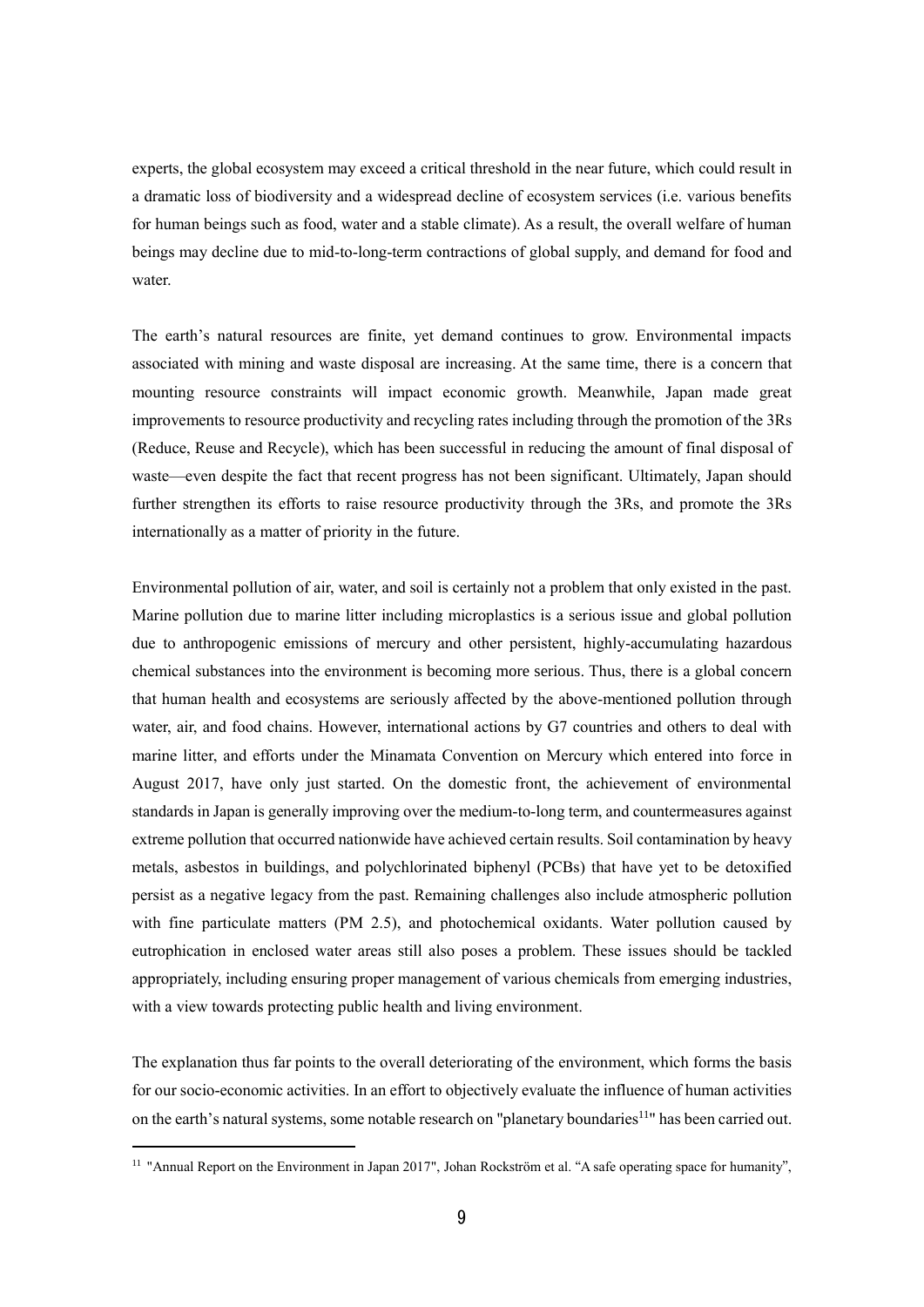The research has clearly indicated that human society could continue to develop and prosper, as long as human activities remain within the "safe operating space" of the earth's systems. Yet, the research also underlines that if such thresholds<sup>12</sup> are crossed, irreversible changes may take place, which will totally transform the natural environment on which human beings safely depend. Among the nine environmental factors covered by this research, the extinction rate of species and the circulation of nitrogen and phosphorus are evaluated to be in the high risk area, which is beyond the range of uncertainty. Climate change and land use change have been assessed to extend into the area of uncertainty associated with considerable risk. The research poses an important question―how will human beings pursue wealth and affluence within the limits determined by the planetary boundaries?

Many of the above-mentioned crises and challenges confronting Japan go well beyond all the usual temporal and spatial ranges, and transcend specific policy areas. In addition, they are intrinsically related to one another, which makes it even more difficult to deal with them effectively. Japan may be seen as an "advanced nation" precisely because it is facing these crises and serious challenges ahead of other countries. One way of dealing with this is to give up trying to think how to solve these problems and become very pessimistic; another way is to learn to live with the problems and simply maintain the status quo. But of course, neither of these are viable options. Rather, we must change our mindset, and only then can we turn these challenges into opportunities.

With the entry into force of the Paris Agreement, the world is steadily steering towards carbon-neutral societies. Potential demand for advanced environmental technologies including those for energy efficiency promoted by Japanese companies, are thus likely to expand significantly. In fact, some Japanese companies have already begun initial efforts towards this end, viewing them as potential new business opportunities. Capitalizing on potential demands for such advanced technologies stands to be a major driving force for the Japanese economy. In Japan, the nation's infrastructure will soon need a comprehensive overhaul and such structural reform can be regarded as an excellent opportunity to render the country more resilient and attractive. As part of this, climate change adaptation and ecosystem-based disaster prevention/reduction<sup>13</sup> could be more fully incorporated to enhance the effectiveness of such processes. Appropriate utilization of regional resources offers the key to

 $\overline{a}$ 

Nature, September 24, 2009, Vol 461, and Will Steffen et al. "Planetary boundaries: Guiding human development on a changing planet", Science, February 13, 2015, Vol347, Issue6223.

 $12$  At which level the "boundary" should be set is not determined only by natural science knowledge. While natural science provides the basis, social and policy judgments are needed regarding to what extent risks can be tolerated. The boundaries in this study are set with conservative and risk-averse approaches.

<sup>&</sup>lt;sup>13</sup> The 3rd United Nations World Conference on Disaster Risk Reduction held in March 2015 adopted the Sendai Framework for Disaster Risk Reduction which recognizes effectiveness of utilizing natural ecosystems for management and reduction of disaster risks.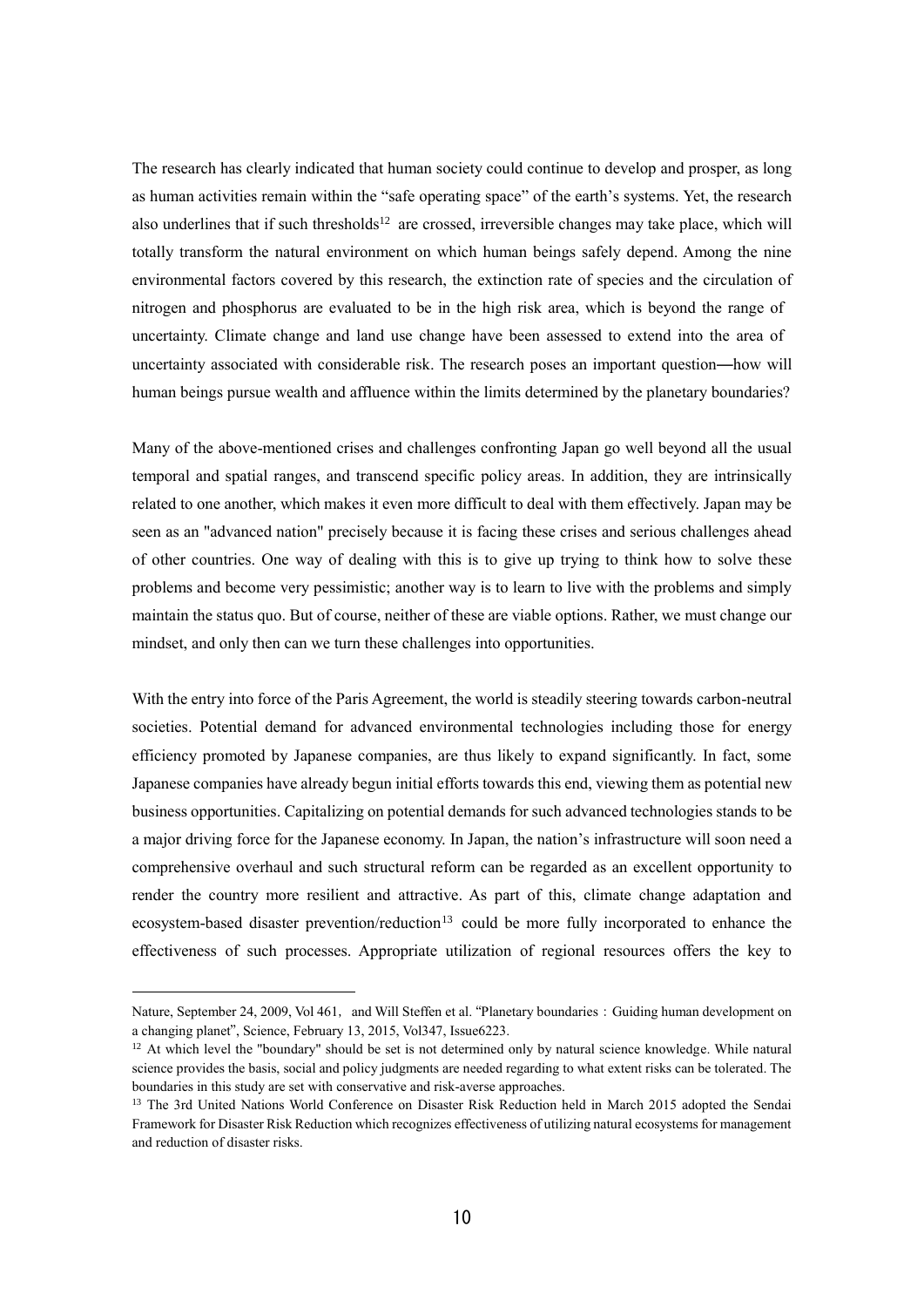simultaneous achievement of environmental conservation and regional economic revitalization. Meanwhile, many developing countries still face serious air pollution problems as well as rapidly increasing amounts of waste. Japan's wisdom and experience, especially with regard to the technologies it has developed in addressing severe pollution and waste issues in the past, could provide effective ways to solve these problems in developing countries.

Taking fully into account the current state of Japan in view of the challenges described above, the Fifth Basic Environment Plan sets out major directions for the development of future environmental policies.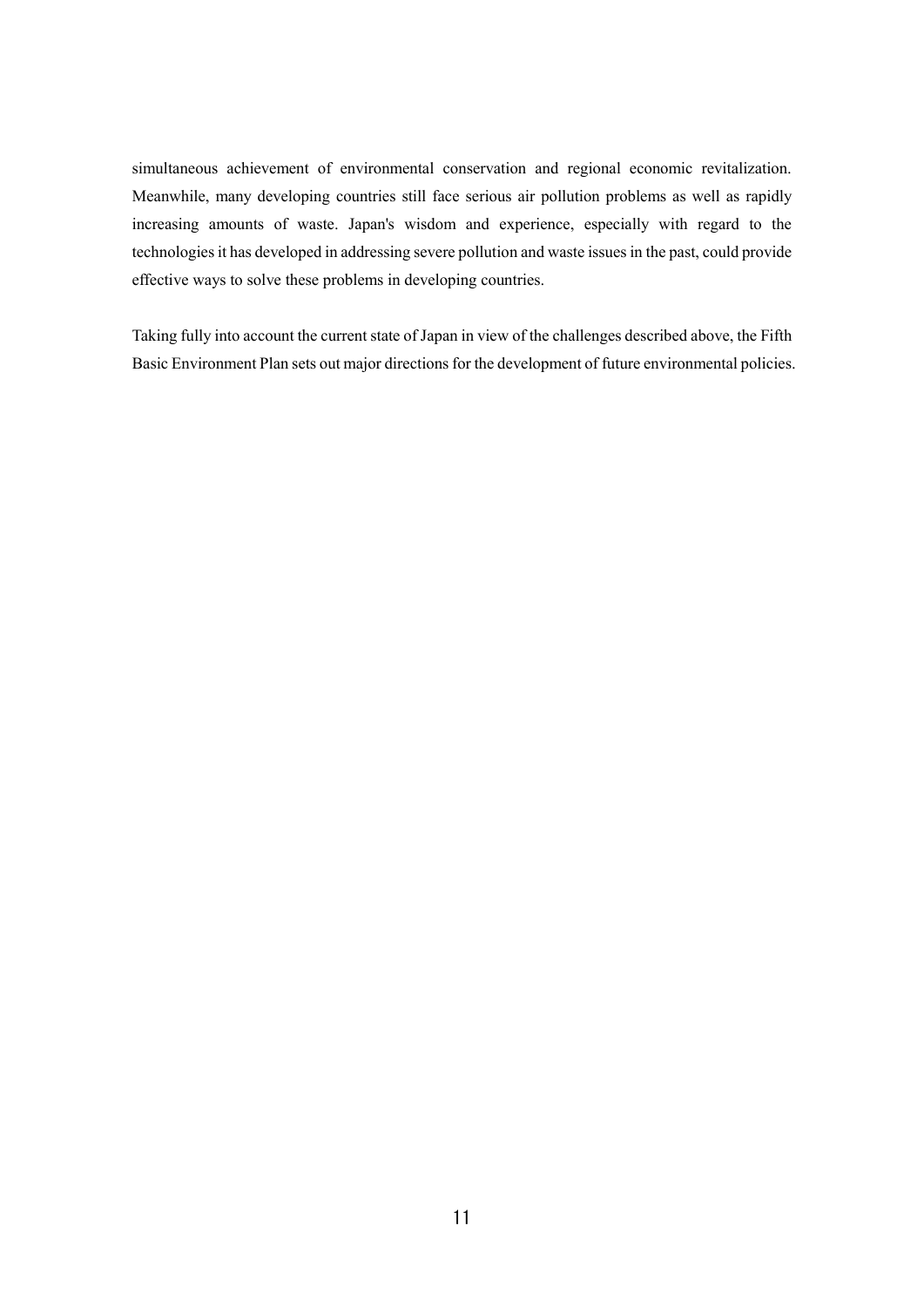# **Chapter 2 Basic concepts for the development of future environmental policies to build a sustainable society**

## **1. What does a future sustainable society look like?**

In light of the growing sense of crisis outlined in Chapter 1, modern society is becoming more complex than ever before, with environmental, economic and social aspects very closely linked. If we want to pass on a sound and abundant environment to the next generation, we must ensure that environmental considerations are fully incorporated into socio-economic systems, thereby securing environmental sustainability. The socio-economic systems themselves must also remain sound and sustainable. A sustainable society can only be achieved if actions are undertaken to improve environmental, economic and social aspects in an integrated manner. It is no longer acceptable to pursue economic/social development at the expense of environmental conservation, or to protect the environment by sacrificing economic or social gains. What is needed is to develop a "Win-Win" or synergistic approach that covers all three pillars of sustainable development. Current international trends such as adoption of SDGs, the entry into force of the Paris Agreement, and expansion of ESG investment, indicate that now is the time to enact a major paradigm shift, aimed at ultimately bringing about a new civilized society. Based on this recognition, this Plan presents a broad image of a "sustainable society" to be realized by putting in place the environmental policies set out below.

Following the definition of "sustainable development<sup>14"</sup> proposed by the "UN Commission on Environment and Development" (Brundtland Commission) in 1987, the concept of "sustainable society" has been the basic direction set out in the "Basic Environment Act" (Act No. 91 of 1993) and subsequent Basic Environment Plans. The Fourth Basic Environment Plan (Cabinet decision on April 27, 2012) stated that the ideal sustainable society contains the premise that "the risk to human health and ecosystems is sufficiently reduced and "safety" is secured". The plan then sets out the definition of sustainable society, stating that each of the three environmental challenges, i.e. "low carbon", "circulation" and "harmony with nature", is to be achieved in an integrated manner with the participation of all major stakeholders, thereby ensuring a sound and rich environment from global to local levels. To further develop this definition, the Fifth Basic Environment Plan defines sustainable society as follows.

The environment consists of the "circulation" of elements through photosynthesis and food chains

 $\overline{a}$ 

<sup>&</sup>lt;sup>14</sup> Our Common Future defines "sustainable development" as "meeting the needs of the present without compromising the ability of future generations to meet their own needs."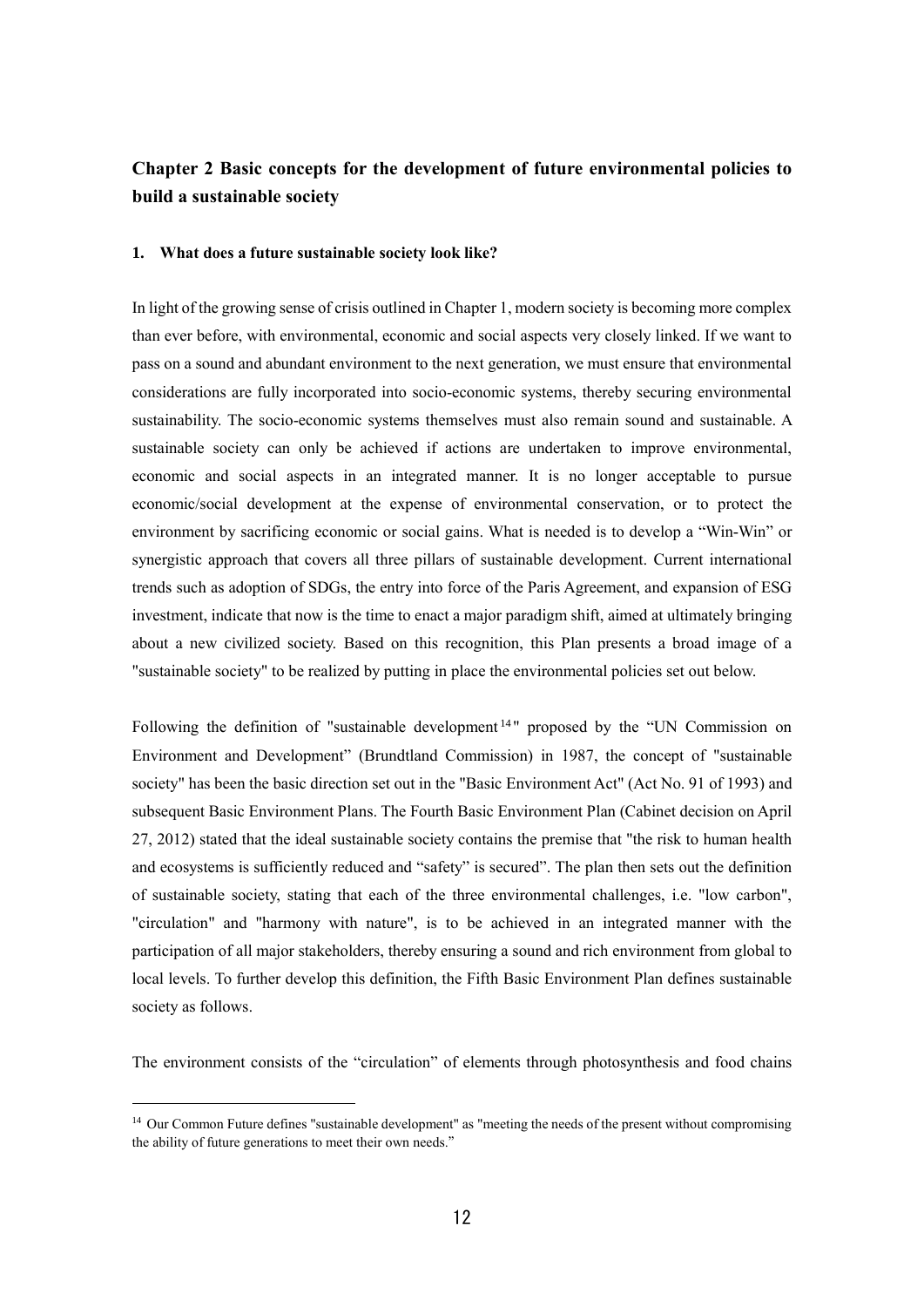cutting across the atmosphere, water, soil, as well as living creatures, and a delicate balance is maintained between ecological systems. Human beings are part of this environment. However, economic activities have resulted in the exploitation of resources beyond the earth's environmental capacity. There has also been an excessive impact on the environment from discharged substances. As a result, the delicate equilibrium among ecosystems has been broken. The collapse of this balance is manifested in the form of climate change and loss of biodiversity. Now is the time to make use of the wisdom inherited from our ancestors who lived with natural laws and mechanisms, and take up new challenges to realize a new civilized society. We must strengthen our efforts to proactively drive innovations from all perspectives, thereby transforming society into a sustainable one based on SDGs.

While nature is certainly a source of abundance, it can sometimes result in serious threats to humans. Traditional beliefs in Japan do not oppose nature; rather the Japanese have developed a reverence towards the natural world, adapting and cultivating wisdom to live in harmony with nature. We need to make full use of this traditional knowledge in conjunction with ICTs and other modern science and technologies, thereby ensuring minimal environmental impacts even as Japan's economy grows. Environmental impacts can be kept to a minimum in three ways: (i) "circulation" of materials and natural resources, (ii) "symbiosis" between nature and human beings, as well as "symbiosis" between regions through maintenance and rehabilitation of sound ecosystems, and (iii) realization of "low carbon" societies through various measures including those mentioned above. This kind of circulation and symbiosis based society ("Environmental and Life Centered Civilized Society") provides a vision of a sustainable society that Japan can aim for. This Plan advocates building a "sustainable society" through innovative environmental policies, so that Japan becomes the most "advanced nation to solve modern challenges" ahead of other countries. Based on this future-oriented approach, we will work hard to address the mounting challenges facing Japan.

# **2. Expected roles of future environmental policies ~ Creating innovations in socio-economic systems, lifestyles, and technologies, and providing simultaneous solutions for economic and social challenges ~**

In building a sustainable society, it is important to recognize that a sound and rich environment is the basis for socio-economic activities. There needs to be a transformation in our society so that efforts to promote economic growth and improvement of social infrastructure do not increase environmental burdens.

One important role that future environmental policies can serve is to create innovations across all perspectives including those concerning socio-economic systems, lifestyles, and technologies. Such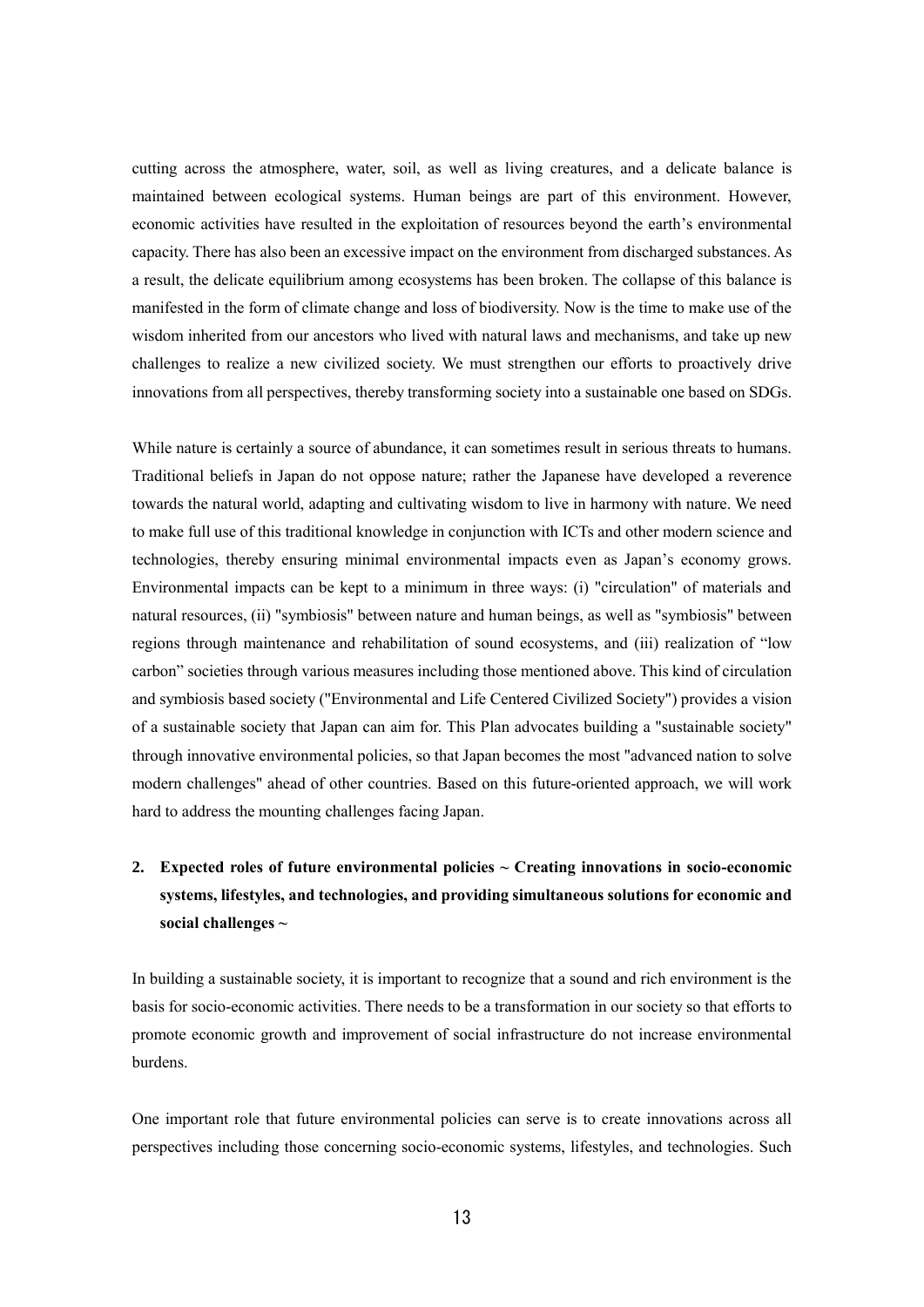innovations include incremental improvements of existing goods and services, as well as those that are outside the reach of conventional technologies and systems. For this to be realized, it is first necessary to present a vision of what a sustainable society might look like for society as a whole, then share it among all stakeholders including citizens and businesses. This will hopefully lead to a shared understanding that it is not only relevant to research and development for purposes of promoting future technology innovations, but also to facilitate greater financial investment from business. As such, the following measures are considered critical: provision of incentives to reward early movers of innovation; creation of market demand for environmental conservation; generation of new employment opportunities and equitable systems for transition of the labor market; internalization of externalities by imposing responsibilities on polluters in line with the polluter-pays principle; incorporation of environmental considerations from the planning stage; promotion of environmental awareness through environmental education and Education for Sustainable Development (ESD), as well as introduction of measures to promote partnership with a wide range of stakeholders. Taken together, these measures will contribute to building mechanisms to support more sustainable societies.

Another aim involves maximizing the impacts of future environmental policies. In fact, what is critical for future environmental policies is to contribute to providing solutions to economic and social challenges (hereinafter referred to as "simultaneous solutions"), fully recognizing the ways in which they are linked. Emerging challenges to the environment, economy and society are becoming not only more serious but they are also inter-related. For this reason, policy design must include elements which allows for environmental measures to contribute to addressing economic and social challenges, and at the same time, economic and social measures help in solving environmental issues.

Future environmental policies should create innovations across all perspectives including those concerning economic and social systems, lifestyles, and technologies, and facilitate simultaneous solutions for socio-economic challenges. These could open up "new avenues for growth" that ensure quality of life is maintained into the future.

# **3. Basic concepts for the development of future environmental policies**

#### **(1) Implementation of measures for II2ES**

The environmental, economic and social challenges facing Japan now seem to be characterized by certain complexities due to the fact that dominant market trends in other sectors result in impacts on other areas. II2ES should be adopted as a basic approach to address this complex set of challenges. However, this basic approach is different from those adopted by previous Basic Environment Plans,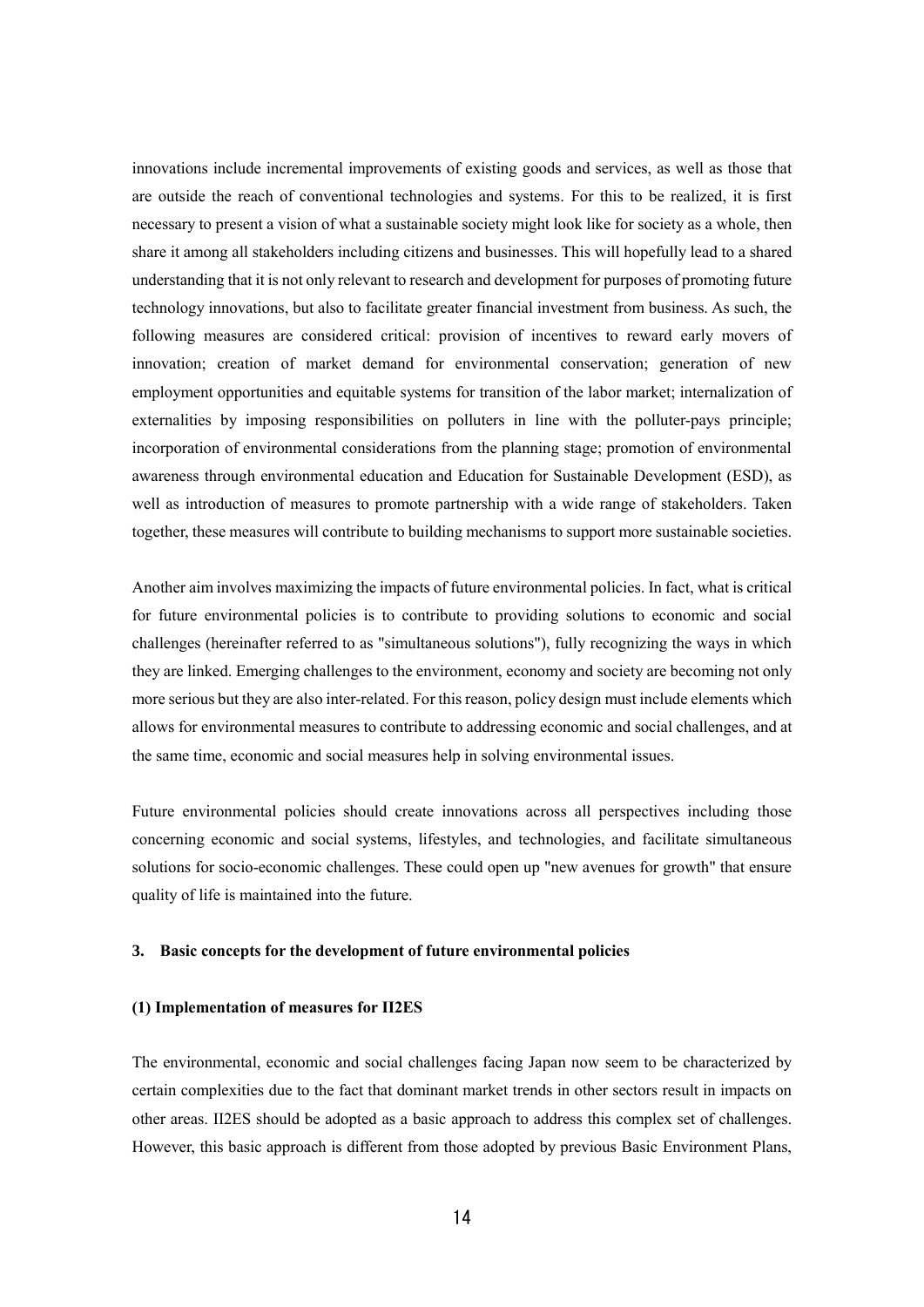in which priorities were set separately in each of environmental fields with a focus upon directly addressing specific environmental issues in question. For this reason, this Plan underlines a need to strategically establish a focused, cross-cutting framework that accounts for interlinkages, and enables specific measures to help address various challenges in an integrated manner.

# **(2) Appropriate responses to international and domestic situations based upon the basic principles and concepts for environmental policies**

Internationally agreed frameworks such as the 2030 Agenda and the Paris Agreement are key elements in building sustainable societies. They can take on the attributes of a "catalyst" to fundamentally change the direction of socio-economic activities over the next several decades. Indeed, there is a possibility that major changes such as those observed in the finance sector may affect other sectors in the future. A number of developed countries have already promoted efforts towards a carbon-neutral society, and some developing countries are also making similar efforts. On the other hand, Japan is lagging behind, and its international presence is diminishing. Failure to properly deal with these sustainability challenges may, in the future, affect the reliability and competitiveness of Japanese companies. It has even been pointed out that there is a risk of Japanese companies being excluded from global value chains. Yet, such a crisis also presents a good opportunity to enhance the position in the global value chain, by taking full advantage of Japan's excellent environmental technologies.

A sustainable society as envisaged by this Plan should incorporate the important points mentioned above. By drawing upon the basic principles and concepts presented in previous Basic Environment Plans, accurately identifying major changes in international and domestic situations, and appropriately reflecting interests of future generations in decision-making, progress can be made to enhance national measures and to strengthen international cooperation.

# **(3) Utilization of the concepts of "Sustainable Development Goals" (SDGs)**

-

SDGs with their interlinked 17 goals and 169 targets advocate an approach to address multiple challenges in an integrated manner. The SDGs also comprise a multiple-benefit approach, in which one particular measure can generate a positive array of subsidiary returns. The 2030 Agenda also states that "they are integrated and indivisible and balance the three dimensions of sustainable development: the economic, social and environmental." From an environmental perspective, the basic relationship among the goals could be understood as follows: the role of the environment is to function as the foundation, upon which socio-economic activities are carried out on a sustainable basis<sup>15</sup>.

 $15$ This is basically consistent with the idea presented by the above-mentioned concept of the planetary boundaries. A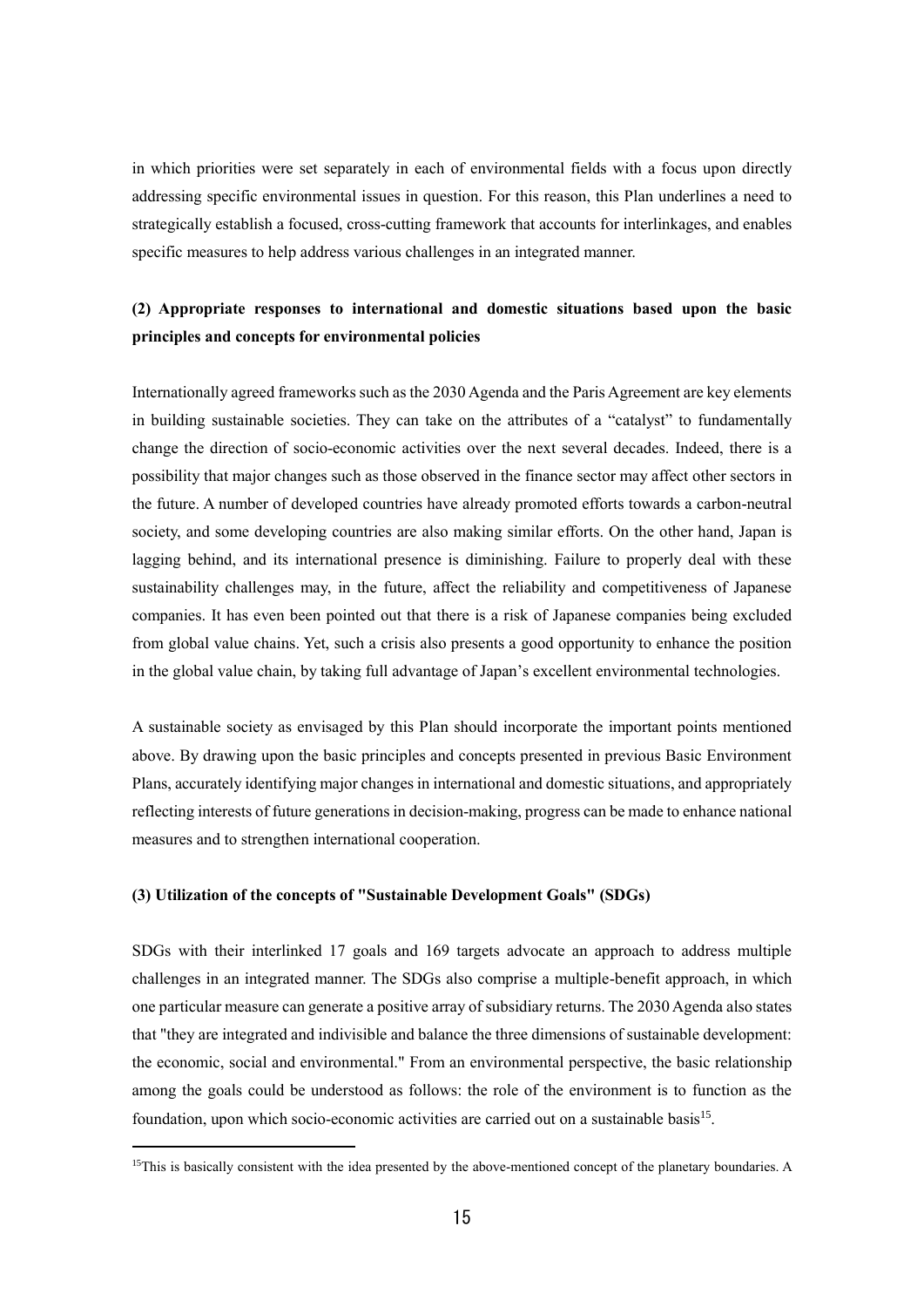Some of the SDGs may seem difficult to achieve together and some of them indicate a relationship of trade-offs. This is why an integrated approach is needed to create synergies. It is, indeed, important to broaden our horizons to consider other goals, which enables us to adopt a win-win approach. We can then pursue "both" objectives with one action simultaneously, as opposed to "either/or".

In addition to the above, the 2030 Agenda outlining the SDGs has also declared the promotion of "allinclusive" partnership, which encourages all stakeholders to participate. It is not appropriate to conduct relevant actions based solely on building upon feasibilities and realities of the existing society. Rather it is important to adopt a "back-casting" approach, by which the image of a future society we seek can guide what we need to do now<sup>16</sup>. In other words, we must let the future dictate "our next steps". These basic concepts underlying SDGs are instrumental in promoting II2ES.

Furthermore, making the SDGs a reality is directly linked to addressing various regional challenges in Japan. Major improvements could be made to a range of regional plans, by using the basic concepts of SDGs, focusing on and fully incorporating local perspectives.

 $\overline{a}$ 

remaining question of this research could be to further elaborate how to pursue rich economies and societies under these limits of the earth.

<sup>&</sup>lt;sup>16</sup> UN Sustainable Development Solutions Network (SDSN), "Getting Started with the SDGs", December 2015.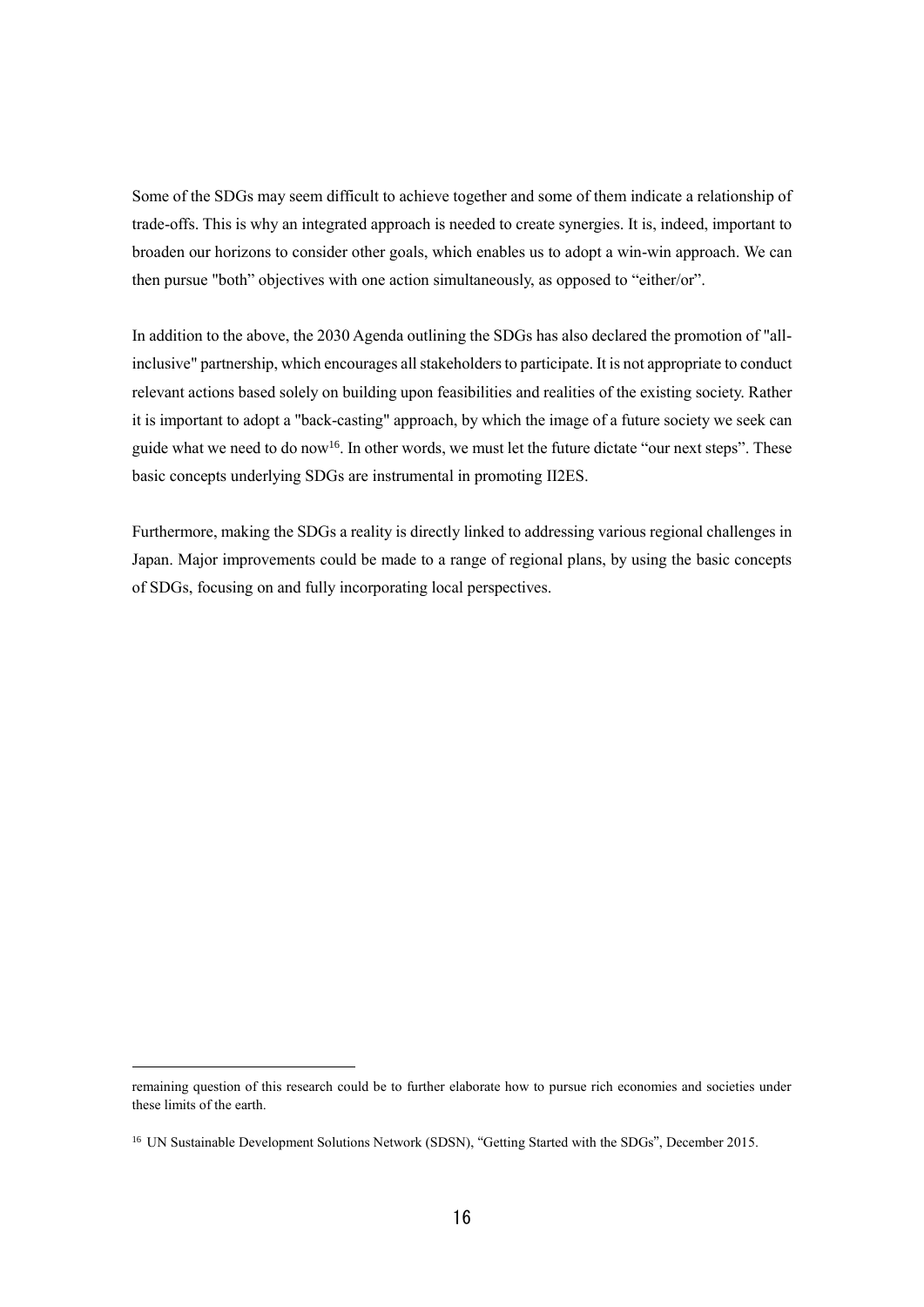# **Chapter 3 Principles and methods of environmental policy**

The following principles should be given full consideration, for successful implementation of the measures to realize a sustainable society elaborated in Chapter 2, as well as priority strategies and their supporting environmental policies s also described in Part 2, and the measures listed in the system of environmental protection measures outlined in Part 4.

# **1. Principles of environmental policy**

#### **Environmental efficiency**

Sustainable development requires economic development without compromising the integrity of environmental conservation. This translates into a need for efforts to raise "environmental efficiency", i.e. reducing environmental impacts per unit of goods and services generated, thereby avoiding an increase in environmental burdens, despite an increase in wealth or expansion of the economy (decoupling).

#### **Concepts of risk assessment and precautionary approach**

Many environmental problems are associated with some scientific uncertainty. Examples include environmental impacts of global warming, and the effects of chemical substances on health and ecosystems. In such cases, environmental risk assessment should be carried out based on the scientific knowledge available at the time, evaluating to what extent a particular issue generates impacts on health and environment, and looking at the probability of such impacts occurring. The next critical step would be to judge the necessity and urgency of countermeasures, taking into account the predetermined acceptable level of risk, and then to set priorities and put countermeasures in place.

Still the fact remains that there will always be some uncertainty left in identifying causes of the problem and in evaluating consequent impacts, and in planning and implementing countermeasures, even if those countermeasures were put in place based on the latest scientific knowledge at that time. However, if no measures are taken because of uncertainty, then once the problem does occur, it may well cause massive damage and incur massive costs associated with countermeasures which then become necessary. The consequences could be long-term or even irreversible.

For this reason, scientific uncertainty should not be the reason for delaying measures to tackle problems that may cause environmental problems. Every effort should be made to enhance scientific knowledge, and preventive measures should be taken based on the "precautionary approach". This fundamental approach has already been adopted in various environmental policies to deal with, among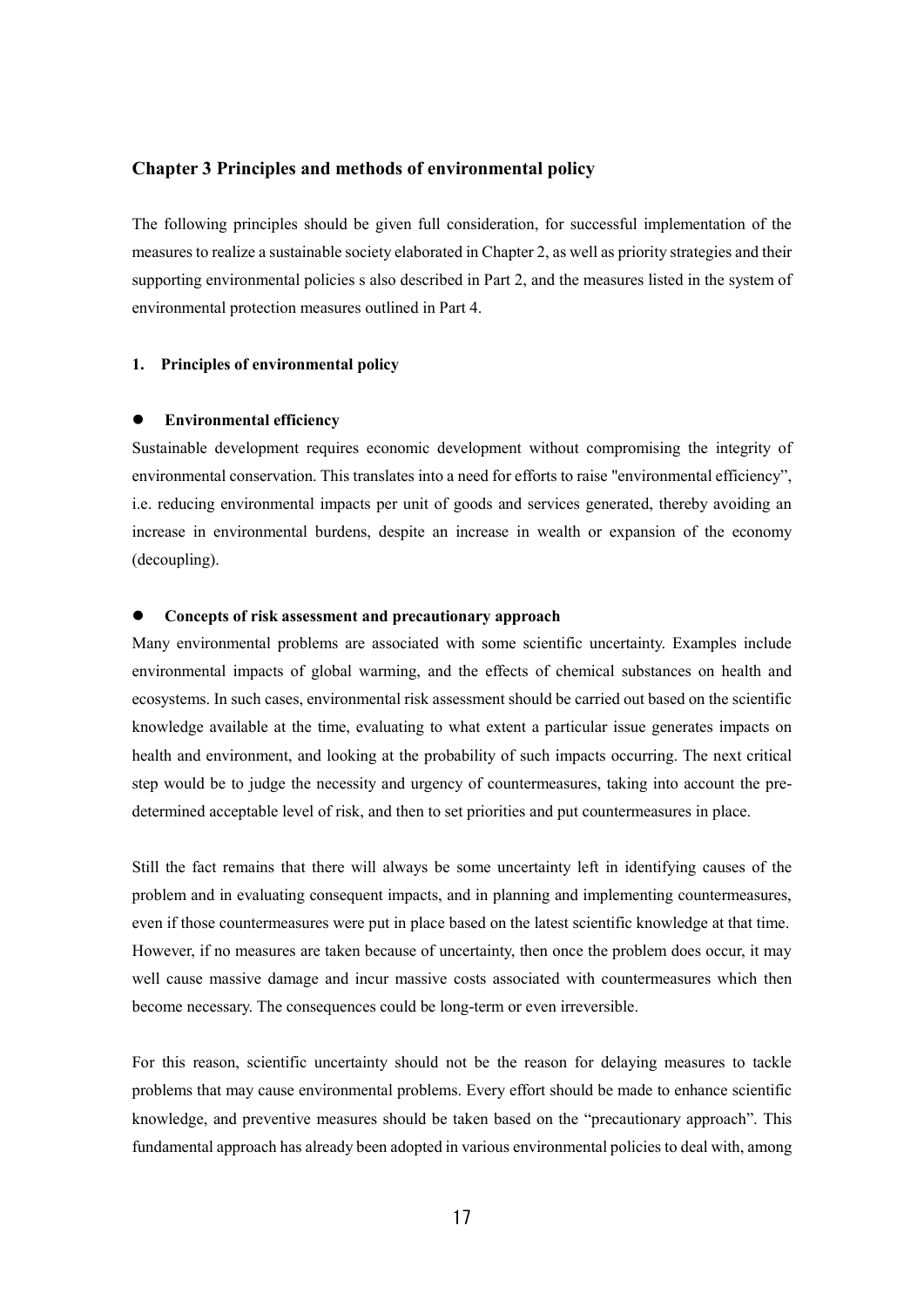others, global warming, biodiversity conservation, chemical substances, and air pollution. For example, the "Basic Act on Biodiversity" (Act No. 58 of 2008) has provisions supporting the precautionary approach. Many of the international conventions ratified by Japan also include the precautionary approach. This points to a growing need to implement domestic measures based on the precautionary approach. From now on, it will be vital to continue promoting and developing policies underpinned by this approach.

Since the Great East Japan Earthquake, the importance of risk assessment and the precautionary approach has been reaffirmed not only from the disaster prevention point of view, but also from the environmental policy perspective. Indeed, risk assessment should be carried out as objective as possible based upon scientific knowledge, thereby promoting policies that are fully in line with the concept of "environmental risk" and the "precautionary approach".

In order to make policy decisions when there is some level of uncertainty, it is essential to form a consensus with stakeholders and citizens. In that case, all-out efforts should be made to promote communications among stakeholders, and policymakers should hold full accountability.

Even after policy decisions have been made, for example, in the area of biodiversity conservation, regular review should continue for necessary additions and other changes of policy measures in accordance with the adaptive approach, drawing on newly accumulated scientific knowledge.

## **Polluter-pays principle**

The "polluter-pays principle", a standard for allocating environmental expenses, is important to incorporate the cost of environmental measures in the market through pricing, thereby promoting the more rational use of scarce environmental resources. In addition, it should be noted that the polluterpays principle in Japan has been discussed as a principle of justice and equality that would contribute to bearing the cost of decontamination and relief measures for victims. Corporate management and consumption behavior should be encouraged to take safety and environmental aspects into account by reflecting the cost of preventing environmental pollution caused by accidents and operations in the prices of products and services.

In addition to the above, it is important to utilize the principle of "extended producer responsibility". This means that producers have certain responsibilities physically and financially until the postconsumption stage in the product life-cycle. We should also apply another principle of "taking measures at pollution source" through, for example, eco-designing and eco-manufacturing so as to minimize the emissions of pollutants and wastes as much as possible from the start.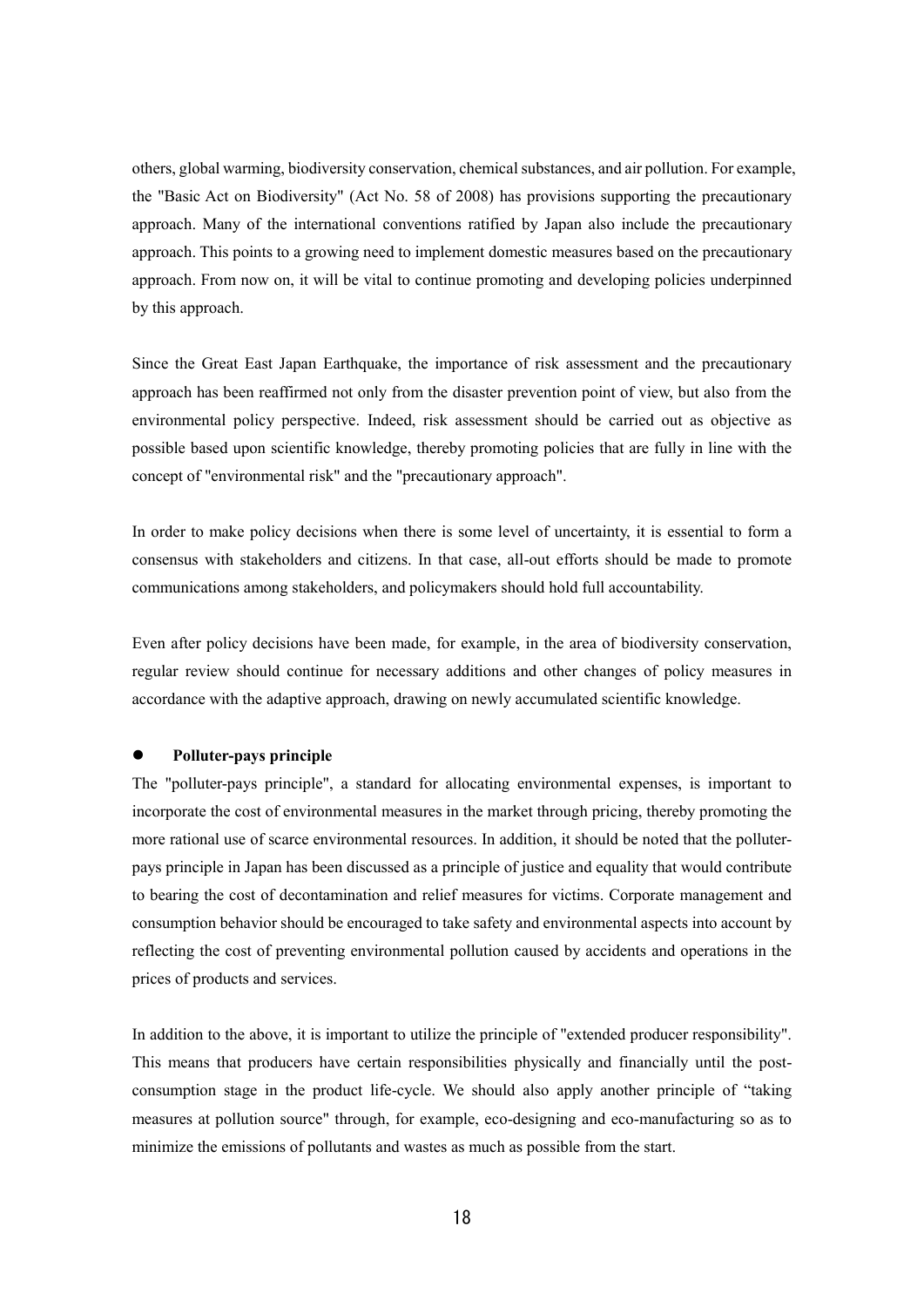# **2. Approaches to implement environmental policies**

Based on major environmental policy directions elaborated above, and to find solutions to individual environmental policy challenges listed in Part 2, it is necessary to prioritize policies, improve costeffectiveness, and reduce expenses borne by society as a whole. Up until now, various policy approaches such as direct regulation, subsidies, tax incentives, and public awareness raising have been implemented. However, there is still a need for developing new policy approaches, improving existing policy approaches, and expanding the scope of policy application. This is indicated in Chapter 2, Section 5 of the Basic Environment Act. The environmental policy approaches that satisfy specific policy objectives are outlined below.

## **Direct regulation approach**

Direct regulation specifies certain goals and compliance matters to be achieved by society as a whole, then utilizes laws and other control measures to achieve them. It is effective for prevention of environmental pollution and land use control for conservation of natural environment.

## **Regulatory frameworks approach**

This approach intends to achieve regulatory objectives by presenting goals, with mandatory actions and procedures to achieve them. This approach is effective to take preventive or advanced measures to deal with new environmental pollution for which quantitative target setting and specific compliance matters are difficult to set, while making full use of creativity and ingenuity of those subject to regulation.

## **Economic approach**

This approach aims to achieve policy objectives by providing economic incentives to stakeholders so that they take economically rational actions in the market. Specific measures include subsidies, financial support by tax incentives, imposing an economic burden via taxation, emissions trading, and feed-in-tariffs (FIT), among others. This approach is effective for those to whom the command and control measures such as those two mentioned above cannot be applied. This approach utilizes changes in market prices to make stakeholders reduce environmental burdens.

# **Voluntary approach**

This approach seeks to achieve policy objectives by way of encouraging businesses to set voluntary targets for their own actions. It is particularly effective in cases where businesses have widely expressed their commitments to society and their progress is checked by the government, i.e. almost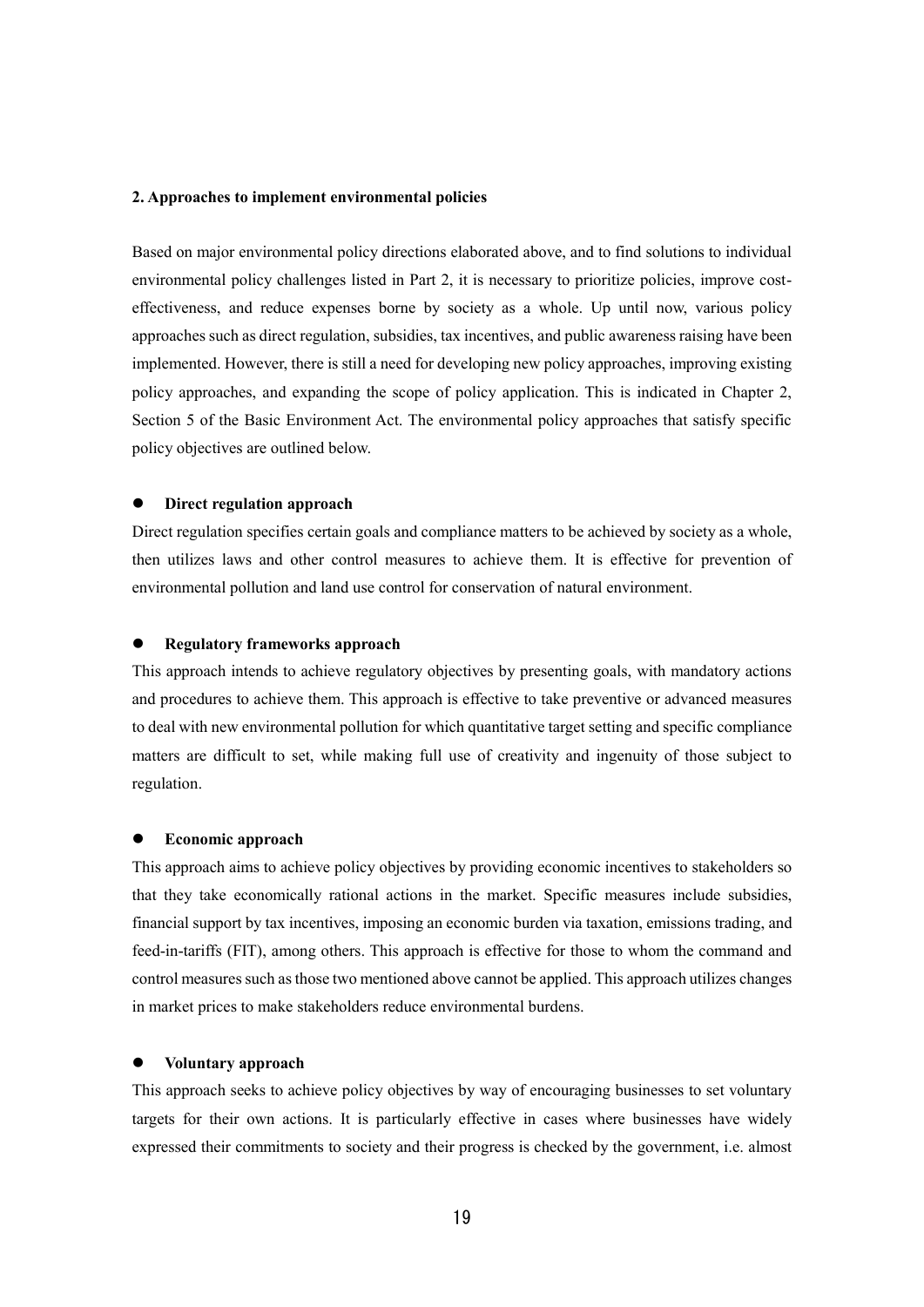equal to a social commitment. This creates an incentive for technological innovation, and contributes to raising environmental awareness and bringing in environmental education/learning for stakeholders concerned. This approach is expected to be effective in cases where businesses need to deal with complicated environmental problems quickly and flexibly by making full use of their expert knowledge and ingenuity.

## **Information approach**

This approach promotes the disclosure and provision of information on the environmental load of business activities, products and services so that businesses actively engaged in sound environmental practices and producing environmentally friendly goods can be selected for investment and procurement. Publishing environmental reports and demonstrating environmental performance are notable examples, which are expected to be effective in promoting environmental considerations of all stakeholders including suppliers of products and services.

#### **Procedural approach**

This approach intends to incorporate procedures and criteria for environmental considerations into the decision-making processes of a particular actor or entity. Examples include Environmental Impact Assessment (EIA), and the Pollutant Release and Transfer Register (PRTR) to require documenting and reporting the amounts of release and transfer of chemical substances in the environment. This approach is considered effective in integrating environmental considerations into actions of each entity.

## **Action approach**

This is an approach to meet policy objectives through direct implementation of necessary actions by public entities, i.e. national and local governments. This contrasts with other approaches mentioned above which intend to exert certain pressure to non-public actors.

In addition to those listed above, the Basic Environment Act also mentions a few other approaches, including measures to promote understanding through environmental education and learning. Applying only one of these approaches proved effective in addressing pollution problems resulting from specific large-scale sources in the past. However, the modern policy challenges are the simultaneous realization of a low carbon and a sound material-cycle society in harmony with nature, moving towards a truly sustainable society, through II2ES. Obviously application of a single policy measure alone cannot be effective to deal with modern challenges. New and innovative policy approaches are needed. Also an appropriate combination of policy options could be made by way of an effective policy mix, taking fully into account nature and characteristics of policy objectives. By doing that, policy packages could be developed to draw on synergies that exist among different policy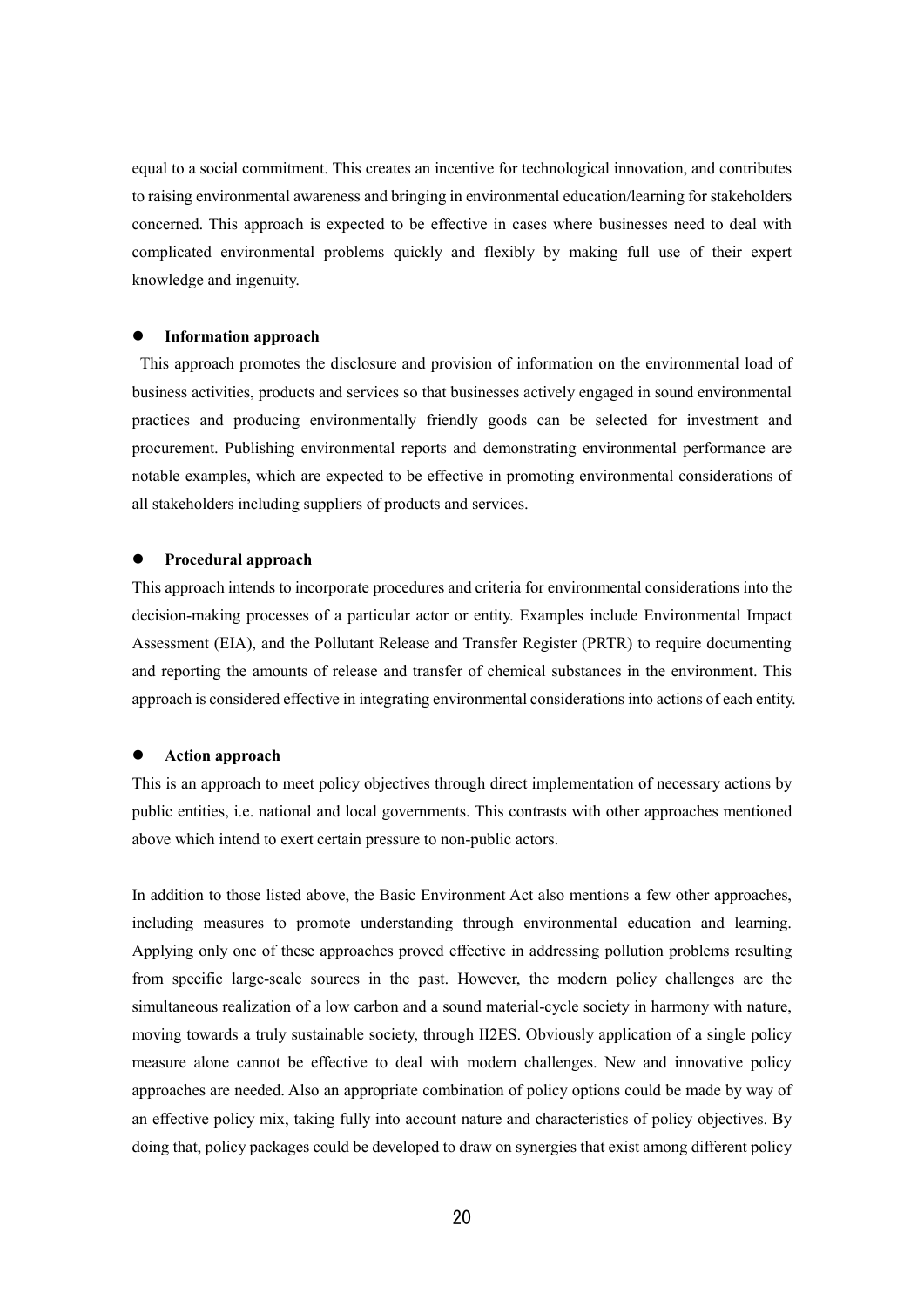approaches.

When considering and implementing individual measures according to this Plan, it is necessary to consider an appropriate combination of various policy approaches elaborated above.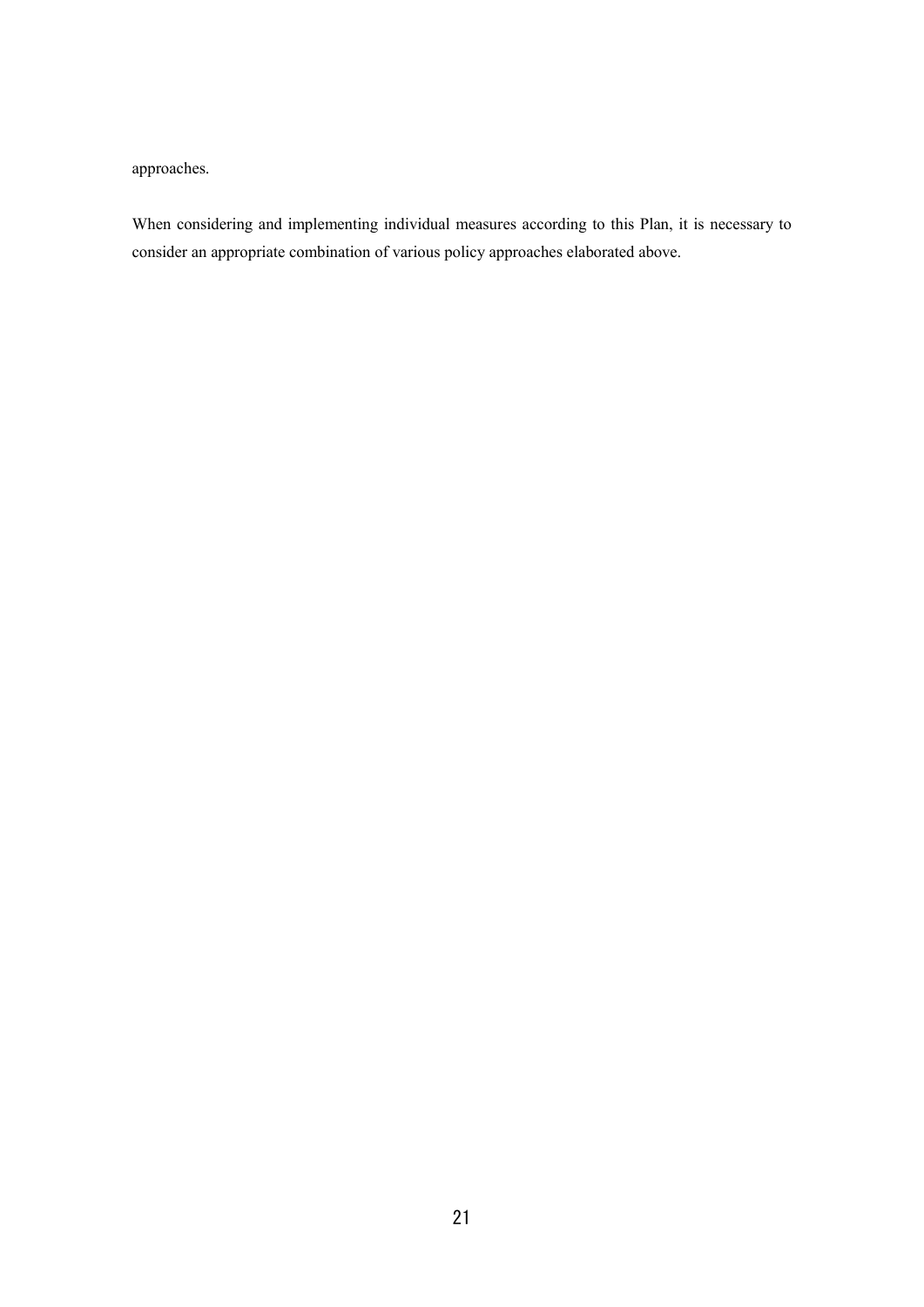# **Part 2 Putting the environmental policy into action**

Part 1 Chapter 1 described the current state of Japan regarding environment, economy and society. This Plan covers environmental measures over the next five years, and specific measures described in Part 2 will be implemented, based upon what should be achieved by 2030 and 2050, as well as the review of the Fourth Basic Environment Plan, keeping in mind SDGs for development targets set for 2030, Japan's mid-term target for greenhouse gas emission reductions by 2030, and the long-term goals of the Paris Agreement set for the second half of this century.

# **Chapter 1 Concepts of priority strategy setting**

# **1. Establishment of a priority strategy based on the administrative plan for each area**

Complex modern challenges can only be tackled by setting a cross-cutting strategy that enables specific measures to address various problems in an integrated manner, keeping in mind that a plan has been in place for each of the major policy areas of the environment.

A sustainable society can only emerge if economic activities shift towards a green economy that enables sustainable production and consumption. Japan's national land is the basis of its socioeconomic activities and it should be ensured that the national land is sustainable and remains resilient against disasters. Furthermore, each region should come up with a solution for its own economic and social challenges by making the best use of local resources. Citizens in urban and rural areas should be more engaged with each other, by preserving the environment closest to them, and forming a space with further reduced environmental risks so that citizens can enjoy lives that are healthy and prosperous.

There needs to be research, development, demonstration and dissemination of environmental technologies supporting Japan's economy, land, community, and way of life. Of course, developing these technologies not only contributes to sustainable development and reduction of the environmental loads on a global scale, it also contributes to the promotion of Japan's environmental businesses. Therefore, it is important for Japan to implement policy measures that contribute to environmental conservation of the planet as a whole.

Bearing the above in mind, this Plan has six priority strategies as listed below:

(1) Formulation of a green economic system for realizing sustainable production and consumption

(2) Improvement of value of national land as stock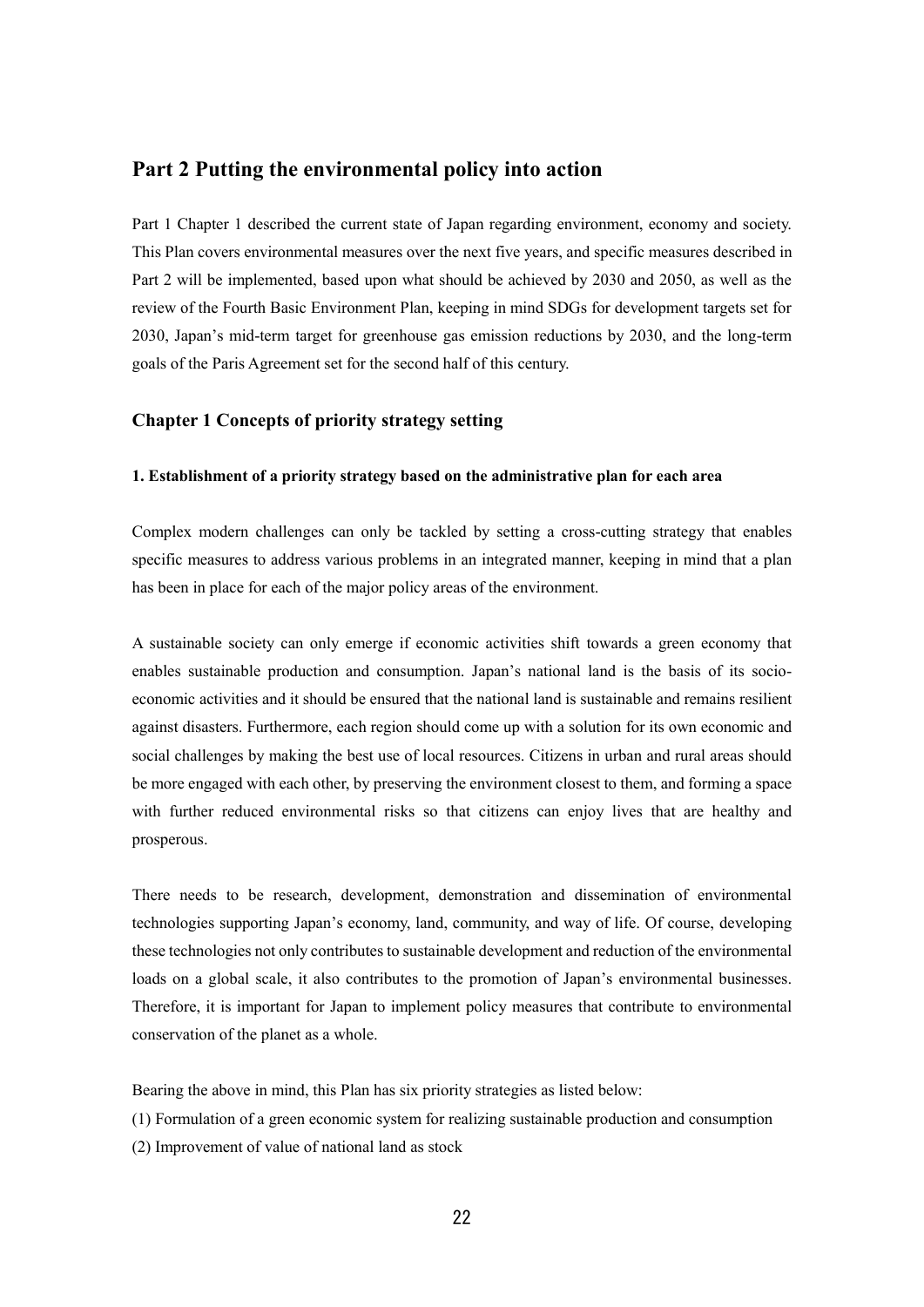(3) Sustainable community development using local resources

(4) Realization of a healthy and prosperous life

(5) Development and dissemination of technologies supporting sustainability

(6) Demonstration of Japan's leadership through international contributions and building strategic partnerships

Each strategy will be elaborated in Chapter 2, while Chapter 3 will explain the measures that support priority strategies in detail.

There is some overlap between the six priority strategies. Rather than strictly separating each strategy, this overlap will enable one policy measure to address more than one priority issue, thereby creating the synergy needed to accelerate the realization of a sustainable society.

Some of the measures are relevant to several priority strategies, but are listed under the one considered most substantially related. Thus, in implementing each of the measures, broad attention needs to be paid to interlinkages that exist between the priority strategies concerned.

# **2. Enriching and strengthening partnerships**

# **(1) Role of each entity as a prerequisite for partnership**

In putting these environmental policies in place, every entity that makes up society should be aware of its own responsibility to the environment. We must realize that addressing environmental measures can bring great benefits for our lives, as well as for regional and corporate management. We must also recognize a major risk will emerge if we neglect or postpone environmental measures. Keeping these in mind, voluntary and proactive efforts are required to reduce environmental loads as much as possible by each entity through understanding the role to be played and the significance of participation in environmental conservation under a fair allocation of responsibilities according to each respective position.

The following points clarify the roles that the government should play in order to enhance and strengthen partnerships, as well as the roles that local governments, businesses, non-government organizations and citizens are expected to perform.

## **National government**

The national government plays a role in promoting comprehensive environmental conservation measures by establishing a framework to encourage participation and close cooperation among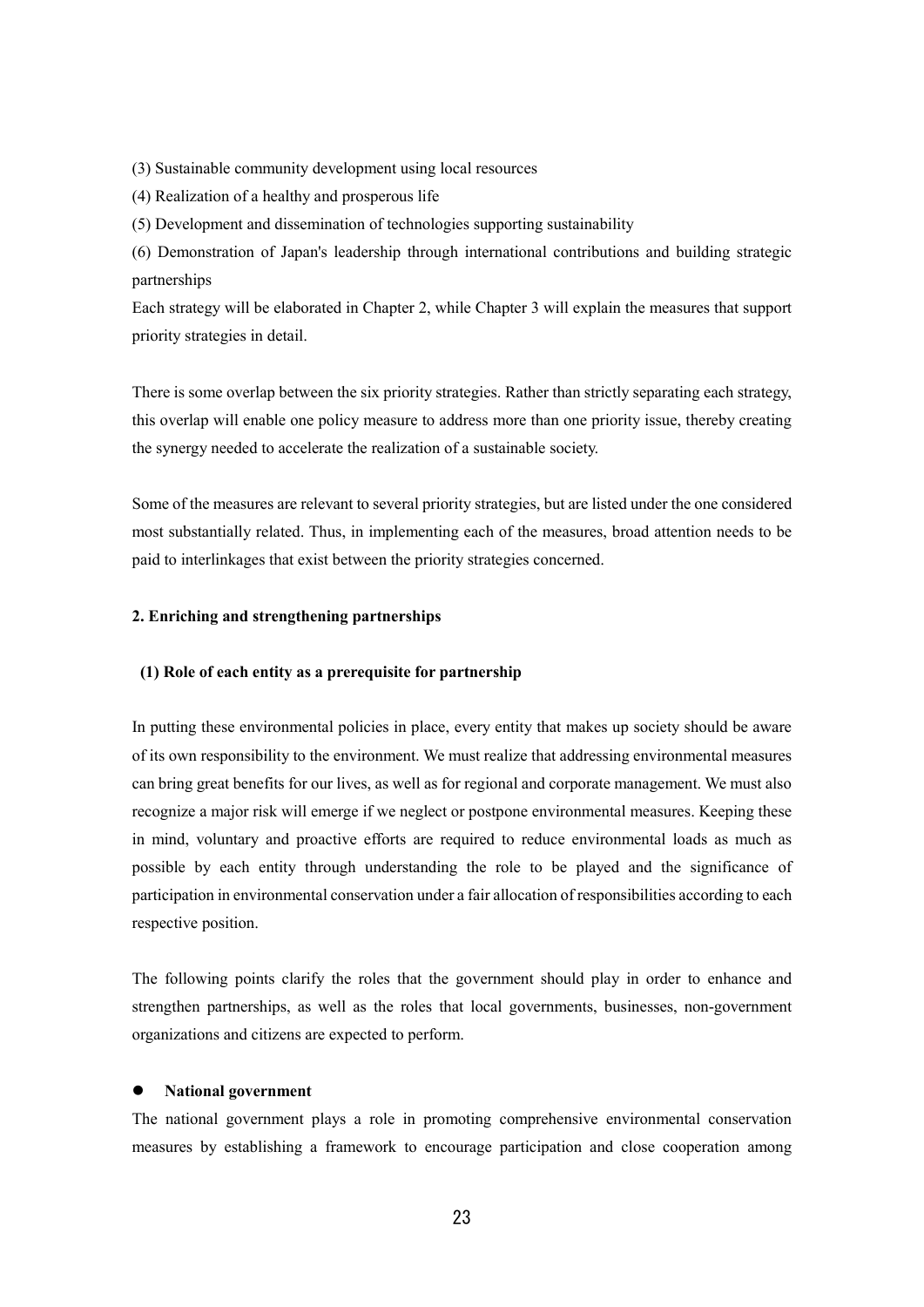national and local governments, businesses, non-government organizations, and citizens with close governmental coordination so that the environment can be conserved through the participation of society as a whole. The national government presents respective goals, directions and roles of all entities for their environmental conservation efforts. The government also creates a foundation to facilitate actions by all entities through a transformation of the overall socio-economic systems and incorporation of environmental considerations in utilization of the national land.

The national government promotes voluntary and proactive efforts by all entities through promotion of environmental education and learning, support for activities of non-government organizations, and provision of information. The government also promotes dialogues among all entities to enable networks and partnerships to be more firmly established.

Furthermore, the national government will proactively and broadly incorporate environmental considerations into its own initiatives.

# **Local governments**

Local governments are key to promoting regional priority strategies and play a major role as promoters of regional environmental conservation as the basis for building a sustainable society. It is the local government that is expected to act as the coordinator for regional actions. Local governments are expected to implement comprehensive environmental conservation measures in the region, working closely with related departments, and in collaboration with local residents, businesses, nongovernment organizations, other local governments and national organizations concerned. Taking the regional characteristics into account, local governments present goals and major directions of various initiatives in the region. Local governments also lay a regional basis by promoting operationalization of various policy systems concerned, as well as developing social infrastructure, and promote actions by each entity

Furthermore, local governments will proactively and broadly incorporate environmental considerations into their own initiatives.

# **Businesses**

Businesses account for a major part of economic activities and as such, businesses play an important role in reducing environmental loads. Businesses are expected to take voluntary and proactive efforts across the entire value chain of products and services. Such efforts could include not only pollution prevention but also efficient use of resources and energy, reduction of wastes, and reduction of environmental loads throughout production to distribution processes.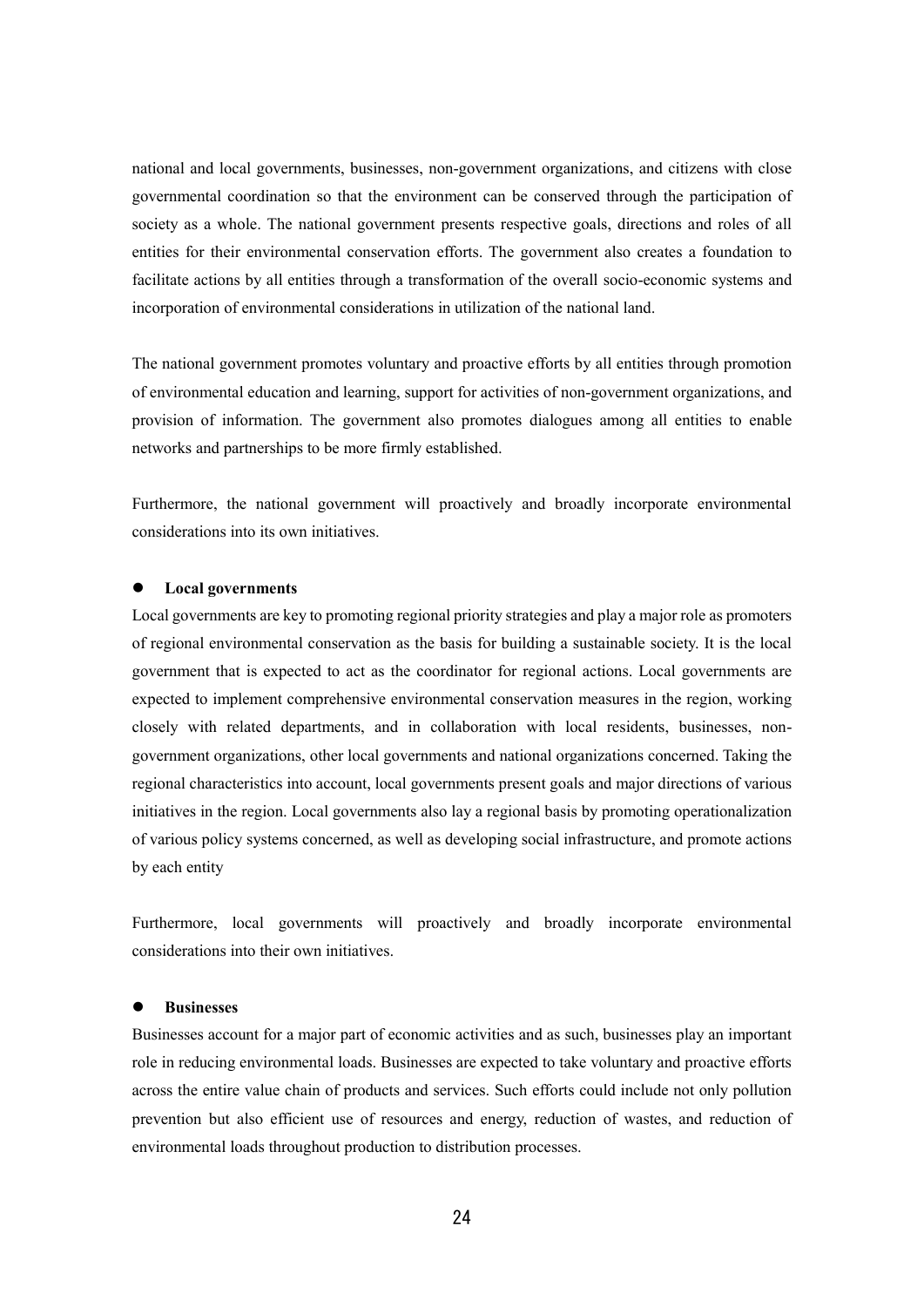In particular, businesses are expected to gain new business opportunities for their market expansion by developing new technologies for environmental conservation, as well as promoting environmentally friendly product designs, and devising product distribution processes.

Businesses providing products and services that contribute to environmental conservation play an important role in the creation of a sustainable society with less environmental loads. In fact, their products and services are expected to provide a basis for other entities to implement their respective environmental measures. Therefore, active development is expected. Financial institutions, investors and others are also expected to create a flow of funds for building a sustainable society through environmentally-friendly investment.

#### **Non-government organizations**

Non-government organizations set up by citizens and businesses, such as NPOs/NGOs, educational institutions, research institutes, scientific communities, cooperatives, labor unions and others, are involved in a wide range of autonomous and organizational initiatives on environmental conservation. Their activities provide an important contribution to building a basis for efforts to promote environmental conservation. These organizations have a pivotal role in constructing a society in which every entity proactively participates in environmental conservation, featured by well-nuanced efforts such as grassroots activities and private international cooperation.

In addition to carrying out specific environmental conservation activities, non-government organizations are expected to make evaluations on efforts made by public agencies, businesses and individuals, to act as a bridge for conveying information among different entities through, for example, communicating expert information to the public in an easy-to-understand manner, and to offer policy recommendations drawing on their respective expertise.

Educational institutions, research institutes, and scientific communities in particular are expected to further enhance scientific knowledge as well as sharing data and providing information, and promoting innovative technology development based on the most recent scientific knowledge.

# **Citizens**

Environmental impacts resulting from our daily lives are on the increase, which makes it necessary for citizens to shift towards more sustainable lifestyles.

Citizens need to deepen their understanding concerning the relationship between people and the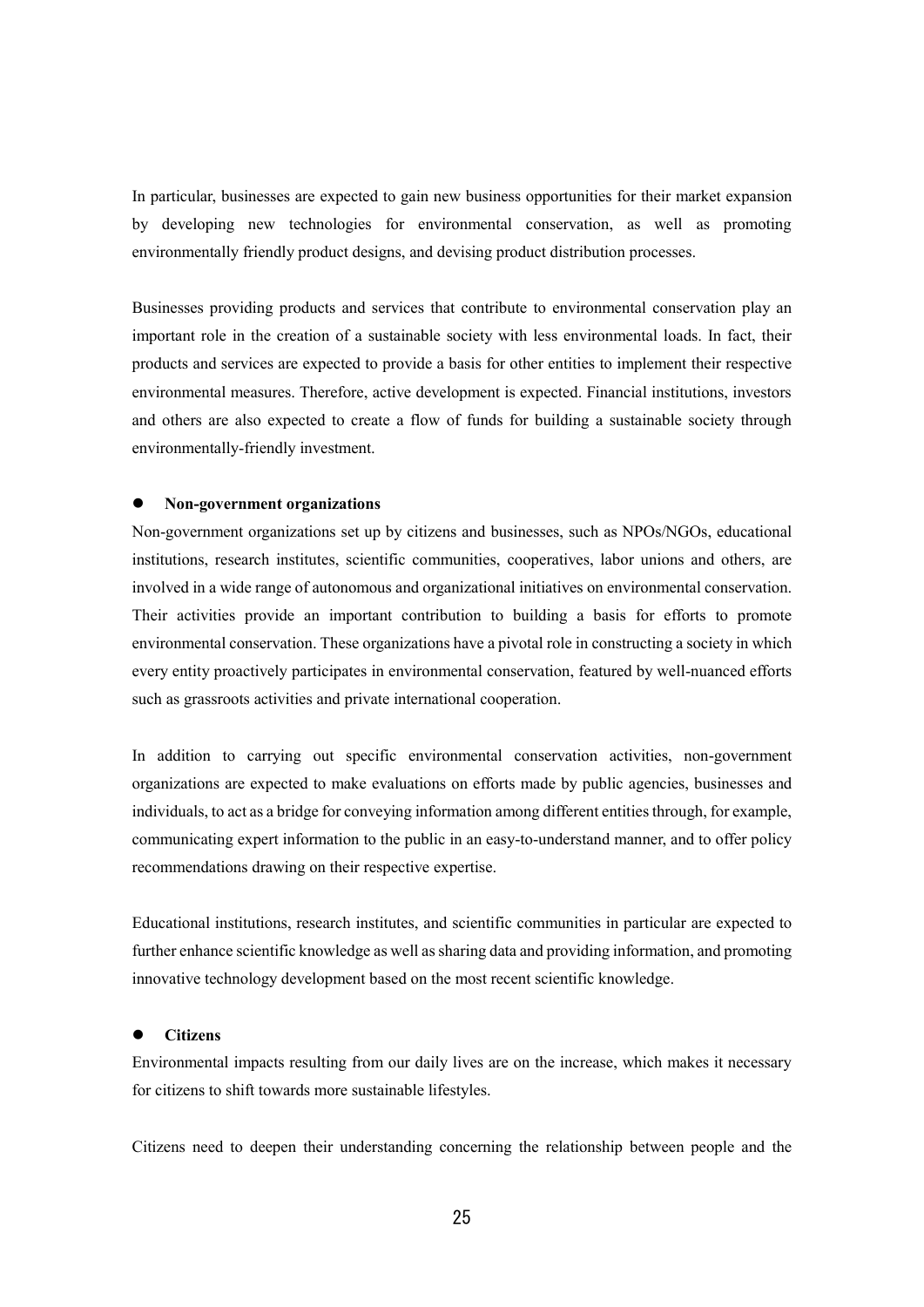environment, and should try to incorporate environmental considerations into their behaviors to reduce environmental loads caused by their daily lives.

They are expected to take voluntary and proactive actions to improve their immediate environment.

Furthermore, building a sustainable society requires that citizens' views are reflected in the decisionmaking processes, thus they are expected to actively participate in various opportunities provided by national and local governments.

# **(2) Enriching and strengthening partnerships**

Partnership is stated as one of the "Five Ps<sup>17</sup>" that form basic elements underlying the SDGs. Diversifying partnerships among a variety of entities will become more and more important to ensure a steady implementation of the Basic Environment Plan. Partnerships among different entities concerned are a vital element for successful implementation of priority strategies and related supporting policies. Environmental information is indispensable in promoting proactive participation of entities concerned. Thus, each entity is encouraged to provide the environmental information they have according to the needs of other stakeholders, thereby enhancing and strengthening partnerships at each stage of policy implementation.

Indeed, partnership is of particular importance to ensure appropriate and effective implementation of specific policies in support of priority strategies.

The following initiatives require enhanced and strengthened partnerships:

- $\triangleright$  Further promotion of environmental education based on the concept of ESD through all-inclusive partnership among administrators, schools, companies, residents, community associations, NPOs, NGOs, scientific communities, cooperatives, and others.
- $\triangleright$  Promotion of voluntary efforts by companies to contribute to measures to deal with global warming, and proactive and voluntary actions by citizens through promotion of public campaigns that facilitate wise choices.
- $\triangleright$  Promotion of technological development and dissemination to conserve the rich environment for the future through partnerships between government, industry and academia such as open innovation.
- $\triangleright$  Promotion of risk communications through dialogue and joint-thinking between the national

<sup>&</sup>lt;sup>17</sup> People, Planet, Prosperity, Peace, Partnership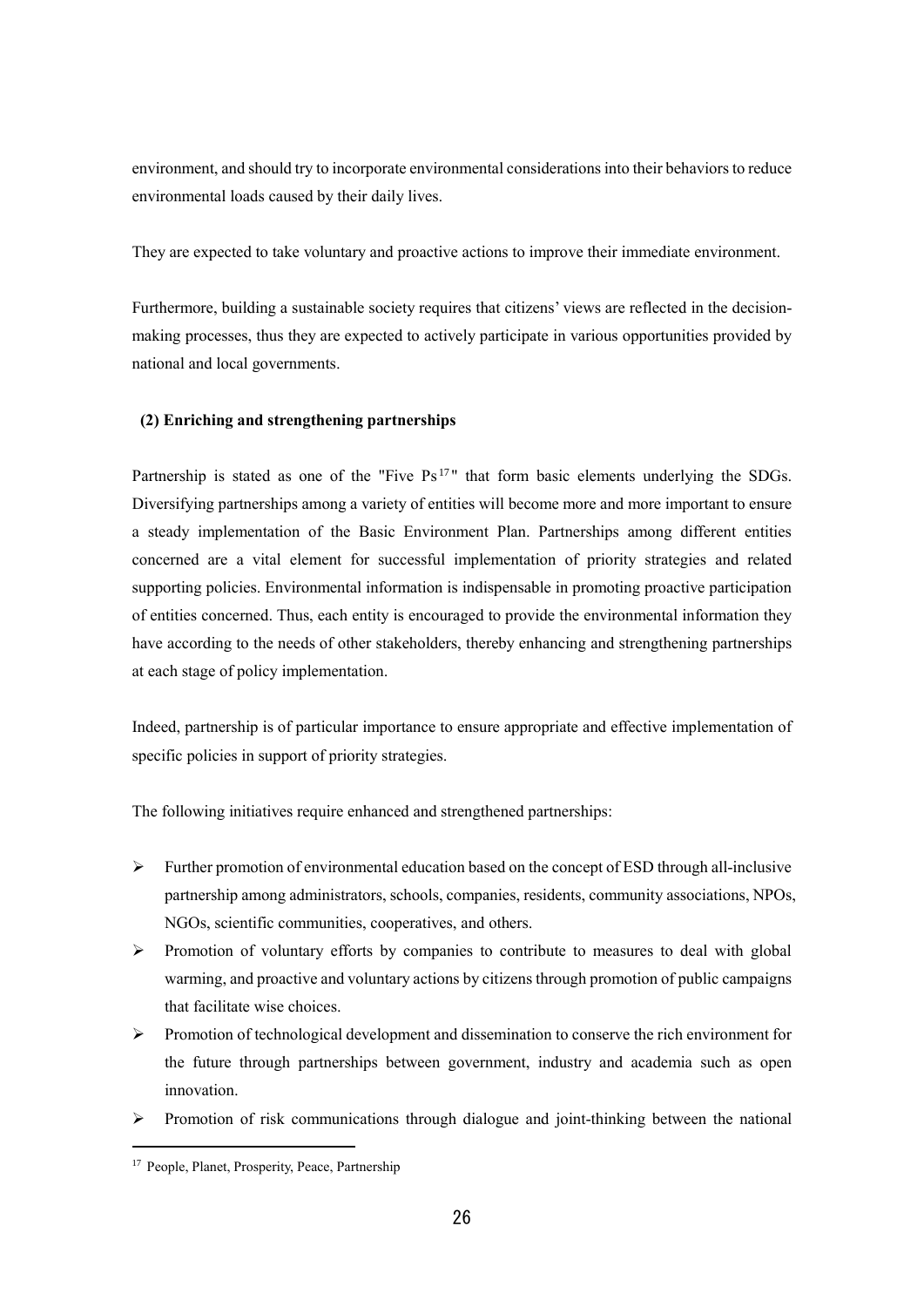government, local governments, businesses, non-government organizations, and citizens to further deepen mutual trust. All entities are encouraged to work together to reduce environmental risks and realize a sustainable society.

 $\triangleright$  Promotion of international collaboration at all levels, between the government of Japan and other national governments as well as international organizations, and among municipalities, businesses, and non-government organizations.

These enhanced actions will make it possible to cultivate multifaceted viewpoints, and will lead to equipping human resources with the skills to realize II2ES. In other words, enhancing and strengthening partnerships will contribute to human resource development.

Identifying and awarding best practices that contribute to II2ES could be one of specific measures to enhance and strengthen partnerships, which enables such good practices to be widely shared across the whole society, thereby encouraging each stakeholder to take voluntary initiatives and to further strengthen partnership among all entities.

# **3. Building a sustainable community - Creating the Circulating and Ecological Economy**

In order to build a sustainable society across the entire country, each region needs to be sustainable. For this reason, each region is required to autonomously pursue the implementation of efforts toward II2ES, while taking advantage of its own characteristics. But in today's modern era in which socioeconomic activities are carried out over a wide area, it is impossible to isolate socio-economic activities in a closed region; as such, it is vital for regions to become complementary to each other.

This Plan aims to create a "Circulating and Ecological Economy"<sup>18</sup> that produces new value chains, complements and supports regional resources by building broader networks, which is composed of natural connections (connections among forests, the countryside, rivers and the sea) and, economic connections (composed of human resources, funds, and others), while making full use of mountainous, agricultural and fishing villages, and cities. Each region will demonstrate its strengths by utilizing its unique characteristics, thereby building a self-reliant and decentralized society where different resources are circulated within each region, and symbiosis and exchange with neighboring regions according to unique characteristics of each region.

<sup>&</sup>lt;sup>18</sup> The idea of "Circulating and Ecological Economy " is proposed in "Building a society by integrated policy approach on low-carbon, resource circulation, and living in harmony with nature  $\sim$  Creating environmental and life centered civilized society ~ (recommendation)" (Central Environment Council, July 2014).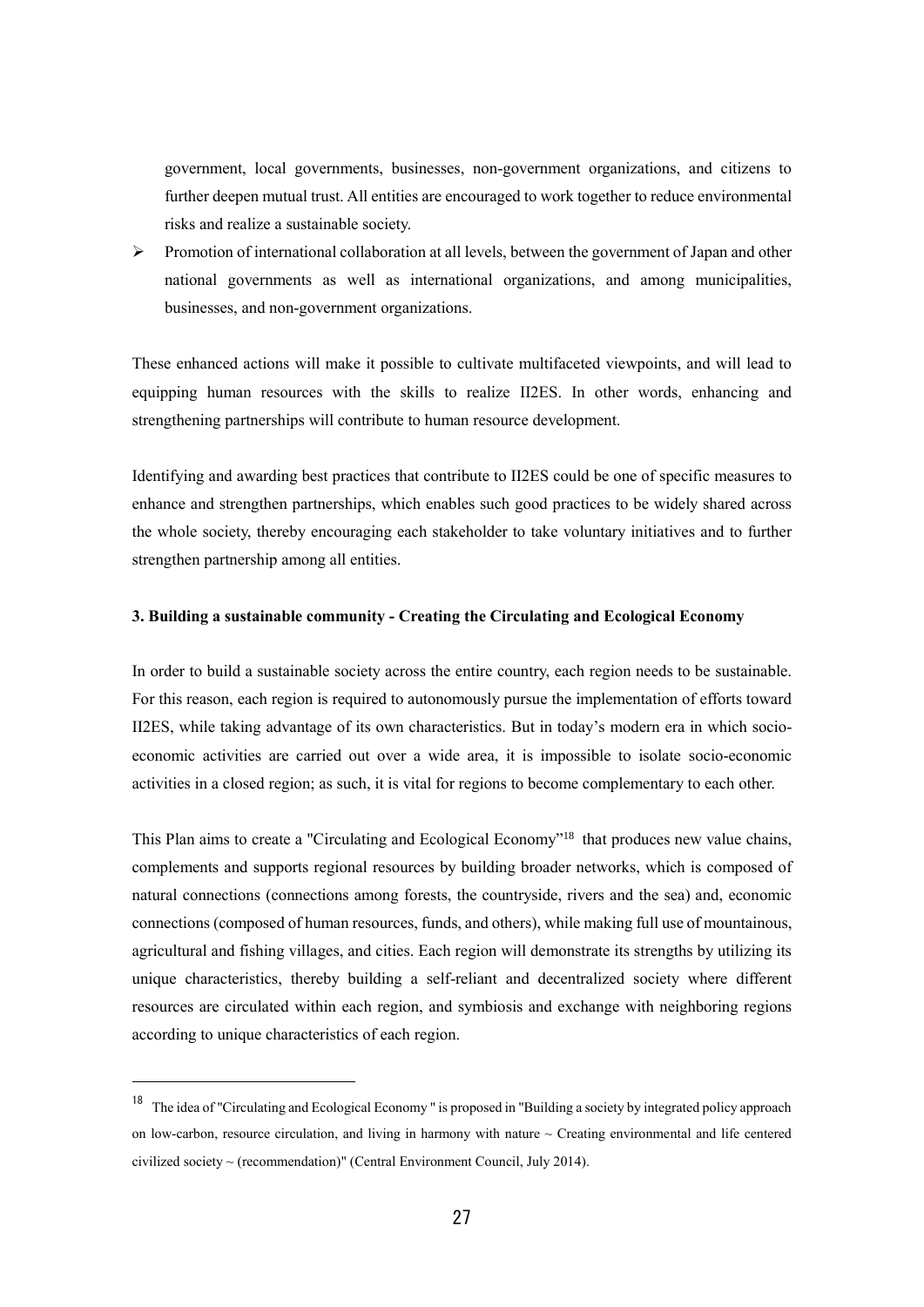"Circulating and Ecological Economy" incorporates the concept of "Regional Circular Sphere" indicated in the "The Second Fundamental Plan for Establishing a Sound Material-Cycle Society" (Cabinet decision on March 25, 2008). The concept underlines the importance of promoting resource circulation at optimal scales according to the characteristics of regions concerned, and the nature of resources to be recycled. Basically, resources suitable for circulation in a small area should be circulated in the smallest zone possible, while resources suitable for circulation in a larger area should be circulated in a much more expanded area, thereby resource circulation could be optimized with a combination of overlapping circular areas according to resources to be circulated. "Regional CES" also incorporates the concept of "Social-ecological Sphere" indicated in the "National Biodiversity Strategy of Japan 2012-2020" (Cabinet decision on September 28, 2012), which takes consideration of communities and people closely connected with the supply and demand of local ecosystem services, or the blessing of nature, in a holistic way, and promotes deepening and enhancing collaboration and mutual support. As such, Regional CES is a concept that aims to promote the utilization of regional resources, and ultimately realize low carbon development, as detailed below.

"Circulating and Ecological Economy" could be applied to small areas at the community or municipality level (including special wards in Tokyo) in certain cases, but may be appropriately applied in a scale even larger than river basins and prefectures, in other cases. Circulating and Ecological Economy will therefore cover a variety of geographical areas from the level of villages, through municipalities, to that of prefectures and river basins.

"Circulating and Ecological Economy" has in its scope almost all resources including foods, products, circular resources, renewable resources, artificial stocks, natural capital<sup>19</sup>, as well as basic chemical elements such as carbon and nitrogen. All of these resources are circulating through every stage of human socio-economic activities such as production, distribution, consumption, disposal, as well as through natural systems. In order to make resources circulation appropriate, first of all, inputs of resources including materials and energies should be minimized as much as possible, thereby utmost efficiency could be achieved. In addition, "Circulating and Ecological Economy" minimizes environmental burdens through diversified and multilayered resource circulation, and mobilizes regions through promoting circular regional economies.

"Circulating and Ecological Economy" will ensure a symbiotic relationship with nature, between

<sup>&</sup>lt;sup>19</sup> Circular resources (livestock manure, food waste, sewage sludge, plastic, metal etc.), renewable resources (wood, renewable energy sources such as geothermal, wind and hydropower etc.), artificial stock (social capital, buildings etc.), and natural capital (forest, soil, water, air, biological resources, etc.)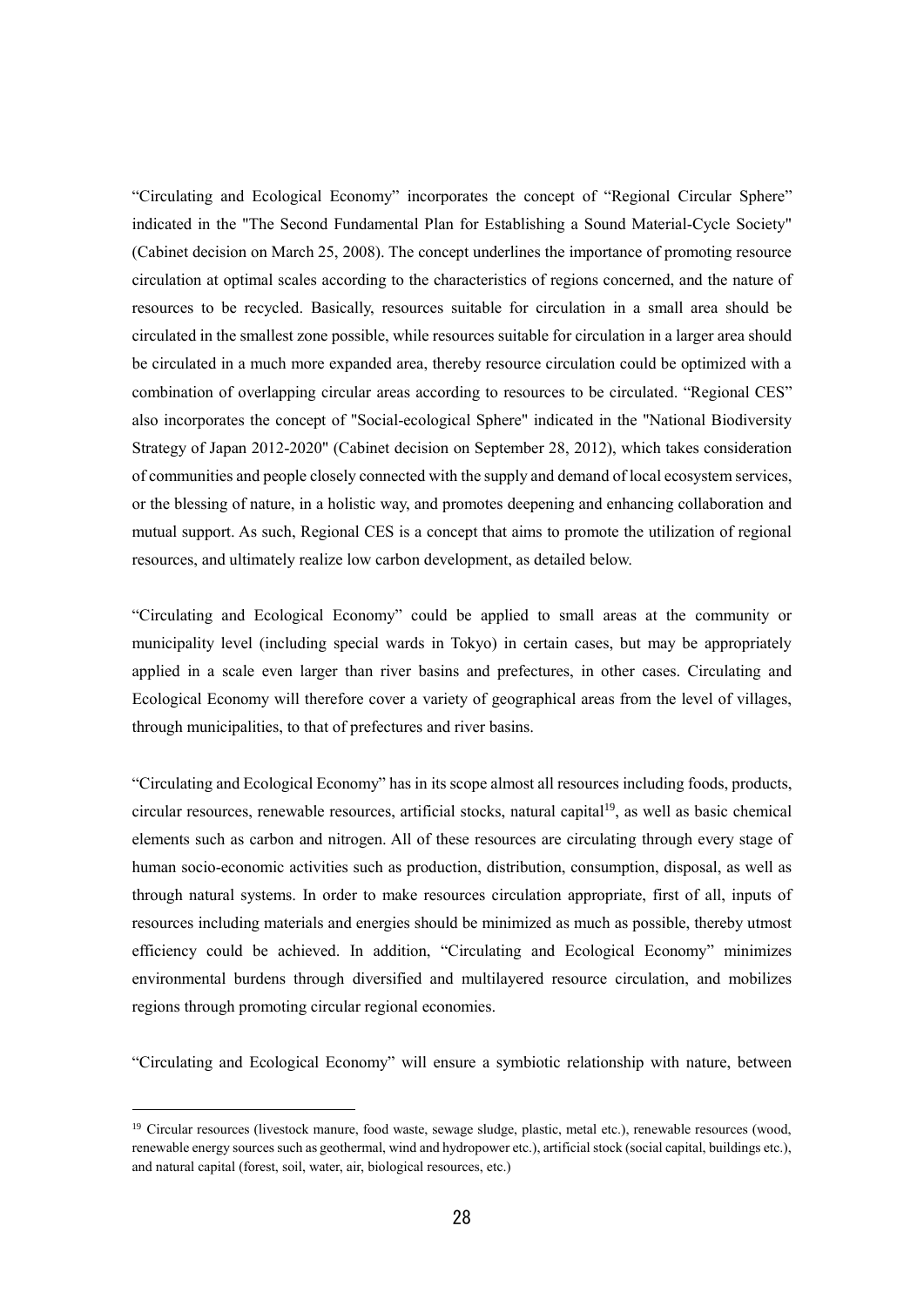people, environment and living creatures in particular, recognizing the fact that humans are a part of environment and are living creatures themselves. Based upon this recognition, "Circulating and Ecological Economy" will ensure symbiosis between nature and humankind from the perspectives of both conservation of secondary nature and suppliers and consumers of local ecological services. "Circulating and Ecological Economy" also promotes symbiosis among different regions ranging from mountainous, agricultural and fishing villages, and cities.

The key to creating "Circulating and Ecological Economy" is to re-discover regional resources and to utilize them properly. To find new values in overlooked resources of each region will be the first step moving towards II2ES. For example, power generation and heat use utilizing regional biomass ensures low carbon and resource saving by replacing fossil fuels and reducing long-distance transportation. It also creates economic and social benefits through increasing employment for the region, and strengthening resilience by securing energy locally in times of disaster. Benefits could be even greater if utilized biomass is derived from thinning of local forests and management of secondary nature (i.e. Satoyama), which will certainly contribute to sound management of forests and conservation of rich natural environment (i.e. ecosystem services), thereby creating multiple benefits cutting across economy, society and environment.

"Circulating and Ecological Economy" is a new approach, which is not only beneficial for mountainous, agricultural and fishing villages but also for cities. People in urban areas could become more aware of or even "visualize" the fact that they are supported by agricultural, forestry, and fishing products from mountainous, agricultural and fishing villages, and other benefits from nature (i.e. ecosystem services). This could lead to concrete actions to support villages through increased participation in nature conservation activities and expanded purchase of products from environmentally sound agriculture. In other words, "Regional CES" is a concept to maximize the vitality of all regions, making full use of mountainous, agricultural and fishing villages as well as cities.

This Plan will mobilize all the measures listed in the priority strategies centering on initiatives in Chapter 2 "3. Sustainable community development using local resources". It will create innovations across all perspectives including those concerning socio-economic systems, lifestyles, and technologies. The Plan aims to realize sustainable societies by developing multifaceted and multilayered policies that cover from regions of Japan to the rest of the world through creation of "Circulating and Ecological Economy."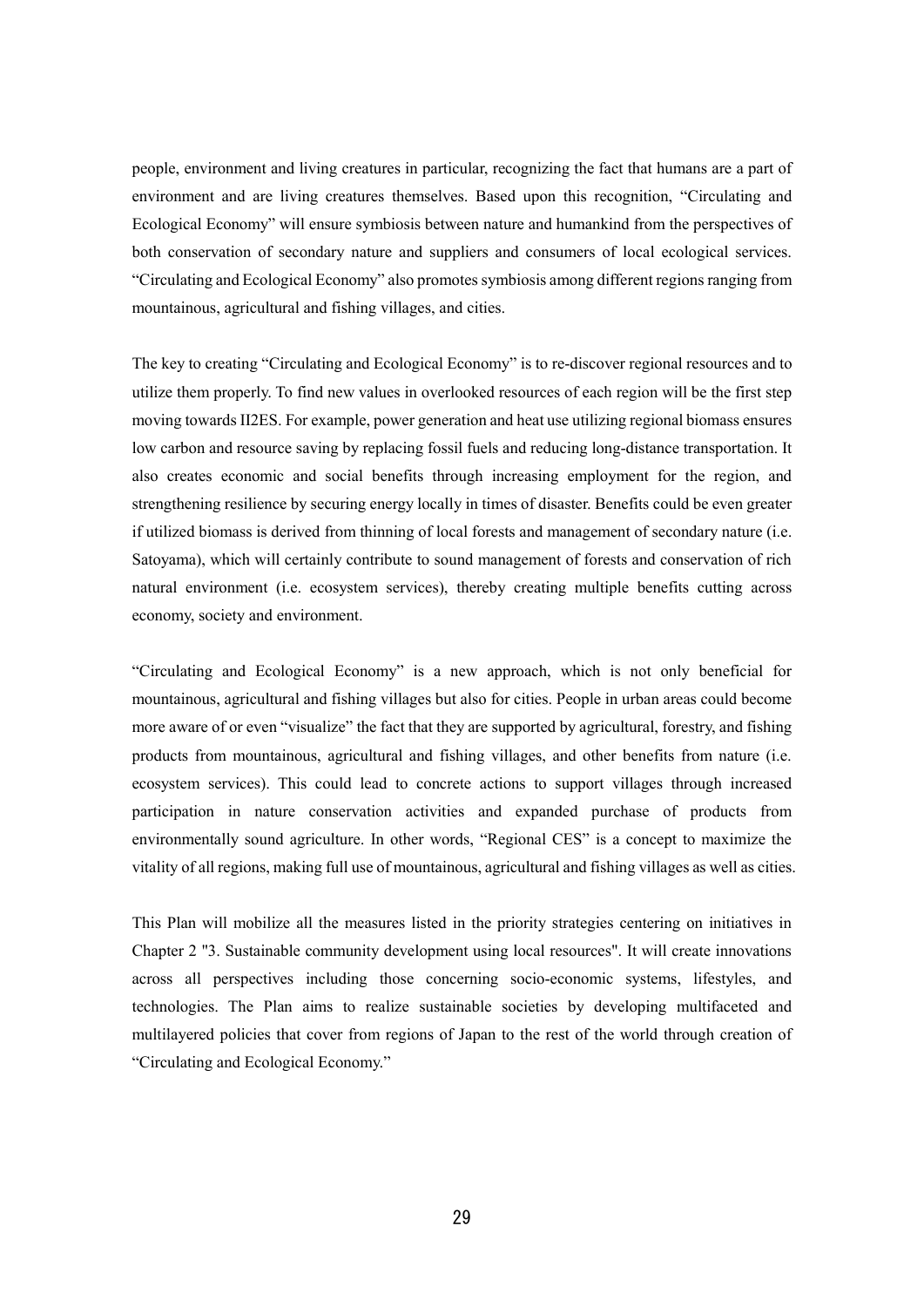# **Chapter 2 Development of environmental policies for each priority strategy**

**1. Formulation of a green economic system for realizing sustainable production and consumption**

# **(Basic concept)**

-

In order to ensure sustainable production and consumption patterns, this Plan will aim for socioeconomic system innovation, as well as improved resource productivity<sup>20</sup> and carbon productivity (economic growth can be achieved while reducing natural resource inputs and greenhouse gas emissions).

From this point of view, decision-making and investment decisions are encouraged that will contribute to the construction of a sustainable society and promote environmental business as well as encouraging the expansion of supply and demand of green products and services (in particular by expanding overseas demand) by cultivating environmental business to become the driving force of the Japanese economy. At the same time we will work to reduce environmental impacts and create a virtuous circle for the economy.

Further, it is necessary to transform Japan's energy supply and demand structure by promoting thorough energy conservation and making maximum use of the renewable energy that is available in Japan which is a major pillar of our measures against global warming. At the same time, through reduction of primary energy imports, energy self-sufficiency will expand, contributing to better energy security. This will also contribute to the improvement of international balance of payments and the strengthening of industrial competitiveness in Japan. From this point of view, we will encourage efforts towards the maximum introduction of energy conservation and renewable energy by companies, consumers and others.

From the viewpoint of resource circulation, Japan must develop an economy that moves towards the ultimate form of socio-economy whose material flow is in harmony with the circulation of nature. This requires a break from the old economic system designed to create a successful model enabling efficient economic activities based on "concentration" and "homogenization", which made "goods" and "money" the source of competitiveness to create added value. What is required now is to propel innovation based on the Fourth Industrial Revolution and ensure it is reflecting across all industries and areas of social life. It would be possible to transform the economy as a whole from one based on

 $20$  Added value per input amount of natural resources. When comparing internationally, it is necessary to pay attention to differences in industrial structure, etc.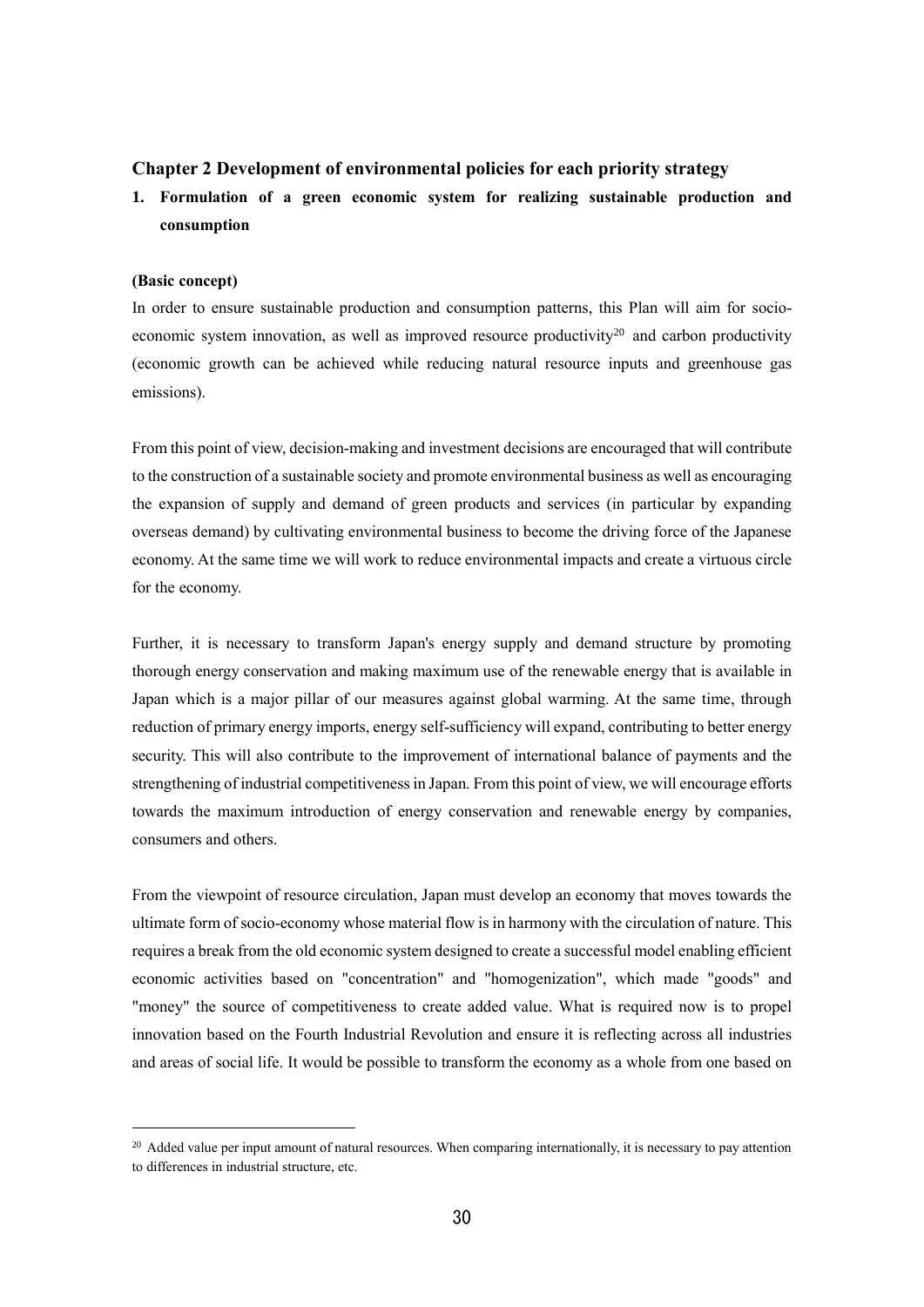"quantity" to one based on "quality" and improve labor productivity<sup>21</sup>, by ensuring that "people (human resources)" and "data" are represented as sources of value. By connecting diversity with "selfreliance" to bring about "integration", the new business model can be expanded to one that produces more added value, by "providing necessary products and services to those who need them, when necessary, and only in the amounts needed ". This will optimize material flow of the current economic society into a flow that reduces environmental impacts and encourages thorough resource circulation throughout the entire life cycle.

In order to boost the efforts of companies etc., it is essential to promote the greening of the economic system. As seen in ESG Investment, investors are increasingly looking at environmental considerations of companies as one of the factors for investment decisions. In line with this growing trend, we will promote the greening of the whole tax system and green finance that shifts the flow of capital into the development of sustainable society such as investment and loans to markets related to environmental fields including climate change countermeasures, resource circulation and harmony with nature.

# **(1) Expansion of environmental business and mainstreaming of environmental considerations in corporate strategy**

#### **(Expansion of environmental business)**

Environmental businesses in Japan continue to expand in market size creating viable opportunities for employment. To further expand environmental business and set it as a driving force for the Japanese economy, there should be continuous monitoring of corporate environmental business and promotion of green products and services supplied by companies over the short run. We also need to gain a better understanding of the market size of environmental business, develop best operating practices as well as promote efforts to secure and nurture human resources and improve productivity, including policies for such promotion. Environmental business will be thus supported through various measures (described below) such as green procurement, green contract, expansion of green finance, and greening of the whole tax system.

#### **(Promotion of environmental management throughout the value chain)**

As ESG investment expands globally, Japan is seeing a growing interest in the activities of companies with environmental considerations. Companies are required to respond to environmental issues such as climate change and degradation of natural capital, not only within their own company but also the entire value chain including their business partners. This trend will broaden the scope of activities of

<sup>21</sup> Value added per labor input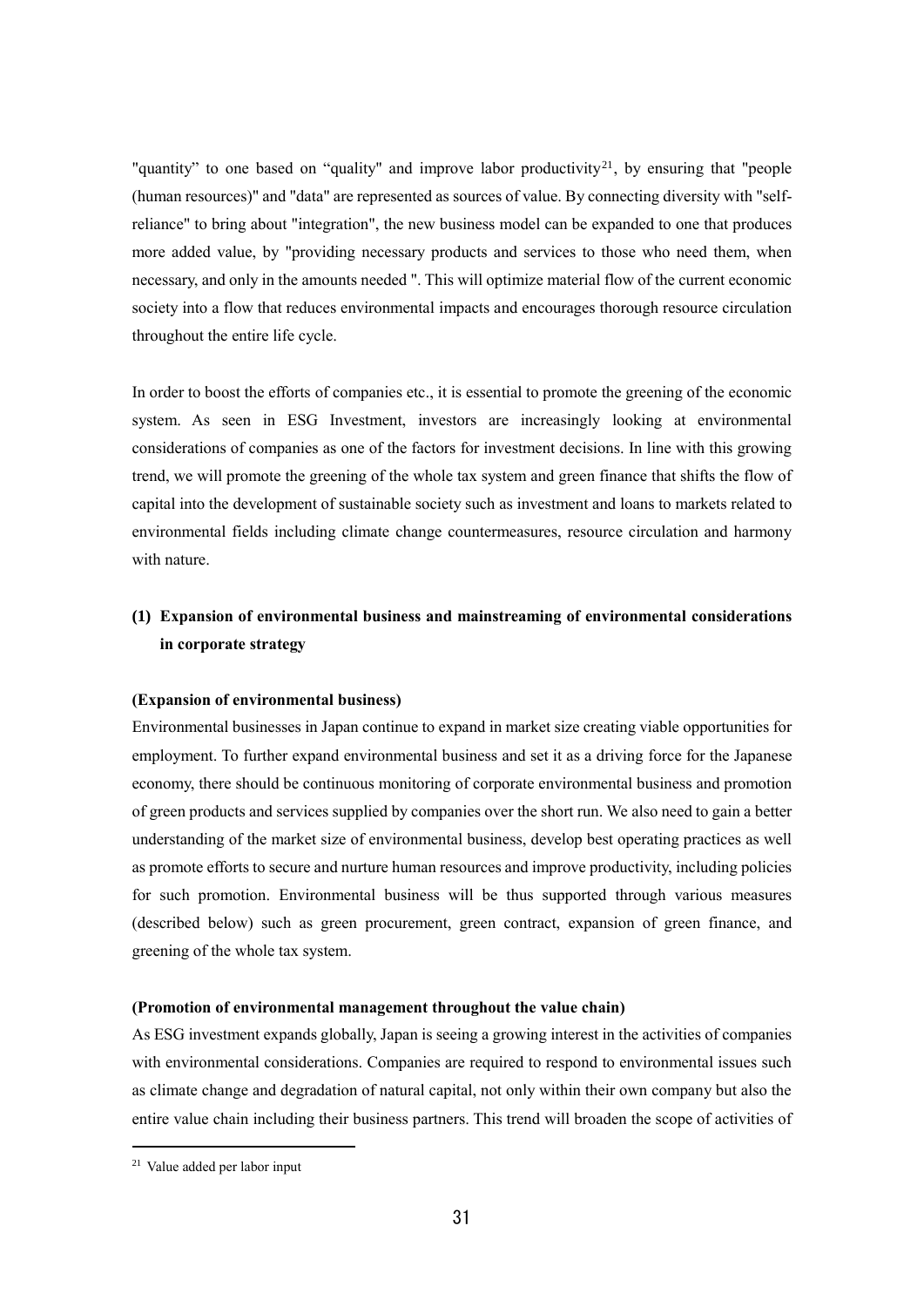companies with environmental consideration and will be a major driving force for building a sustainable society.

To promote further expansion, companies are to be encouraged to calculate and reduce emissions associated with the value chain, quantify and visualize reduction amounts through the value chain, and support the formulation of mid and long-term reduction targets based, for example, on the Science-Based Targets for individual companies. Introduction of environmental management systems will be promoted based on the PDCA cycle such as ISO 14001 and Eco Action 21 for small and mediumsized enterprises (SMEs) throughout the value chain.

We will also encourage companies to promote further environmental management through active disclosure of environmental considerations and the direction of future efforts with improvements in comparability and trustworthiness of information, through making their environmental reports public.

Furthermore, for the purpose of creating new corporate value by incorporating environmental aspects into corporate management, we will encourage companies to conduct in-house and external training to develop human resources to work on environmental management and conservation within their companies and guide the greening of the economy and society.

# **(Understanding and promotion of new business models such as servicizing and sharing economy)**

With the use of IoT and AI, there has been a rapid expansion of businesses focusing on providing functions of a product as services, i.e. servicizing (e.g., product lease and rental, ESCO (Energy Service Company) business), and sharing economy<sup>22</sup> (e.g., car sharing, cycle sharing, temporary lodging at private residence) which is one form of servicizing. Expansion of these new business models are expected to encourage long-life of products and easy-to-recycle designs, and encourage conversion from the conventional mass-production and mass-consumption type economic systems. For this reason, there needs to be better understanding of these new business models including contribution to low carbonization and resource saving, and they should be promoted widely through "visualization" of their environmental benefits.

#### **(Green procurement / Green contract)**

-

In order for companies to expand the supply of green products and services, it is essential to expand demand for such products and services. For this purpose, the national government, etc. works actively

 $^{22}$  Economic activities that other individuals etc. can use such as idle assets etc. that can be utilized possessed by individuals etc. (assets (space, goods, money, etc.) and abilities (skills, knowledge etc)).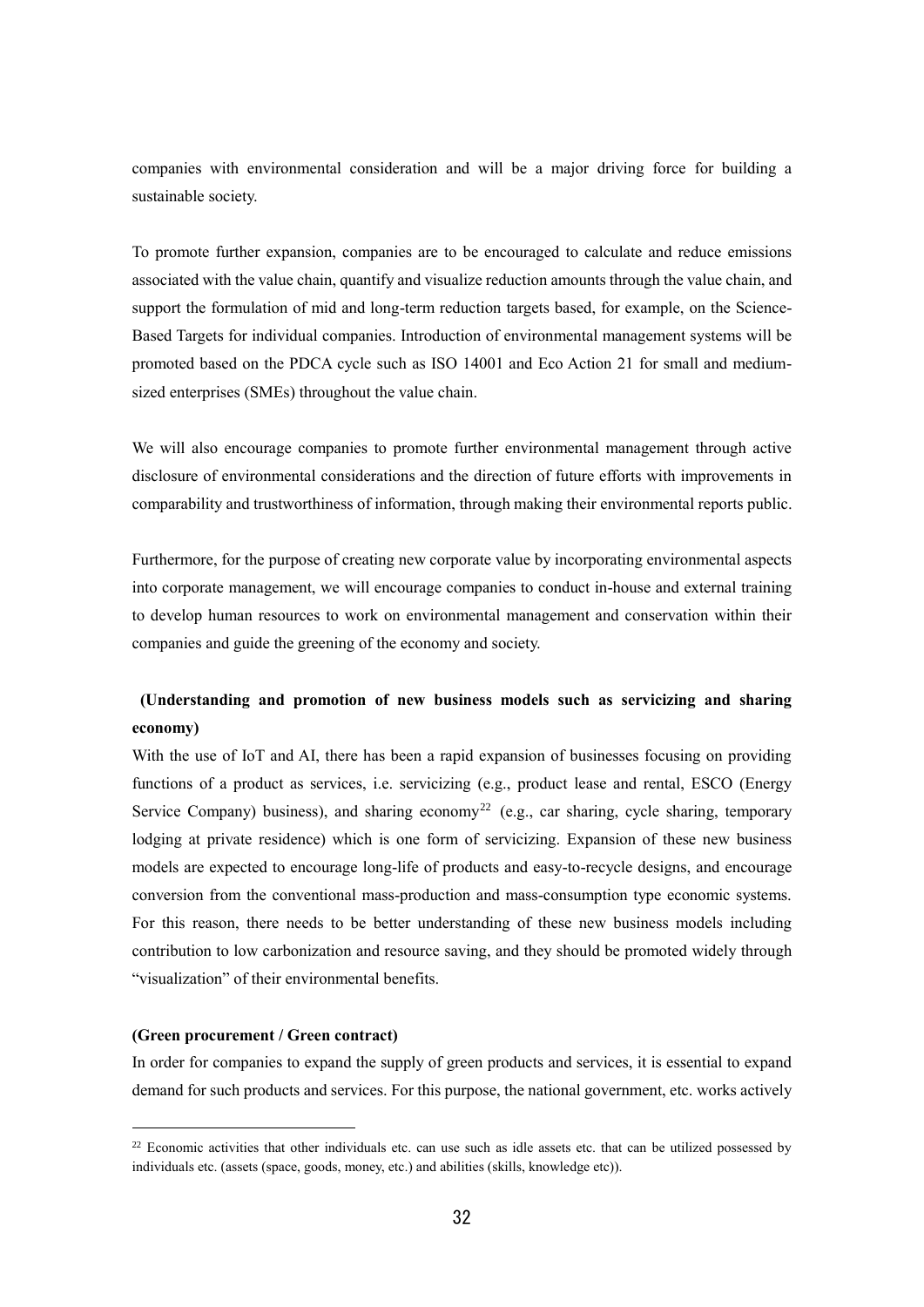on the initiative of green procurement and green contract, and we carry out public awareness raising to encourage green procurement and green contract of local governments, companies and individuals. To move green procurement forward, a review will be conducted on the roles and directions of the "Act on Promotion of Procurement of Eco-Friendly Goods and Services by the State and Other Entities" (Act No. 100 of 2000).

# **(Promotion of advanced Japanese green products/services/environmental infrastructure)**

Demand for green products and services is not limited to Japan. Efforts towards a carbon-neutral society have accelerated internationally with the entry into force of the Paris Agreement. Developing countries are also now looking to maintaining a good environment along with economic development, so this provides opportunities for Japan to promote superior green products and services. Through top sales utilizing bilateral policy dialogues and regional forums, among others, we will promote infrastructure exports to improve the environment of developing countries. Promotion can be packaged with systems, technologies and finance together, and will also contribute to diverse business development in Japan. To promote green products, negotiations will resume on the EGA (Environmental Goods Agreement) so that a conclusion can be reached as soon as possible to promote free trade of goods contributing to environmental protection and climate change countermeasures.

# **(2) Improvement of the balance of payments and strengthening of the industrial competitiveness through maximum use of domestic resources**

## **(Promotion of all-out efforts for energy conservation)**

-

Improving energy efficiency is one of the main global warming measures and at the same time it is the key to productivity improvement.

Based on the "Act on the Rational Use of Energy" (Act No. 49 of 1979, hereinafter referred to as the "Energy Conservation Act"), we will implement further energy management and promote the introduction of energy-saving facilities and equipment. Improvements should also be made on the energy efficiency of household appliances and automobiles utilizing the equipment top runner system. SMEs are not included in the specified businesses $^{23}$  under the Energy Conservation Act, but we will promote energy conservation efforts by SMEs, by encouraging them to recognize the need for energy conservation, to support their investment in energy conservation, and promote detailed assistance needed by SMEs through the "Energy Conservation Regional Consultation Platforms".

<sup>&</sup>lt;sup>23</sup> Operators with energy consumption (converted to crude oil equivalent) of the entire business operation of 1,500 kl / year or more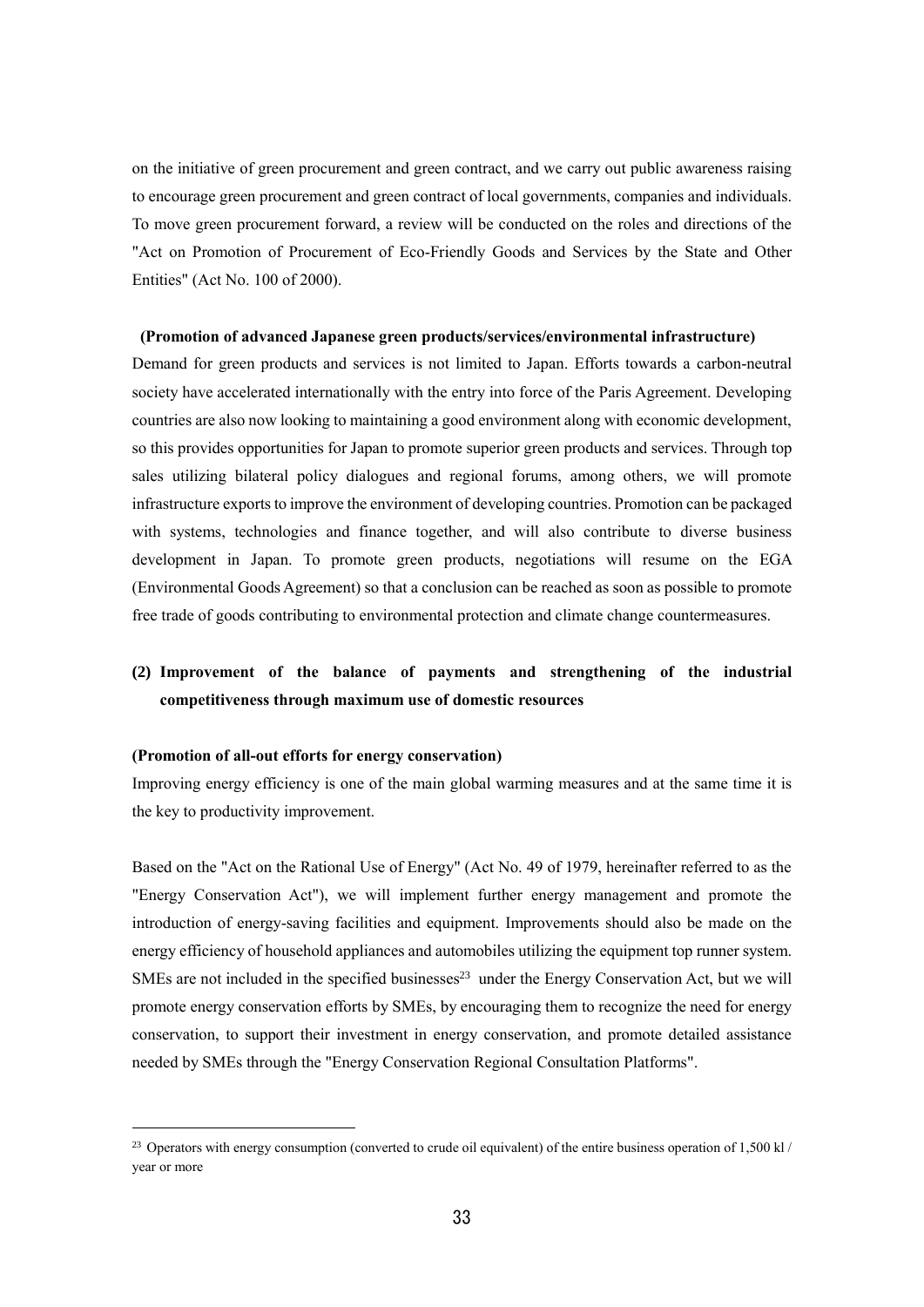Regional efforts by local governments will be strengthened through the support of the formulation and implementation of action plans developed based on the "Act on Promotion of Global Warming Countermeasures" (Act No. 117 of 1998).

Furthermore, utilizing IoT for example, a new energy saving (negative watt) trading market will be established so that consumers themselves can manage their energy use in a more proactive manner.

In order to reduce environmental loads of the entire supply chain in the field of logistics, there will be more collaboration between consigners requesting cargo transport and cargo shipping companies engaged in cargo transportation, as well as efficient and low carbon transport modes by introducing vehicles that contribute to high efficiency of truck transportation such as articulated lorries as well as promoting a modal shift. To simultaneously conserve energy and reform workstyles, low carbon transportation and delivery systems will be constructed through collaboration among those concerned. Measures will include creating a "carbon free port", reduction of re-delivery by utilizing delivery boxes, joint transportation among companies, combination of freight and passenger transport, and other efforts using IoT.

#### **(Maximum introduction of renewable energy)**

Utilizing the abundant renewable energy that is available in Japan in combination with energy saving and energy storage can lead not only to  $CO<sub>2</sub>$  reduction but can also to the improvement of energy selfsufficiency and the revitalization of regional economies. This could be achieved with the proper application of the Act of Partial Revision of the "Act on Special Measures Concerning Procurement of Electricity from Renewable Energy Sources by Electricity Utilities" (Act No.59 of 2016), which was implemented in April 2017 to prompt the cost efficient introduction of renewable energy. Taking other comprehensive measures such as overcoming grid system restrictions and research and development will promote development of a self-sufficient power supply over the mid to long-term, in harmony with the nature and local societies, while finding a balance between the maximum introduction of different renewable energy sources, and alleviating the burden on citizens.

Technological developments will be promoted for higher efficiency and lower cost of solar power equipment. For wind power generation, technologies will be developed to enhance the efficiency of electricity generation, lower costs, upgrade grid operations, and expand the introduction of offshore wind power generation. Stakeholders will be consulted to examine the idea of promoting wind power generation based on a zoning approach, which separates areas where wind power could be introduced, from areas where priority is given to nature conservation and other living environments. We will also take up measures to speed up EIA. For hydroelectric power generation, we will promote the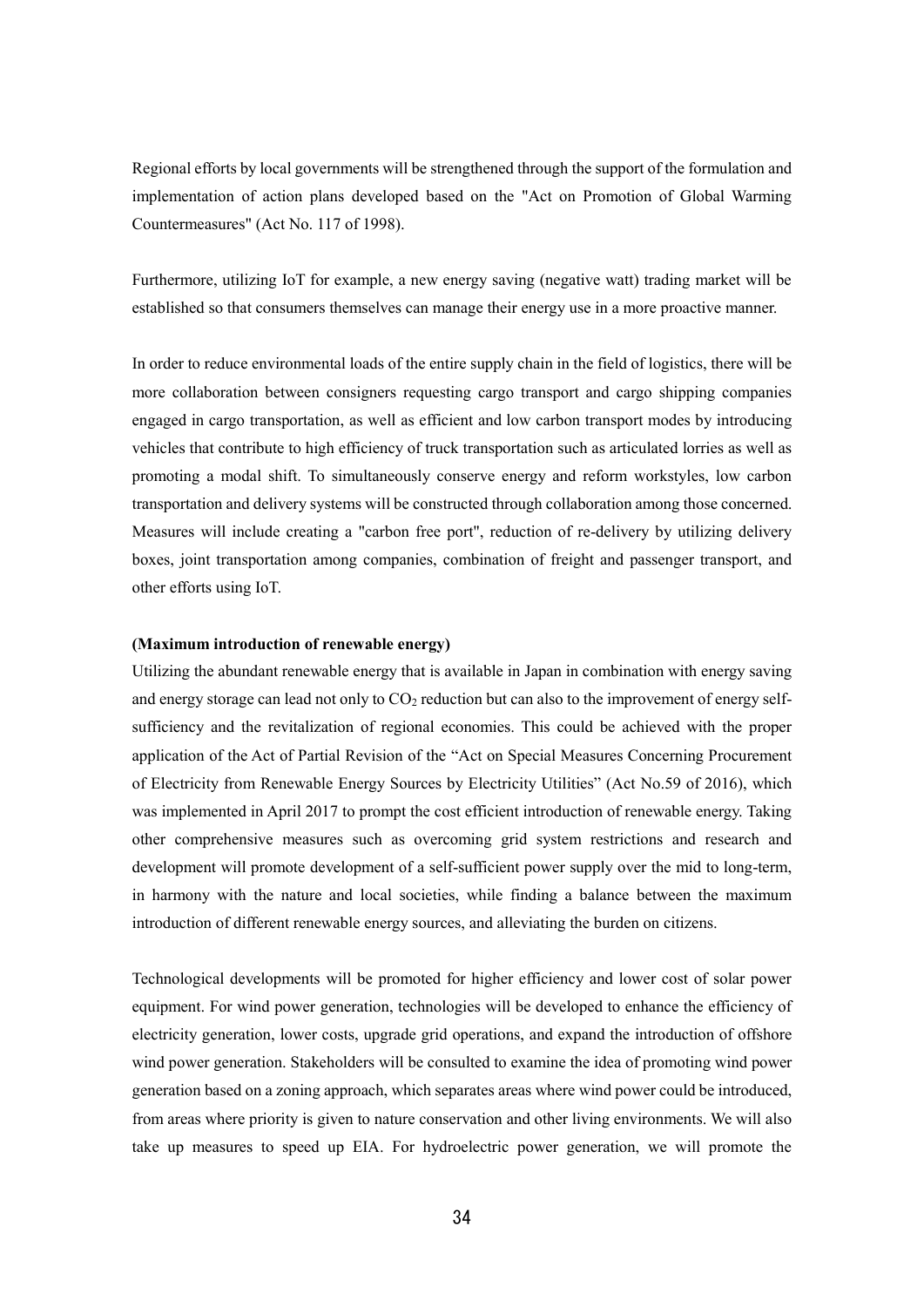installation of power generation capacities in existing dams that have no power generation facilities, as well as replacing the old facilities installed in other existing dams, coordinating with stakeholders concerned. For small and medium hydroelectric power generation, there are many undeveloped sites so these will be utilized as an energy source to lay a foundation of decentralized energy supply and demand structure of the region, taking into account the associated business challenges such as high cost. This will require rapid and smooth installation of equipment for geothermal power generation by reducing investment risk, promoting understanding of local residents, accelerating EIA, and further rationalization of the regulations and systems concerned as necessary.

As renewable energy is expanded, a critical issue is fluctuations in electricity generation, and the resultant loads on the grid system. This requires much wider operation of the grid system, acquisition of power sources that have higher capabilities to respond to changes in demand, and demand response adjusted to supply capability, and introduction of batteries on both grid side and demand side (including utilization as batteries for electric vehicles), as well as storage using hydrogen, strengthening inter-regional connection lines, thereby further expanding the capacity of the electricity grid to accommodate renewable energy, and at the same time introducing a self-reliant and decentralized renewable energy system off grid.

There is also a need to make more effective use of heat produced by renewable energy sources (such as solar heat, geothermal heat, snow and ice heat, hot spring heat, seawater heat, river heat, and sewage heat) and un-utilized waste heats. We support the introduction of renewable energy heat supply facilities and demonstrate and construct models that make effective use of various thermal energies in the region, taking fully into account economic efficiency and local characteristics.

## **(Expansion of the use of hydrogen)**

Hydrogen is expected to contribute to the improvement of total energy efficiency utilized in fuel cells, which could be a part of a decentralized energy system. It will also contribute to stabilization of the grid system being used as storage of electricity produced by renewable energy (Power-to-Gas), as well as to the reduction of greenhouse gas emissions in the transport sector.

In order to expand the use of hydrogen in the domestic, business and industrial sectors, we will promote the dissemination of residential fuel cells (i.e. Ene-Farm) as well as technological development and demonstration of fuel cells for offices and industrial power generation to make them less costly and more efficient. This will require hydrogen-related facilities to be incorporated into existing energy systems such as power generation and heat supply, thereby building a low carbon hydrogen supply chain.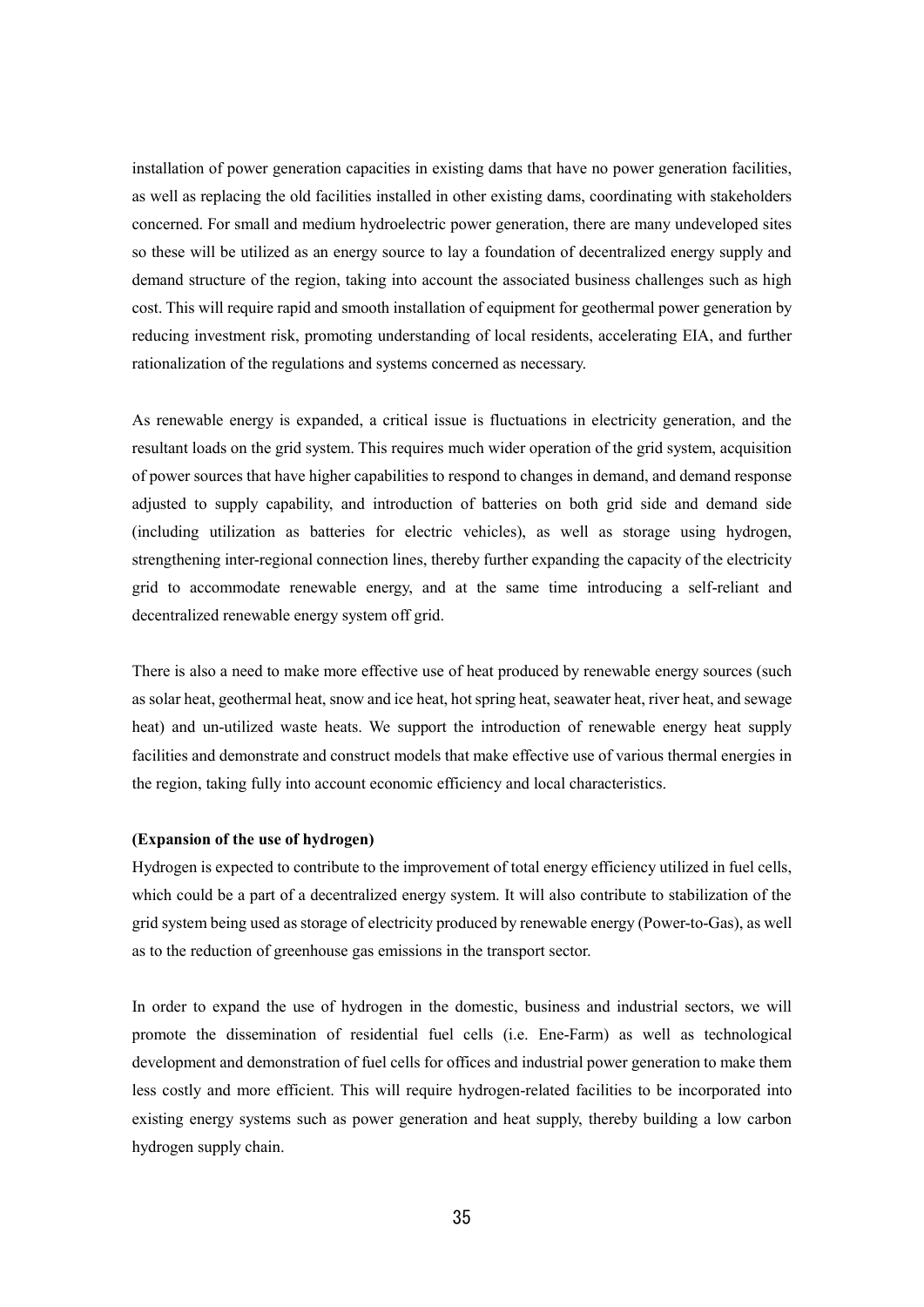For industrial vehicles such as fuel cell vehicles (FCV), fuel cell buses and fuel cell forklift trucks, development of necessary technologies will be promoted to lower prices and improve performance and encourage wider use.

Hydrogen stations are essential for the operation of FCV and they will be systematically set up while looking at the possibility to use hydrogen produced from renewable energy. In addition to promoting technological development aimed at reducing costs associated with hydrogen stations, we will also consider reviewing relevant regulations based on the improvement of safety and reliability of the technologies concerned.

Technological development for stable production and transportation of hydrogen at low cost will be vital, as well as promotion of technological development and demonstration of hydrogen production, transportation and storage technologies with as few  $CO<sub>2</sub>$  emissions as possible, such as hydrogen production from renewable energy and hydrogen transformation of un-utilized energy sources.

This will require expanding the use of hydrogen according to the "Basic Hydrogen Strategy"<sup>24</sup> including efforts elaborated above.

#### **(Utilization of biomass as energy and circular resources)**

-

Expanding the use of biomass-derived energy and products could be effective to create the vitality of mountainous, agricultural and fishing villages, and return profits to local areas. This is expected to lead to a virtuous cycle of the regional economy.

Comprehensive utilization of woody biomass including expansion of power generation and heat use by woody biomass aims to promote the expansion of the use of domestic timber including that produced through thinning, thereby promoting the growth of wood and forestry industry. Food waste will be thoroughly used as animal feeds and fertilizers, for which demand should be expanded through the promotion of agriculture, forestry and fishery based upon materials circulation. Wet biomass such as livestock excreta, sewage sludge, and food waste not converted into animal feeds and fertilizers should be used for power generation and heat use utilizing biogas produced by the methane fermentation process. Residual liquid left in the process could be used as fertilizer for agriculture. These actions will promote environmentally friendly and disaster-resilient towns and villages centered on the biomass industry.

<sup>24</sup> Decision by Ministerial Council on Renewable Energy, Hydrogen and Related Issues (December 26, 2017)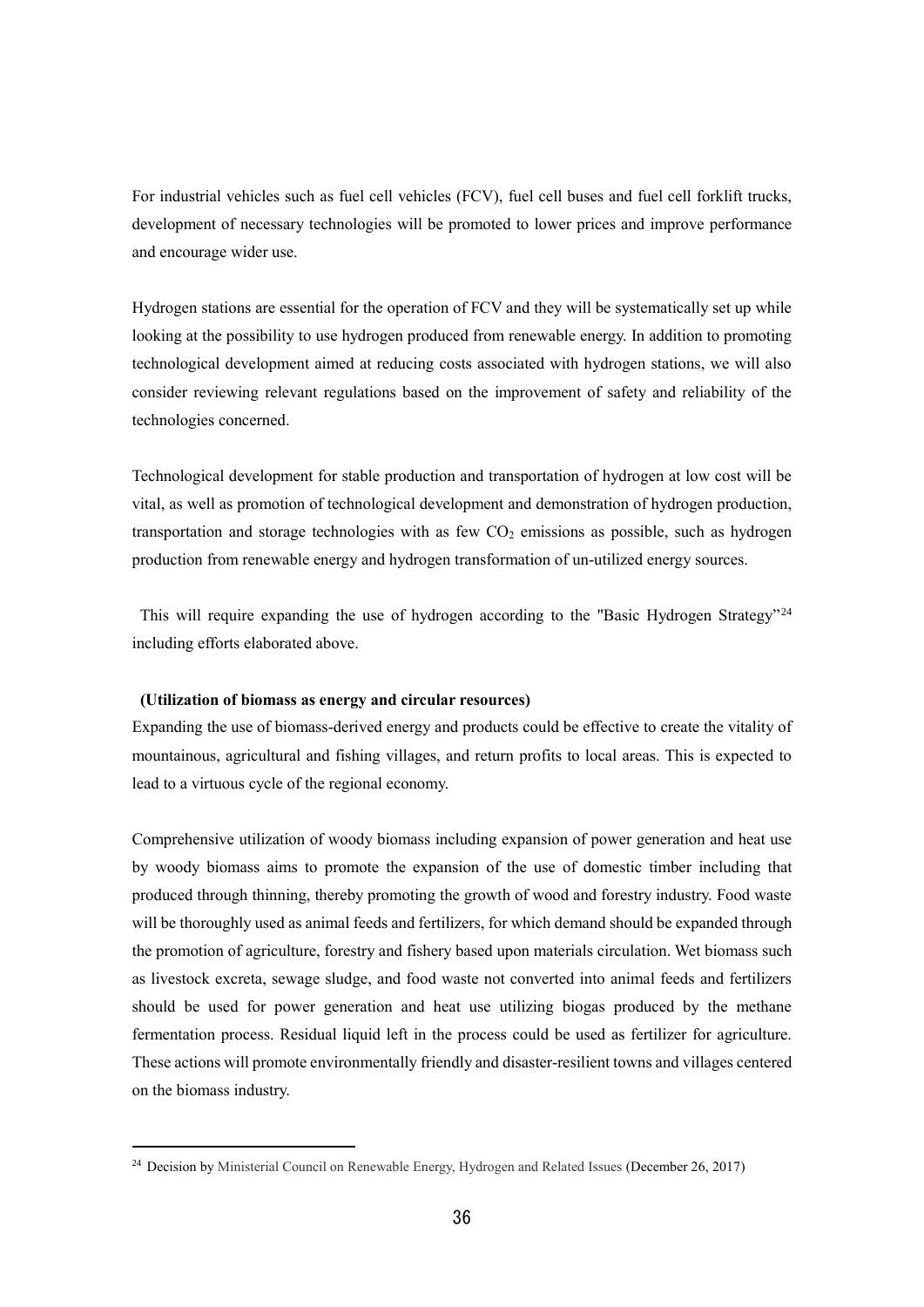#### **(Utilization of circular resources, urban mining)**

Use of domestic circular resources contributes, in the same way as renewable resources do, to improvement of the balance of payments in addition to reducing the environmental burden associated with transportation. Upstream measures will be strengthened such as environmentally conscious designs, sustainable procurement, reduce, reuse, and increasing the use of recycled materials. Such efforts should be made by all stakeholders concerned to ensure efficient resource circulation throughout the entire life cycle. We aim to promote low carbon and resource circulation models such as sharing and re-manufacturing, and others fully utilizing IT, and support will be given to efforts on improving resource productivity in each industry.

Particular focus will be put on efficient use of urban mining (i.e. extraction of useful resources included in used products). We will analyze how metals could be collected, looking at the impact and effect of recycling of small household appliances. Further full use will be made of the local characteristics, including collaboration among various entities such as venous/recycling industries and material industries, thereby maximizing the total amount of metals recovered, including base metals and rare metals.

Citizens will be encouraged to participate in 3R activities associated with the Tokyo Olympic and Paralympic Games in 2020, through a project to produce Olympic medals using metals recycled from small household appliances.

## **(3) Formulation of a green economic system through finance**

## **(Promotion and expansion of ESG investment etc.)**

In recent years, ESG investment has been expanding. Many asset owners such as pension fund (funding contributors) and asset managers have signed onto the "Principles for Responsible Investment" (PRI) advocated under the initiative of the United Nations in 2006. The Government Pension Investment Fund (GPIF) —the world's largest institutional investor—is one such institution. The result is a burgeoning global ESG investment since 2012. This movement is spreading to other sectors such as banking and insurance. There has been some expansion of ESG investment in Japan, but not as much as that in other parts of the world. Japan needs to encourage stakeholders and investors to be more aware of the importance of ESG investment, get a clearer understanding and move ahead with further expansion. Therefore, we will encourage more companies to disclose environmental information and optimize the quality of that information to improve corporate value. A platform will be maintained and improved to boost active dialogue between investors and companies.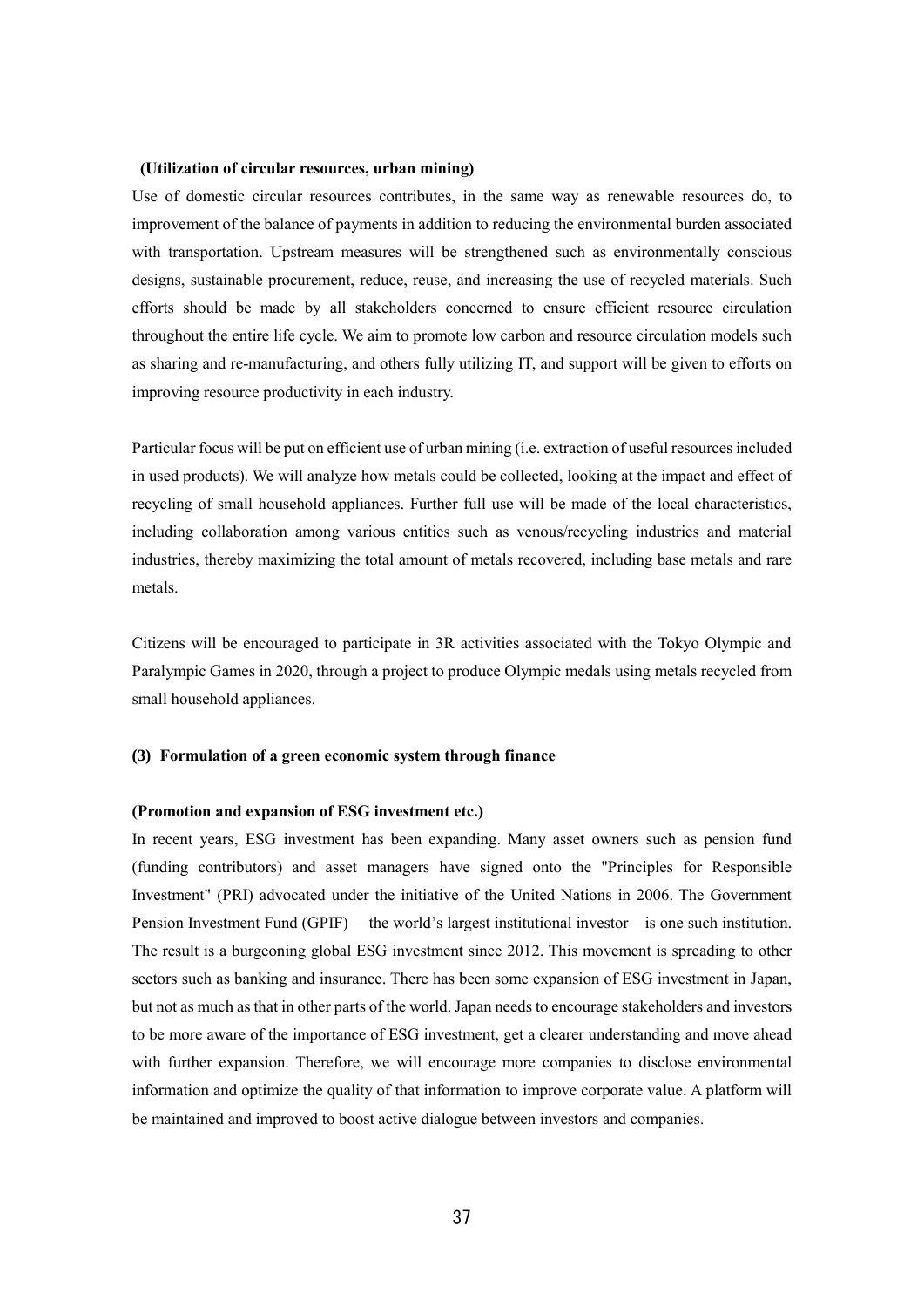## **(Promotion of investment and loans to green projects)**

In order to meet the 2 ° C target and achieve the SDGs, huge investments are required for projects that contribute to global warming countermeasures and prevention of degradation of natural capital. In order to attract private investment to such projects, we will support low carbon projects where private funds are not sufficiently supplied, and support green bond issuance and subsequent investment.

## **(4) Tax system as the basis of green economic system**

## **(Promotion of greening of the whole tax system)**

Promoting greening of environment-related taxation systems including energy taxes and vehicle taxes is an important program to build the basis of the green economic system because it leads to the further promotion of environmental conservation through incorporating environmental considerations into the actions of various stakeholders including companies and citizens. We will promote greening of the whole tax system, through synthetic and systematic survey and analysis of environmental and other effects from environment-related taxes, while considering the situation of foreign countries.

Using tax revenue from the special tax measure of the Petroleum and Coal Tax for climate change mitigation, we will steadily implements measures to control energy-originated  $CO<sub>2</sub>$  emissions.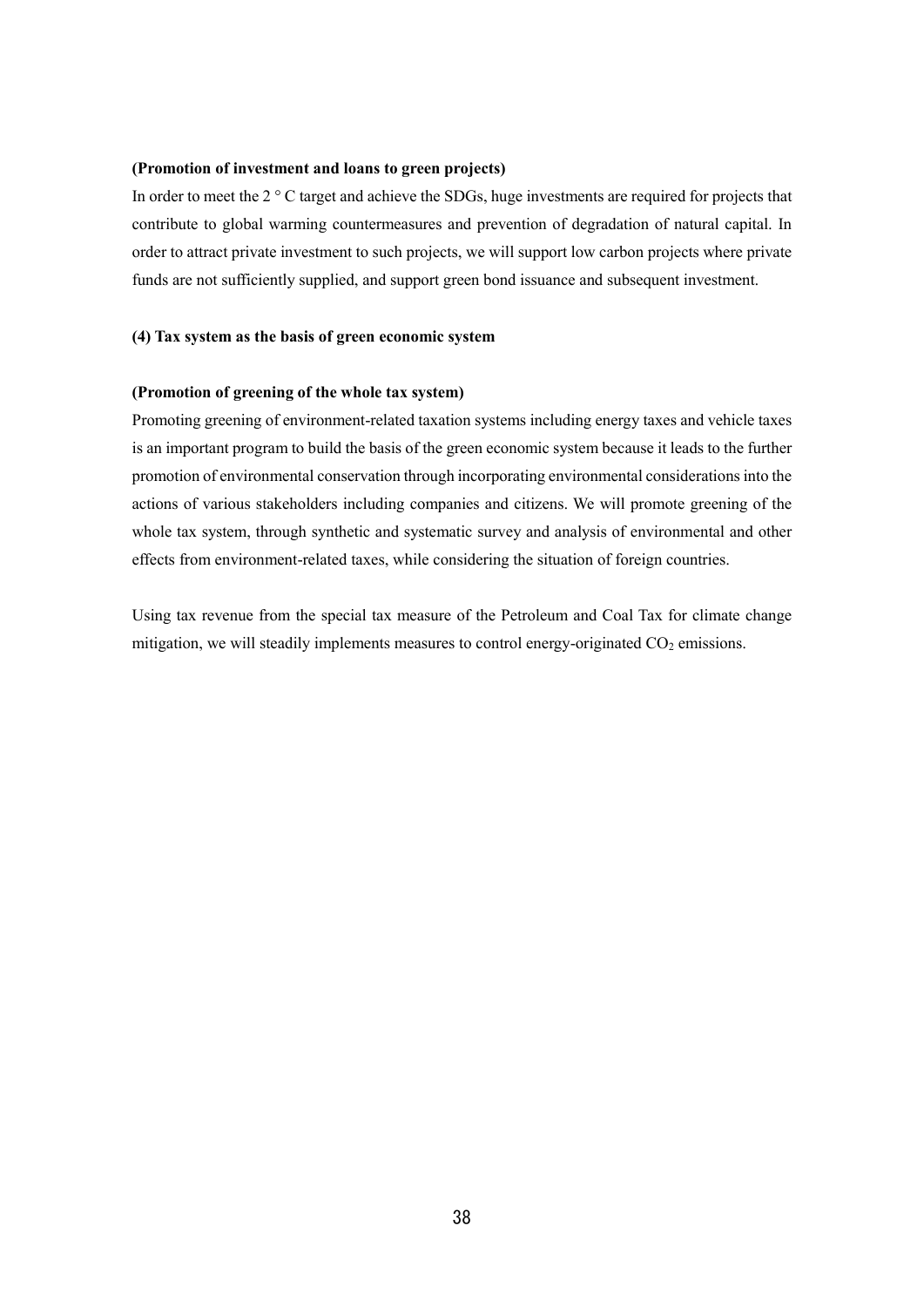#### **2. Improvement of value of national land as stock**

#### **(Basic concept)**

-

Given the declining population, declining birth rate and aging population, apparent impacts of climate change, energy issues, intensifying global competition, aging of infrastructure, as well as an increase in land which can no longer be appropriately managed, it is important to promote various policies for sustainable national land management. In order to deal with these issues, it is necessary to incorporate environment considerations in both hardware and software of social infrastructure development and land use, and to develop national land that can respond to economic and social challenges.

Therefore, measures will be implemented to conserve the diversity of the national land based on live in harmony with nature. Conserving the natural environment also leads to sustainable use of ecosystem services and support of industry and living in Japan, and it also serves as a source of high value added goods and services. Not only pristine natural areas, but also local natural environments such as *Satochi-Satoyama* (socio-ecological production landscapes) and agricultural lands, parks, and green spaces in urban areas lead to an improved quality of life (QOL), with accompanying health benefits.

Furthermore, we will implement policies focused on encouraging the creation of sustainable and attractive cities. Cities could be made more compact and consequent sustainable regional public transport networks could contribute to the reduction of  $CO<sub>2</sub>$  emissions due to less traffic. Central urban areas are being revitalized to ensure a healthy lifestyle by increasing the amount of walking and bicycling. The volume of construction waste and construction byproducts could be reduced through appropriate maintenance and effective utilization of stock, and this would also encourage low carbon housing, thereby building up a good housing stock as a foundation for current and future living.

Policies will also be implemented on improving resilience using environmental infrastructure and green infrastructure<sup>25</sup>. We believe that strengthening of regional capacity to prevent and reduce disasters utilizing diversified functions held by the natural environment, the provision of a stable supply of energy including in times of disaster through the introduction of self-reliant and decentralized energy system, as well as the provision of a consistent waste treatment system during both periods of disaster and non-disaster periods, will lead to improved resilience. It is essential to ensure a safer living environment by encouraging relocation from areas with high disaster risk to low risk areas.

 $25$  Green infrastructure is a sustainable and attractive landscape building that utilizes various functions of the natural environment (provision of habitats for living creatures, formation of good landscape, suppression of temperature rise, and disaster prevention and reduction). This implies both a way of thinking and method for promoting community development.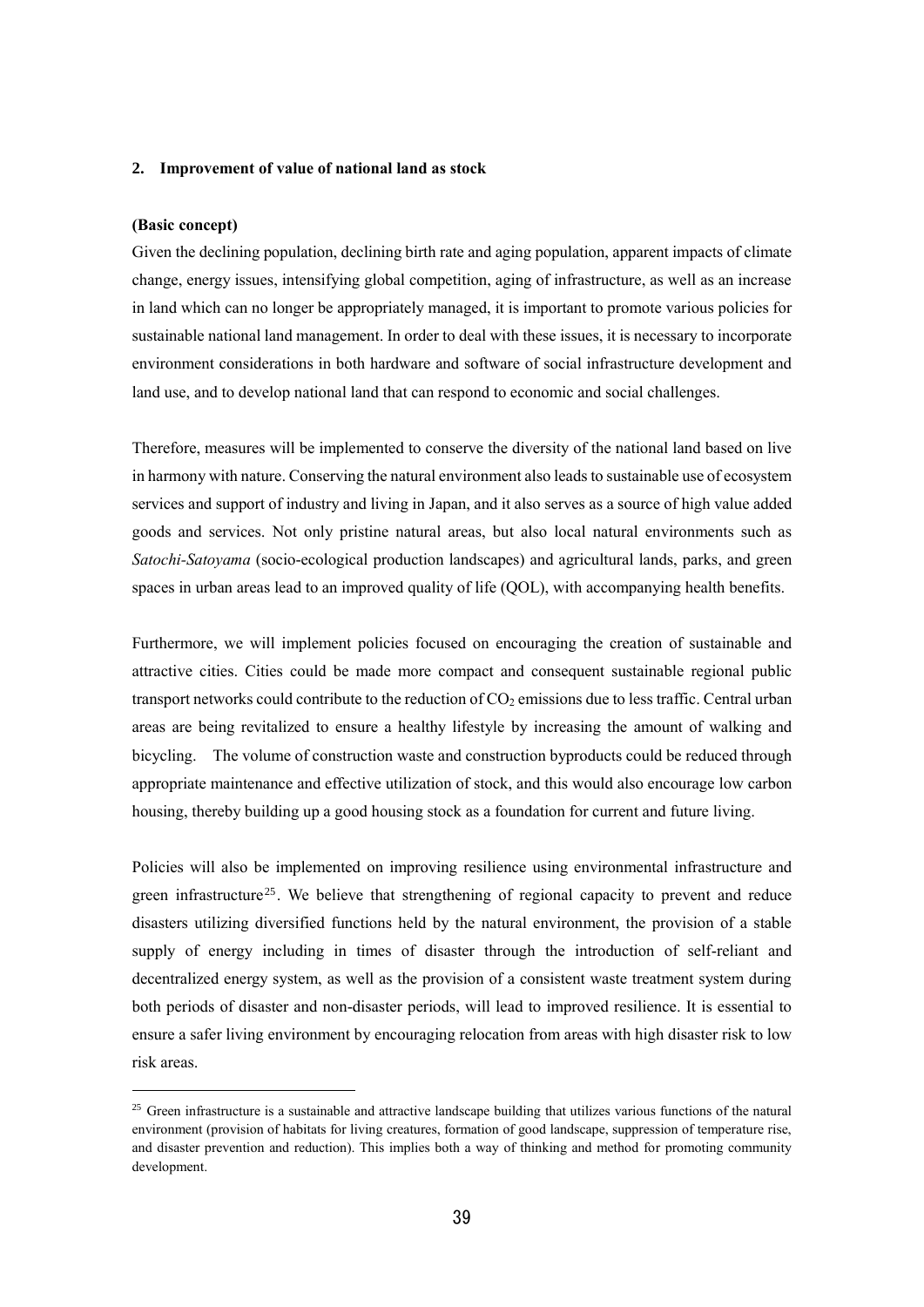# (**1**)**Maintenance of the diversity of the national land centered on living in harmony with nature**

#### **(Maintaining, enhancing and utilizing natural capital)**

For ensured and sustained benefits of nature and sound socio-economic activities in all regions, we will promote properly evaluating, maintaining, enhancing the value of natural capital as stock and its sustainable conservation and use by mainstreaming biodiversity across sectors.

Japan is a nation of many islands that stretch a long way from north to south, and as such various wildlife including many endangered species and endemic species inhabit and flourish here. It is necessary to harmonize human activities and maintain biodiversity through habitat conservation with endangered species, as well maintaining and revitalizing various natural environments damaged in the past such as rivers, wetlands, tidal flats, and algae fields. We will also promote measures against invasive alien species, and promote wildlife management, while maintaining connections among forests, the countryside, rivers and the sea. In this way, national land use will also be promoted responding to economic and social challenges with environmental considerations incorporated.

#### **(Maintenance and conservation of forests)**

It is necessary to promote diversified and healthy forests in order to demonstrate the multifaceted functions of forests such as conservation of national land, water source recharge, conservation of biodiversity, and measures to deal with global warming. Thus, forest management should ensure timely and appropriate re-forestation and thinning over certain regions, and promotion of mixed forests of conifers and broadleaf trees according to local natural conditions. For this purpose, we will establish a new forest management system aimed at making forestry a new growth industry, and realizing sound management of forest resources. At the same time, forest maintenance and conservation should be promoted through utilization of new tax schemes such as a forest environmental tax (tentative title) and a forest environment transfer tax (tentative title).

#### **(Establishment of ecosystem networks)**

We will establish ecosystem networks according to catchment basins centered on rivers, utilizing conspicuous large bird species as symbols. Specifically, the following measures should be promoted: recovery of dis-continued rivers, regeneration of flood plains and wetlands, sound connections between rivers and man-made water bodies such as waterways, ponds, swamps and paddy fields in the river basins, conservation and restoration of habitats of endangered animals and plants, promotion of environmentally sound agriculture, support for branding of environmentally sound agricultural products, and promotion of natural resource-based tourism. In this way, both biodiversity conservation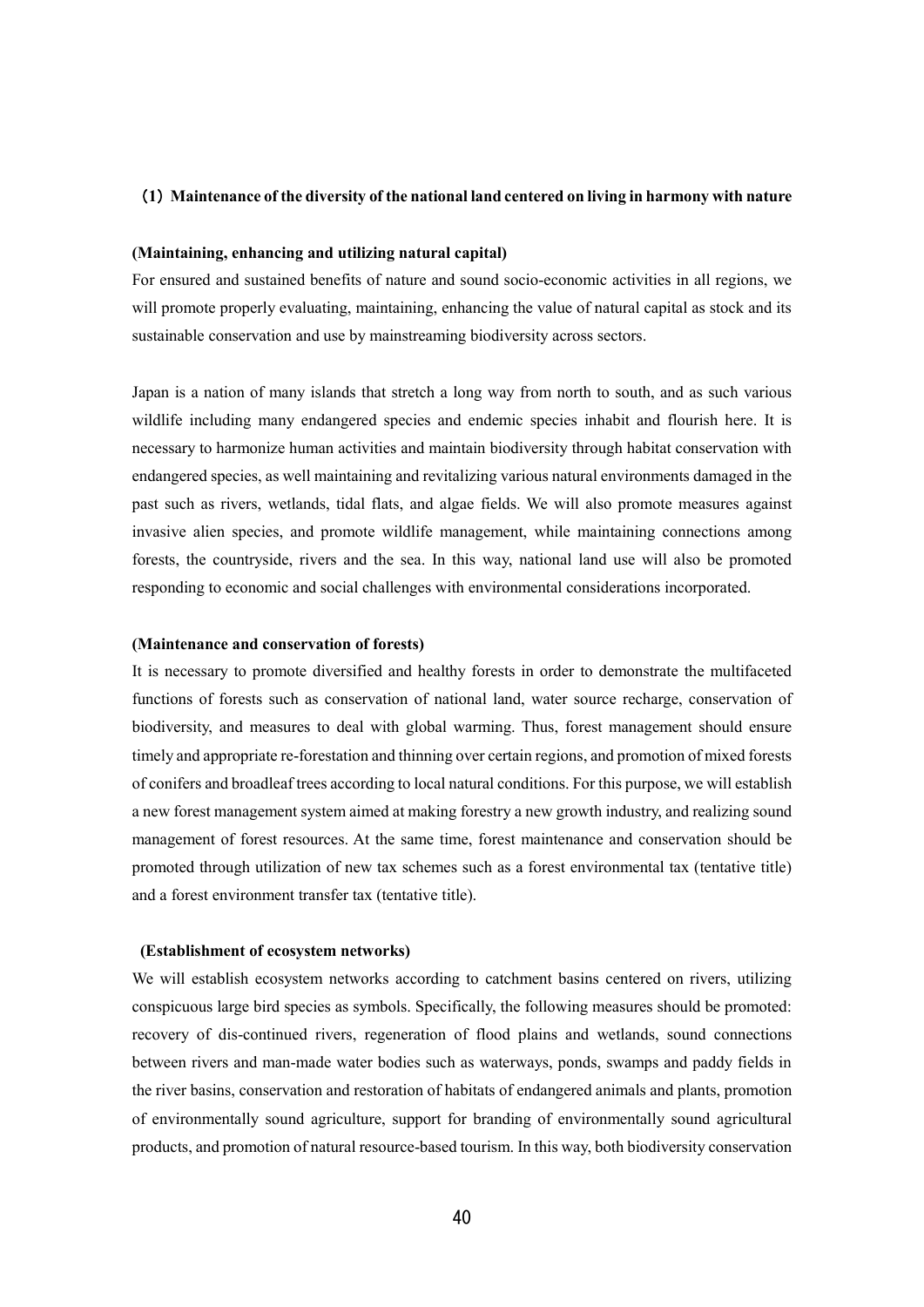and revitalization and mobilization of regions will be simultaneously promoted. At the same time, the efforts described above could contribute to securing pathways for animals and plants to move and migrate according to changes in natural environment brought about by climate change.

#### **(Conservation of marine environment)**

In order to promote conservation and sustainable use of the marine environment, while fully taking into account related international frameworks such as SDGs, the following comprehensive measures should be taken: establishment and sound management of marine protected areas, conservation of vulnerable ecosystems such as coral reefs, proper responses to ocean acidification, measures to deal with marine litter including microplastics, prevention of marine pollution, comprehensive coastal area management, harmonization of exploitation and conservation of oceans, monitoring and research as a basis for proper management of the ocean environment.

#### **(Maintenance and restoration of sound water circulation)**

It is essential to re-discover that water is common property for all human beings, that water should circulate healthily, and that the benefits associated with water should be handed down to future generations. Based upon this recognition, comprehensive measures should be taken to maintain or restore healthy water circulation. In line with the understanding described above, the "Water Circulation Basic Act" (Act No. 16 of 2014), was enacted, increasing the momentum for efforts to address various problems concerning water circulation such as droughts, floods and water pollution. Comprehensive and integrated watershed management should be promoted based upon the "Water Circulation Basic Plan" (Cabinet decision on July 10, 2015). Collaboration among stakeholders concerned should be promoted by strengthening of institutional arrangements, which include establishment of a river basin water circulation council as well as formulation of a watershed circulation plan by local governments and other organizations concerned.

# (**Appropriate land management responding to a declining population and national land use that conserves, regenerates, and utilizes the natural environment**)

In the face of a declining population, sound management and effective use by land owners is the basis for appropriate land management. In cases where the owner is not able to carry out appropriate land management and use or where the owner cannot be identified, it becomes necessary to identify someone other than the land owner for appropriate land management and use. Sustainable management of national land requires various measures such as proper management and circular utilization of renewable resources and energy including local biomass, learning wisdom and technologies concerning good management and utilization of local resources such as practices known as traditional *Satochi-Satoyama* (socio-ecological production landscapes) management, and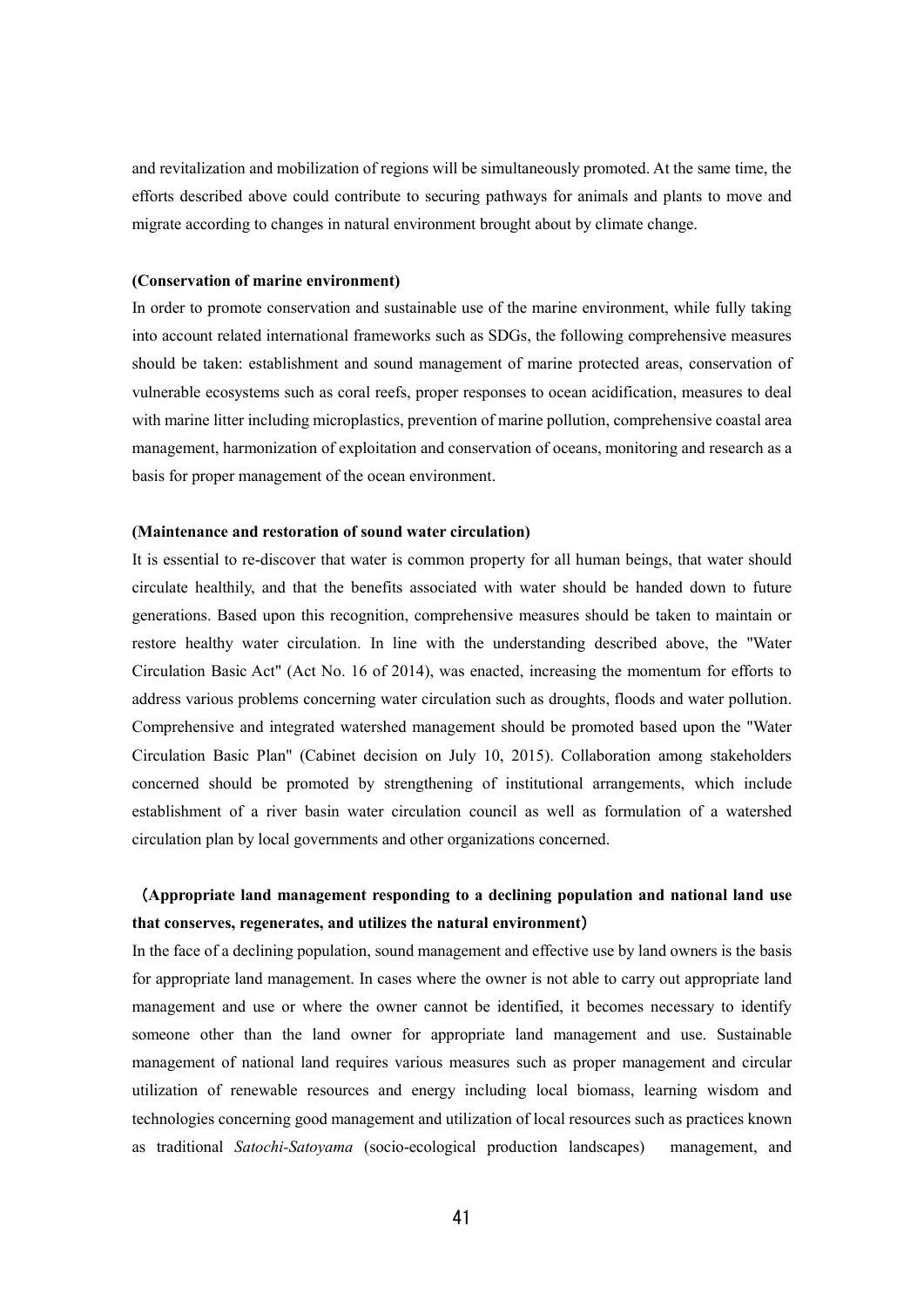development of specific mechanisms to enable various stakeholders such as city residents and businesses to manage common natural resources (i.e. commons) together.

In cases where proper land management is not possible even after the above mentioned measures are considered, first of all, management costs should be reduced as much as possible according to local conditions. Then, possibilities should be examined to identify alternative land use by finding new objectives such as creation of habitats of endangered animals and plants or buffer zones in case of disasters. Specific measures include regeneration of the natural environment such as transition to natural forests and restoration of wetlands.

## **(Measures against invasive alien species)**

Based on the priority on conservation of biodiversity, the following measures should be promoted: designation of invasive alien species, regulation on raising, importing, and transferring such species, enhanced awareness regarding proper raising, and activities to control and remove such species. In the case of unintended introduction of invasive species such as red imported fire ants, quick countermeasures at or near possible points of entry should be carried out.

## (**2**)**Creation of sustainable and attractive cities and communities**

#### (**Realization of compact urban space with neighborhood nature**)

Effective sustainable cities require a concentration of key urban functions in core areas, with residents living in the surrounding zones and along public transportation lines, thereby constructing compact cities that connect through networks of public and other transportation means. In cases where compact cities enable concentration of supply (heat sources) and demand for heat, support for the introduction of local heat supply systems could be effective in promoting local heat utilization. Such systems will enhance feasibilities of un-utilized local renewable heat energies generated using solar, geothermal, snow and ice, and sewage, among others. Promotion of a public transportation network centered on light rail transit systems (LRT) / bus rapid transit systems (BRT) will contribute to the mitigation of greenhouse gas emissions through consequential reductions in the volume of automotive traffic. Compact cities could be promoted through "visualizing" the reduction of environmental burdens to be realized by these measures.

In addition, the formation of an ecosystem network in urban areas in tandem with compact cities will be promoted through the construction of livable cities with green and blue (water) areas, and the conservation and creation of agricultural lands, parks, green spaces, waterways, non-concretized rivers (with sand and gravel) all of which could contribute to maintaining certain biodiversity in cities.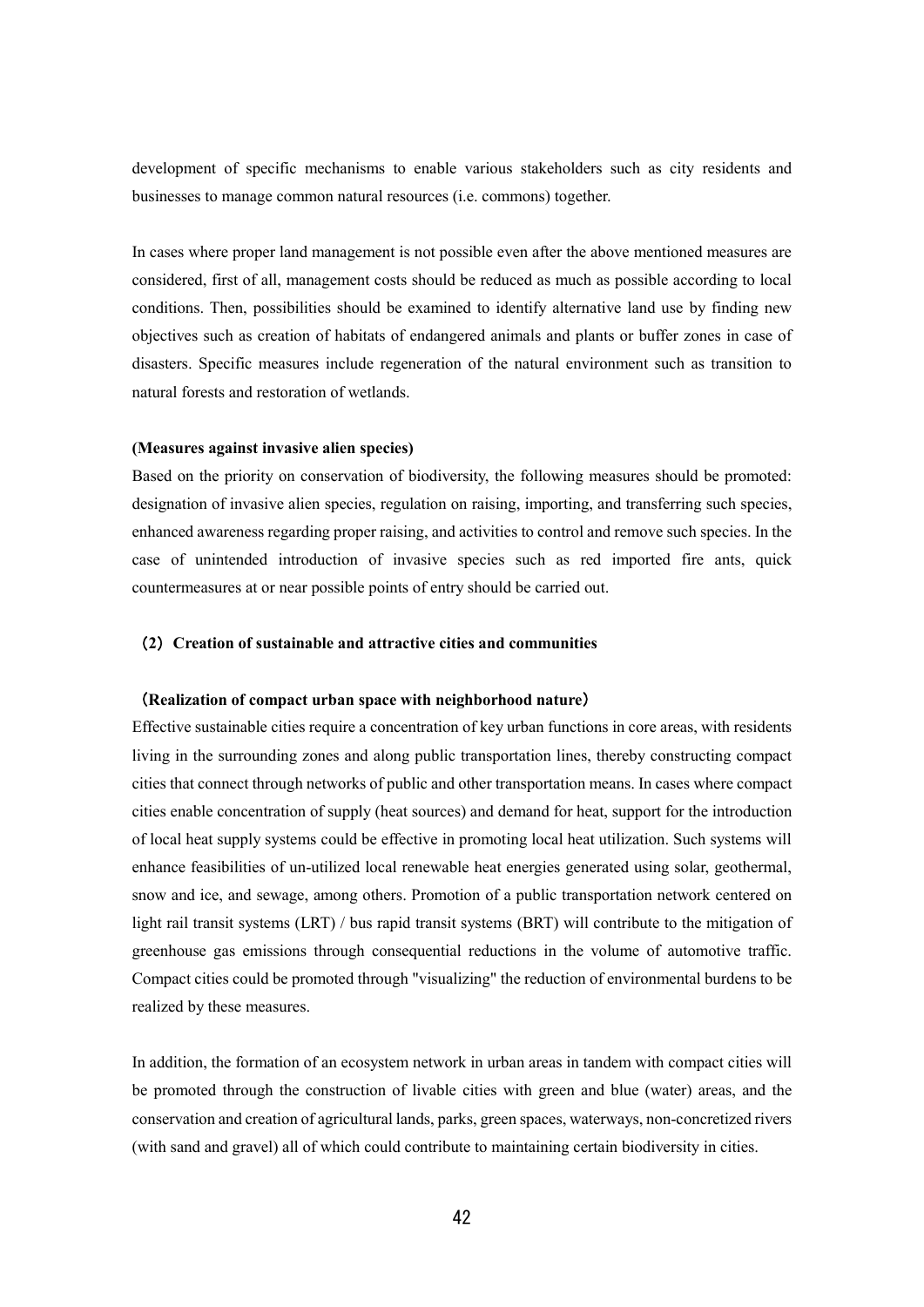### (**Formation of "Small hubs"**)

In hilly and mountainous areas marked with sharp population decrease and aging, it is important to maintain a "community living area" as an integral daily life zone. In this way, we will promote the formation of "small hubs" in an effort to create a sustainable community. At these hubs, the availability of local thermal energy will increase, and options for introducing renewable energy utilizing local resources will also grow, thereby contributing to reducing greenhouse gas emissions through the introduction of support for such measures.

#### (**Maintenance and utilization of traffic networks**)

Declining population and aging makes it difficult to maintain transportation services for daily life. Revitalization of private bus services through rearrangement of local bus routes, and effective introduction of community buses and demand-based transport systems could be effective in maintaining and sustaining transportation networks for daily life.

Public transportation encourages the use of local resources, improves the attractiveness of the area and encourages interaction with other regions, leading to the development of broader regional economic activities such as production, logistics, and tourism. In addition, improvement of services will be promoted through collaboration among multiple public transportation companies, and introduction of park and ride systems. ICTs could provide information on local traffic routes for smooth transportation.

We will also promote initiatives to encourage bicycle use, together with relevant safety measures. Such initiatives include measures such as provision of parking lots and paths for bicycles, utilization and dissemination of cycling-trains and bike-sharing schemes, which contributes to reducing overall environmental impacts.

## (**Appropriate maintenance and effective utilization of the existing infrastructure stock**)

The value of stocks of existing infrastructure composed of public facilities including water supply and sewerage systems and waste treatment facilities, transport infrastructure, and energy infrastructure, should be improved. They could be rearranged, renovated, and re-modified, by ensuring prolonged use, improved disaster prevention function, and promotion of energy efficiencies.

We will promote measures to create high-quality social stock and prolonged use by modifying functions according to changes in social demand, including prolonged use of existing houses by modification, as well as promote the net-Zero Energy Buildings (ZEB) and the net-Zero Energy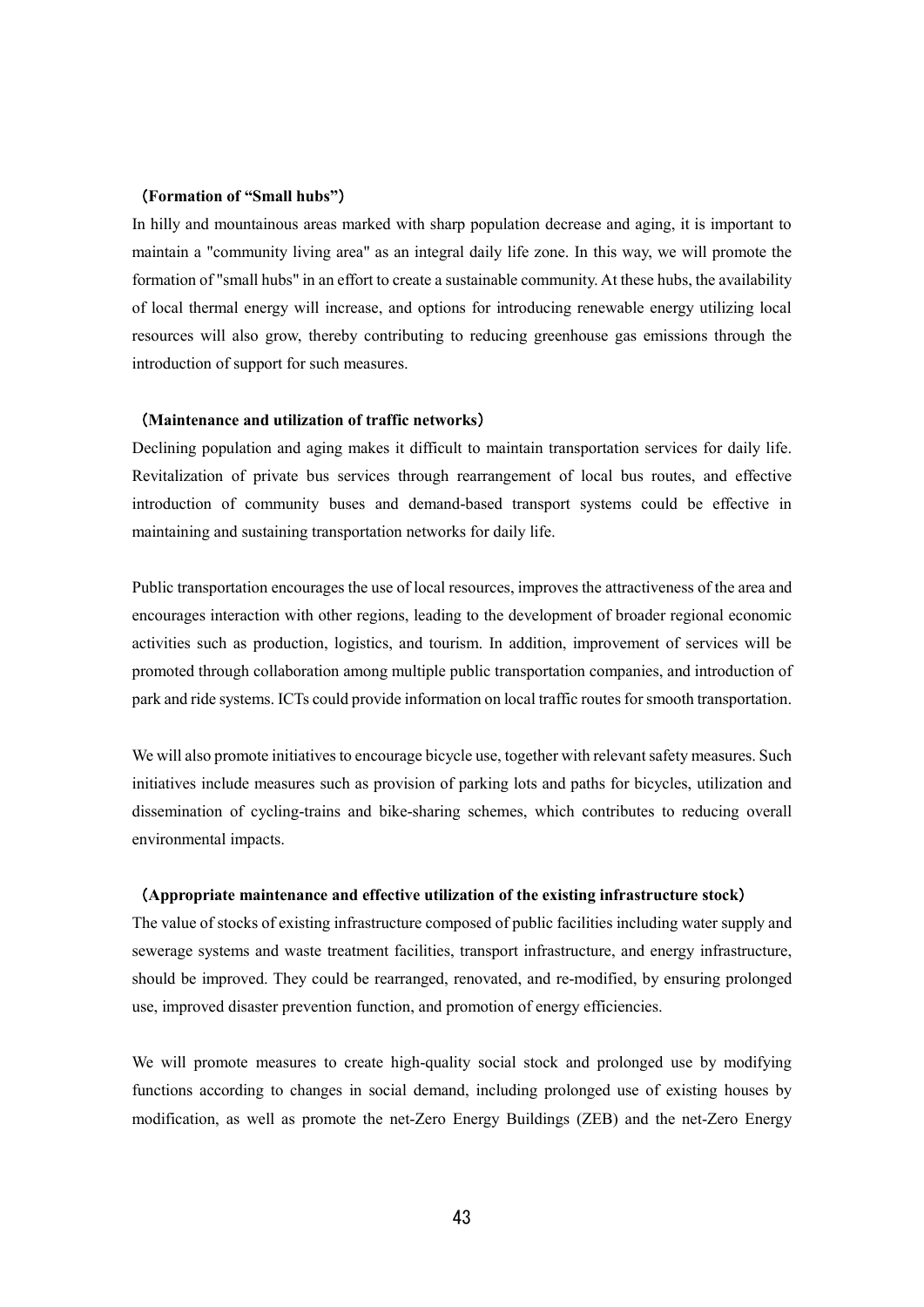Houses  $(ZEH).^{26}$ .

Effective use of existing buildings in good condition should be promoted as lodging and communications facilities through renovation for regional revitalization, or as medical and caring facilities for the elderly.

## (**3**)**Improvement of resilience by use of environmental and green infrastructure**

#### (**Securing consistent safety in usual times and in times of accident / disaster**)

In order to carry out collection and treatment of household garbage, human waste and disaster waste properly and promptly in usual times and in times of disaster, the waste treatment system should be strengthened in a multilayered manner at all levels from municipal, through regional, to national. Management of chemical substances has been developed mainly based on the assumption that it will be carried out in usual times. In the case of disasters and accidents, therefore, there remains a significant risk of environmental pollution with chemical substances. Thus, we will promote various measures to minimize this risk.

Renewable energy should be promoted to the maximum extent as self-reliant and decentralized energy sources for each region by combining with, whenever appropriate, co-generation and fuel cells. Waste treatment facilities could also be promoted as regional energy and disaster prevention centers. All of those listed above will enable prompt energy provision in time of disasters, and promote coherent initiatives to strengthen resilience of national land, reduce carbon emissions, and promote resource circulation.

## (**Promotion of green infrastructure and Eco-DRR**)

We will pursue efforts to strengthen green infrastructure and make national land and community sustainable and attractive in both hard and soft aspects of improving social infrastructure and land use, drawing upon various functions of the natural environment (e.g. provision of habitats for living creatures, formation of good landscape, suppression of temperature rise, and disaster risk reduction).

Eco-DRR $^{27}$  should be promoted by evaluating the disaster risk reduction function of the ecosystem, conserving and restoring the relevant ecosystem functions. For example, effective initiatives should be promoted to conserve and restore wetlands which function as reservoirs to accommodate floods, and to conserve diversified and healthy forests for maintaining resilience of national land. In so doing,

-

 $26$  Buildings / houses whose annual primary energy consumption is zero at net.

<sup>27</sup> Ecosystem-based Disaster Risk Reduction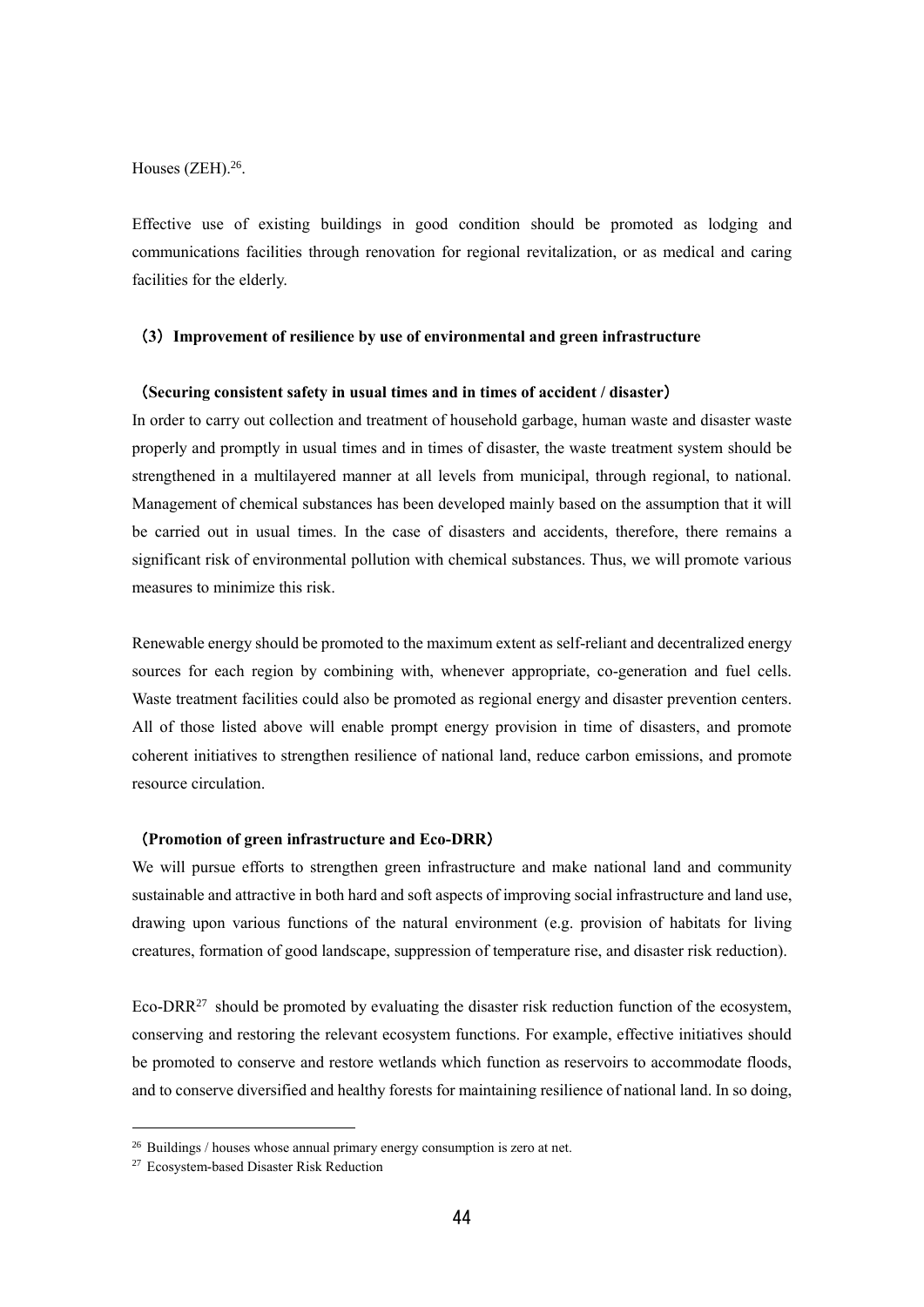we will respond to challenges associated with changes in the social structure, particularly those posed by population decline and aging of the social infrastructure and to drastic worsening of natural disasters, together with contribution to the conservation of biodiversity.

## **(Promotion of climate change adaptation measures<sup>28</sup>)**

In order to contribute to the creation of a resilient and sustainable society that can deal with climate change, adaptation measures should be taken, based on the "National Plan for Adaptation to the Impacts of Climate Change " (Cabinet decision on November 27, 2015), which include strengthening of an information base regarding climate change adaptation, and promotion of adaptation measures in agriculture and disaster prevention sectors of each region. Support will be provided to all entities including local governments and private companies so that adaptation related business opportunities are generated in Japan and overseas through branding of agriculture, forestry and fishery products, and developing infrastructure technologies that build resilience against natural disasters.

-

<sup>&</sup>lt;sup>28</sup> Regarding the adaptation, the Working Group II Background Box SPM.2 of IPCC Fifth Assessment Report explains "the process of adjustment to actual and expected climate and its effects."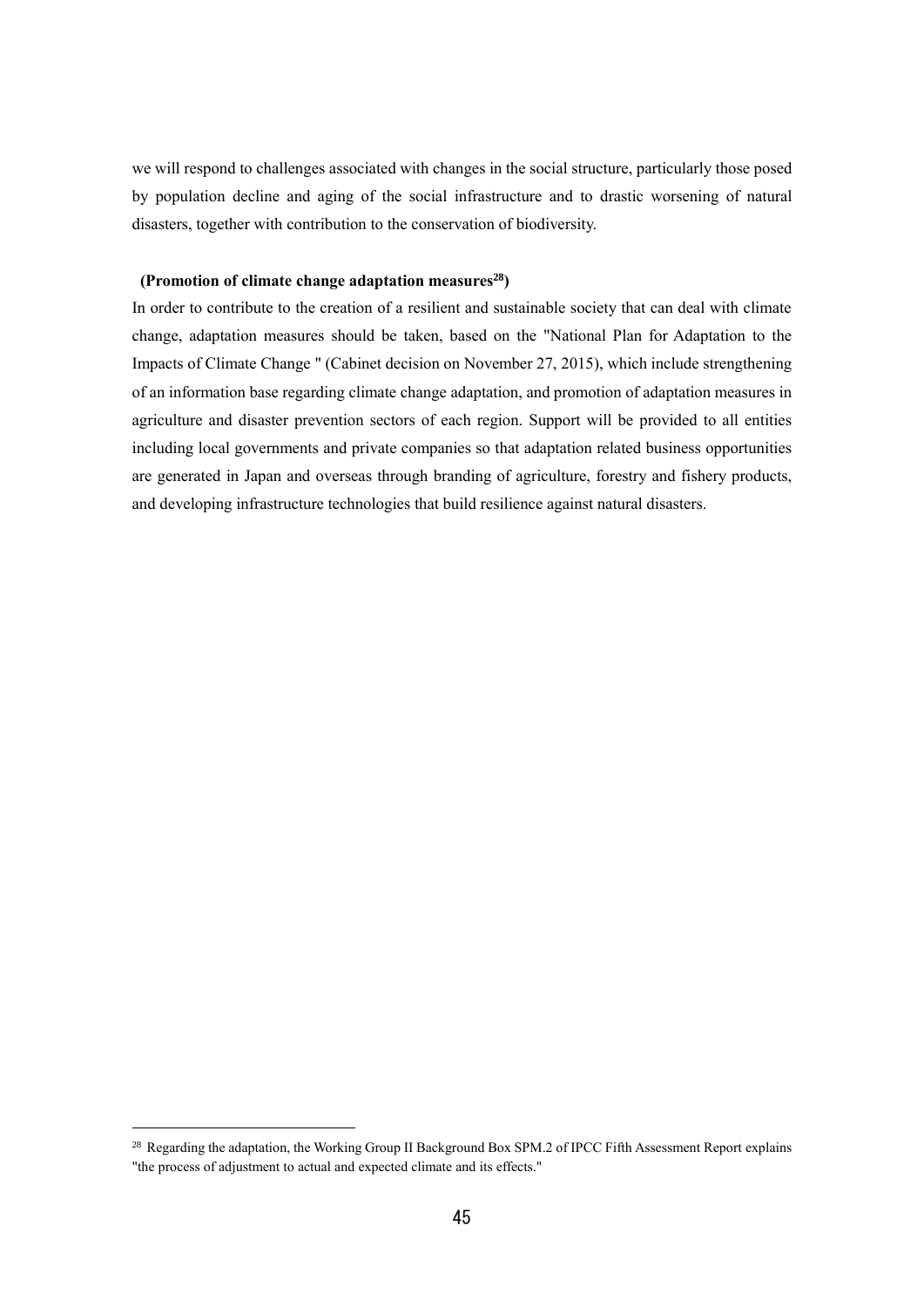#### **3. Sustainable community development using local resources**

#### **(Basic concept)**

Local socio-economic activities are based on diverse local resources, which include local energy, natural resources, urban infrastructure, and industrial assets, as well as local culture, local features, and institutions/communities.

Accordingly, in order for a local area to be sustainable, it is important to enhance socio-economic activities by improving the quality of local resources and maximizing utilization of the natural capital, the artificial capital and the human capital of the area in a sustainable way. In local areas, issues arising from the declining population, decreasing birthrate and aging of society have become obvious. However, all areas have various potential resources, and therefore comprise viable sites for pursuing II2ES.

From this point of view, we will implement measures to maximize the utilization of local resources in a sustainable manner. The introduction of self-reliant and decentralized energy utilizing local renewable sources is expected to improve local energy balance and contribute to the promotion of employment and resilience of the national land. It is also expected that utilizing circular resources and renewable resources will restrict the inputs of natural resources and the outflow of funds from the area, thereby reducing the amount of final disposal of waste, and contributing to local revitalization through the growth of recycling industry. Furthermore, conservation of the rich natural environment is expected to contribute to supporting both local culture and features, thereby enhancing the provision of local products for high value-added tourism and agricultural, forestry and fishery products. In this way, local areas will contribute to developing major parts of Circulating and Ecological Economy.

In addition, we will implement measures to promote the creation of a wide area network, in order to educate and foster human resources who support such efforts, promote symbiosis and exchange between mountainous, agricultural and fishing villages, and cities, and to widen financial flows within the area.

In advancing such a sustainable community, it is important for local governments to promote measures to achieve SDGs. For this reason, we will select SDGs Future Cities and SDGs Model Programs for Local Governments, and provide financial support. Strong support is also provided by the SDGs Task Force, a body established based upon collaboration among all Ministries concerned. Success stories and good practices will be widely communicated, leading to further implementation of sustainability efforts supporting local revitalization.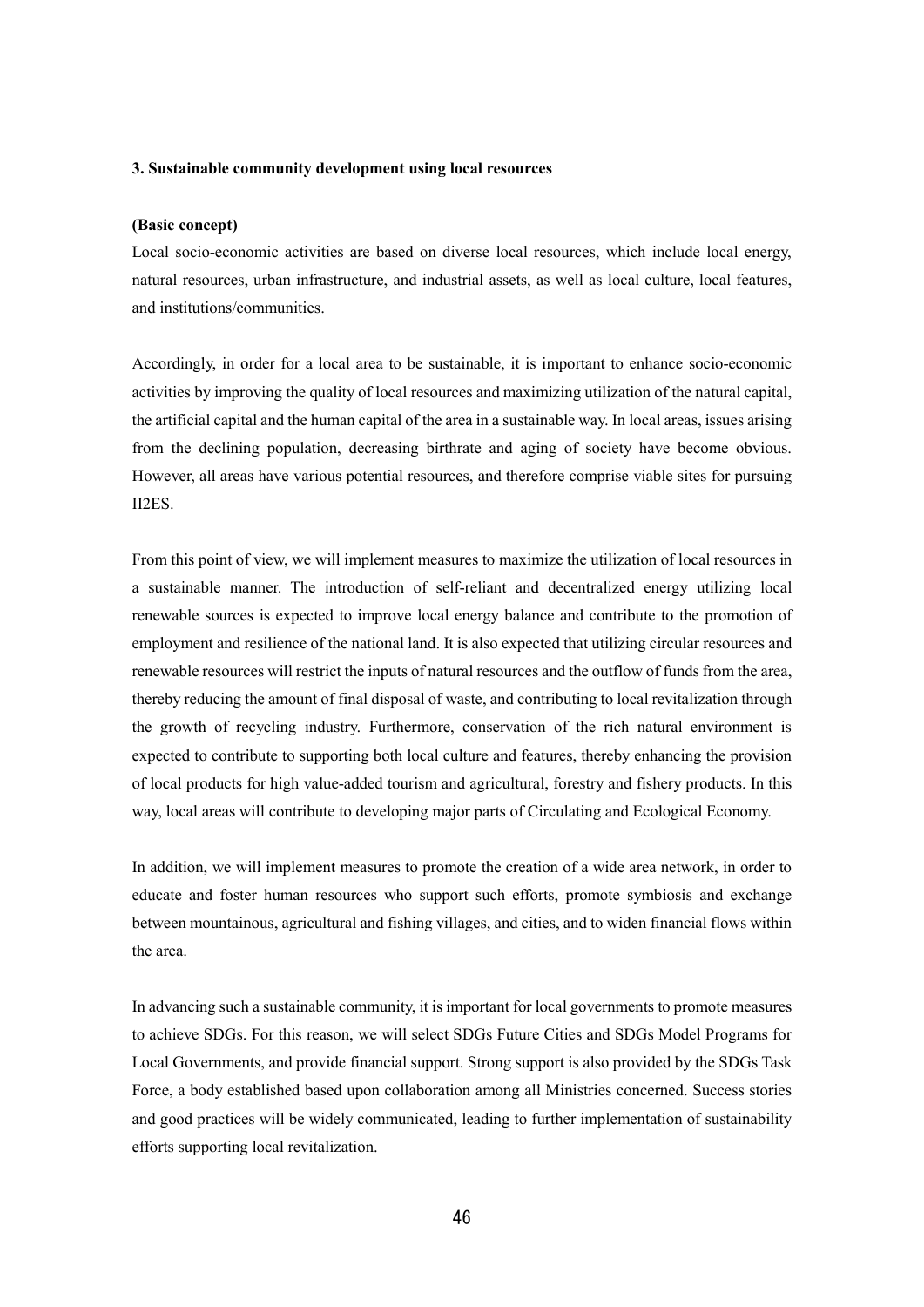## **(1) Maximizing utilization of local energy and biomass resources**

#### **(Introduction of renewable energy utilizing local resources)**

Utilization of diverse renewable energy sources such as solar, wind power, hydropower, geothermal power, biomass, heat from renewable energy sources such as geothermal and hot springs, according to local characteristics, could improve local energy balance and contribute to the construction of a strong local economy. In addition, joint implementation of projects related to renewable energy, energy conservation, and elderly persons watching systems will create new employment and help maintain and develop local vitality.

Most renewable energy production is self-reliant and decentralized. Thus, it will, together with power generation and heat use at waste treatment facilities, contribute to improving local resilience in times of disaster, hence also it is effective to strengthen resilience of the national land.

## **(Promotion of new local power producers and suppliers)**

Drawing on the ingenuity of private companies, new power producers and suppliers in a local area that utilize local renewable energy can sustainably promote low carbon development as their business activity. The formation of businesses entities should be promoted to support the diffusion of self-reliant low carbon activities in local areas.

## **(Promotion of farming photovoltaics (FPV))**

FPV is an approach to install photovoltaics (PV) equipment above farmland, while continuing to carry out farming. Installation of FPV has started in various regions. Encouraging the use of FPV will promote stabilization of farmers' management and self-utilization of renewable energy electricity for agricultural facilities, storage batteries and agricultural machinery so as to contribute to local revitalization and improvement of energy balance.

#### **(Community development with un-utilized biomass resources)**

Woody biomass such as thinned timber and logged trees in riverine areas, as well as agriculture and forestry biomass such as rice straw and rice husk, will be used as materials and energy sources, with a view to creating sustainable businesses. Agriculture, forestry and biomass operators working together with local governments will formulate a biomass utilization plan, leading to improved local energy balance, promotion of agriculture and forestry, and revitalization of local areas.

Taking into account the amount of viable resources, we will establish a "local-scale ecosystem", which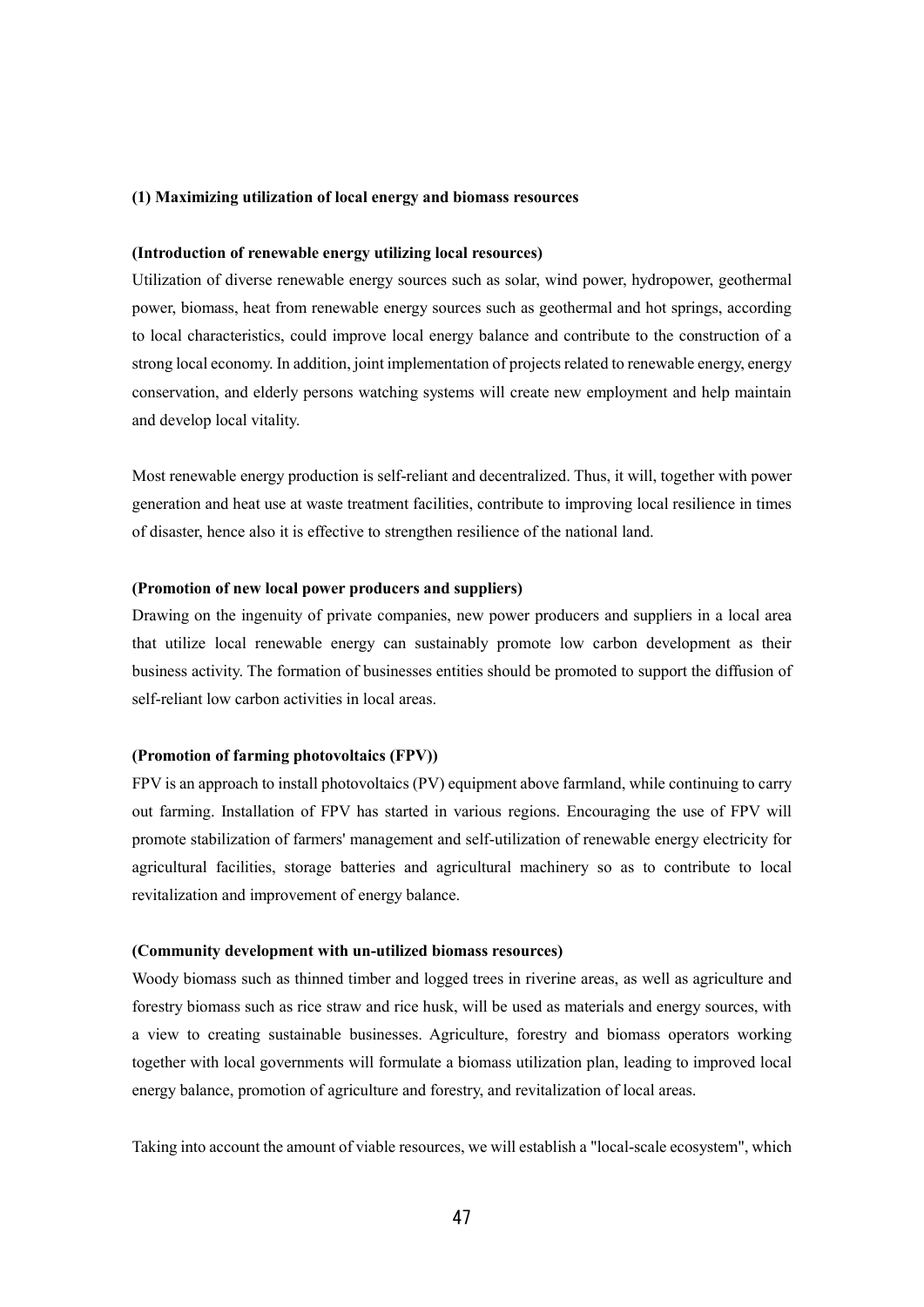is made up of elements ranging from people who can make sustainable use of woody biomass resources scattered in the area as materials and energy, to power generation and heat use. By doing so, sustainable, self-reliant and decentralized energy will be secured, which will lead to a virtuous circle of local economies, conservation and rehabilitation of forests, and contribute to conservation of biodiversity at *Satochi-Satoyama* (socio-ecological production landscapes).

#### **(Resource circulation including utilization of waste biomass in local areas)**

Resource circulation in local areas includes waste biomass such as food waste, livestock excreta, sewage sludge, paper, construction-generated wood, and sludge from Johkasou (decentralized wastewater treatment system). The responsibility for disposing of these waste products rests with waste generating entities, complemented by municipalities having overall responsibility concerning general waste disposal. Keeping this basic framework in mind, under cooperation with diverse stakeholders such as agricultural, forestry and fishery workers, local circular resources and renewable resources should be circulated and utilized through reuse, recycling and energy use, promoting sustainable community development, thus contributing to local revitalization.

#### **(2) Maximizing utilization of local natural resources and tourism resources**

#### **(Local revitalization centering on national parks etc.)**

An increase in the number of tourists from overseas visiting national parks leads to a boom in tourist guide businesses and an increase in the amount of spending for tourism, which contributes to economic and regional revitalization. National parks in Japan should be branded as world-class "National Parks", encouraging people to make more use of them. Conservation measures will be carried out where necessary. Furthermore, by utilizing ICTs and other means to carry out promotion activities and also by using park fees and private funds, a mechanism will be promoted for sustainably conserving the local natural environment as an important tourism resource, thereby creating a virtuous cycle of revitalization of the local economy and nature conservation. National gardens such as the Kokyo Gaien and Shinjuku Gyoen attract an increasing number of visitors including overseas tourists. Efforts to improve the quality as gardens and the convenience and safety facilities will be promoted to further increase the number of visitors.

#### **(Promotion of tourism including ecotourism)**

Tourism including ecotourism and green tourism contributes to local revitalization by sustainably utilizing local natural resources while conserving the area.

For areas that are engaged in ecotourism, the creation of a sustainable community will be promoted,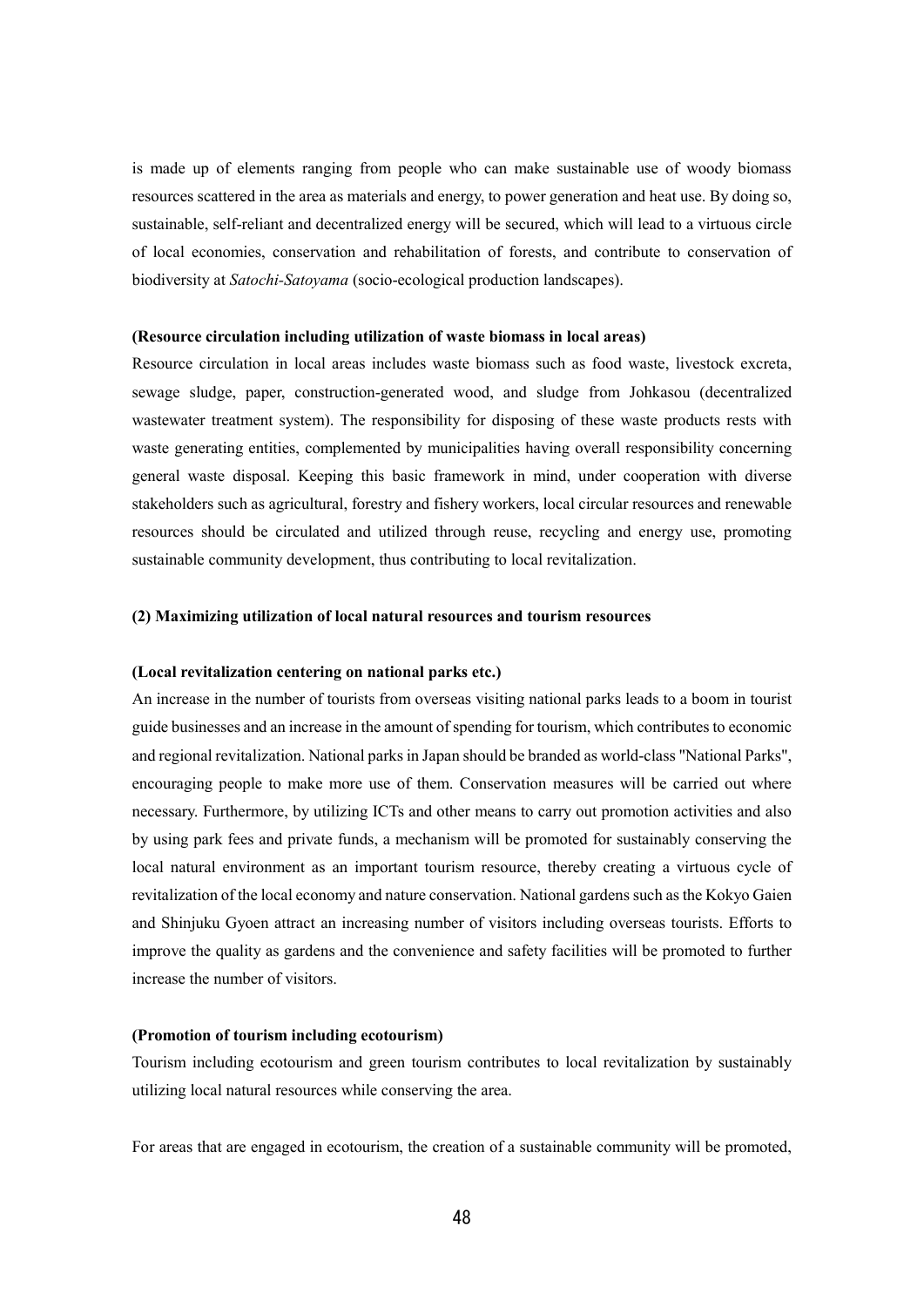which takes full advantage of the local-specific attractions, by supporting human resource development such as guides and coordinators who can explain about natural tourism resources in the area, create attractive programs, and communicate what the area has to offer, while conserving local natural tourism resources. These actions will be also supported by strategic public relations activities.

In addition, efforts will be made to promote, among others, green tourism including agricultural experiences and blue tourism.

### **(Utilization of diverse cultural resources from nature)**

In Japan, there are local features rooted in the nature of each area, and diverse histories and cultures unique to the area emerging from this background. These features and cultures are closely linked with nature. Scenery and landscapes will be further refined including agricultural fields, old Japanese-style houses, local streets, beaches, as well as the cultural resources unique to each area such as traditional festivals, folk performing arts, traditional crafts, and traditional foods. These tourism resources will be linked with many types of tourism to ensure they are sustainably used and passed on to future generations.

# **(Improvement of added value of local industries focusing on environmental conservation and sustainability)**

Increasing areas are taking biodiversity conservation and sustainable farming into consideration, thereby producing and selling value added agricultural, forestry and fishery goods. These include branding of agricultural products linked with conservation of wildlife symbolizing the local areas, such as ibises and storks, as well as the certification system applied to the Globally Important Agricultural Heritage Systems (GIAHS) in recognition of the conservation and succession of traditional agriculture, forestry and fishery practices. Initiatives will be promoted to fully enhance the value of local resources and raise attractiveness by local ingenuity.

Natural capital that has nurtured the distinctive features of local areas has the potential to generate added value, and in so doing also lead to the creation of new businesses. The so-called sextiary industries (primary x secondary x tertiary industries) of agriculture will be promoted utilizing natural capital. We will also promote the creation of an attractive environment for certain businesses by connecting them through a supportive transportation network and IT systems, which in turn will lead to an increase in people relocating to rural areas, or moving back to the country areas where they grew up. Local on-site efforts will be supported by analyzing and sharing success stories and future challenges on initiatives that has generated added value through the sextiary industries.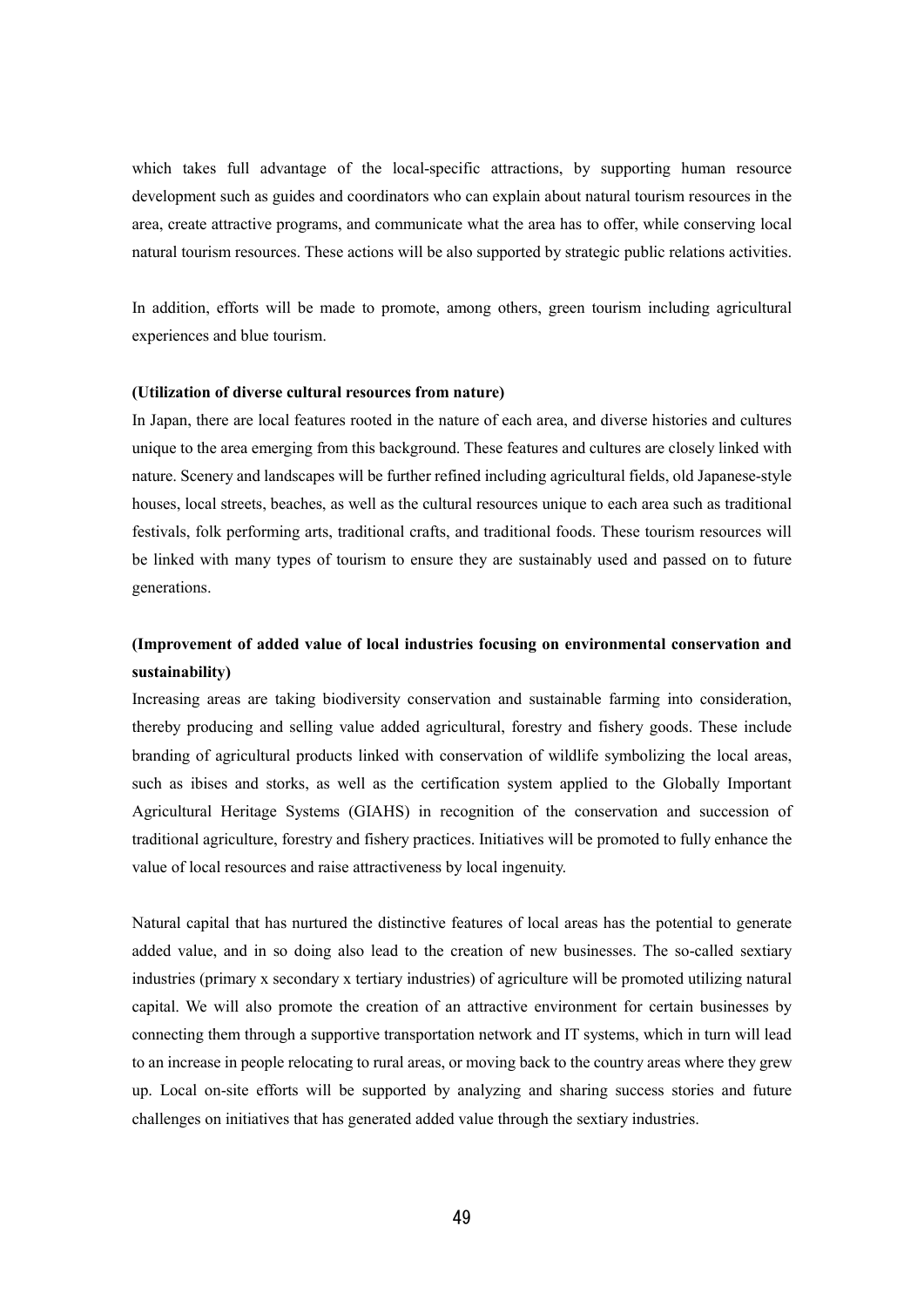#### **(Drastic measures to strengthen capture of designated wildlife species for management)**

Culling projects to control designated wildlife (i.e. Sika deer and wild boar) will be promoted, requiring intensive control on a wider geographical scale. To enhance population control, recruitment and education of hunters will be promoted according to different purposes and functions under different control systems. In addition, the development and diffusion of effective and efficient new technologies will be promoted, using ICTs and sharp shooting technologies. Also control measures will be promoted in accordance with target wildlife. Further, we will encourage local businesses to make planned and sustainable use of some of the captured wildlife as resources such as wild game meat (i.e. gibier) and leather.

# **(3) Symbiosis and exchange among mountainous, agricultural and fishing villages, and cities, and creation of a wide-area network**

#### **(Efforts to connect and support forests, the countryside, rivers, and the sea)**

We will establish a natural connection (resources from nature) and an economic connection (funds, human resources) between cities and mountainous, agricultural and fishing villages through conservation and regeneration of forests, the countryside, rivers and the sea, and sustainable use of resources. Specifically, we will pursue a virtuous cycle of biodiversity conservation and local economic revitalization through sustainable use (e.g. development of environmentally conscious products, branding and promotion of tourism) of local resources from forests, the countryside, rivers and the sea (e.g. food, materials and energy), thereby aiming at integration of low-carbonization, resource circulation and harmony with nature.

#### **(Symbiosis and exchange among mountainous, agricultural and fishing villages, and cities)**

We will utilize local resources from agriculture, forestry, fishery and tourism, and increase population exchanges in collaboration with various fields such as education and welfare. Based on movements such as returning to rural areas, we aim for symbiosis through mutual contribution of mountainous, agricultural and fishing villages, and cities. Specifically, we will promote ecotourism, green tourism and blue tourism as well as long-stay tourism. In addition, these exchanges between cities and mountainous, agricultural and fishing villages will not remain temporary. Thus, we will promote the development of "an area where you want to live" and develop further exchange between the two areas moving progressively from dual-residence lifestyle, through migration to settlement. Furthermore, we will promote efforts to reuse vacant old Japanese-style houses in rural areas, and provide them to those who wish to relocate, or reconstruct them for sightseeing or interactive purposes for local residents. At the same time, we will support efforts for students to carry out exchange whereby universities in the Tokyo area establish satellite campuses in rural areas (including use of closed school buildings),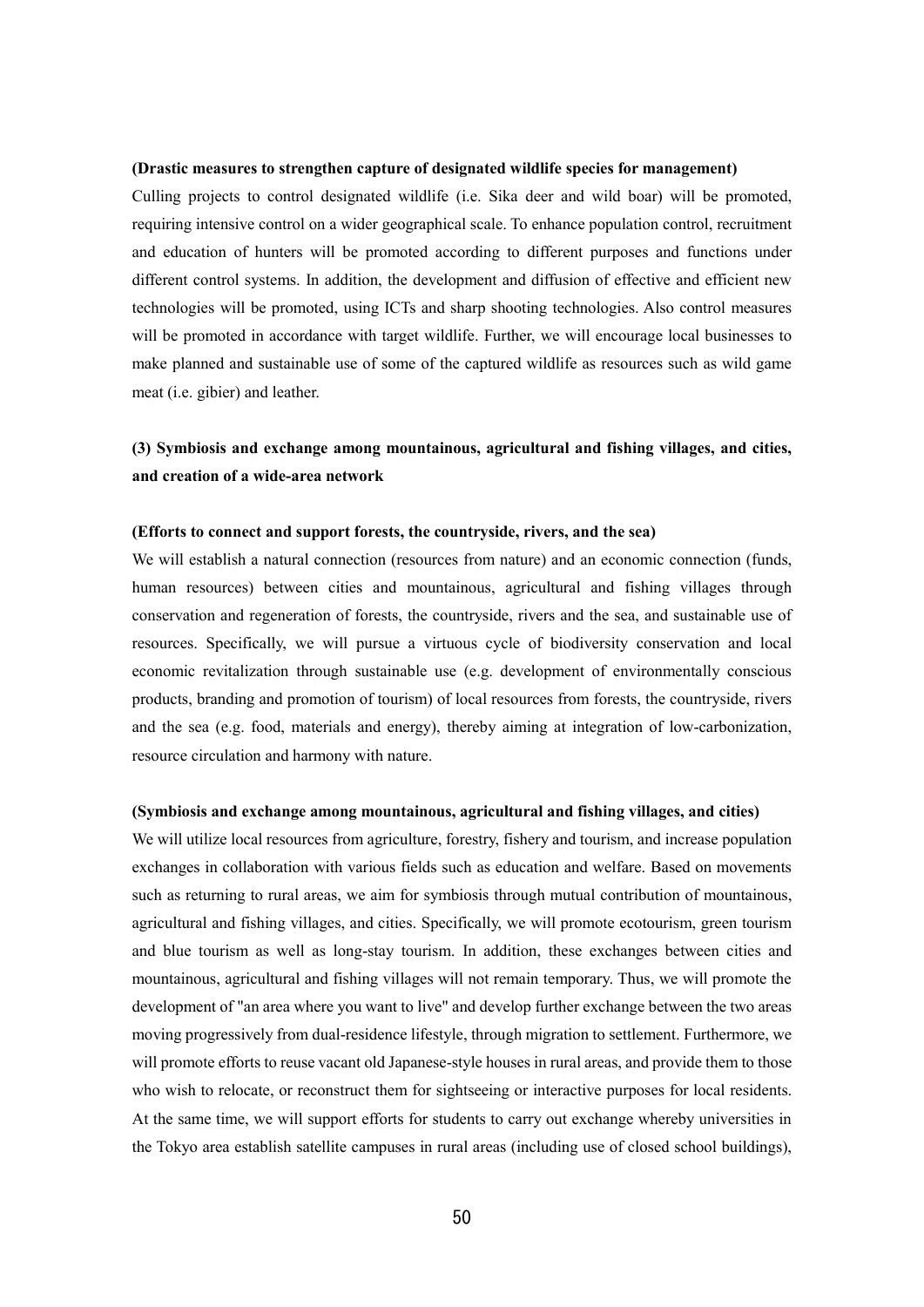as well as universities in rural areas and those in Tokyo implementing a joint credit system. On the other hand, actions are being taken to maintain sound urban landscape by dismantling deteriorating, unusable facilities before they become hazardous and eventually collapse. We will recycle dismantled waste as much as possible and dispose of it appropriately. In this way, in accordance with local circumstances, we will regenerate the local environment including restoration of security and landscape, revitalization of local area, and conservation of nature. At the same time, we will promote the reduction and recycling of construction waste such as concrete blocks and construction sludge.

## **(Community development through human development)**

To make local areas more self-reliant and sustainable, what is essential are good human resources, who understand the relationship between the environment, economy and society, who are capable of identifying and sustainably utilizing local resources, and are effective in connecting with various experts. Based on the concept of ESD, we will seek to promote "human resource development" aimed at creating sustainable communities that feature cooperation with diverse stakeholders, thereby cultivating human resources that can promote more effective partnerships and exchange with other regions.

## **(Expansion of green finance in local areas)**

For low-carbon projects conducted in local areas where private funds are not sufficient, we will work together with local governments and financial institutions to promote commercialization and fundraising. That will lead to simultaneous solutions for local economic and social challenges and for local environmental issues.

We will also promote understanding of green finance among local financial institutions that play a major role in creating local investment flows, while expanding green finance in local areas across the whole of Japan.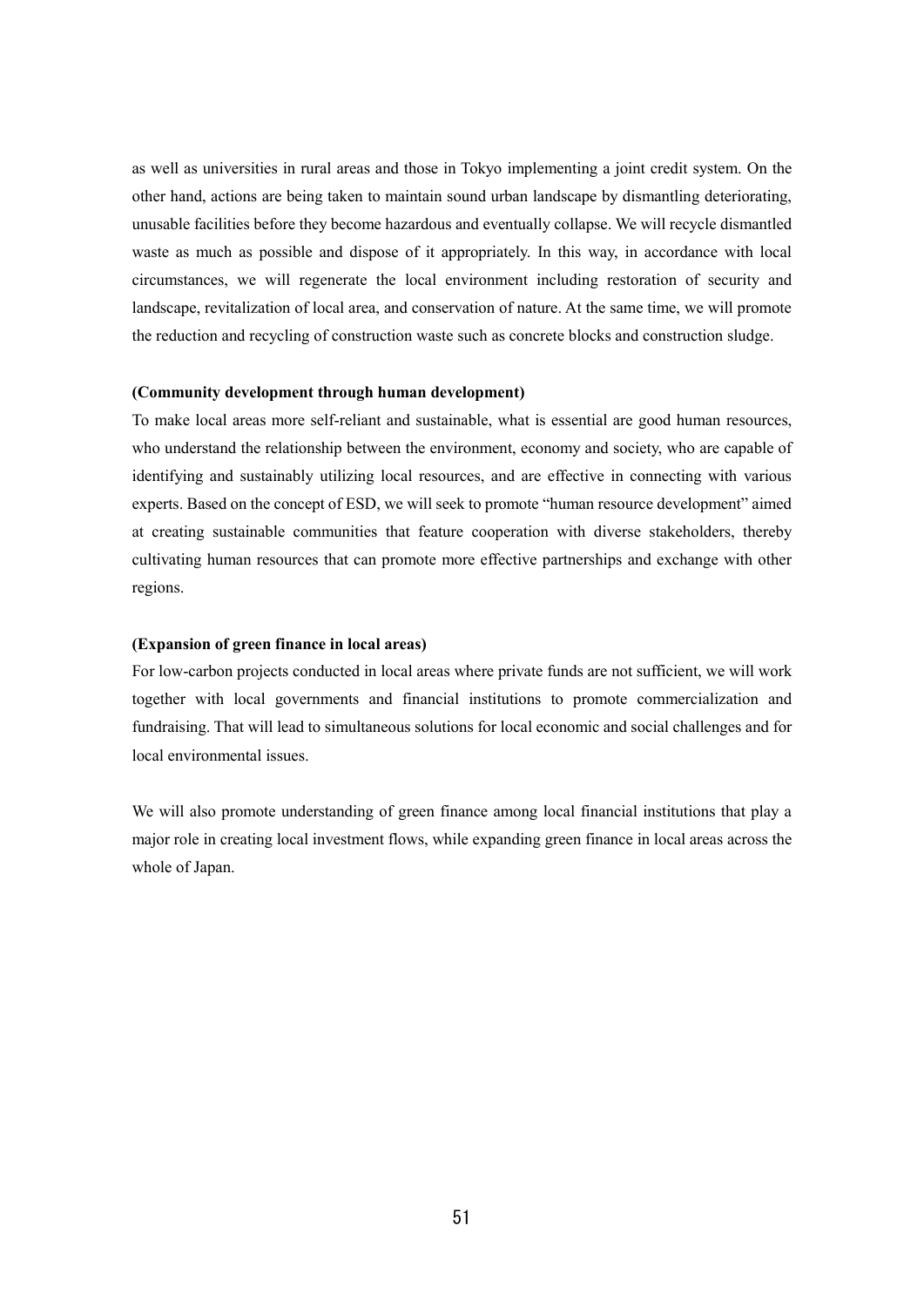#### **4. Realization of a healthy and prosperous life**

#### **(Basic concept)**

Japanese culture is based on harmony with nature, nurturing Japanese sensibility through long-term interaction with nature. Traditional arts and a sophisticated manufacturing culture have emerged. However, due to dependence on overseas resources, rapid urbanization, population decline and aging of society, connections between people and nature and those among people are being diluted, and traditional communities are being lost. Our lives are supported by various natural resources (i.e. ecosystem services) from forests, the countryside, rivers and the sea. In order to maintain and improve the vitality of Japan, it is essential to create diverse and attractive Circulating and Ecological Economy, making full use of unique local features. The values of unique nature including forests, the countryside, rivers and the sea should be recognized in each region, to reconstruct the connection between people and nature, and within communities.

People's values, lifestyles and workstyles are directly and indirectly affecting the global environment through consumption behaviors, and use of fuels, energy and resources. Technological innovations such as AI and IoT will bring major changes in lifestyles and workstyles. For example, the sharing economy represented by car sharing is expected to lead to a reduced environmental load by effectively utilizing resources in society as a whole, which could lead to a new lifestyle that replaces overconsumption and throw-away culture. By transforming our lifestyles and workstyles, and selecting goods and services in a more environmentally-conscious way, we will create new demands, which lead to innovation of new goods and services. Thus, it is indeed necessary to promote innovation across various lifestyles.

Japanese values and lifestyles have become more diversified, and recently there has been increasing awareness among urban residents particularly the youth, about relocation to rural agricultural areas. Even urban residents can maintain connections with forests, the countryside, rivers and the sea. For example, having some contacts with neighborhood nature and local nature and culture in everyday life and leisure time can boost the connection between people and nature, and this can be reflected in daily life. Contact with nature is also useful for maintaining and promoting health and has a positive effect on the mind and body. In response to a declining and aging population, we must re-examine how we live and work, and shift to a way of living that is environmentally friendly, healthy and high quality.

The environment is the foundation of people's health and prosperous lives, yet it faces various risks posed by adverse effects both on people and ecosystems associated with pollution of water, air and soil with chemical substances, and heat island effects. Thus, environmental risk assessment as well as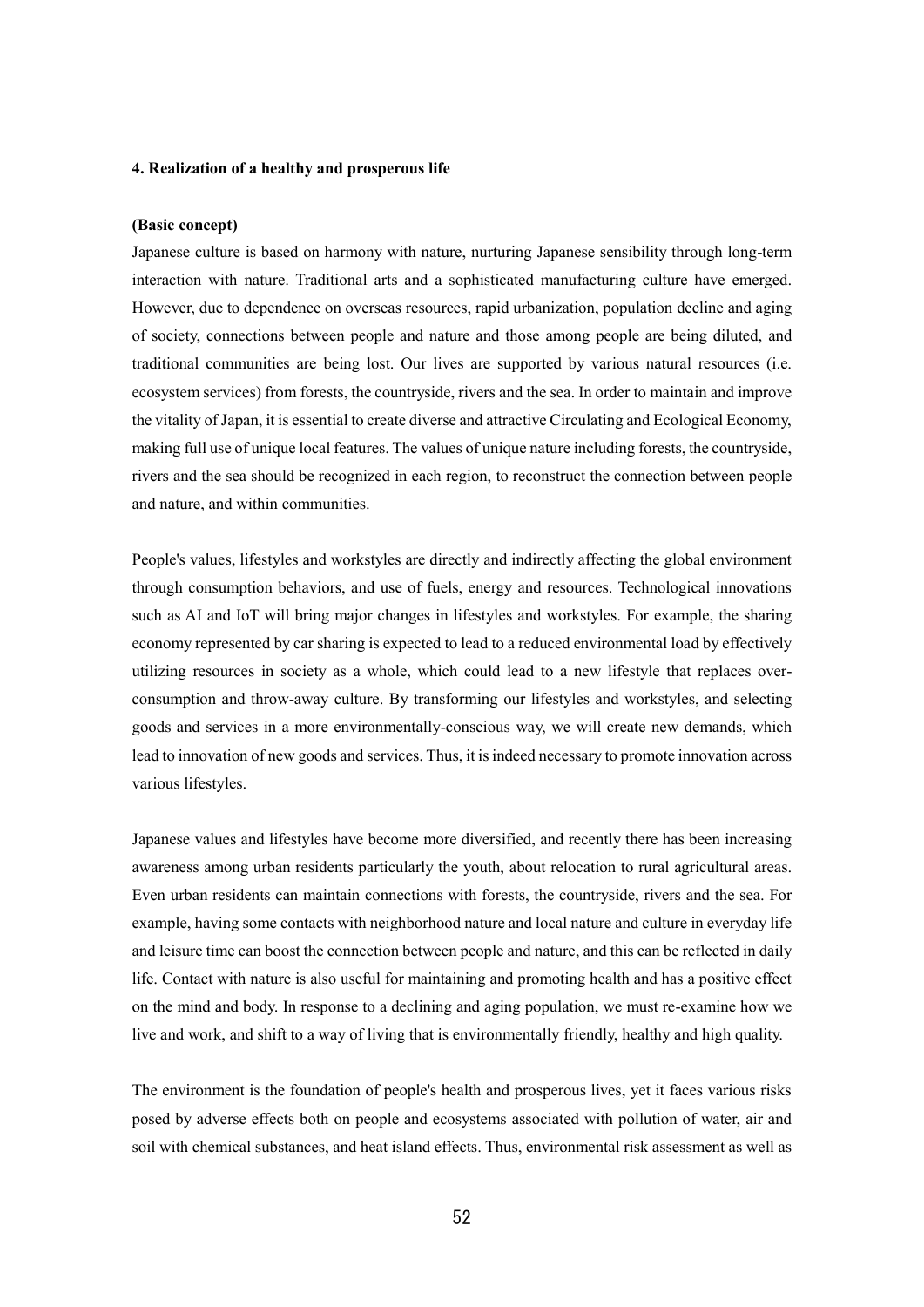precautionary approaches are considered effective to better deal with such risks.

#### **(1) Switching to environmentally friendly, healthy and high quality living**

## **(Switching to a sustainable lifestyle and consumption)**

Consumers should not only pursue "low cost" and "convenience", but should also be aware of the hidden social costs, recognizing that their consumption behaviors affect the environment and society. ESD could raise such awareness, and promote understanding of sustainable lifestyles including consumption behavior considering people, society and environment (i.e. ethical consumption) such as local revitalization and employment.

The small choices that we make in our daily lives can make major changes for the future, with environmentally friendly choices having a positive impact on households, health and lifestyle. We will further extend a national campaign, called "COOL CHOICE", to encourage people to choose lowercarbon products and services.

We will promote reduction of unnecessary containers and packaging, and the use of reused goods and recycled products. Reduction and reuse can be further encouraged by using IT to promote servicizing, sharing, repair and reuse.

At the Tokyo Olympic and Paralympic Games in 2020, "Sustainable Sourcing Codes" have been established based on the "Sustainability Plan (1st edition)". Through procurement of Japanese food materials such as agricultural products that match these codes, we will encourage easy-to-understand actions to communicate about sustainable Japanese food culture in Japan and overseas. The Tokyo Olympic and Paralympic Games will be a good opportunity to expand the use of eco-friendly agricultural, forestry and fishery products, with certification issued to indicate this. Other efforts will consider biodiversity in the promotion of organic agriculture that avoids chemically synthesized fertilizers and pesticides. We will work on local production for local consumption as well as disseminating traditional Japanese food culture or *Washoku*.

#### **(Reduction of food waste)**

To reduce food waste, we will promote coordinated efforts among business entities, consumers, and local and national governments. This includes revision of commercial habits to make the entire food chain more efficient, which is difficult for individual companies to achieve, as well as promoting the introduction of high accuracy prediction of supply and demand in the production and distribution process, which utilizes big data analysis and AI. It also includes facilitating the "Enjoyable Ways to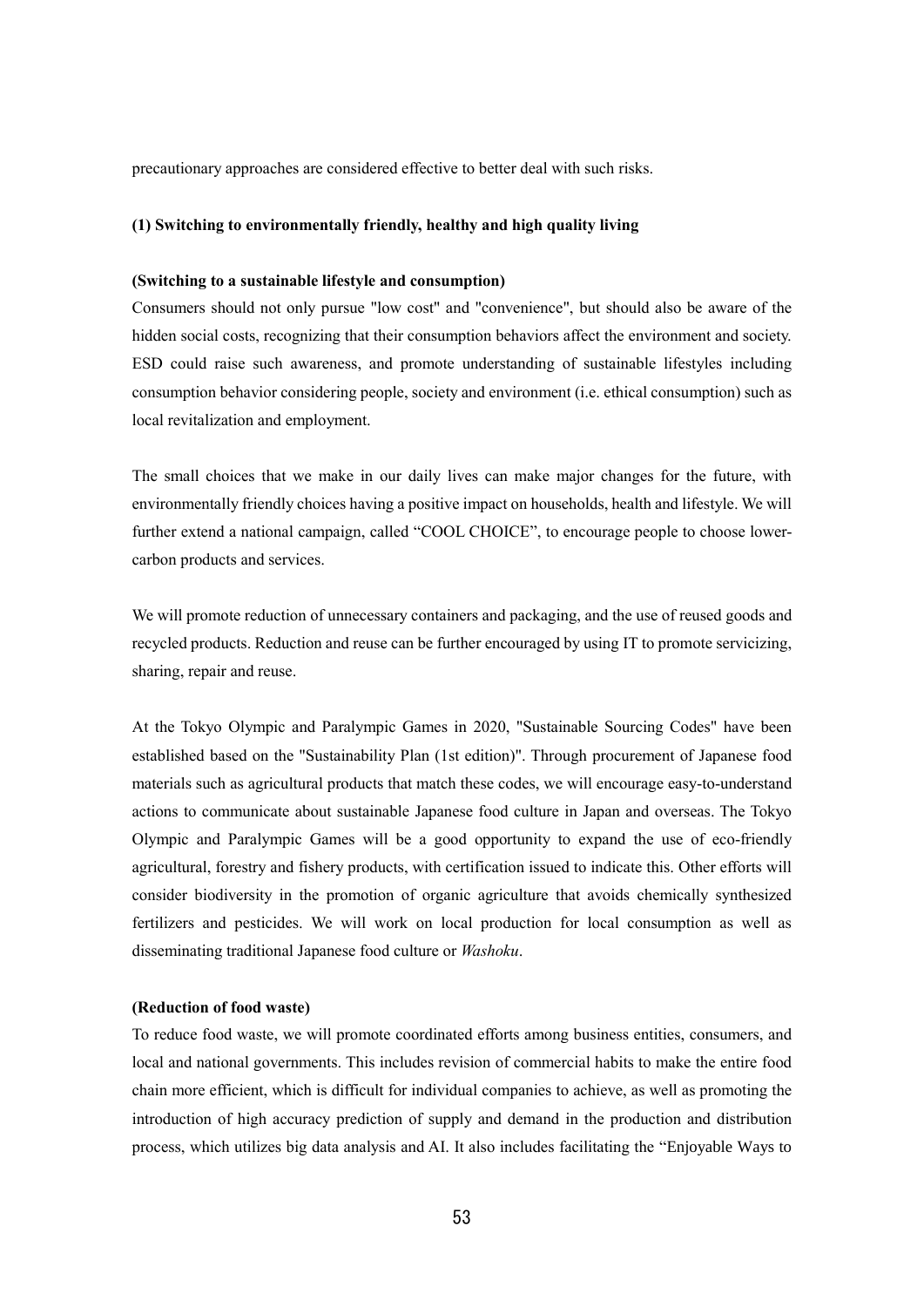Not Waste Food Campaign " by local governments which consists of, for example, running the "3010 project" to reduce leftovers by setting a "time to eat" at parties, as well as encouraging households to use up all food materials. We also promote area-wide initiatives under the coordination of, and with cooperation among local governments concerned. In addition, we will proceed with efforts regarding setting a target for the reduction of food waste, and measuring the amount of food waste.

## **(Low carbon and healthy housing)**

Houses with high thermal insulation not only are low carbon but also contribute to maintaining comfort and health. We will promote the spread of zero energy housing (ZEH) to cover the amount of energy consumed annually by renewable energy, while achieving substantial energy saving through improvement of heat insulating and introduction of highly efficient equipment. ZEH will also be promoted to use domestic timber and other materials contributing to low-carbonization.

Senior citizens who reside in well-insulated and airtight housing can live healthy and comfortable lives at home, thereby avoiding brain and heart diseases caused by heat shock. In this way, we can ensure extended healthy lives for citizens, as well as controlling energy-related greenhouse gas emissions.

## **(Extension of healthy life expectancy by walking, riding bicycle, etc.)**

Along with efforts such as making cities more compact and promoting the use of public transportation, we can create an attractive space and environment where more residents can move safely and comfortably on foot or by bicycle. This will increase the percentage of transportation on foot or by bike and reduce greenhouse gas emissions from transportation, as well as benefit health and ease traffic congestion.

## **(Promotion of a workstyle reform by teleworking)**

By introducing teleworking and a flextime system using ICTs and promoting paperless offices, we will reduce transport-related  $CO<sub>2</sub>$  emissions and see a decrease in paper consumption. This will also enable to improve a balance between work and life including childcare/nursing as well as to enhance productivity. We will support promotion of a workstyle reform through "visualization" of environmental effects.

By reviewing low-demand business hours such as late-night and round-the-clock retailing, we will contribute to securing the labor force even in the face of population decline, reducing personnel expenses, and maintaining the health of workers, thereby reducing greenhouse gas emissions at the same time.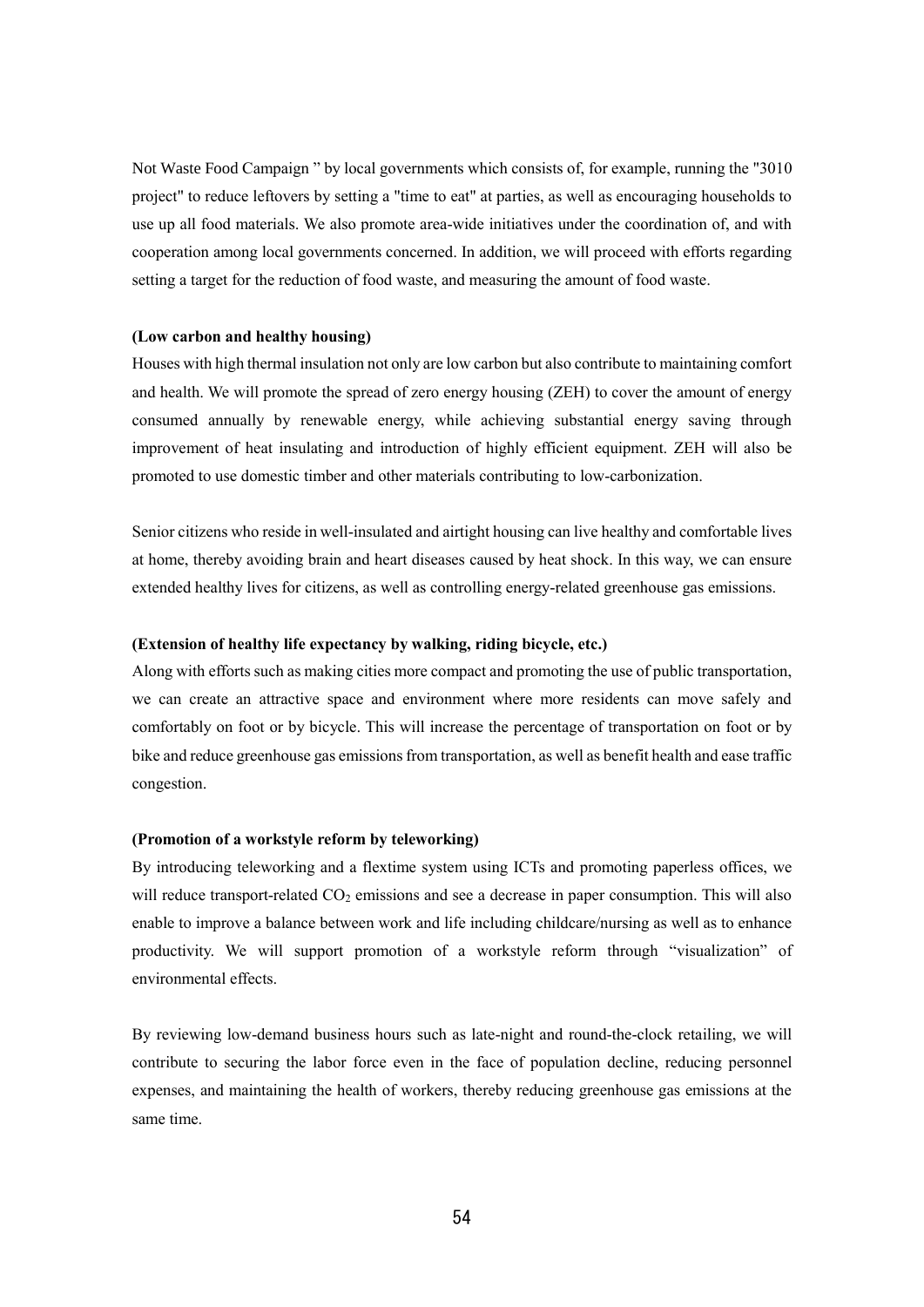We will promote safe, secure, low carbon medical care and nursing care by promoting effective use of ICTs.

## **(Extension of healthy life by "ONSEN stay")**

Modern day society brings with it many stresses and the need for a better work-life balance. As such, hot spring spa resorts offer suitable places for refreshment and healthy longevity. We will promote "ONSEN stay" that aims to ensure rejuvenation both physically and mentally by enjoying a variety of programs making full use of the surrounding nature, history, culture, food in addition to bathing in hot springs and interacting with local people and other visitors. We will also gather and analyze scientific data on the positive health benefits through close contact with nature, and promote efforts to encourage more contacts to extend healthy life expectancy.

## **(Improvement of quality of life by promoting proper care of pets)**

Care of pets is one way for people and animals to coexist, enriching people's lives and extending life expectancy in the process. We aim to realize a society where people and pets can live together, and comprehensively promote measures to encourage proper care by owners, including measures to prevent damaging neighborhood living conditions by inappropriately keeping too many pets at one place.

#### **(2) Transformation of lifestyles more in contact with forests, the countryside, rivers and the sea**

#### **(Promotion to experience nature and lifestyles of mountainous, agricultural and fishing villages)**

Today's children have fewer opportunities to interact with nature, so they need not only education and learning in schools and communities, but also opportunities for original experiences to feel nature "through all five senses" wherever possible in their everyday life. We will build a social system to have children freely play in nature through creation of forests, the countryside, waterfronts and seashores, where necessary, creation of space in urban areas to interact with local nature, and promotion of long-stay activities in mountainous, agricultural and fishing villages. We will also promote the operation of the accreditation system for expanding opportunities for nature experiences and related activities as prescribed in Article 20 of the "Act on the Promotion of Environmental Conservation Activities through Environmental Education" (Act No. 130 of 2003, hereinafter referred to as the "Act on Promotion of Environmental Education etc.")

# **(Promotion of rural migration and dual-residence lifestyle that contribute to sound management of forests, the countryside, rivers and the sea)**

Through participation in conservation initiatives and activities to experience nature, some people start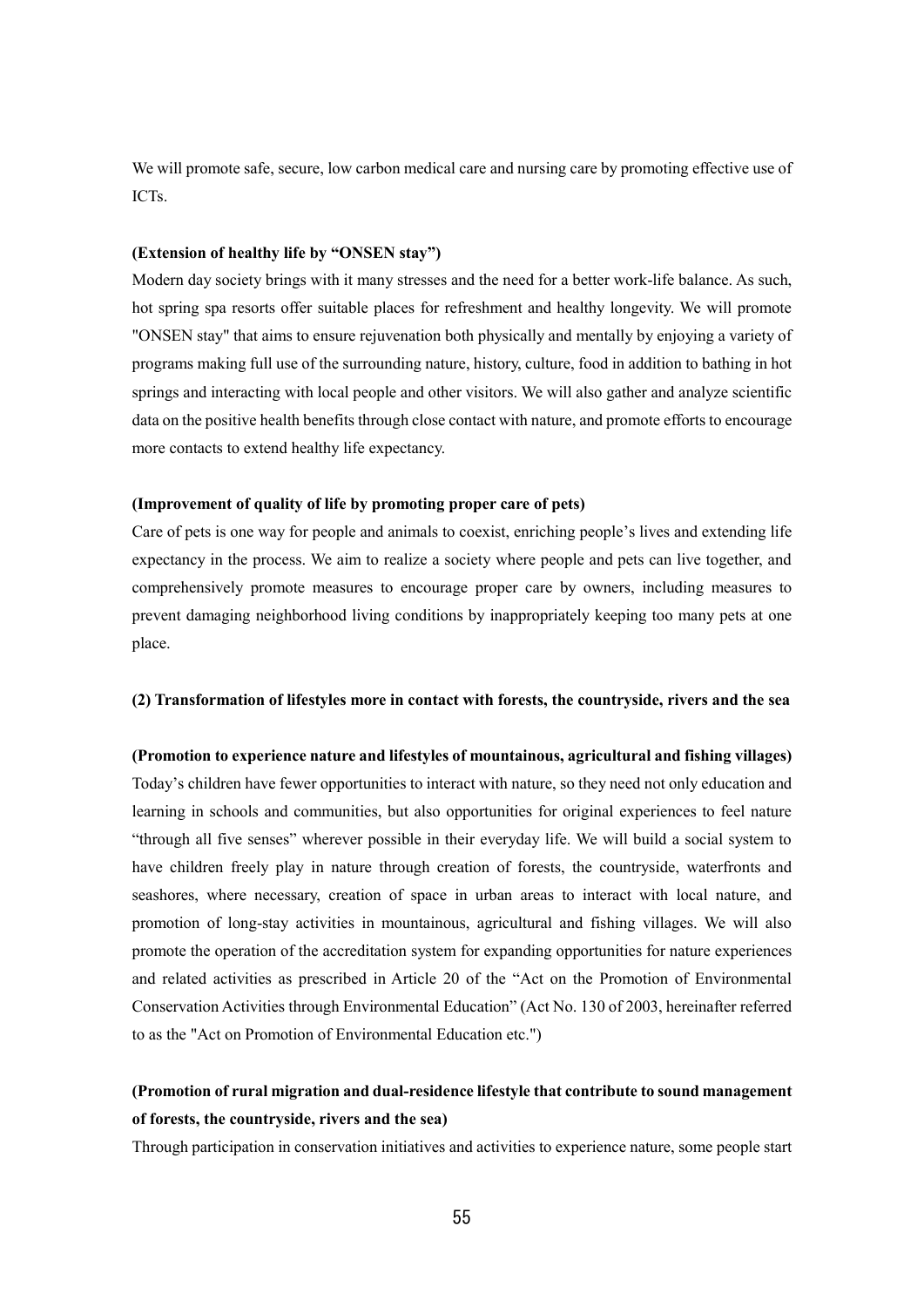to feel the attraction of a rural lifestyle. We will provide information for those people through a unified information sharing system, and one-stop window for consultation. Aimed at encouraging lifestyles wherein people reside in cities during week and spend the weekend in rural areas—a so-called "dualresidence lifestyle"—while also encouraging relocation to rural areas, we will provide information necessary and enhance consultation support for daily life including housing, medical care and care of the elderly, employment opportunities in the agriculture, forestry and fisheries, and agricultural work for experience.

We will enrich the system to support dual-residence, dual-activity and dual-work lifestyles and develop a nationwide promotion campaign.

Younger generations in particular benefit from direct involvement in local activities, which will create a strong attachment to the regions concerned, thus expanding future possibilities to promote exchange of people. Therefore, we will promote opportunities for young people to study in mountain villages, and on remote islands, as well as to experience forests, the countryside, rivers and the sea.

#### **(Creation of new timber demand and educating consumers)**

In order to sustain the multifaceted functions of forests, it is necessary to continue sound management in an efficient and effective manner. We must secure a stable demand for timber and aim to develop and disseminate new products and technologies such as Cross Laminated Timber (CLT) and refractory materials. We will promote wooden construction of medium and large-scale buildings in rural and urban areas, diffusion of wooden interiors for core regional facilities such as public buildings and large stores as well as general households, and expansion of using wood in furniture, toys, and daily necessities.

To boost measures mentioned above, we will actively promote practical activities such as the *""Ki-Zukai* (wood-using) movement", a national movement to disseminate the significance of and expand the use of wood, as well as "Wood Education" to learn advantages and significance of wood use.

#### **(3) Conservation of a good living environment as a basis for safe and secure life**

#### **(Maintenance and restoration of healthy and rich water environment)**

Conservation of water environment requires comprehensive understanding of an entire watershed including coastal waters into which a river flows, and appropriate measures according to features of each part of the watershed areas. We will continue to maintain the regulatory approach as the basis for policy measures, centered on water quality control through preventing pollution. In addition, we will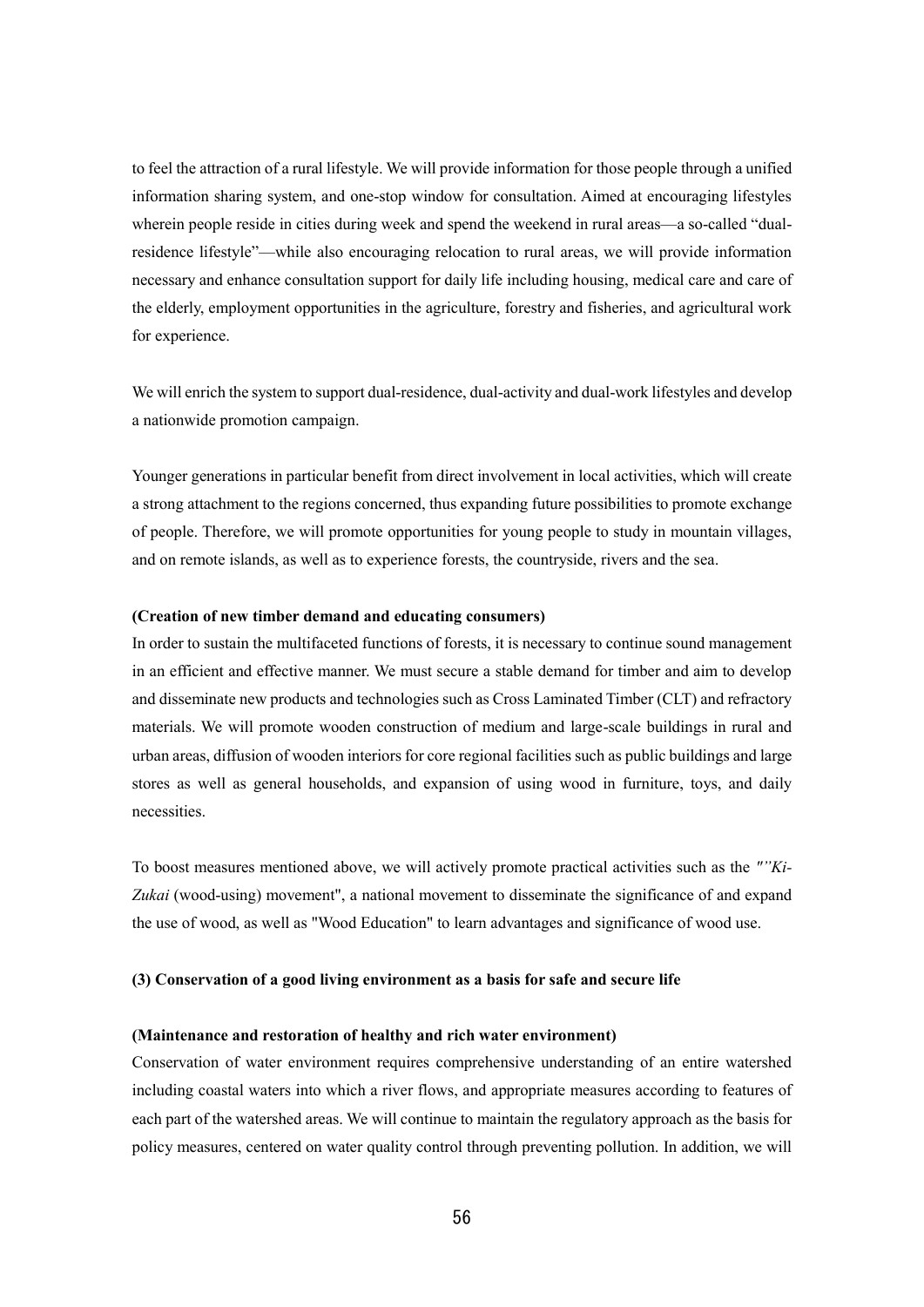evaluate, maintain and restore habitats for living creatures in accordance with the characteristics of watershed areas by considering factors other than water quality. Voluntary participation by various stakeholders and cooperation among them are essential.

## **(Ensuring good air environment)**

Conservation of the air environment requires not only conventional air pollution prevention measures, but also additional measures as necessary based on scientific knowledge. We will work on comprehensive measures both inside and outside of Japan to ensure good air quality.

#### **(Promotion of appropriate treatment of waste)**

Proper treatment of waste is essential for environment conservation and improved public health. Responding to social conditions, we will promote three initiatives to promote the development of systems, structure, and technologies to properly process waste. First we will promote the design and implementation of systems for collection and transportation of waste, in line with an increase in the number of elderly households. Secondly, waste treatment facilities, the core of general waste treatment, need to be enhanced for improved energy utilization and concentrated to serve wider areas and utilized intensively over much longer periods. Third, we need to achieve sophisticated and labor-saving monitoring of appropriate treatment process by utilizing IoT and AI. With business operators taking full responsibility for waste they generate, we try to prevent the increase of illegal dumping and inappropriate treatment of waste by precautionary actions and early response. In addition, we will promote the development of environment for waste disposers to select high performance industrial waste disposal companies and the digitization of procedures on waste, as well as consider the use of information including on-line manifest.

## **(Comprehensive management throughout the entire life cycle of chemical substances)**

As a base to secure safety and peace of mind of citizens, it is necessary to evaluate and manage risks associated with chemicals across their entire life cycle ranging from production, through importation, utilization in products, and recycling, to final disposal of chemical substances. The World Summit on Sustainable Development (WSSD) indicates a goal of minimizing significant adverse effects of chemicals on human health and the environment by 2020. Therefore, we will promote the proper use of chemical substances in order to minimize the environmental risk caused by chemical substances through improving environmental efficiency by safe and efficient production of chemicals as well as reducing the environmental burden of chemical substances. Furthermore, we will work on appropriate treatment at the times of disposal and recycling as well as promote communicating information on appropriate treatment.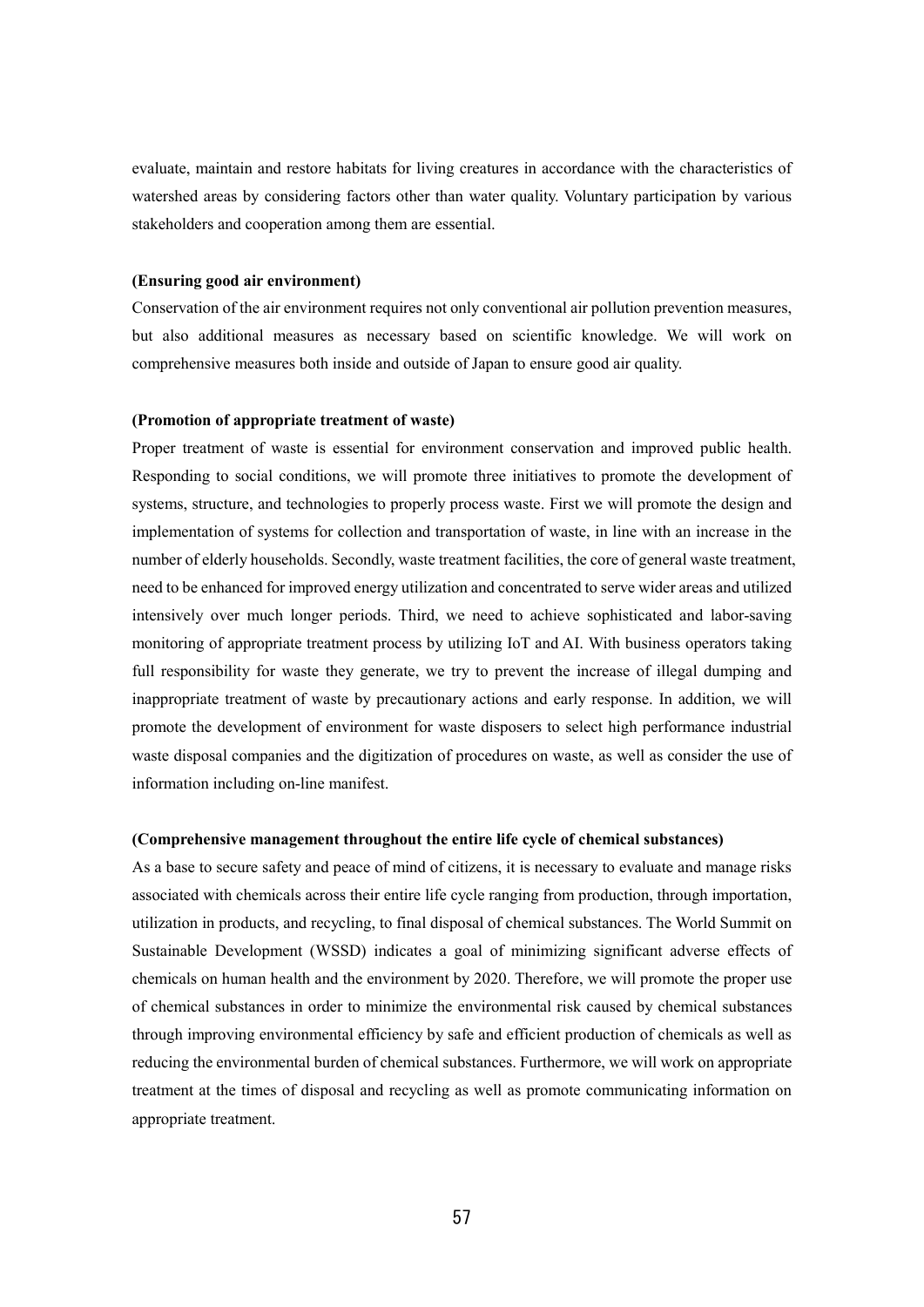#### **(Promotion of measures against marine litter including microplastics)**

We will conduct studies on marine litter including microplastics to gain accurate information on its distribution in the ocean and its impacts on marine ecosystems. At the same time, we will provide support for local governments to take measures for collection and treatment of marine litter, and preventing generation of the amount of marine litter. Further comprehensive actions will be promoted which include public awareness-raising, reduction of single-use plastic containers and packaging, improvement of separation practices after use, recycling, and ensuring appropriate treatment including prevention of illegal dumping. International cooperation regarding marine litter should be promoted based upon related international frameworks, as well as multilateral and bilateral collaboration.

### **(Creation of a comfortable sensory environment)**

We will promote the creation of comfortable sensory environment for communities, utilizing fragrant trees and flowers. We also take measures against light pollution and promote star observation.

#### **(Measures against heat island effect)**

With the Tokyo Olympic and Paralympic Games in 2020 as impetus, and taking fully into account current thermal environment and future trends, we will promote heat island countermeasures based on reduction of anthropogenic heat, improvement of urban surfaces, urban structure and lifestyle, and implementation of adaptation measures to reduce the effects on human health.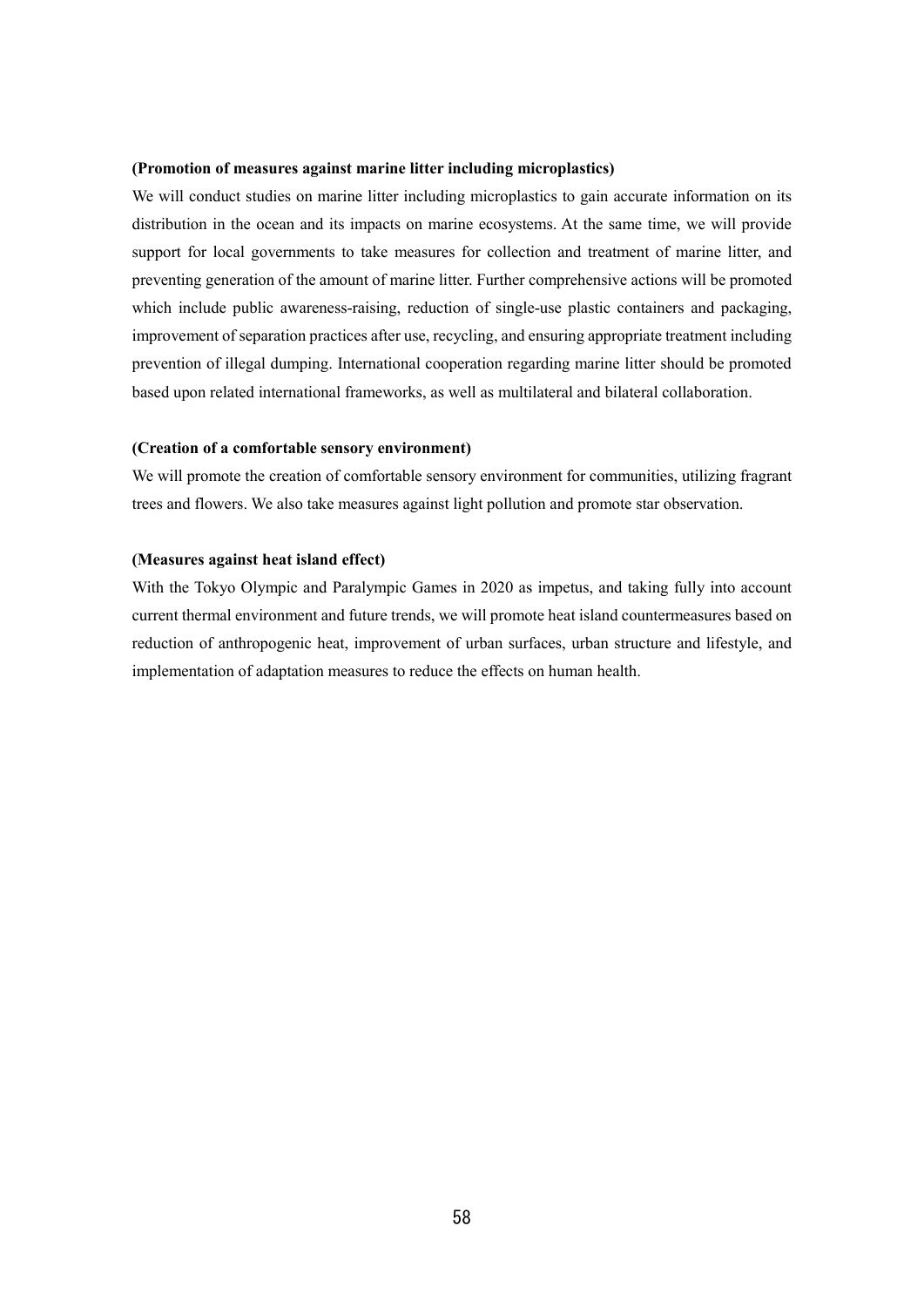### **5. Development and dissemination of technologies supporting sustainability**

#### **(Basic concept)**

-

Technology is required to contribute not only to sustainability efforts in Japan but also the world, including achieving the 2 ° C target of the Paris Agreement and adapting to the effects of climate change. Development and dissemination of environmental technologies have to be promoted, which can assist in addressing impending social issues such as a declining population, a declining birthrate and aging society, as well as the issue of overdependence on overseas for energy and other natural resources. Such technologies could also contribute to regional revitalization, and help to minimize impacts of disasters.

Japan is considered as an advanced nation facing various social and other challenges. Thus, Japan will promote development of innovative technologies that contribute to solving these problems using emerging ICTs such as AI and IoT, and realize the Society 5.0<sup>29</sup> through social implementation of developed technologies and systems.

We will develop state-of-the-art environmental technologies that support sustainable production and consumption through securing stable and efficient use of energy and other resources, taking measures against climate change, promoting automation and labor-saving by utilizing ICTs.

Low impact environmental technologies have been advancing rapidly in recent years. They include technologies utilizing symbiotic relationship with organisms such as low pesticide agriculture using a symbiotic relationship between microorganisms and plants, technologies of anti-fouling materials that do not use any chemical compounds using "biomimetics" that obtain ideas from superior functions and shapes of living creatures, and technologies which enable the production of useful substances by microorganisms and plants other than fossil resources. These technologies enable low environmental impacts in a similar manner found in natural laws and mechanisms, by utilizing and mimicking functions of living organisms. Looking ahead to industrialization, we will promote the development of low impact environmental technologies (so-called "environment / life technologies") which utilize the natural laws and mechanisms as well as living organisms.

Furthermore, in order to promote social implementation of newly developed technologies and

<sup>&</sup>lt;sup>29</sup> Society 5.0, which is a form of the future society that we aim for the "5th Science and Technology Basic Plan" (Cabinet decision on January 22, 2016), by highly integrating cyber space and physical space, providing goods and services that responds to various needs and potential needs finely, without disparity due to region, age, sex, language, etc., thereby achieving both economic development and solving social challenges. It is a human-centered society where people can live a comfortable and high quality life filled with energy.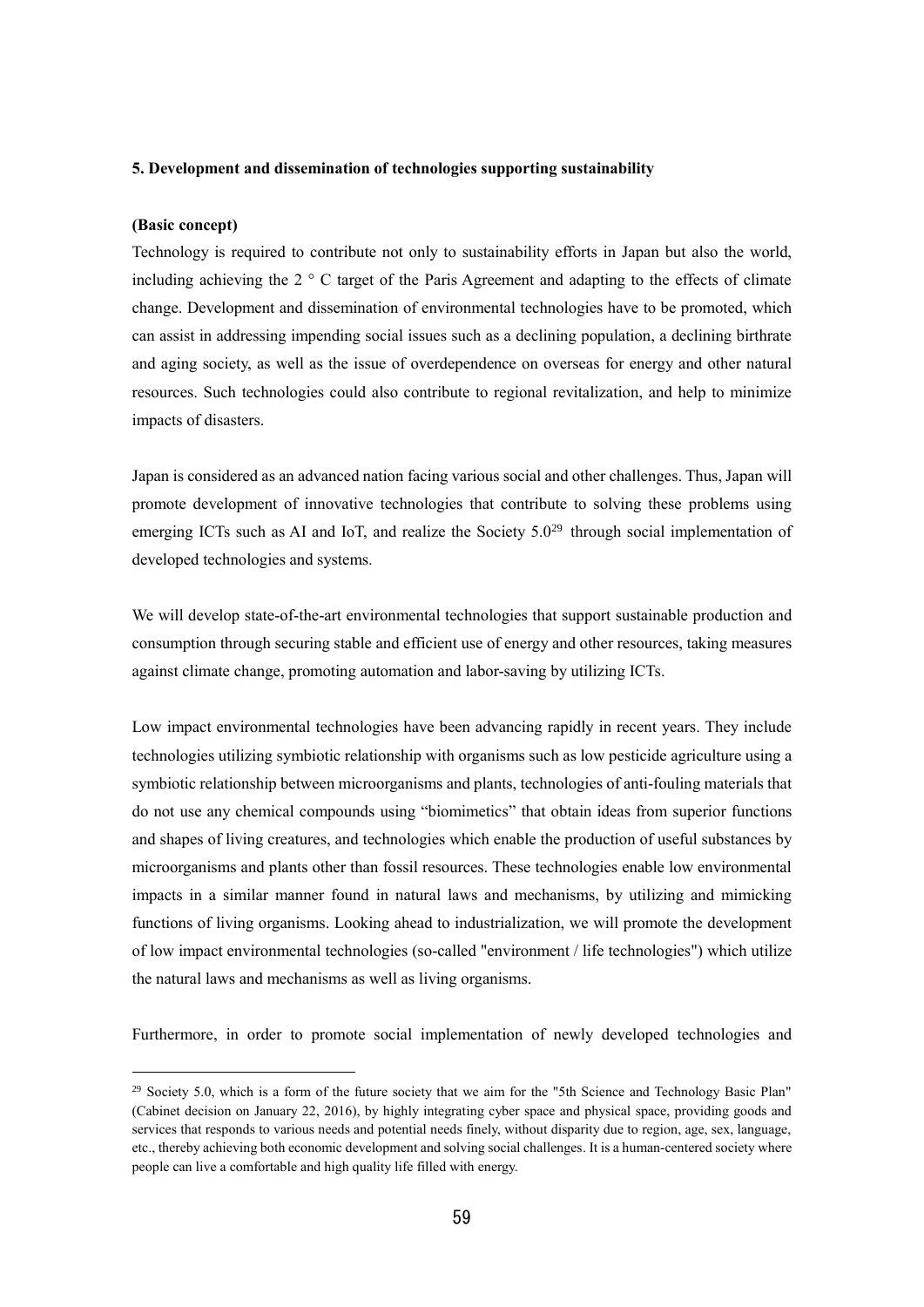established ones in some cases, and to accelerate their dissemination and deployment, we will work jointly across all sectors of government to develop an integrated approach that features a promotion of standardization and rationalization of regulations.

These technological developments should be based not only on scientific requirements such as substantiality, reproducibility, and objectivity, but also on comprehensive promotion of environmental research and technological development that ranges from basic research, development of underlying technologies, to social implementation. At the same time, it is certainly necessary to develop human resources capable of promoting such environmental research and technological development. Consequently, environmental research and technological development will be promoted based on the integrated innovation strategy as set out in "the Science and Technology Basic Plan".

## **(1) Development of state-of-the-art technology supporting the realization of a sustainable society**

## **(Ensuring efficient use of energy and secure a stable supply of energy)**

In order to promote efficient energy use, we will further promote research, development and dissemination of energy conservation technologies, by, for example, developing next generation power electronics technologies using new materials such as gallium nitride for industries, offices and households, as well as for transportation (vehicles, ships, and aircrafts). We will also promote research and development on technologies for improving efficiency and lowering cost of renewable energy, upgrading system operation technologies that will contribute to expanding introduction and technologies for stabilizing energy utilization by hydrogen and stored energy, and will also promote the dissemination of next-generation vehicles<sup>30</sup> utilizing technologies mentioned above. Fukushima suffered significant damage due to the nuclear power plant accident. The Fukushima Innovation Coast concept developed subsequently contains components such as hydrogen production from renewable energy and full-scale operation of floating offshore wind power generation. By promoting this initiative, we will take early action to lead the way forward to a future energy society, thereby driving the world towards decarbonization.

## **(Responding to climate change)**

-

In order to respond to climate change challenges, it is necessary to drastically reduce greenhouse gas emissions on a global scale, and contribute to climate change adaptation both in Japan and across the world.

<sup>&</sup>lt;sup>30</sup> In the "Automobile Industry Strategy 2014", hybrid vehicles, electric vehicles, plug-in hybrid vehicles, fuel cell vehicles, clean diesel cars, compressed natural gas vehicles, etc. are defined as next-generation vehicles.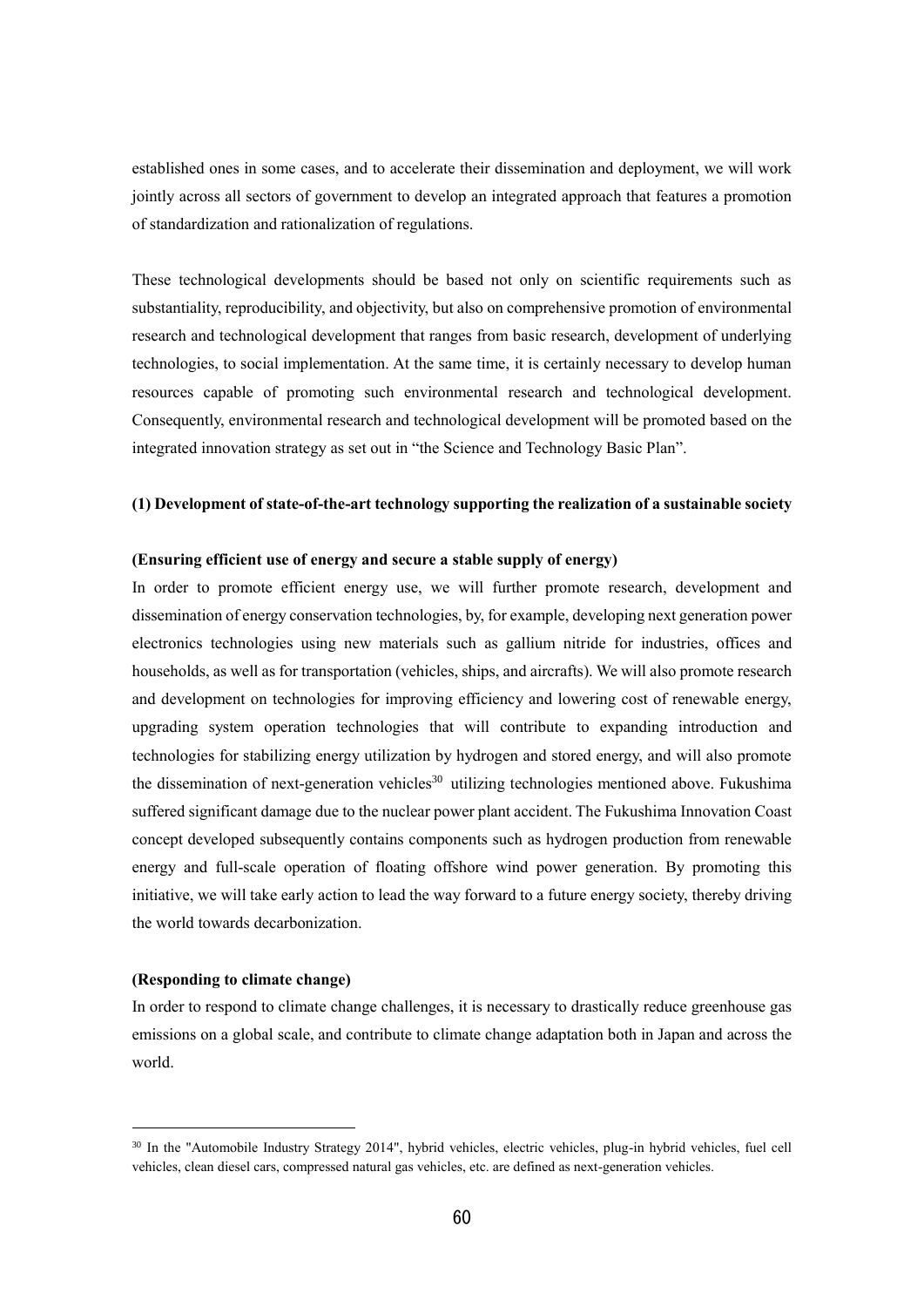The best way to promote climate change measures from a long-term and global perspective is to continue to gather the latest scientific knowledge within Japan as well as internationally. As to monitoring and observation of climate change, we continue to promote comprehensive observation of the global environment, using equipment such as satellites, radar, sensors, and marine vessels. We will also promote further development of observation technologies, development of technologies to calculate and verify greenhouse gas emissions, and their practical application. Regarding the Arctic region which has seen a noticeable impact from climate change, we have to advance observation and research including development of Arctic observation technologies. Based upon these observation results, we will develop research and development as a basis for overall climate change measures, including understanding climate change mechanisms through more sophisticated prediction models and simulation technologies using supercomputers, and also constructing an earth system model, thus contributing to the development of a global earth observation system.

To mitigate climate change, we will promote research and development for social implementation on innovative technologies that will contribute to drastic reduction of global greenhouse gas emissions, such as CCUS (Carbon dioxide Capture, Utilization and Storage), based on the "National Energy and Environment Strategy for Technological Innovation towards 2050 " (decided on April 19, 2016 Council for Science Technology and Innovation). Such technologies include carbon capture and storage (CCS) technology and artificial photosynthesis that produces carbon compounds from  $CO<sub>2</sub>$  as a raw material.

In addition, climate change adaptation requires technology development that enables prediction and evaluation of climate change and its impacts. In addition, the technology development is also promoted to contribute to solving economic and social challenges caused by climate change by integrating observation and prediction data of the global environment.

### **(Securing stable supply of resources and circular utilization)**

A sustainable and sound material-cycle society is one that improves resource productivity and recycling rates, and controls the amount of final disposal, taking into consideration stable supply of resources and their lifecycles. Keeping the above in mind, we will promote research and development of resource efficient technologies, technologies to produce safer substitute materials, technologies to refine raw materials with reduced environmental loads, and technologies that recover, separate and regenerate resources from waste. We also promote research and development to provide high value added materials through a manufacturing process that draws upon resource regeneration technologies with reduced environmental impact.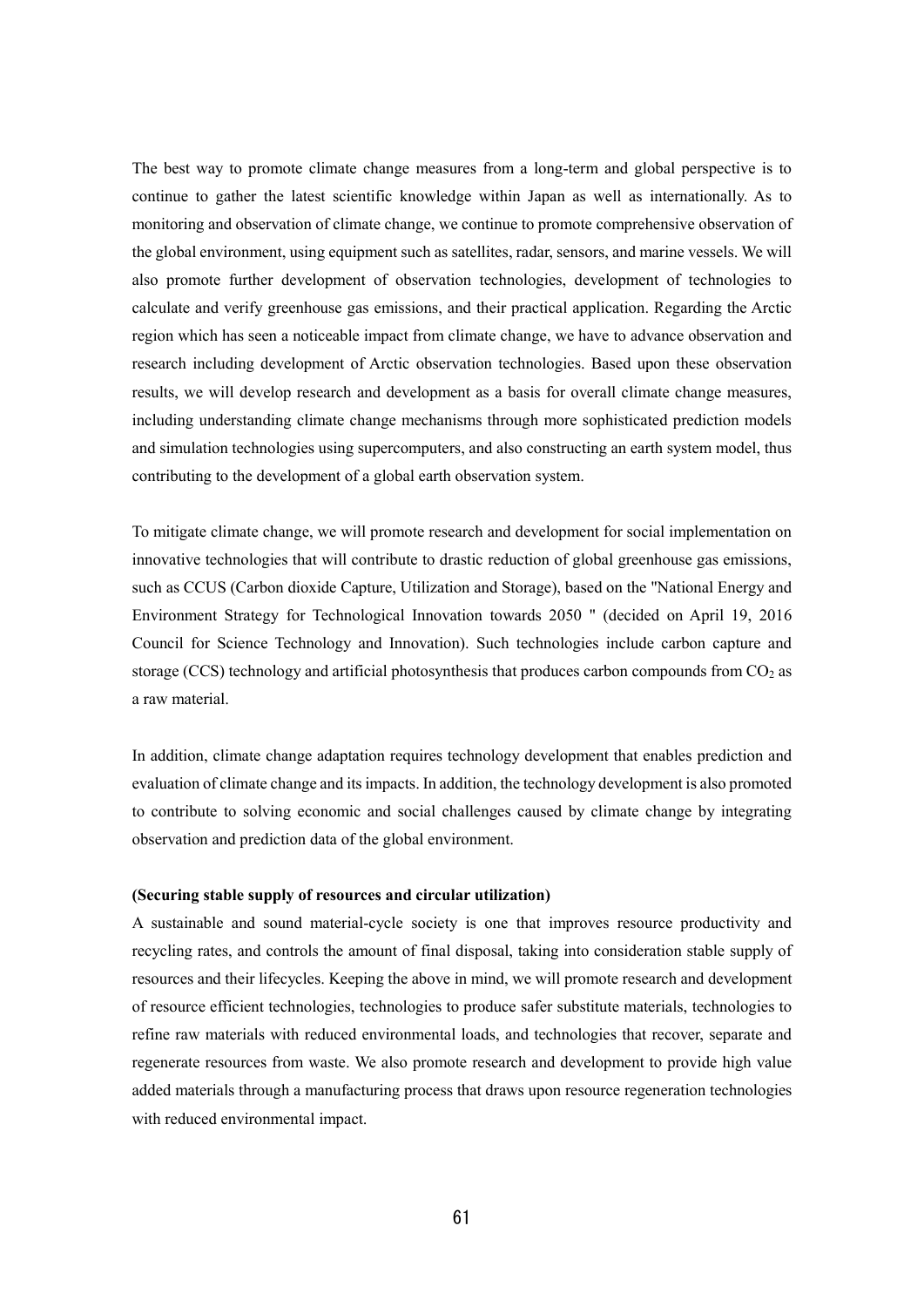## **(Utilization of ICTs such as AI, IoT)**

Through the integration of cyber-space and physical-space utilizing ICTs such as AI and IoT, a new productivity revolution is expected to materialize, which could not only contribute to decarbonization, energy conservation and improvement of resource productivity, but also overcome Japan's labor shortage resulting from its declining population, decreasing birthrate and aging population.

We will work on more efficient operation and management of factories, and better automatic control of consumer's electricity consumption through efficient demand-response devices, thereby contributing to promoting low carbon and energy conservation activities. We also promote efficient logistics, and improve the precision and yield in crushing and sorting of urban mines. We will further move ahead with digital twin technologies to shorten the time required to develop energy equipment and promote technologies to reduce  $CO<sub>2</sub>$  emissions.

We will promote technological development to improve resource productivity by supplying products and services to people who need it, when they need it, and in the amounts they need. With this in mind, the following will be promoted: optimization of production volume and production timing by analyzing the weather and consumption patterns using AI, optimization of inspection, repair, exchange and reuse using IoT, and operationalization of sharing platforms on the Internet.

In addition, we will advance technology development for more efficient and effective environmental conservation in local areas, such as implementation of thinning in Satoyama using robot technology, and surveying and planning of natural parks using ICTs.

## **("Logistics Revolution" by utilizing new technologies)**

We will promote efficient logistics through development and implementation of unmanned automatic delivery services in designated areas, utilization of drones, and wireless power transmission technology as the basis for above mentioned services. We will also promote an information sharing platform among businesses, so they can operate more efficiently and with fewer carbon emissions.

## **(2) Development of technologies applying natural laws and mechanisms**

#### **(Production of high-value-added chemical products from biomass)**

Cellulose nanofiber $3^1$ , which is a highly functional material made from, among others, forest resources and agricultural waste, is a plant-derived carbon-neutral material, and is a renewable resource which is biodegradable and recyclable. This material is expected to contribute greatly to global warming

-

 $31$  Ultra fine plant crystal fiber about 5 times as strong as steel but one fifth the weight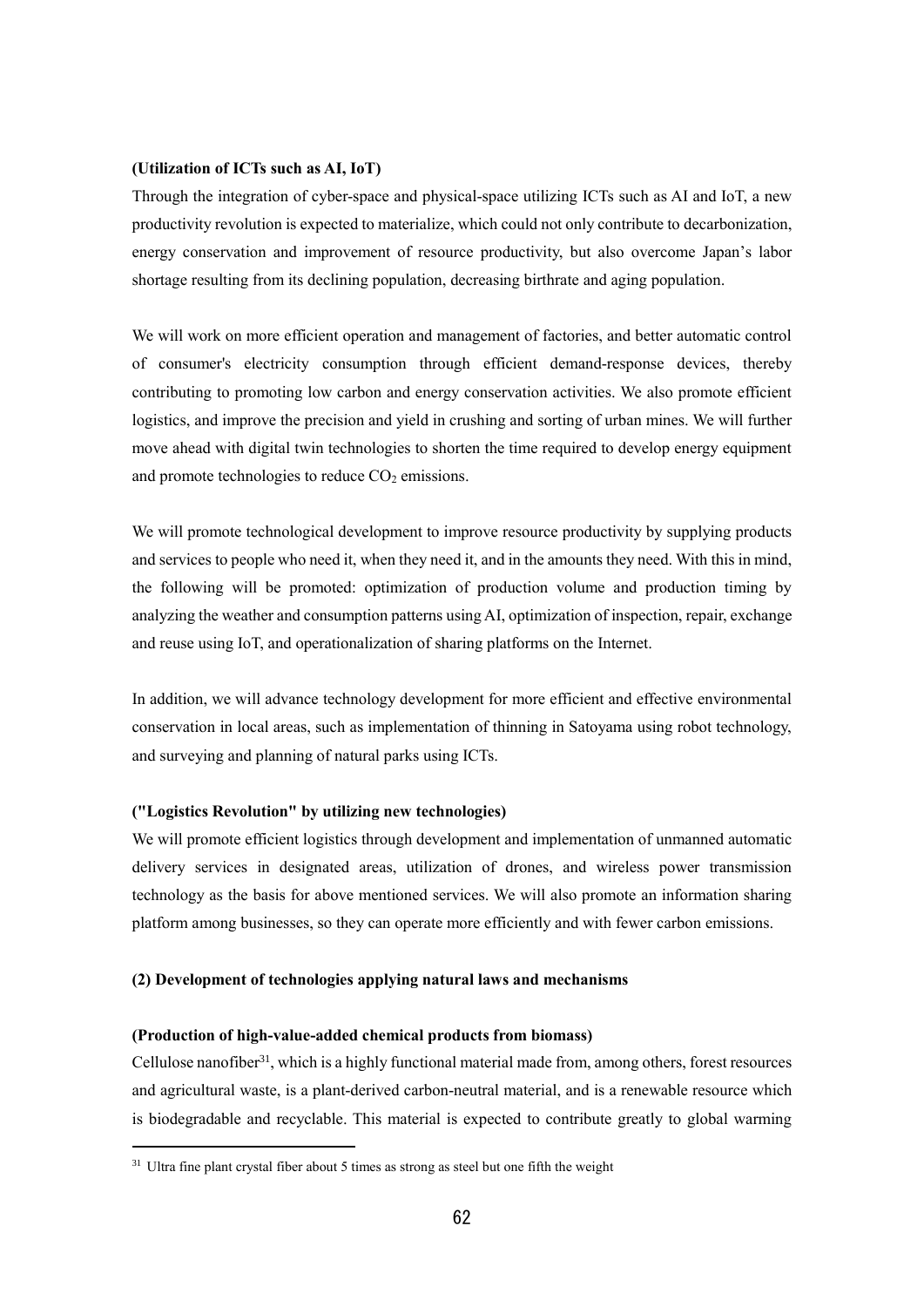countermeasures through improvement of fuel economy and efficiency by reducing the weight of automobile parts, generators, household electric appliances, which ultimately contributes to building a sound material-cycle society sustainably using forest resources and the like.

Chemical products derived from biomass can be expected to contribute to the realization of a low carbon and sound material-cycle society, so we will develop innovative underlying technology for separation, conversion, synthesis, etc. so as to produce high value added chemical products from biomass.

Assuming that biomass-based chemical products become widespread in the future, it is now necessary to study technical issues related to their recycling. Ahead of the social implementation of next generation materials such as cellulose nanofibers and biomass plastics, we are moving ahead with applications development, performance evaluation at the time of installation, demonstrating that composite and forming processes can also achieve low carbon performance, and addressing any issues at the time of recycling as mentioned above. In addition, we will promote research and development towards international standardization and commercialization of cellulose nanofibers and lignin. These efforts will lead to the spread of biomass-derived chemical products.

## **(Boosting innovative biotechnology)**

In the field of biotechnology, integration with big data and AI technology has developed rapidly, making it possible to apply potential biological functions that have not yet been put to use. On the other hand, there is still only a small domestic market for expensive biotechnology products. This underlines that Japan is not making full use of this emerging technology.

We will strengthen the basic technology for advanced use of the genome, and integrate the development of innovative biotechnology by academia, together with public-private industrial technology infrastructure and the creation of a market. In this way, we will use new biotechnology to create new industries and realize a sound material-cycle society. In addition to encouraging industry, academia and government to develop technology to create functional materials from living organisms, we promote comprehensive measures including institutional improvements to realize a low-carbon society with innovative bio materials.

## **(Utilization of technology closer to natural laws and mechanisms)**

Technology that profiles natural mechanisms based on research on biomimetics and symbiotic relationships is expected to bring about a paradigm shift in the way we develop technology so that it minimizes the burden on ecosystems, and also brings with it technological innovations that will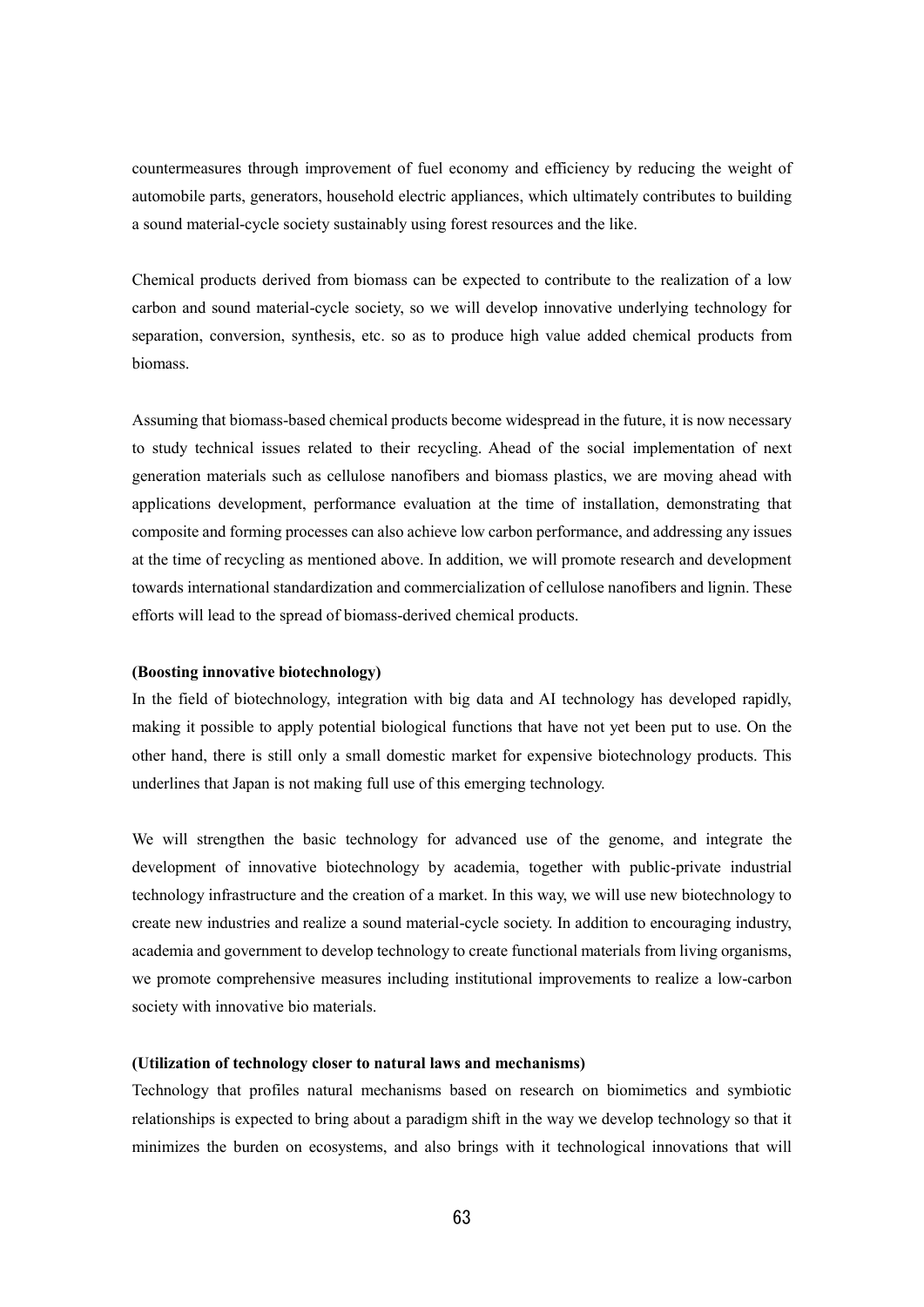contribute to sustainability. In order to contribute to the development and practical application of these technologies, we will conduct survey research for research and development, and gain a better understanding of the current situation and challenges for industrial applications.

## **(Conservation and restoration of biodiversity)**

In order to prevent loss of biodiversity and improve land value, we are conducting research and development on technologies related to the protection of threatened species, technologies concerning the control of invasive alien species, as well as technologies for monitoring, conservation and restoration of ecosystems including those of secondary nature.

Research and development will also be conducted both on technologies that evaluate and measure the economic and social value, and on technologies for sustainable management and utilization of ecosystem services and natural capital including genetic resources, as well as technologies to utilize ecological functions in the area of climate change adaptation.

## **(Ecosystem-based disaster risk reduction)**

In terms of ecosystem-based disaster risk reduction and adaptation measures such as a forest function to prevent landslides, and a function of coral reefs to reduce wave energy and height, we will continue to advance research and development on construction methods, maintenance and management methods, and evaluation of relevant ecosystem functions. It is important to respond adaptively according to site conditions while developing regional consensus. We will also make efforts to collect and utilize traditional knowledge such as disaster history and technology related to disaster risk reduction specific to the area. We will also develop hybrid technologies that combine ecosystems and artificial structures.

**(3) Promotion of early social implementation of technology to realize a sustainable society**

# **(Acceleration of dissemination and development through standardization and streamlined regulations)**

In order to institutionalize already established and newly developed technologies, and accelerate dissemination and development, an integrative approach is needed, which includes promotion of standardization and streamlining of regulations.

We will make efforts to review and demonstrate the legal system as well as the approval and permission procedures, corresponding to changes in technological progress. We will establish an environment and regulations as well as system regarding installation of energy systems and their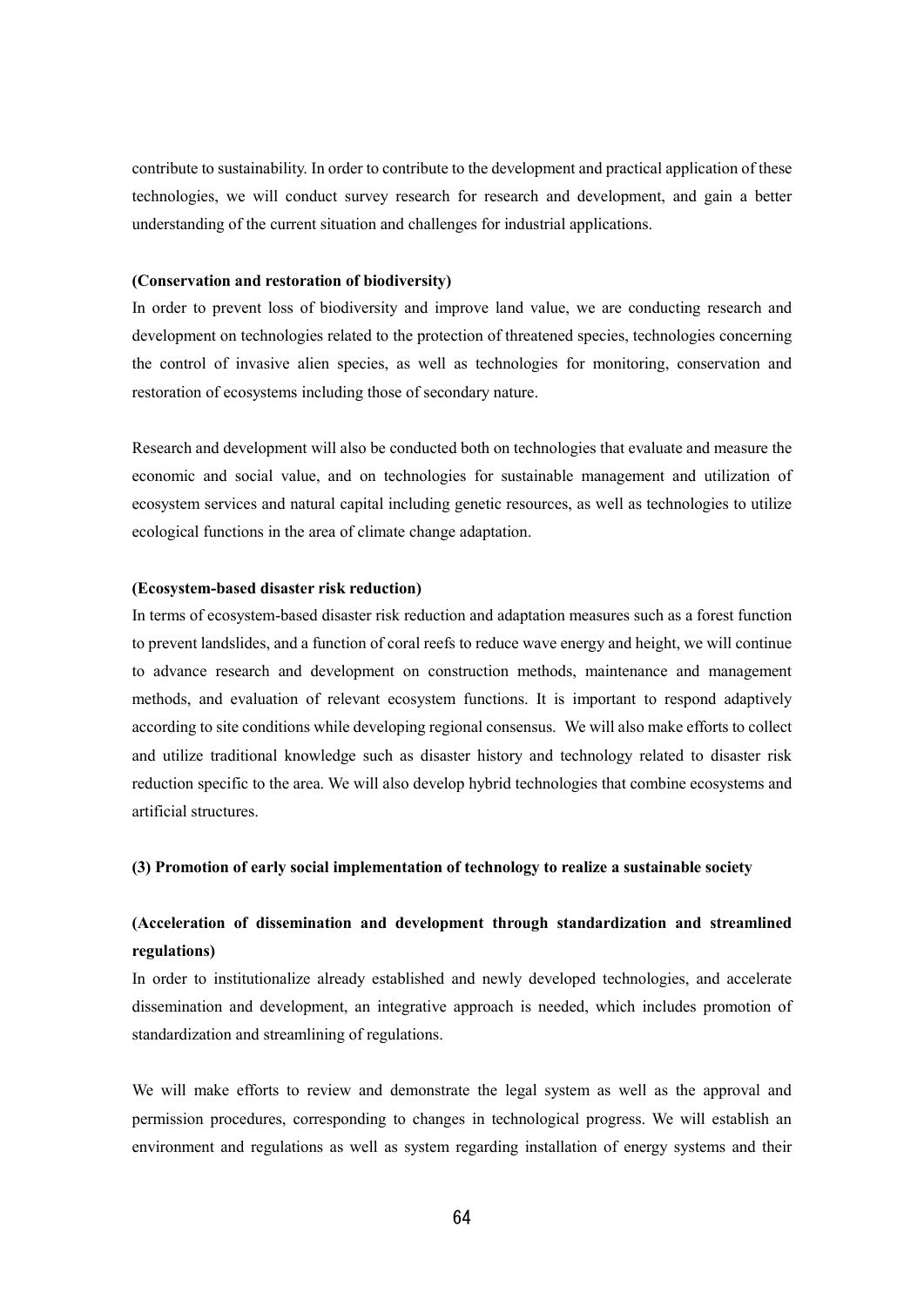security, and establish an EIA method and optimize its operation.

In addition, we will promote international standardization of technical guidelines and certification systems related to strengthening international competitiveness, expand and promote international standards on energy and environment management, and move forward with the creation and expansion of a broad-scale framework including local governments to put in place an energy platform.

## **(Support for technical evaluation / demonstration)**

It is important for the national government to provide appropriate information on environmental technologies and support the dissemination of such technologies by evaluating and demonstrating utilities of such technologies developed by private companies.

Some environmental technologies can already be put to use, so we will ensure that they are effective for environmental conservation by having them objectively verified by third-party institutions, which enables end users to use them with confidence.

We also support technology development and demonstration on practical, versatile and economically efficient technologies that promote sound material-cycle society and proper treatment of waste.

In addition, in order to ensure that the technologies described in Chapter 2, 5. are fully developed and widely disseminated, we will support cost reduction, establishment of mass production methods, and efficient implementation.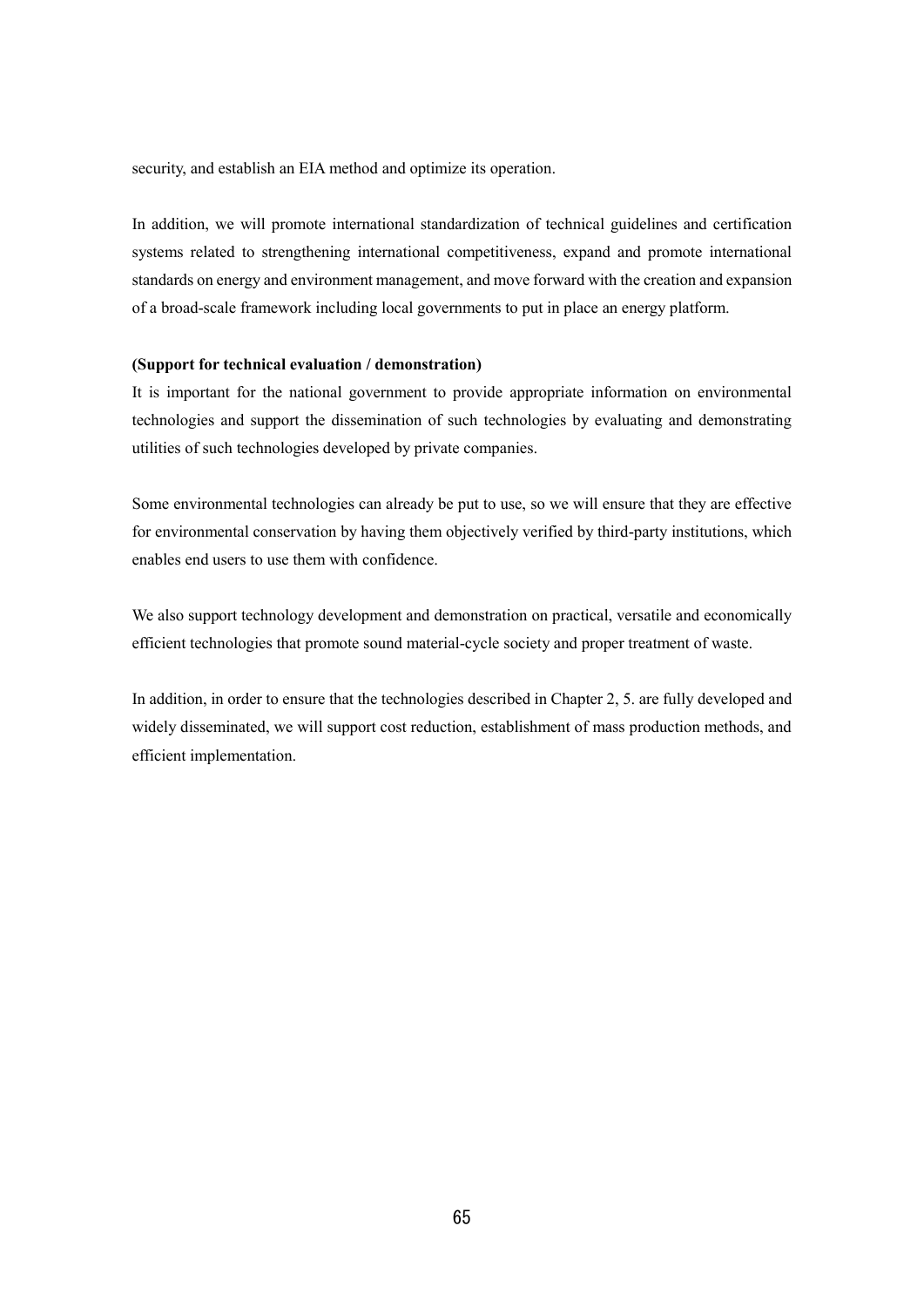# **6. Demonstration of Japan's leadership through international contributions and building strategic partnerships**

## **(Basic concept)**

Japan has vast experience to overcome serious pollution problems. In addition, despite the lack of mineral resources, we have also worked on development and implementation of relevant technologies to save of both energy and resources. In addition, we have the spirit of "*Mottainai*" that cherishes the value of everything useful (corresponding to the spirit of circulation) as well as wisdom and tradition (symbiosis's wisdom and tradition) that emphasize coexistence with nature, rather than opposition to it. In fact "*Mottainai*" and "Satoyama" have become common phrases across the world.

As environmental problems on a global scale become increasingly serious, Japan's superior environmental technologies and infrastructure, as well as supporting ideas, systems, and human resources could greatly contribute to the improvement of global environmental problems.

For these potential Japanese contributions to be realized internationally, it is particularly important what international rules should be like such as multilateral environment conventions and various guidelines associated with each convention. Therefore, Japan needs to be actively involved in developing fair and effective international rules.

In the process of formulating such international rules, it is always crucial to have discussions based on objective data and scientific bases. Therefore, we will contribute to the enrichment of relevant scientific knowledge as a basis for international rule-making.

Environmental problems respect no national borders, thus efforts to improve the environment in developing countries will also contribute to the improvement of the environment in Japan. This recognition will indicate potential demands in other countries for excellent Japanese environmental technologies and infrastructure. Many developing countries are still in the process of establishing various systems for the environment. Thus, if the systems introduced are consistent with those of Japan, local institutional conditions are considered very facilitative in promoting smooth international cooperation by Japan, and creating potential opportunities for Japanese companies. In the long term, economic disparity between emerging/ developing countries and Japan will shrink, while the economic and social situations of each country are expected to diversify. In this context, although the unilateral assistance by developed countries could remain important, the focus will shift to building a partnership to promote collaboration and share wisdom together, thereby leading to generating two-way collective innovations. From this point of view, we will pursue cooperation across all dimensions including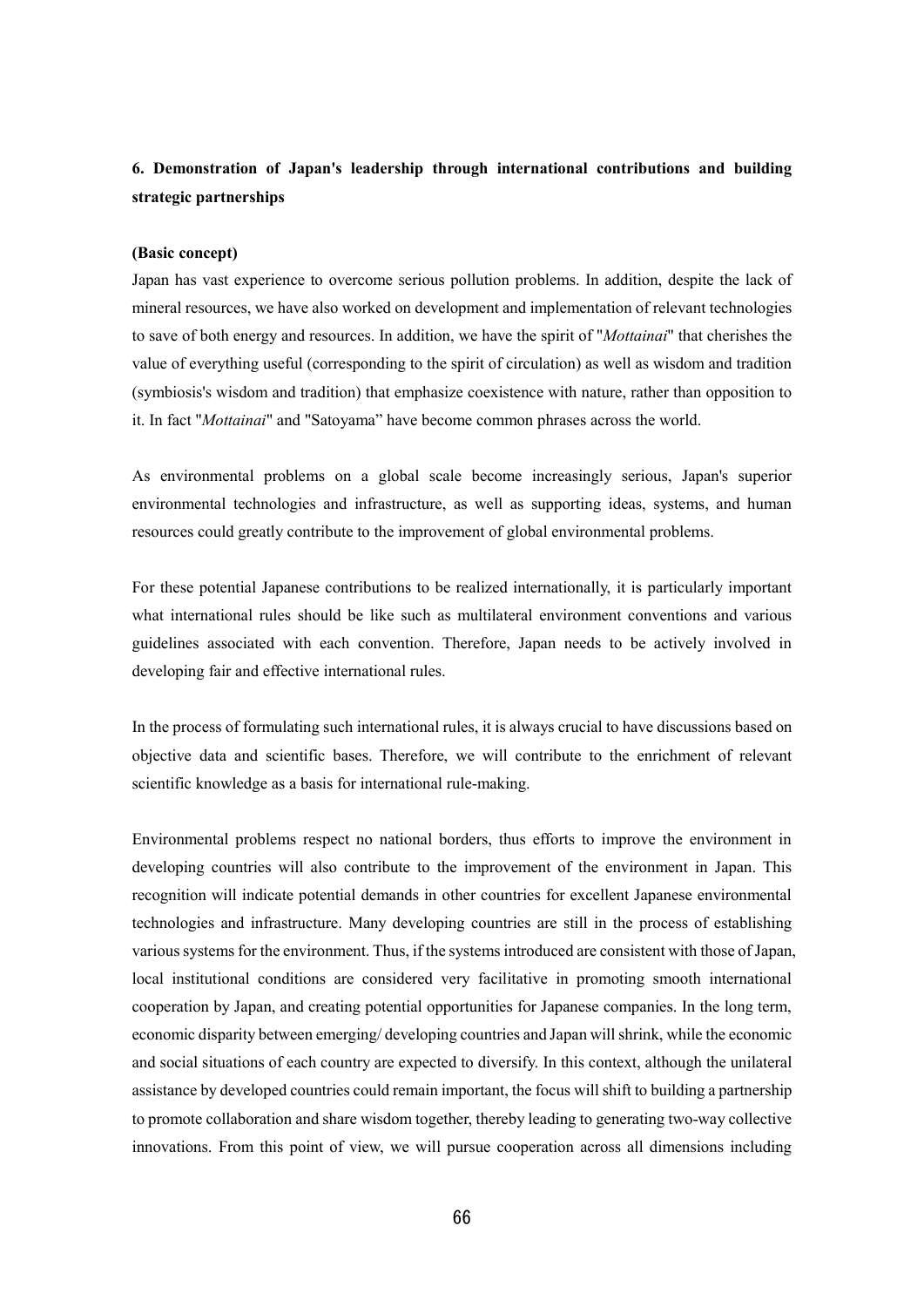institutional design, human resource development, dissemination of technology and infrastructure, with a view to building a sustainable society in developing countries, especially in the Asia-Pacific region. In particular, besides bilateral cooperation, we will promote cooperation in a multilayered manner through multi-level environmental cooperation with organizations such as the Association of Southeast Asian Nations (ASEAN).

As already elaborated, we will proceed with each priority strategy mentioned in Chapter 2 from 1. through 5., and realize the model advocated by the Circulating and Ecological Economy in Japan. Based upon that, Japan could present, utilizing its strengths in the international arena, a coherent package of its successful experiences to the world, including the Asia-Pacific, thus contributing to the formation of a sustainable region. In this way, we will proactively contribute to building a sustainable society around the world.

#### **(1) Active involvement and contributions to international rule-making**

## **(Active involvement in discussions of international rule-making)**

We will actively participate in international negotiations in the environmental field, aiming to formulate rules that can make use of our strengths, and contribute to international consensus building.

Specifically, in the field of climate change, we will actively participate in discussions towards preparation of implementation guidelines (regarding mitigation, adaptation, transparency, global stocktake, market mechanisms, etc.) for the Paris Agreement scheduled in 2018. In particular, in implementing the Paris Agreement, it is important to improve the transparency of information regarding climate change countermeasures in each country. In cooperation with Global Environment Facility (GEF) and others, we will promote the effective use of the "Capacity Building Initiative for Transparency (CBIT)" to support capacity development in developing countries. We will contribute to improving transparency on measuring and reducing emissions in each country through ongoing global scale greenhouse gas observation using a satellite "IBUKI" in the GOSAT series, and through development and dissemination of monitoring methods utilizing ICTs. In formulating implementation guidelines, we will continue discussions while working in cooperation with countries and related organizations.

Regarding the field of natural environment, we will actively participate in following the achievement of the Aichi Biodiversity Targets, and lead the initiative to formulate and achieve new global targets (post-2020 global biodiversity framework) after 2020.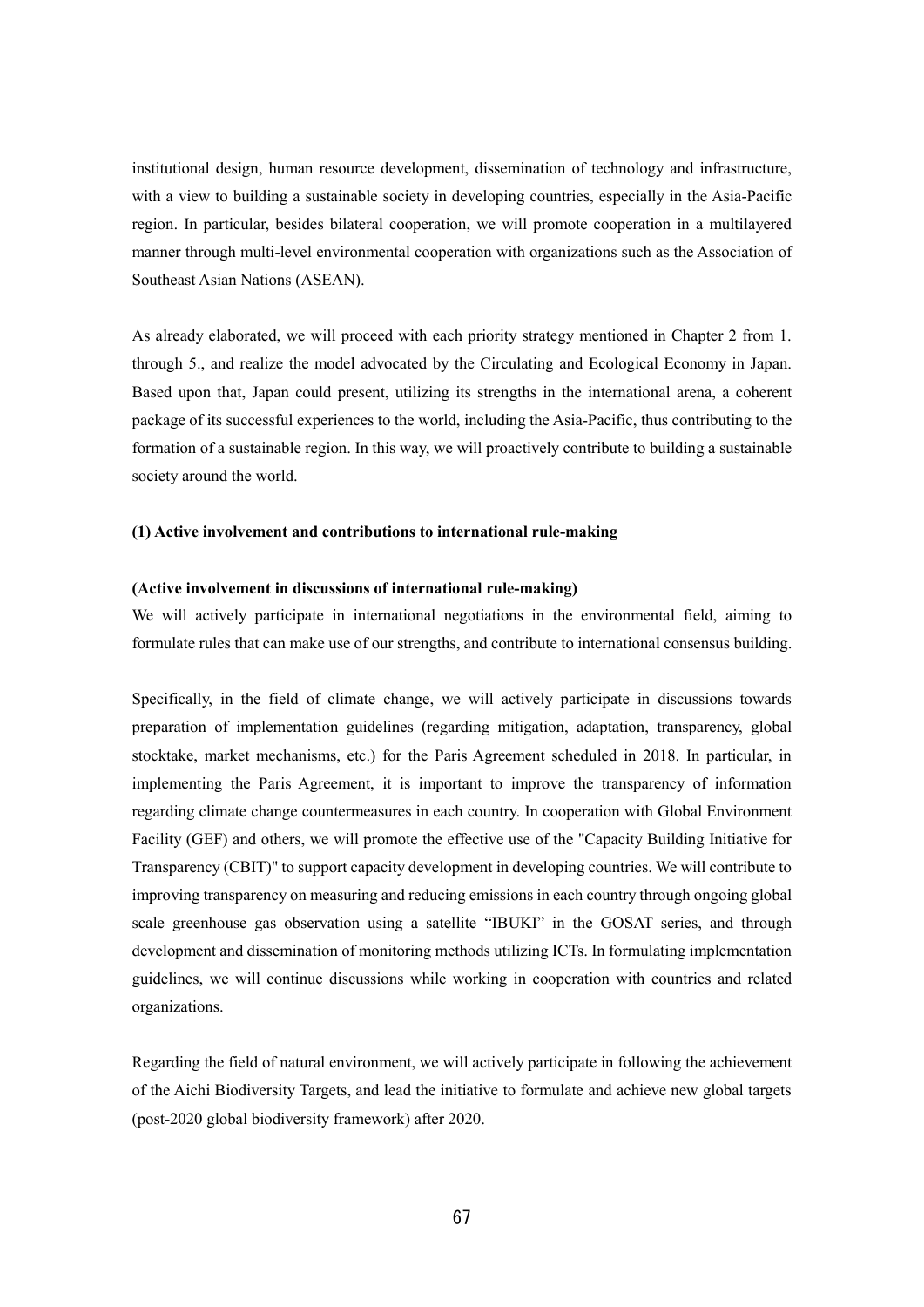Regarding chemical substances and waste management, we will utilize our knowledge and experience in negotiations developing guidelines for implementing the Minamata Convention on Mercury, and development of a successor framework to the "Strategic Approach to International Chemicals Management" (SAICM), thus contributing to further consensus building. In addition, we will promote cooperation with Europe and North America in order to ensure that chemical substances management in other countries is consistent with the system in place in Japan. In addition, at the G7, G20 and other forums, we will lead discussions on resource efficiency and promotion of 3Rs, contributing to a drastic improvement in global resource efficiency.

#### **(Enhancement and active provision of scientific knowledge as a basis for international rules)**

Scientific knowledge on climate change, biodiversity and ecosystem services, and resource circulation is a prerequisite for formulating international rules and this knowledge must continue to be enhanced. From this perspective, we will continue to support IPCC, Intergovernmental Science-Policy Platform on Biodiversity and Ecosystem Services (IPBES), and the UNEP International Resource Panel (IRP). Whenever evaluation reports are prepared, Japan will make inputs particularly based on knowledge in the Asia-Pacific region by, for instance, increasing the number of Japanese authors.

The greenhouse gas observation satellite "IBUKI" (GOSAT) series will continue to make observations of greenhouse gas concentration distribution, ensuring more accurate estimates of greenhouse gas emissions and removals. By making this data available to government agencies and scientists in various countries, we will contribute to the advancement of international research on climate change and effectiveness of countermeasures to address it.

With regard to marine litter including microplastics, we will promote efforts to harmonize methods of monitoring microplastics under the framework of G7 and others. This will contribute to clarifying the global distribution of microplastics in the ocean. Through information-sharing and international cooperation under multilateral and bilateral frameworks, we will contribute to getting a clearer understanding of the actual situation of marine litter, and how to prevent generations, especially in the Asian region.

As measures against transboundary air pollution (PM 2.5, photochemical oxidants, dust and sand storm (yellow sand)), Japan will provide knowledge to bilateral partners and share the latest information, and exchange opinions under a multilateral framework, with a view to widening the scope of air environmental management across the Asian region.

Regarding chemical substance management, Japan will contribute to the implementation of the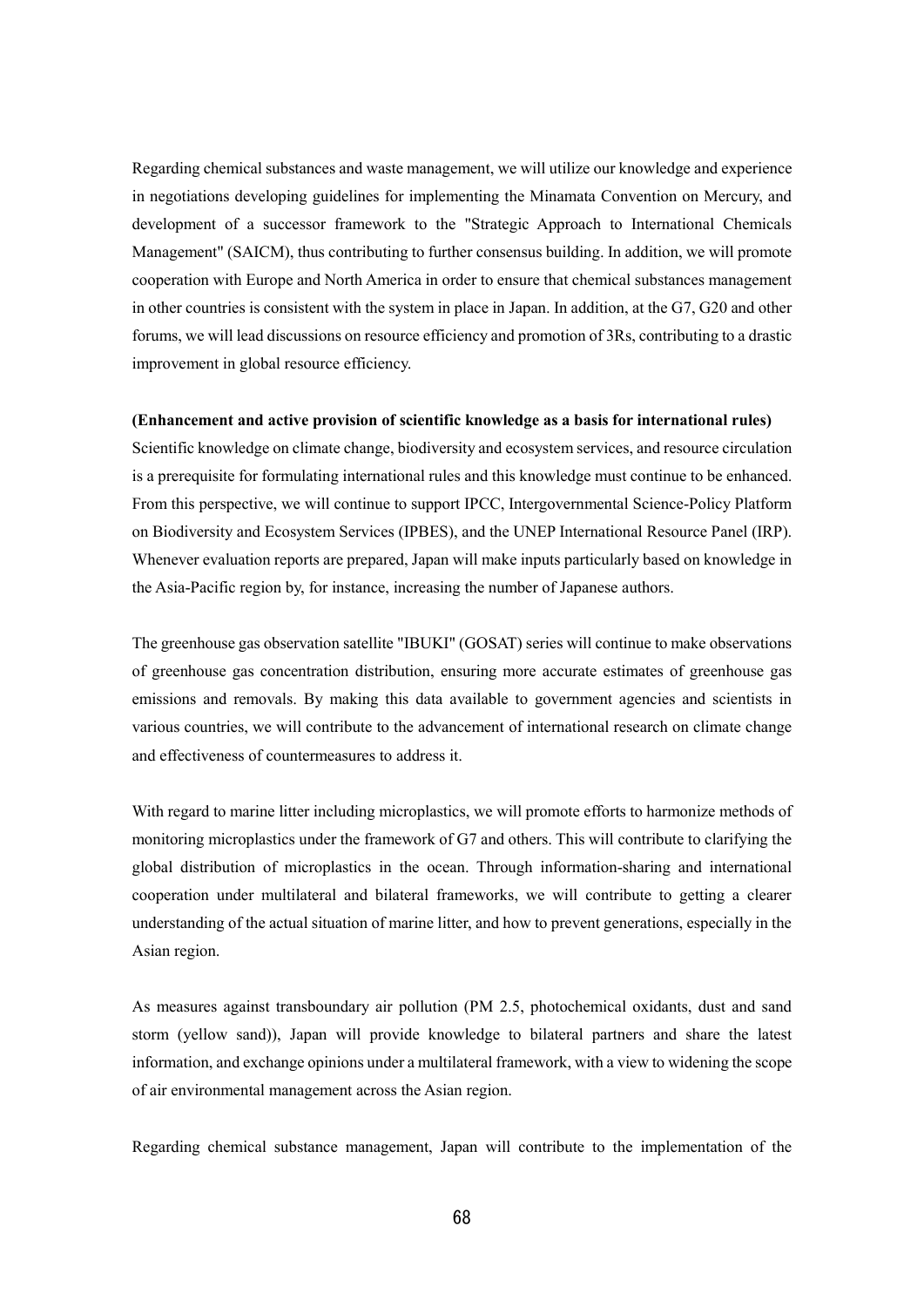Minamata Convention on Mercury by supporting the development of a mercury monitoring network. Japan will also contribute to international efforts under the Stockholm Convention by promoting the horizontal extension of monitoring technologies related to persistent organic pollutants (POPs).

### **(2) Support for building sustainable societies in other countries**

## **(Dissemination of excellent environmental infrastructure overseas)**

Through the Joint Crediting Mechanism (JCM) and Official Development Assistance (ODA), Japan will support introduction of various environmental infrastructure such as facilities for waste treatment, energy conservation, renewable energy, and pollution control, in developing countries, with the aim of improving local environment as well as expanding opportunities for Japan's environmental business.

Japan has a particular advantage in the resource recycling industry, and we plan to promote its international development, while fully taking into account the needs of developing countries. A package of support will be developed from feasibility studies to actual construction and maintenance, in terms of institutions, systems and technologies in the areas of waste-to-energy, recycling, domestic wastewater treatment, and mercury management.

## **(Support for climate change mitigation in developing countries)**

Developing countries have increasing needs for climate change mitigation that require technical support. Taking a long-term perspective up to 2050, we will develop infrastructure to promote mitigation measures and reduce emissions by mainstreaming low-carbon technologies. This will be carried out by designing soft infrastructure, such as institutions, technologies and finance as a package, through funding mobilization, development of relevant plans, and establishing new institutions for the mainstreaming of effective technologies.

# **(Adaptation support in developing countries, international development of good practices in Japan)**

It should be fully acknowledged that adaptation plans must be formulated and implemented based on scientific knowledge, and so Japan will create the "Asia-Pacific Climate Change Adaptation Information Platform (AP-PLAT)" to support adaptive behaviors in all sectors of developing countries vulnerable to climate change risks.

We will promote the "Satoyama Initiative", which is the result of the  $10<sup>th</sup>$  Meeting of the Conference of the Parties to the Convention on Biological Diversity held in Japan in 2010. We will also demonstrate the international appeal of the Circulating and Ecological Economy to be built in Japan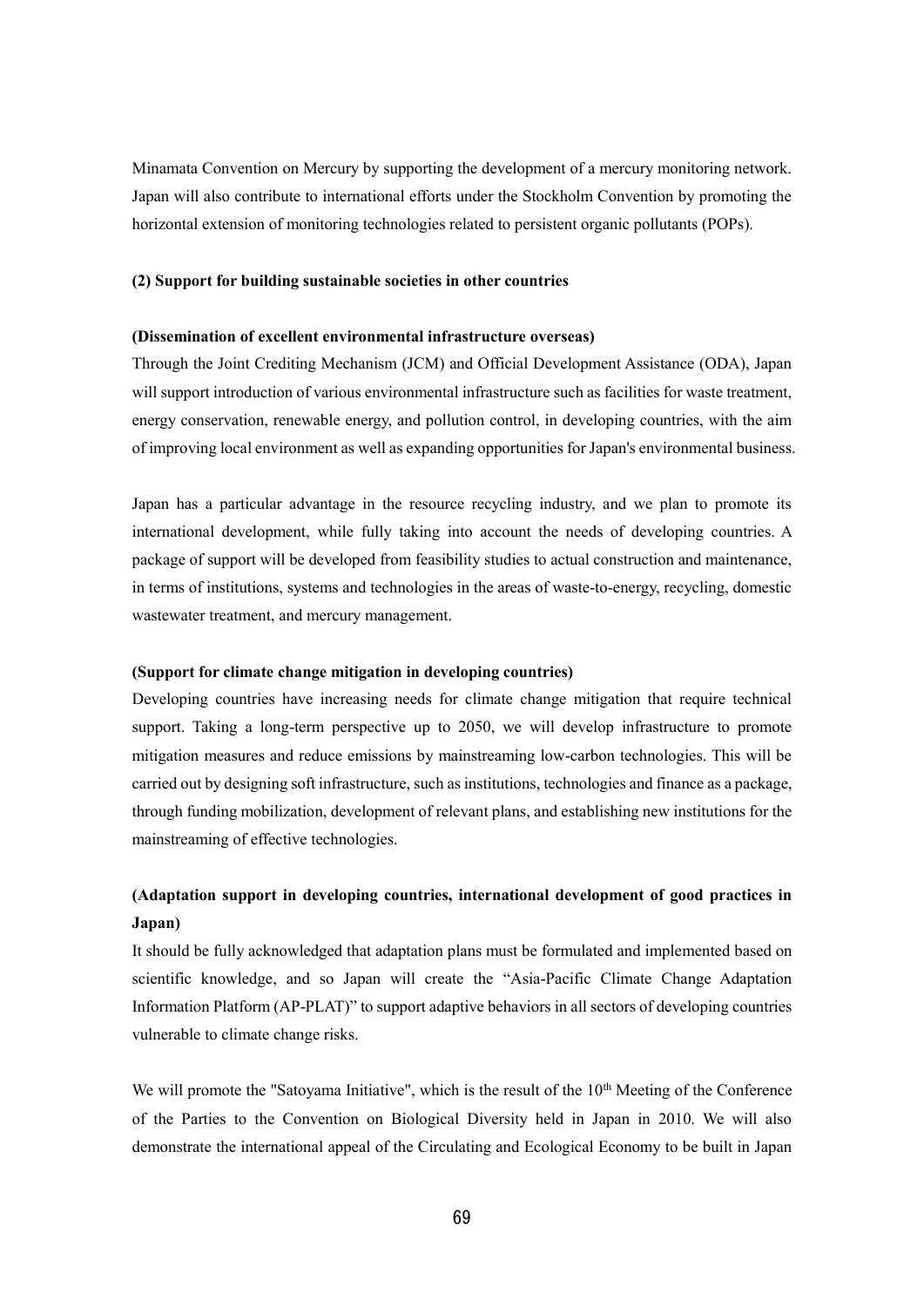based on this Basic Plan.

# **(Institution building, capacity development support, and awareness raising in developing countries)**

In the field of climate change, we will provide support for capacity development to improve access to various funds including the Green Climate Fund (GCF) for developing countries, support for capacity development by providing latest scientific knowledge, and support for the introduction of institutions and measures to reduce emissions of greenhouse gases. We will assist efforts to improve transparency of information on countermeasures taken by various stakeholders under partnership among those concerned as a basic information infrastructure, thereby create innovations in collaboration with developing countries.

In the field of natural environment, developing countries will need to build the capacity required to achieve the Aichi Targets, so we will provide technical assistance on the formulation and implementation of National Biodiversity Strategy, making use of the "Japan Biodiversity Fund" set up by the Secretariat of the Convention on Biological Diversity and "Nagoya Protocol Implementation Fund" set up by GEF.

We will cooperate with international organizations to proactively relay information across Asia on the long-term environmental and economic merits of proper waste management, by introducing advanced technology and promoting resource circulation. In cooperation with NGOs, we will also promote exchange and support at the grassroots level for raising public awareness about environmental conservation. In addition we will also take the lead in Asia in strengthening cooperation among countries to prevent illegal imports and exports of hazardous waste through the Asian Network Workshops.

In the field of chemical substances, we will support countries in Asia that are in the process of constructing a chemical substance management system to ensure coordination with the system already in place in Japan. We will also provide assistance for the implementation of the Minamata Convention on Mercury including technical cooperation for mercury management carried out by developing countries, making full use of the National Institute for Minamata Disease. Moreover, in order to improve air quality and reduce water pollution, we will promote and utilize a co-benefits approach that simultaneously realizes greenhouse gas emission reduction and improvement of the local environment through bilateral cooperation. In the field of water environment, we will aim to promote support for institution building and capacity development through a network of administrative officials across many Asian countries.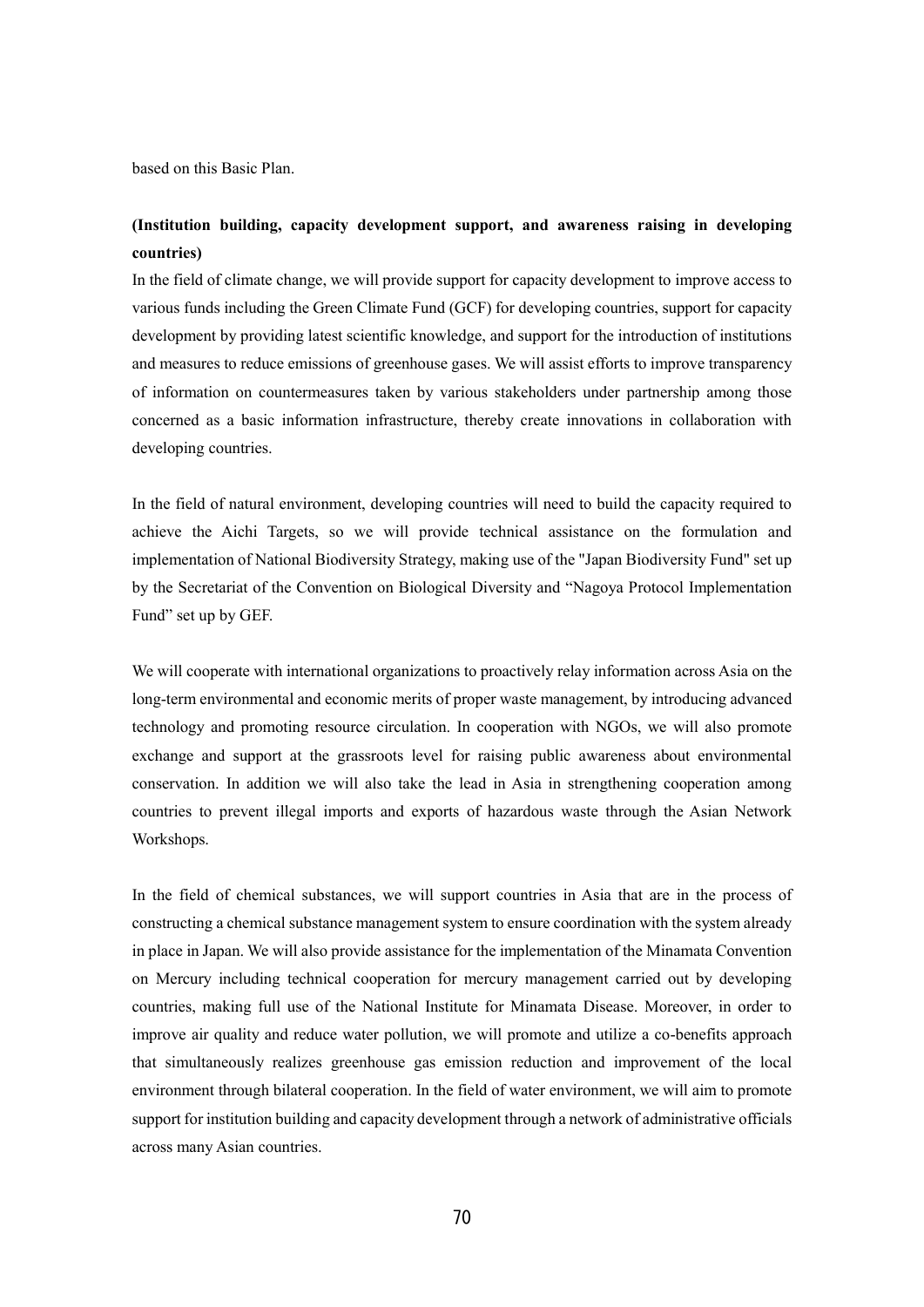In addition, we will promote city-to-city collaboration to stimulate actions cutting across many sectors, drawing upon knowledge accumulated in many local governments.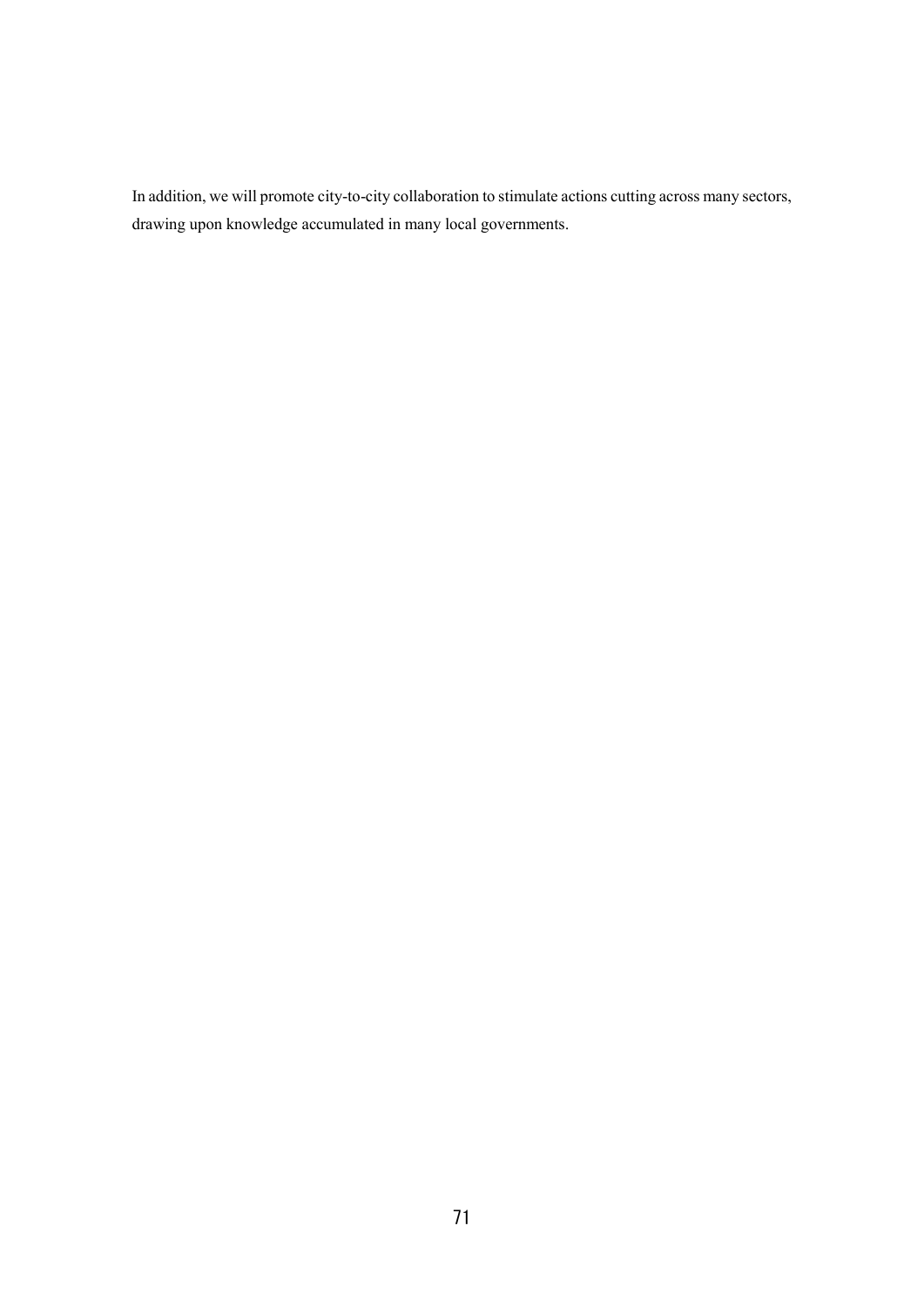## **Chapter 3 Development of environmental policies to support priority strategies**

Japan's environmental policy originated from countermeasures taken against serious pollution that occurred during the period of high economic growth after World War II. The policy undoubtedly brought tangible environmental benefits responsible for much of today's dramatically improved living conditions. Our current standard of living tends to be thought of as "a given", but it must be remembered that it is in fact due to "a culmination of historical efforts" to improve environmental health.

Environmental policies that started to deal with pollution control now cover a wide range of issues including climate change, waste management, and biodiversity, and government plans in each of these areas have been formulated to deal with these issues. Countermeasures are making progress, but they fall short in many ways. The government will continue to promote measures in each field and strengthen measures to ensure responses are adequate.

By way of illustration, environmental policy as a whole can be considered as a tree, with the six priority strategies in the previous chapter as its "flowers" and the "environmental policies to support priority strategies" in this chapter making up its "trunk" or "roots". Without a trunk and roots, the tree will not bloom and only when the flowers bloom will the tree bear fruit for future generations. Just as the roots and trunk of a tree form the main support, it is vital to steadily advance environmental policies to support priority strategies.

### **1. Climate change measures**

Based on the Paris Agreement, Japan has implemented various measures listed in the "the Plan for Global Warming Countermeasures" (Cabinet decision on May 13, 2016) formulated under the Act on Promotion of Global Warming Countermeasures, and progress is being made towards achievement of the mid-term target of a 26% greenhouse gas emission reduction by 2030 (compared with 2013; and by 25.4% compared with 2005). The Action Plan states that "Under the fair and effective international framework in which all major emitting countries participate, based on the Paris Agreement, Japan leads the international community so that major emitting countries can tackle emission reductions according to their capabilities, and with the long-term goal of reducing greenhouse gas emissions by 80% by 2050, aims at simultaneously achieving both global warming countermeasures and economic growth. Such a deep cut in emissions is difficult to achieve through the extension of existing measures so far. Therefore, we will pursue solutions through innovation such as development and deployment of innovative technologies that enables drastic emission reductions, and, while promoting domestic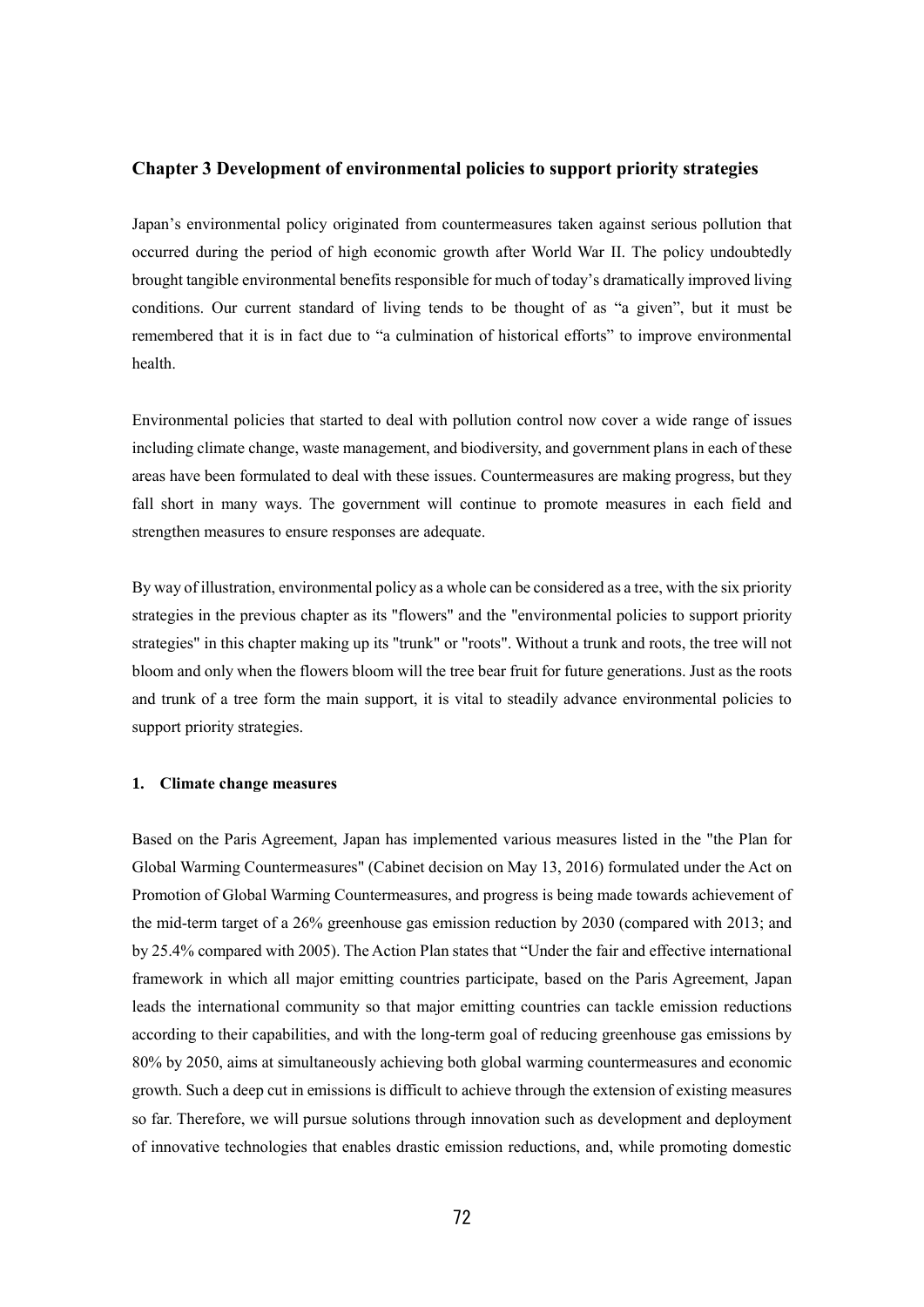investment, enhancing the international competitiveness, and requesting opinions from the public, aims to achieve a deep cut in emissions through long-term, strategic actions, thereby contributing to global GHG emission reductions."

We fully recognize the current state of the environment, economy, and society, and will meet the challenges ahead by way of concrete measures. Based on the accumulation of lessons learned from practices of various measures both at home and abroad including introduction of carbon pricing, we will promote policies that contribute to II2ES by utilizing regional resources, technological innovation, originality and ingenuity. This in turn will lead to economic revitalization, employment creation, and a solution to regional challenges. We will put in place policies leveraging a broad scope of actions to move forward with global warming countermeasures that promote the reduction of emissions while driving regional revitalization and economic development to support a high-quality of life for Japan's citizens, including through energy conservation, maximum introduction of renewable energy, further acceleration of technology development, social implementation, and lifestyle and workstyle reform.

Japan's electric power sector, for instance, accounts for about 40% of the country's energy-originated CO<sup>2</sup> emissions: low carbonizing this sector remains a significant challenge. Coal-fired power generation in particular has higher  $CO<sub>2</sub>$  emissions than other thermal power plants, bringing about moves mainly by developed countries to curb coal-fired power generation and the resulting  $CO<sub>2</sub>$ emissions. We will make every effort to meet the targeted emission factor of 0.37 kg -  $CO<sub>2</sub>$  / kWh, which is consistent with the reduction target and the energy mix of 2030. To comply with the Paris Agreement aimed at net zero emissions of anthropogenic greenhouse gases (balancing anthropogenic greenhouse gas emissions and removals) in the second half of this century, it is necessary to drastically reduce emissions from thermal power generation. In light of this, while paying close attention to domestic and overseas trends, actions will be taken to address global warming in the electric power sector.

Nuclear power is a low-carbon baseload power source that does not emit greenhouse gases when operating. Safety issues of nuclear power plants will be in line with the expert judgment of the Nuclear Regulation Authority, and nuclear power plants will be restarted if the Authority deems that regulatory standards are met. In such cases, it is crucial to gain the understanding and cooperation of stakeholders such as the local governments concerned.

We will move to reduce emissions of fluorocarbons, by strengthening comprehensive measures throughout the lifecycle of fluorocarbons from upstream to downstream (production, use, recovery, and destruction/recycle), in consideration of the Kigali Amendment to the Montreal Protocol.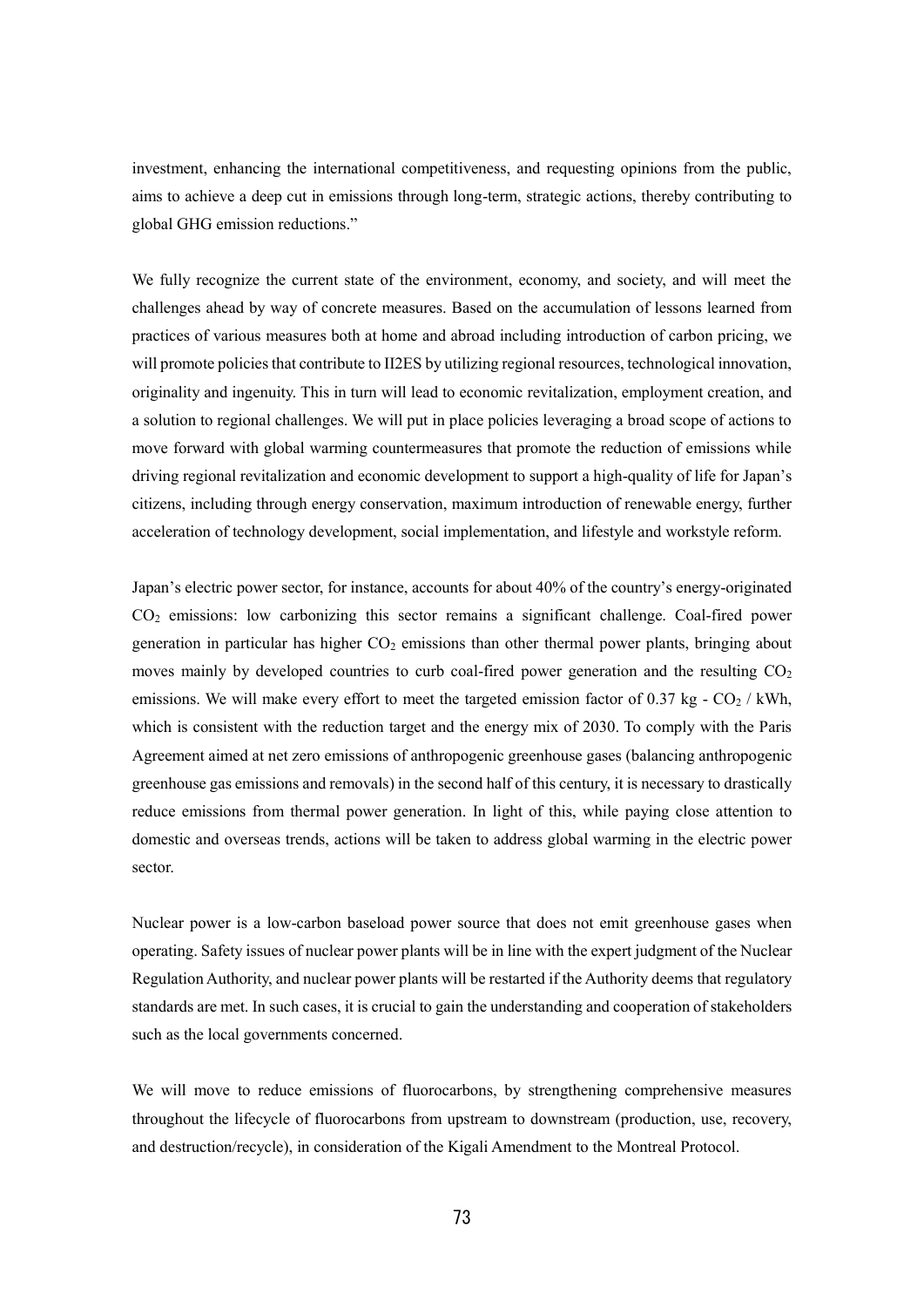In addition, it is important to consistently show the direction that the country is taking towards longterm substantial reductions so as to contribute to investment decisions and decision-making for bold low carbonization actions by all stakeholders. Based on the Paris Agreement, what is needed are significant reductions in domestic emissions based upon a long-term low-emission development strategy, thereby making maximum contributions to global emission reductions, and simultaneously achieving further economic growth in Japan

Measures listed in the "National Plan for Adaptation to the Impacts of Climate Change" will be implemented to adapt to the impacts of climate change.

### **2. Establishment of sound material-cycle society**

Regarding the formation of a sound material-cycle society, based on the priority strategies set out in Chapter 2, comprehensive efforts will be made for the creation of a sustainable society according to the system of environmental conservation measures in Part 4. These measures will be promoted comprehensively and systematically according to the Fundamental Plan for Establishing a Sound Material-Cycle Society, based on the "Fundamental Law for Establishing a Sound Material-Cycle Society" (Act No. 110 of 2000).

### **3. Securing biodiversity and living in harmony with nature**

Regarding initiatives to secure biodiversity and to live in harmony with nature, measures will be comprehensively and systematically promoted based on the National Biodiversity Strategy of Japan 2012-2020 formulated under the Basic Act on Biodiversity. In line with post-2020 global biodiversity framework expected to be decided at the 15th Meeting of the Conference of the Parties to the Convention on Biological Diversity in 2020, and based upon the priority strategies set out in Chapter 2 and the system of environmental conservation measures in Part 4, revisions to the national biodiversity strategy will be made after 2021.

### **4. Environmental risk management**

Measures to protect public health and living environment by preventing pollution in the atmosphere, areas of public water, groundwater, and soil, and preventing environmental pollution from harmful chemical substances are the starting point of the environmental administration, thus these will be steadily promoted going forward.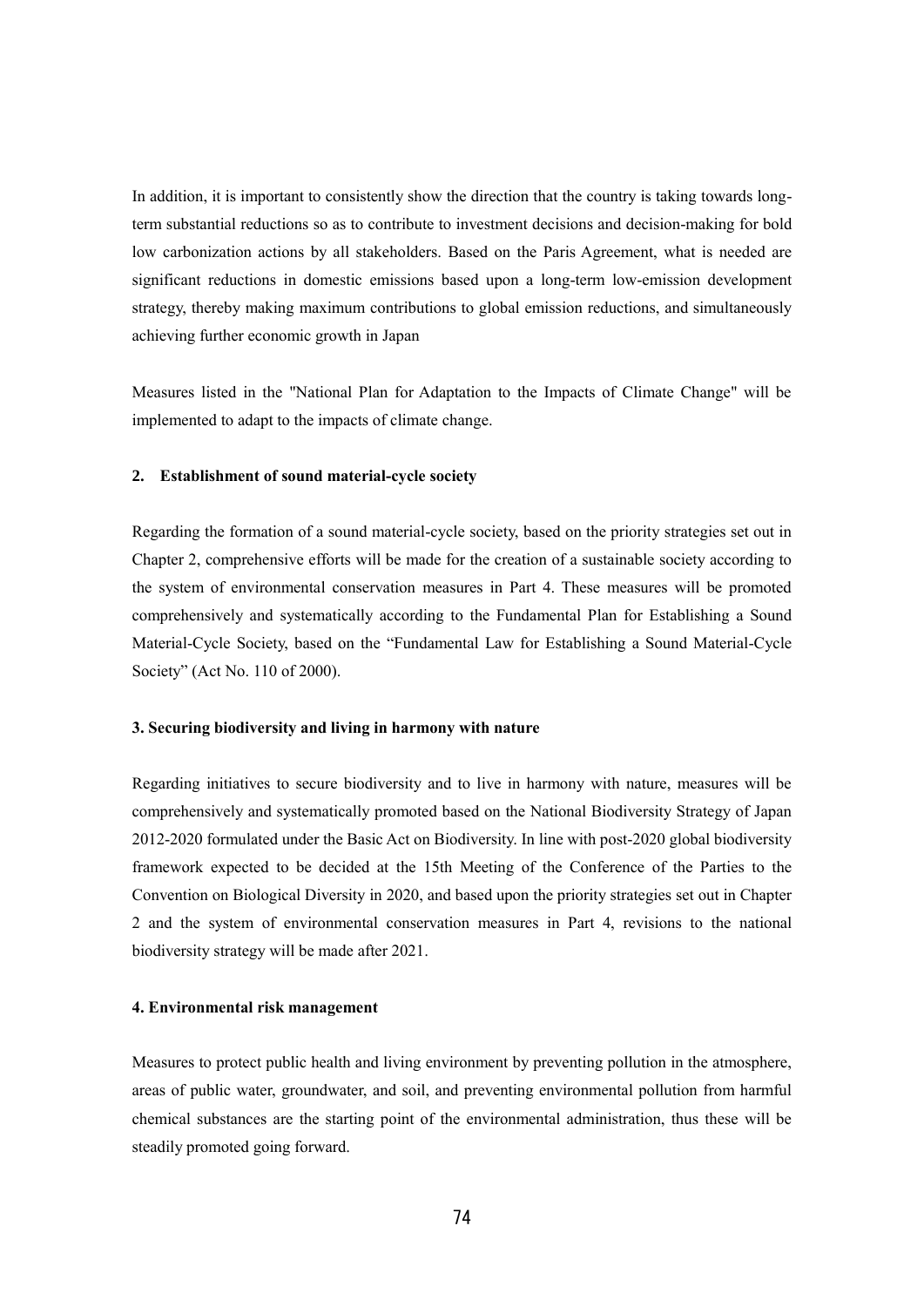### **(1) Environmental conservation of water, air and soil**

We aim to meet environmental standards related to water, air and soil as the basis for our survival. We will implement appropriate measures based on related laws, including the "Air Pollution Control Act" (Act No. 97 of 1968), "Water Pollution Prevention Act" (Act No. 138 of 1970), and the "Soil Contamination Countermeasures Act" (Act No. 53 of 2002). Particular focus will be placed on the following matters.

### **--1--Promotion of water pollution measures**

Achieving and maintaining environmental water-quality standards requires respective responses to various types of wastewater such as that from factories, offices, and households, as well as waste water from non-point sources such as urban / agricultural land. To this end, we will promote the following measures to reduce pollutant loads: regulations to control effluent and the total emission reduction, based on the Water Pollution Prevention Act; regulations on the use of pesticides based on the "Agricultural Chemicals Control Act" (Act No. 82 of 1948); and putting in place various household wastewater treatment facilities such as sewage, facilities to deal with wastewater from agricultural settlement, and Johkasou (decentralized wastewater treatment system) from individual households. In addition to this, we will make every effort to comprehensively promote proper conservation, regeneration and sediment improvement of natural coasts, tidal flats, and seaweed beds, among others. Actions are also needed to facilitate treatment of drifting waste in enclosed coastal seas.

### **--2--Conservation of groundwater and ground environment, and sustainable groundwater use**

We will promote and support actions in areas suffering from continuing ground subsidence, but where extraction of groundwater is not regulated by law. Effective technologies should be introduced to control the amount of groundwater extracted. Actions are also needed to prevent recurrence of subsidence by the regulation of extraction of groundwater in those areas that had ground subsidence in the past. Furthermore, thermal use of groundwater for renewable energy is on the increase in recent years, which has resulted in increasing extraction of groundwater. In view of this, we will undertake a study on ways to control extraction of groundwater and to carry out management to prevent ground subsidence.

### **--3--Promotion of PM2.5 and photochemical oxidant countermeasures**

We will continue to appropriately implement countermeasures against fixed sources and mobile sources based on the Air Pollution Control Act. Comprehensive measures will be taken to reduce photochemical oxidants and precursors causing PM2.5, while paying economic and technical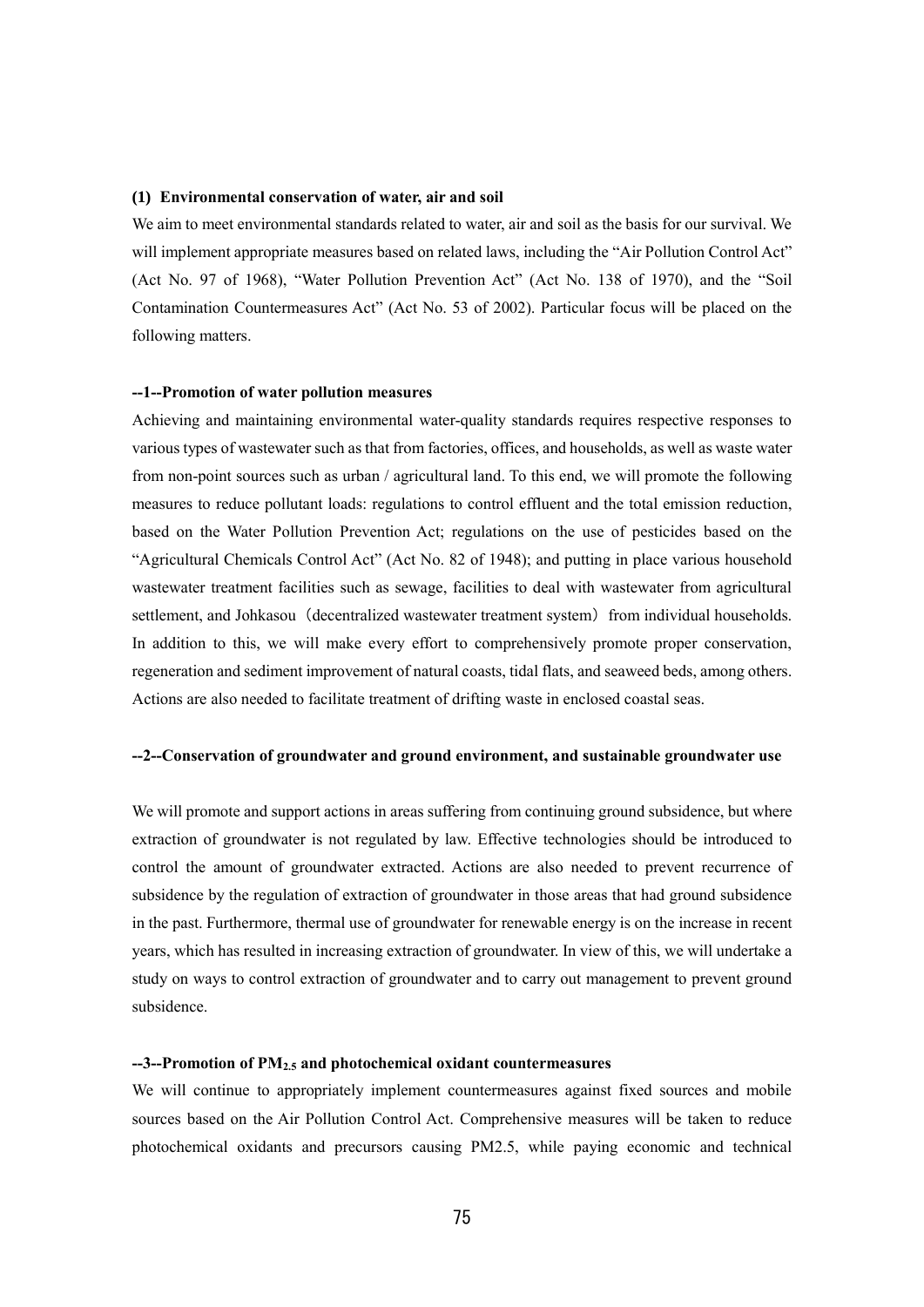considerations, based on an understanding and full scientific knowledge of actual emissions, as well as looking at how emission control technologies are developed and disseminated.

### **--4--Promotion and enhancement of measures to prevent scattering of asbestos**

In order to strengthen measures to prevent scattering of asbestos, further consideration will be given on the issues such as countermeasures for removal of asbestos-containing materials other than the specified construction materials for which countermeasures are already in practice, along with ensuring through preliminary surveys based on Air Pollution Control Act before demolition or refurbishment works begin and raising more awareness among orderers and contractors of such works.

#### **--5--Appropriate management of environmental risks by countermeasures against soil pollution**

For the appropriate risk management of soil contamination, relevant governmental and ministerial ordinances will be prepared, to implement the "Amendment to the Soil Contamination Countermeasures Act" (Act No.33 of 2017). We will also ensure safety through properly continued investigations and measures. In addition, we will ensure proper information disclosure and dissemination, aimed at bringing about improvements of sense of security and facilitation of land transactions.

### **--6--Initiative actions for the creation of a comfortable sensory environment**

In order to effectively address problems concerning the living environment that adversely affect senses of people such as noise, vibration, offensive odor, heat stress, and light pollution, we will promote actions by local governments, necessary study and research and public awareness. The actions could include preparation and distributing manuals that set out regulations and good practices based on the ["Noise Regulation](https://ejje.weblio.jp/content/Noise+Regulation) [Act"](https://ejje.weblio.jp/content/Act) [\(Act](https://ejje.weblio.jp/content/Act) [No.98](https://ejje.weblio.jp/content/No.) [of](https://ejje.weblio.jp/content/of) 1968) and others. Also public awareness will be raised by providing guidelines on measures to deal with excessive heat, by researching the impact of excessive heat on humans, and by providing information to prevent heat illness.

### **Indicators to promote countermeasures**

As stated above various countermeasures are implemented, and the progress is evaluated based on the following indicators:

### **(Indicators on water environmental conservation)**

- $\triangleright$  Achievement of environmental quality standards concerning water pollution of areas of public water and groundwater
- $\triangleright$  Number of watershed circulation plans formulated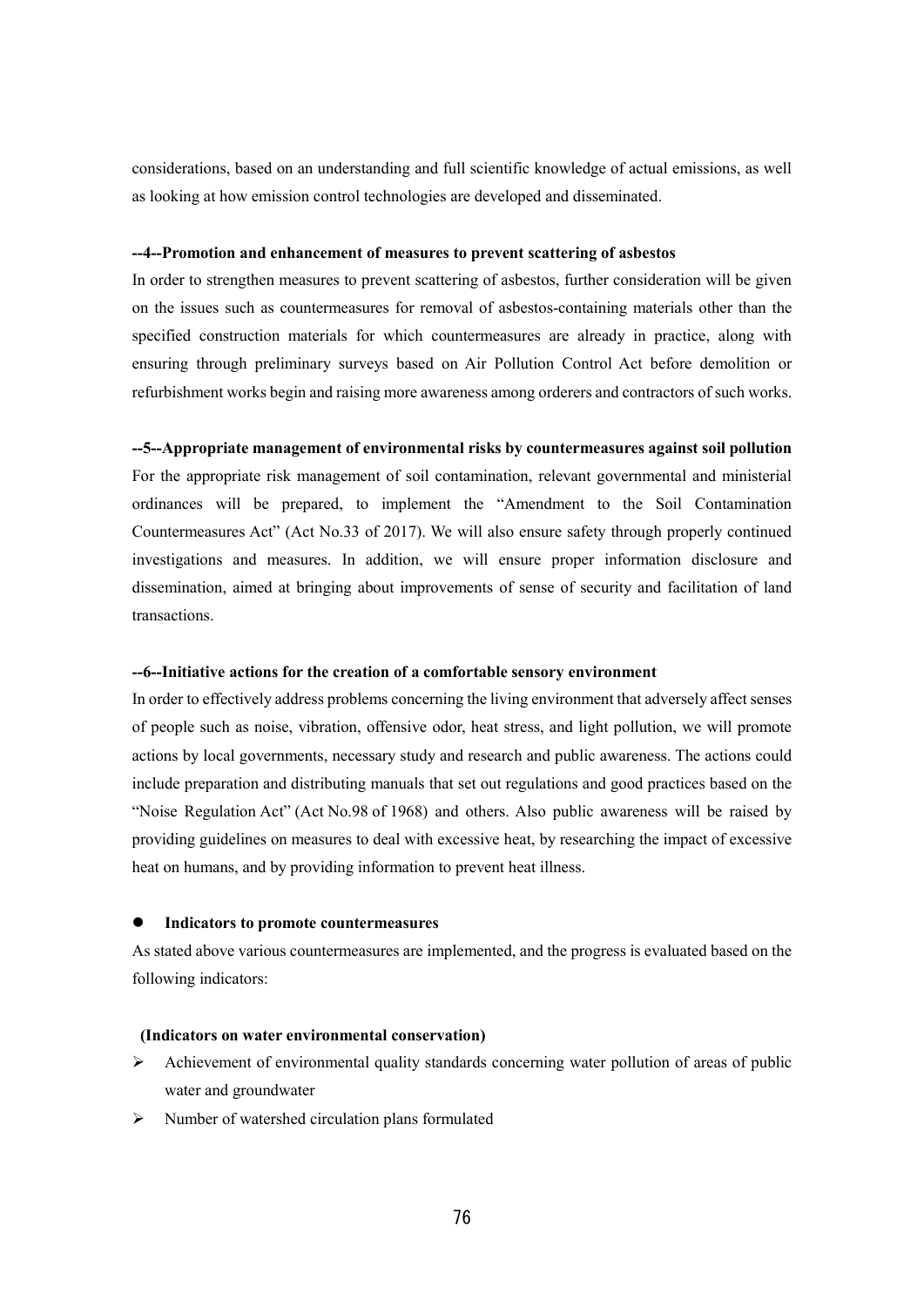### **(Additional indicators on water environmental conservation)**

- $\triangleright$  Monitoring spots for water quality
- $\triangleright$  Pollutant loads in major enclosed water areas
- $\triangleright$  Total quantity of waste dumped at sea
- $\triangleright$  Amount of wastewater reuse
- $\triangleright$  Number of groundwater springs
- $\triangleright$  Forest areas (monolayer forest, multilayered forest, natural forest)
- $\triangleright$  Areas of forest reserves
- $\triangleright$  Areas of protected waterside zones from the water environment conservation point of view
- $\triangleright$  Areas of tidal flats and seaweed beds in major enclosed coastal seas
- $\triangleright$  Number of areas that started to create rural natural environment from the viewpoint of ecosystem conservation
- $\triangleright$  Number of sites for activities to create Satoumi
- $\triangleright$  Areas covered by joint conservation activities of the water environment around agricultural land
- $\triangleright$  Water and green public spaces secured in urban areas
- $\triangleright$  Number of participants in the national aquatic organisms survey

### **(Indicators on air quality conservation)**

- $\triangleright$  Achievement of environmental quality standards for each air pollutant
- $\triangleright$  Achievement of environmental quality standards and guideline values of hazardous air pollutants
- $\triangleright$  Achievement of environmental quality standards on automobile noise in areas along main trunk roads
- $\triangleright$  Achievement of environmental quality standards on noise caused by Shinkansen and aircrafts
- $\triangleright$  Achievement of environmental quality standards on noise in general areas

## **(2) Chemical substance management**

With regard to the management of hazardous chemical substances, comprehensive countermeasures will be implemented from the viewpoint of protecting public health and the environment, including through the implementation of related laws and regulations, such the "Act on the Evaluation of Chemical Substances and Regulation of Their Manufacture" (Act 117 of 1973, hereafter Act on the Evaluation and Regulation of Chemical Substances), the "Act on Confirmation of Release Amounts of Specific Chemical Substances in the Environment and Promotion of Improvements to the Management Thereof" (Act No.86 of 1999). Particular attention will be placed on the following issues:

# **--1--Promotion of actions on risk minimization throughout the whole lifecycle of chemical substances**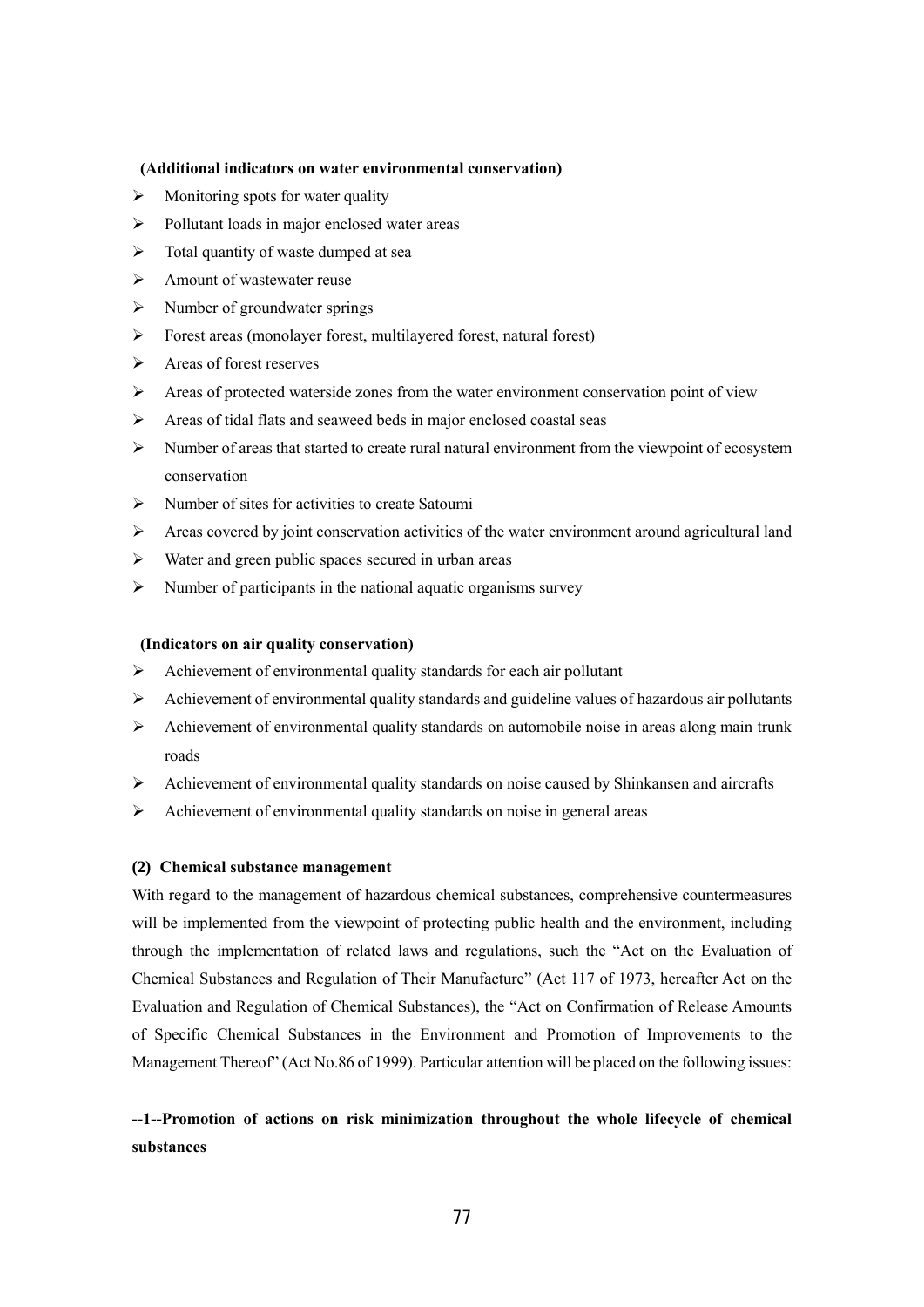Chemical substance management will be based on the SAICM National Implementation Plan (Inter-Ministerial Meeting on SAICM, September 2012) with the objective as indicated at WSSD to achieve "by 2020, that chemicals are used and produced in ways that lead to the minimization of significant adverse effects on human health and the environment." In particular, the following will be implemented:

- I. Risk assessment of chemical substances based on the Act on the Evaluation and Regulation of Chemical Substances, and designation of those found posing significant risks as Class II Specified Chemical Substances,
- II. Much wider assessment of toxicity through the development of Quantitative Structure-activity Relationship (QSAR),
- III. Regarding exposure assessment, development of methodologies for measuring the released amounts to the environment from the entire lifecycle of chemical substances, and improvement of the methodologies based on the PRTR system and other monitoring systems,
- IV. Based on the above, implementation of risk reduction focusing on the entire lifecycle of chemicals from manufacturing to disposal. For particularly high risk substances, risk management by continuing emission control based on the Air Pollution Control Act, Water Pollution Prevention Act, and the "Act on Special Measures against Dioxins" (Act No. 105 of 1999). A review of the domestic implementation plan corresponding to the framework of SAICM after 2020, as well as progress checks and updates various policy measures with check results.

### **--2--Promotion of survey research on chemical substances**

Chemical substance countermeasures require administrative efforts based on scientific knowledge. Therefore, working to accumulate this knowledge, we will move forward with improving the efficiency and sophistication of risk assessment, as well as with conducting survey research on unresolved issues, thereby leading to detailed understanding of environmental risks and their reduction. In addition, research on chemical substance countermeasures will be promoted by various institutions including local environmental research institutes, and reliable and efficient implementation of surveys including monitoring will be carried out, followed by systematic organization and management of the accumulated survey data.

**--3--Promotion of understanding and dialogue on management and risks of chemical substances** Partnership should be strengthened among stakeholders (national and local governments, citizens, NGOs, industry, and experts) aimed at sharing accurate information and communicating through dialogue on the risks of chemical substances. By making use of methods for classification and labeling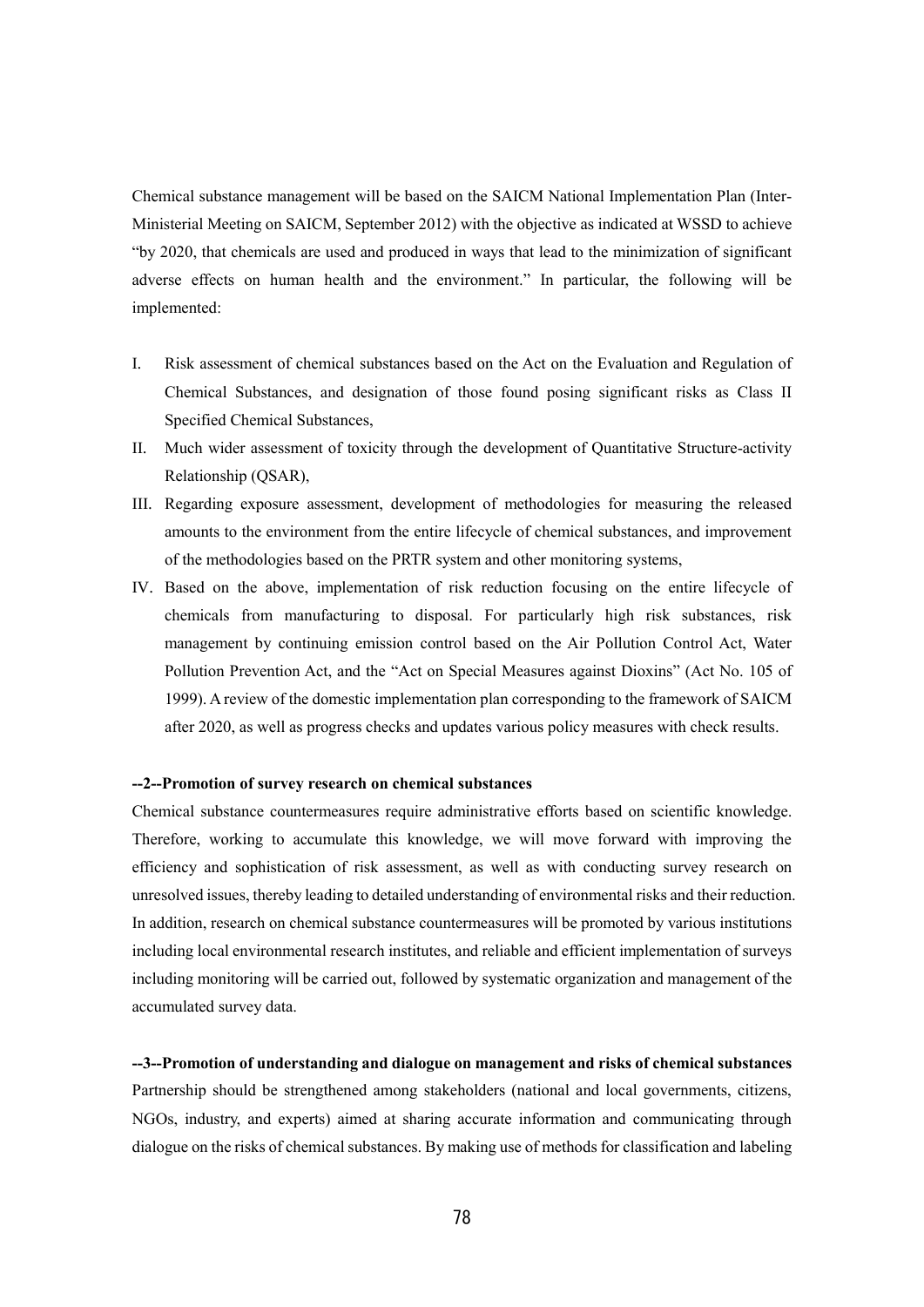of chemicals such as GHS (Globally Harmonized System of Classification and Labelling of Chemicals) labels, and SDS (Safety Data Sheet), information can be shared among businesses and between business operators and consumers, thereby promoting understanding in schools and businesses about environmental risks.

### **--4-- Japan Environment and Children's Study (JECS)**

We will establish an appropriate risk management system by clarifying environmental effects that chemical substances in the environment have on the physical and mental health of children, by conducting a large-scale and long-term cohort survey, targeting 100,000 mother-child pairs for the purpose of leading to a safe and secure child-rearing environment, tracking from the fetal stage during pregnancy until they become 13 years of age.

### **--5--Improvement of ecological risk assessment of pesticides**

Looking at pesticides from the viewpoint of protecting the living environment, conventional risk assessment should be carried out based on acute effects on particular aquatic animals and plants, new risk assessment methods should be developed to detect effects from long-term exposures, and on organisms other than aquatic animals and plants used by conventional assessment, thereby with improving ecological risk assessment used currently for the pesticide registration system.

#### **Indicators to promote countermeasures**

As stated above various countermeasures are implemented, and the progress is evaluated based on the following indicators:

### **(Indicators on the residual conditions in the environment)**

- $\triangleright$  Achievement of environmental quality standards, targets, guideline values on harmful substances designated
- $\triangleright$  Implementation status of various environmental and monitoring surveys (the number of chemical substances surveyed, that of survey sites, and that of different environmental media)
- $\triangleright$  For substances that are continuously monitored for long periods of time, such as POPs, study on indexing any increasing and decreasing trends in concentration (e.g. the number of substances whose concentration tends to decrease)

### **(Indicators on releases into the environment)**

 Amounts of release and transfer of chemical substances which are designated under the PRTR system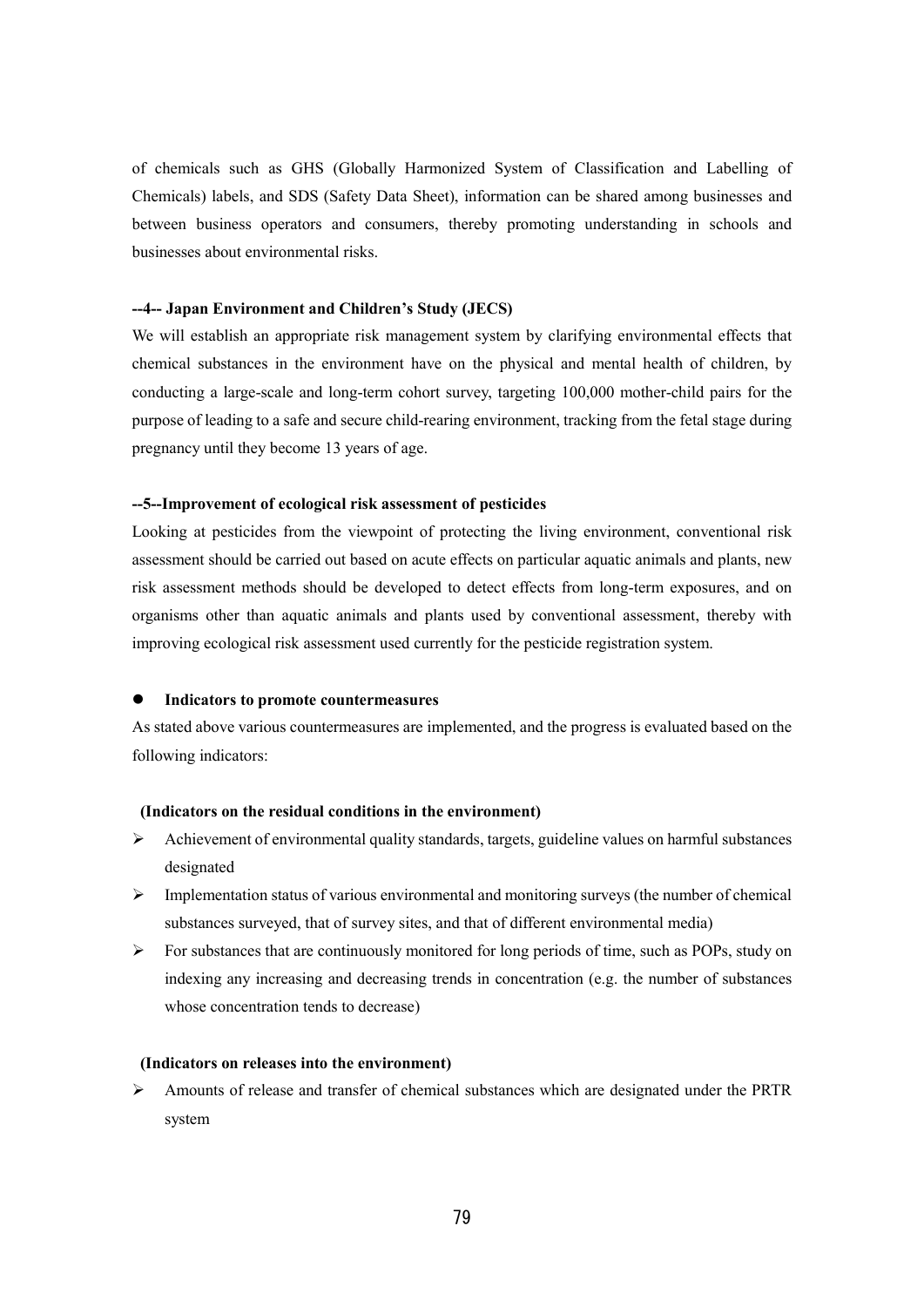#### **(Indicators on risk assessment)**

- $\triangleright$  Implementation status of screening evaluation and risk assessment based on the Act on the Evaluation and Regulation of Chemical Substances
- $\triangleright$  Implementation status of new ecological risk assessment for the pesticide registration system

### **(3) Environmental health measures**

Proactive measures, including those given in (1) and (2) above, will be taken to prevent the occurrence of pollution related health damage. Prompt and fair protection and securement of health for pollution victims will also be promoted.

### **--1--Pollution health damage compensation**

Based on the "Act on Pollution Health Damage Compensation" (Act No. 111 of 1973, hereafter Act on Compensation), and giving consideration to the polluter-pays principle, Japan will implement compensation benefits and programs of pollution health and welfare for acknowledged patients and provide prompt and fair relief.

### **--2--Implementation of activities to prevent damage to health by environmental pollution**

Making use of the investment profit of the Pollution Health Damage Prevention Fund created in the Environmental Restoration and Conservation Agency, necessary projects will be conducted such as research to prevent health damage due to air pollution and to ensure the health of local residents

### **--3--Environmental health surveillance for air pollution**

Along with the 1987 Partial Revision of the Act on Compensation (De-listing of the Type 1 designated areas), Environmental Health Surveillance for Air Pollution has been implemented with the aim of regularly and continuously monitoring the relationship between the health conditions of local populations and air pollution, and of taking measures required when necessary.

### **--4--Promotion of measures on Minamata disease**

Based on laws such as the "Act on Special Measures Concerning Relief for Victims of Minamata Disease and Solution to the Problem of Minamata Disease" (Act No. 81 of 2009), we will implement compensation, medical treatment and welfare measures, and revitalization and reconciliation of local communities in collaboration with relevant local governments and others so that all victims and local people can live in the community with peace of mind.

### **--5--Relief for asbestos health damage**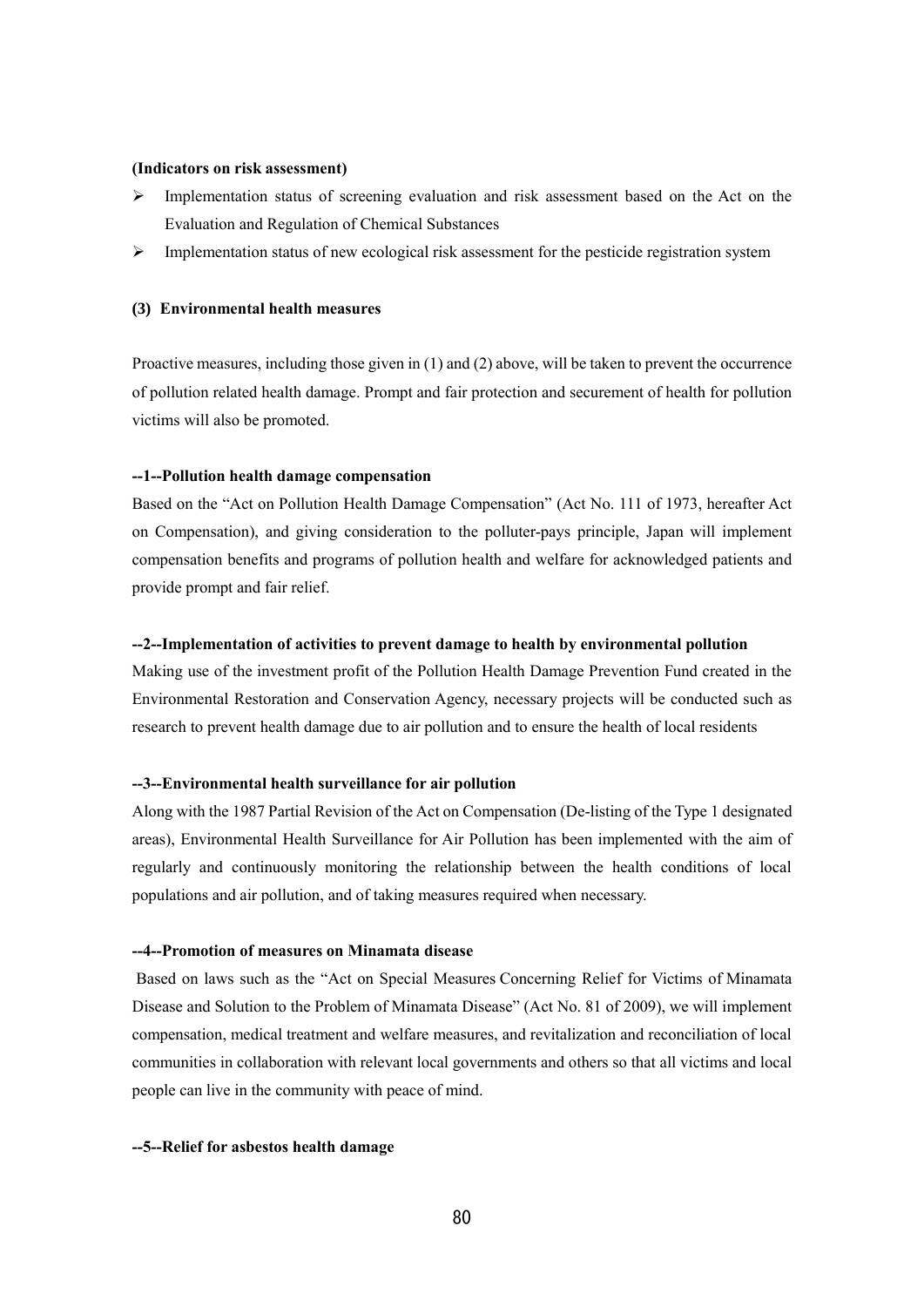Based on the "Act on Asbestos Health Damage Relief" (Act No.4 of 2006), prompt relief will be carried out for victims and others with health damage caused by asbestos. Moreover, based on the report of the Asbestos Health Damage Relief Subcommittee of the Environmental Health Subcommittee of the Central Environment Council, compiled in December 2016, we will study on health management methods, operation of the Asbestos Health Damage Relief System, and promotion of the research.

### **5. Various basic measures**

In partnership with various stakeholders, we will carry out effective implementation of the priority strategies outlined in Chapter 2 and various measures listed in sections from 1 to 4 above. Specific actions taken will include implementation of EIA, enhancement of scientific knowledge, development of human resources through education, and analysis and provision of related information.

### **(1) EIA**

Regarding EIA, the national government, local governments and related organizations will collaborate to develop a common basis for ensuring appropriate environmental considerations. We will conduct a comprehensive review on how to institutionalize a system that contributes to the reduction of cumulative and complex environmental impacts.

### **--1--Development of comprehensive measures for EIA system**

We will consider how to implement strategic environmental assessment to properly incorporate environmental considerations in policies and plans to be developed before deciding actual sites and scales of development projects. Moreover, subsequent to EIA, we will make efforts to follow up by utilizing standardized reporting procedures. In addition, we will strive to gather information on projects not covered by the "Environmental Impact Assessment Act" (Act No. 81 of 1997). If necessary, we will also look at measures to promote environmental considerations in the planning and implementation of the projects not subject to the Environmental Impact Assessment Act.

### **--2--Implementation of qualified and efficient EIA system**

We will take measures to properly and effectively operate the Environmental Impact Assessment Act including strengthening the review system, and regular reviewing and revision of enforcement. We will also promote the development of information infrastructure, such as providing basic environmental information and actual examples of EIA. We will also work on research and development as well as dissemination of the latest technical methodologies related to EIA, in addition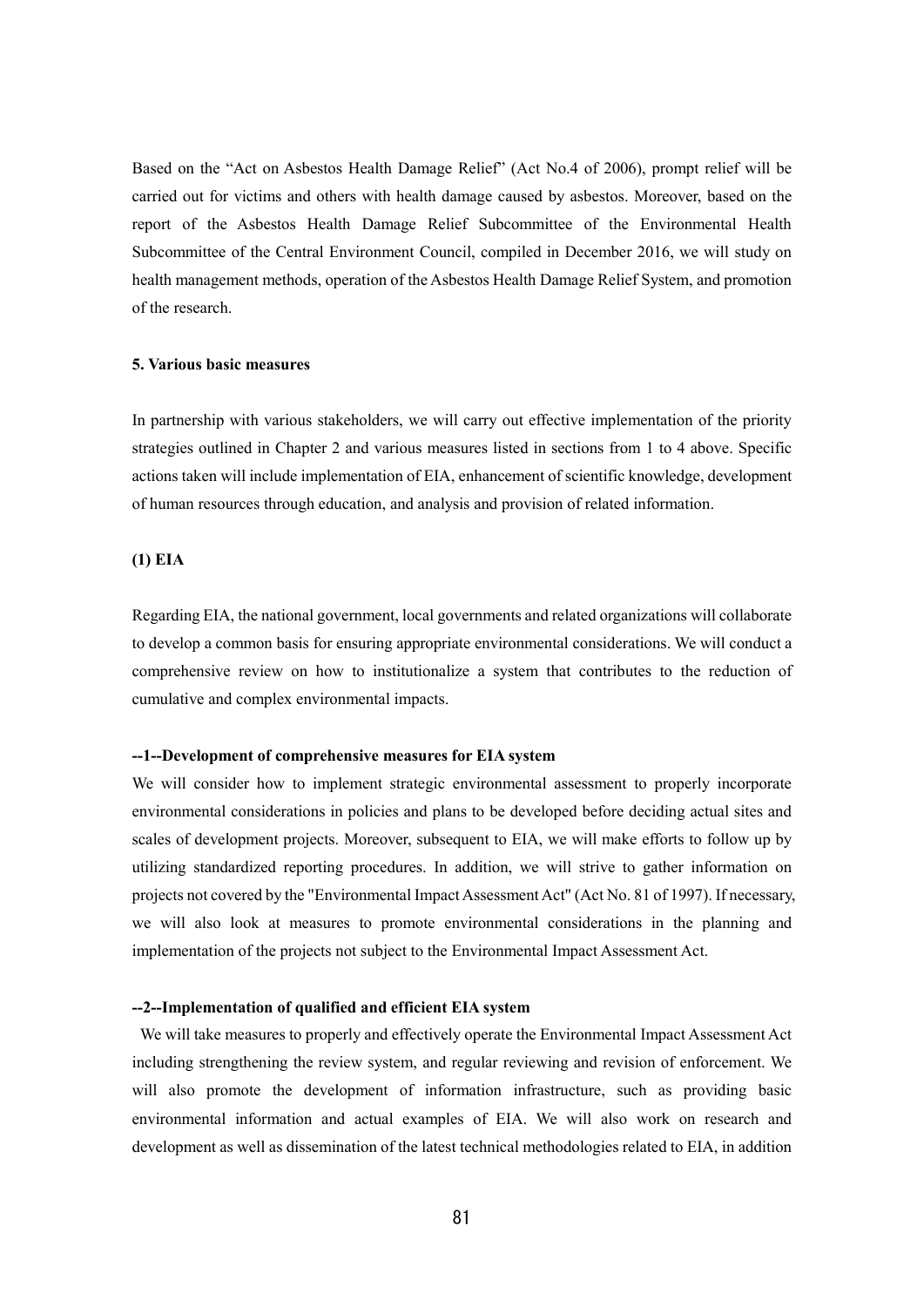to capacity building. Furthermore, studies and consideration will be carried out from environmental conservation perspectives on development projects possibly subjected to the Environmental Impact Assessment Act in the future and necessary measures will be taken.

# **(2) Promotion of research and development as a basis of policy decisions based on scientific knowledge**

**--1--Strengthening of institutions engaged in environment research and technology development** We will strengthen the basis for research and development concerning the environment with the following measures: implementation of research and development that contribute to environmental policies development utilizing the Environment Research and Technology Development Fund, strengthening functions of the National Institute for Environmental Studies (NIES) to maximize results of research and development as a core institution for environmental research, strengthening the role of local environmental research institutes, improvement of basic information that contributes to research, technology development and policy planning in the environmental field, strengthening cooperation with local public environmental research institutes, and capacity development through enhancement of training courses conducted at the National Environmental Research and Training Institute.

We will also promote academic research, and nurture the environment industry including creation of environmental business by enhancing support for research and development carried out by various entities such as private companies, universities and local governments. We will systematically collect and analyze information on research and development conducted jointly by public and private entities, and share such information with the public.

# **--2--Promotion of research and development as a basis of policy decisions based on scientific knowledge**

Based on this Basic Plan, we will formulate a strategy to promote research and technology development for the environment. The strategy will lay the basis for NIES to revise its medium-tolong term goals. We will steadily implement research responding to the needs for further environment policy development, utilizing the Environment Research and Technology Development Fund.

### **(3) Promotion of environmental education and learning**

Environmental education and learning will be carried out to develop capacity and qualification of those who will act as core persons to build a sustainable society, under the Act on Promotion of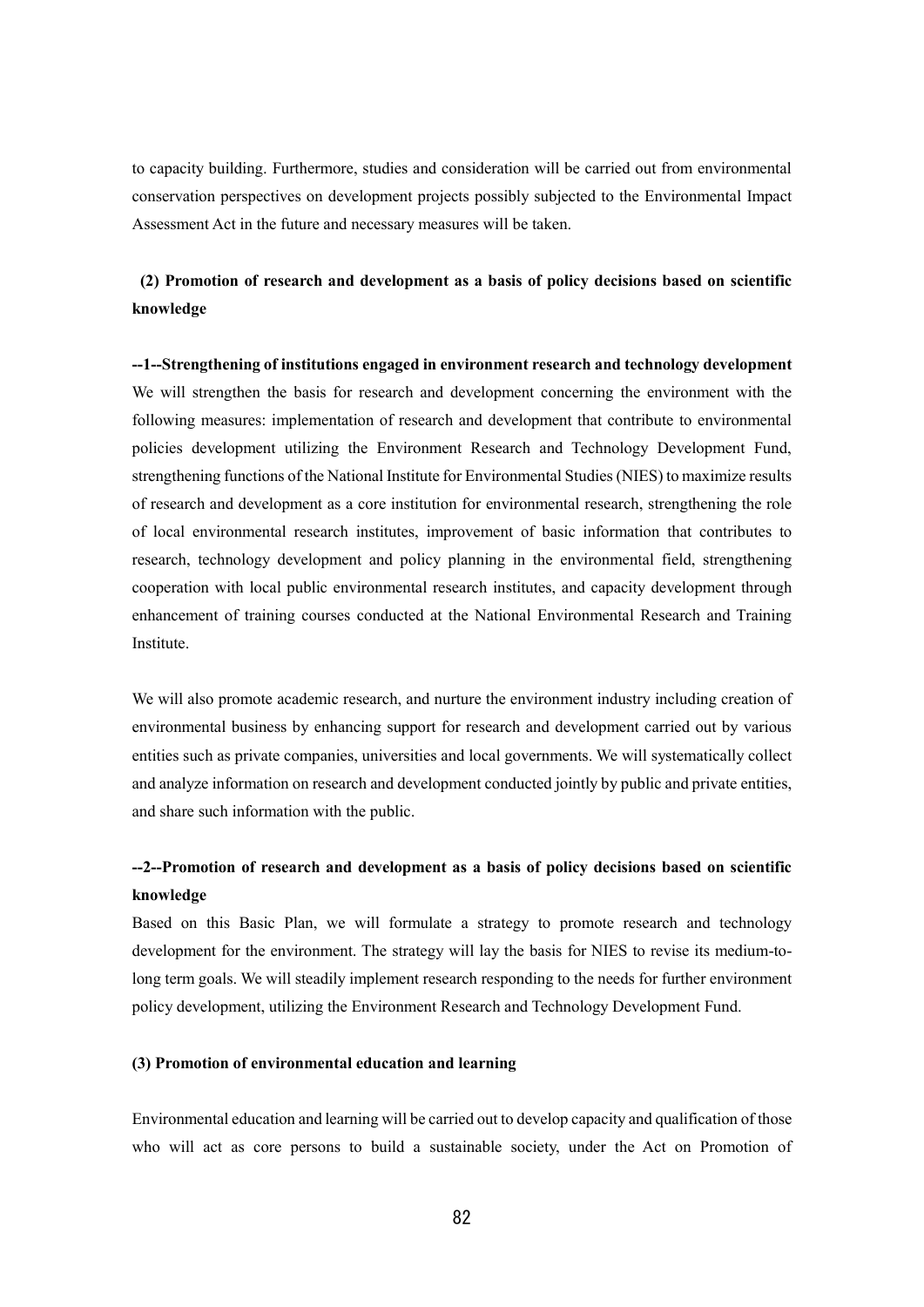Environmental Education etc. and the basic policies stipulated by the government based on that Act according to the concept of ESD. In particular, the following points will be priority areas:

### **--1--Deepening and enriching environmental education through training practitioners**

In practicing environmental education, it is especially important to foster the right spirit to create a sustainable society and nurture the skills necessary for problem-solving. To that end, each one of us should continuously learn lessons throughout our lifetime by developing attitudes from finding specific challenges in their daily lives in relation to surrounding nature and communities, making efforts to work on solutions for themselves, and reviewing resultant changes accordingly. The Ministries concerned will cooperate in the training of practitioners to ensure each actor involved in environmental education could recognize the importance of such learning and put it into practice.

### **--2--Expansion of "places to experience opportunities" where citizens can participate**

"Learning by doing" is effective in fostering interest about the environment and encouraging motivation for creating a sustainable society. However, interests among parents toward participation remain low at present. Therefore, efforts will be made on the expansion of "places to experience opportunities" to build momentum for establishing a sustainable society and nurturing the skills necessary for problem-solving, in collaboration with various stakeholders including companies. We will carry out leadership training with the active involvement of citizens to enhance the effectiveness of learning by doing. This approach will be undertaken by making full use of the accreditation system for "places to experience opportunities" based on the Act on Promotion of Environmental Education etc., the registration system for initiatives to certify expert personnel, and the agreement system on environmental conservation.

# **--3--Promotion of learning through participation in diverse activities for environmental conservation and community development**

Due to the declining birthrate and aging society, and expansion of regional economic disparity, there is concern that we may not be able to gain sufficient support among citizens to engage in activities for environmental conservation and in sustainable communities. On the other hand, we will have more time to spend on activities other than our work due to workstyle reform. As a result, the time will come when re-learning becomes a part of life. Our lives will no longer be based on a single road system, where new graduates are hired by companies and then work until retirement.

Based upon the above, we will provide opportunities for young people, those of working age, and people just before retirement to participate in various activities for environmental conservation and sustainable community development, and promote learning through these activities.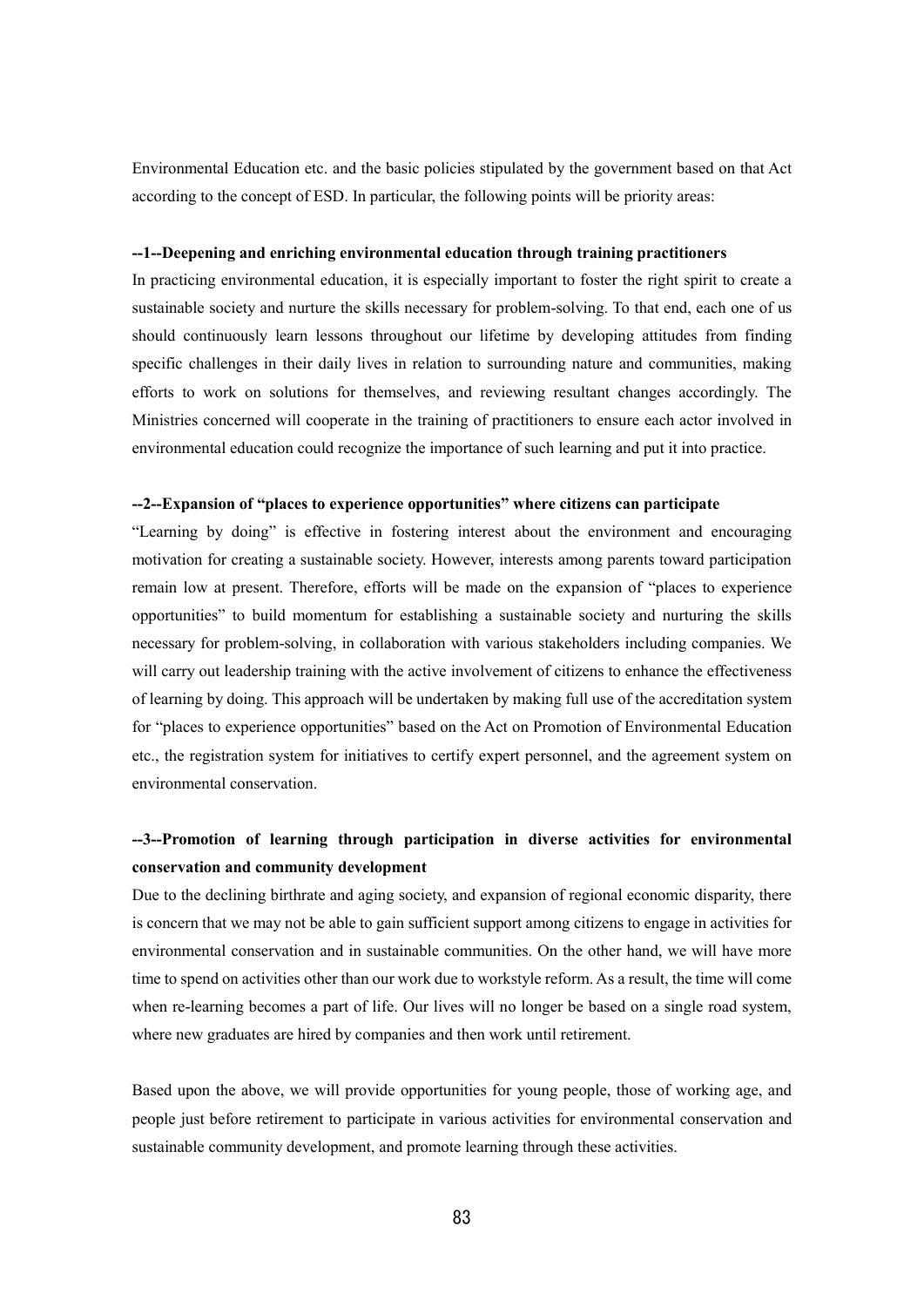### **--4--Support for business on environmental leadership development**

Efforts will be promoted to train environmental leaders inside and outside companies with a view to appropriately integrate environmental considerations into corporate management, and generate new corporate values. Such environmental leaders are expected to have the capacity to tackle environmental management and environmental conservation, thereby promoting greening economy and society.

### **(4) Improvement and provision of environmental information**

We will promote comprehensive and systematic utilization of public-private data in the environmental field based on "Declaration to be the World's Most Advanced IT Nation: Basic Plan for the Advancement of Public and Private Sector Data Utilization" (Cabinet decision on May 30, 2017) formulated based on the "Basic Act on the Advancement of Public and Private Sector Data Utilization" (Act No. 103 of 2016). We will promote steady improvement and utilization of statistical data for environmental policymaking to promote evidence-based policymaking (EBPM) based on the "Final Report of Statistical Reform Promotion Council" (approved by Statistical Reform Promotion Council in May 2017) and "Basic Plan on Public Statistics Improvement" (Cabinet decision on March 6, 2018). In particular, the following points will be prioritized.

### **--1--Improvement of environmental information to promote EBPM**

We will collect and maintain a wide range of statistical data on environment, economy and society held by international organizations, the national government, local governments and private companies to steadily promote EBPM in environmental administration. Meanwhile, statistical information for policymaking will also be steadily improved.

### **--2--Promotion of information provision in response to user needs**

We will strengthen efforts to promote open-data related to the environmental for mutual utilization of data held by the government, local governments and businesses, based on the "Basic Principles on Open Data" (approved by Strategic Headquarters for the Promotion of an Advanced Information and Telecommunications Network Society, Strategic Conference for the Advancement of Public and Private Sector Data Utilization in May 2017). In the meantime, we will advance the provision of information based on user needs to enhance and strengthen partnerships, promote citizens' participation in environmental policies, and encourage a shift to sustainable lifestyles. Information should be available in a user-friendly manner, accessible anywhere anytime through the use of IT with both reliability and accuracy ensured.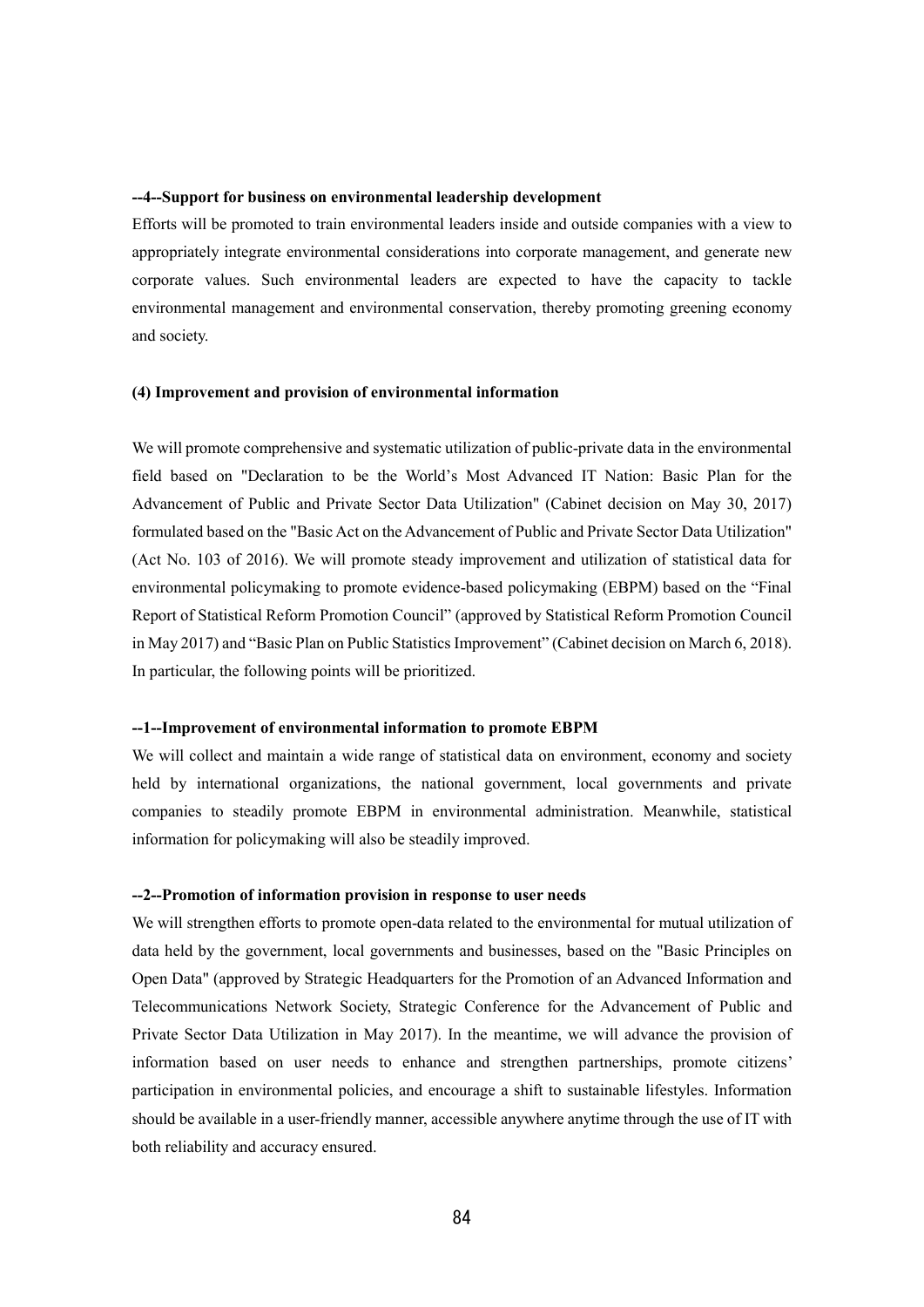# **6. Reconstruction after the Great East Japan Earthquake and responses to future large-scale disasters**

### **(1) Reconstruction after the Great East Japan Earthquake**

### **--1--Construction of Interim Storage Facility**(**ISF**)

Necessary measures will be carried out with regard to establishing **Interim Storage Facility** (where soil from decontamination operations in Fukushima is managed and stored safely until final disposal), and continuous transport of the contaminated soil to such facilities, as well as treatment of radioactive material contaminated waste, and reduction as well as recycling of removed soil. Projects to promote these measures will be taken promptly and appropriately by all Ministries concerned with close cooperation among various stakeholders particularly with local governments.

# **--2--Development of specified reconstruction and revitalization bases (Reconstruction Hubs) in the Areas where Returning is Difficult (ARD)**

We will promote integrated implementation of decontamination, dismantling, and infrastructure development at "Reconstruction Hubs" in the Areas where Returning is Difficult (ARD) along with the reconstruction and revitalization plan for approved and specified reconstruction and revitalization sites of each local government based on the "Act on Special Measures for the Reconstruction and Revitalization of Fukushima"(Act No. 25 of 2012 and revised in May 2017).

# **--3--Health management and response to health concerns of residents regarding radiation exposure through risk communication**

The following points were raised as "Direction of the Immediate Measures by the Ministry of the Environment" in February 2015 based on the "Interim report of experts' meeting for the health management of the public following TEPCO Fukushima Dai-ichi nuclear power plant accident" (December 2014): (1) Promotion of initial radiation dose assessment after the accident, (2) Monitoring of disease morbidity trends in Fukushima Prefecture and neighboring prefectures, (3) Improvement of Fukushima health management surveys "thyroid ultrasound examination", and 4) Continuation and improvement of risk communications. Moving forward, support measures will be carried out including radiation dose assessment, research on radiation health effects, support for Fukushima health management surveys, and consultations by radiation counselor support center.

### **--4--Reconstruction of disaster-hit areas through resource circulation**

Future-oriented reconstruction through resource circulation will be promoted by thermoelectric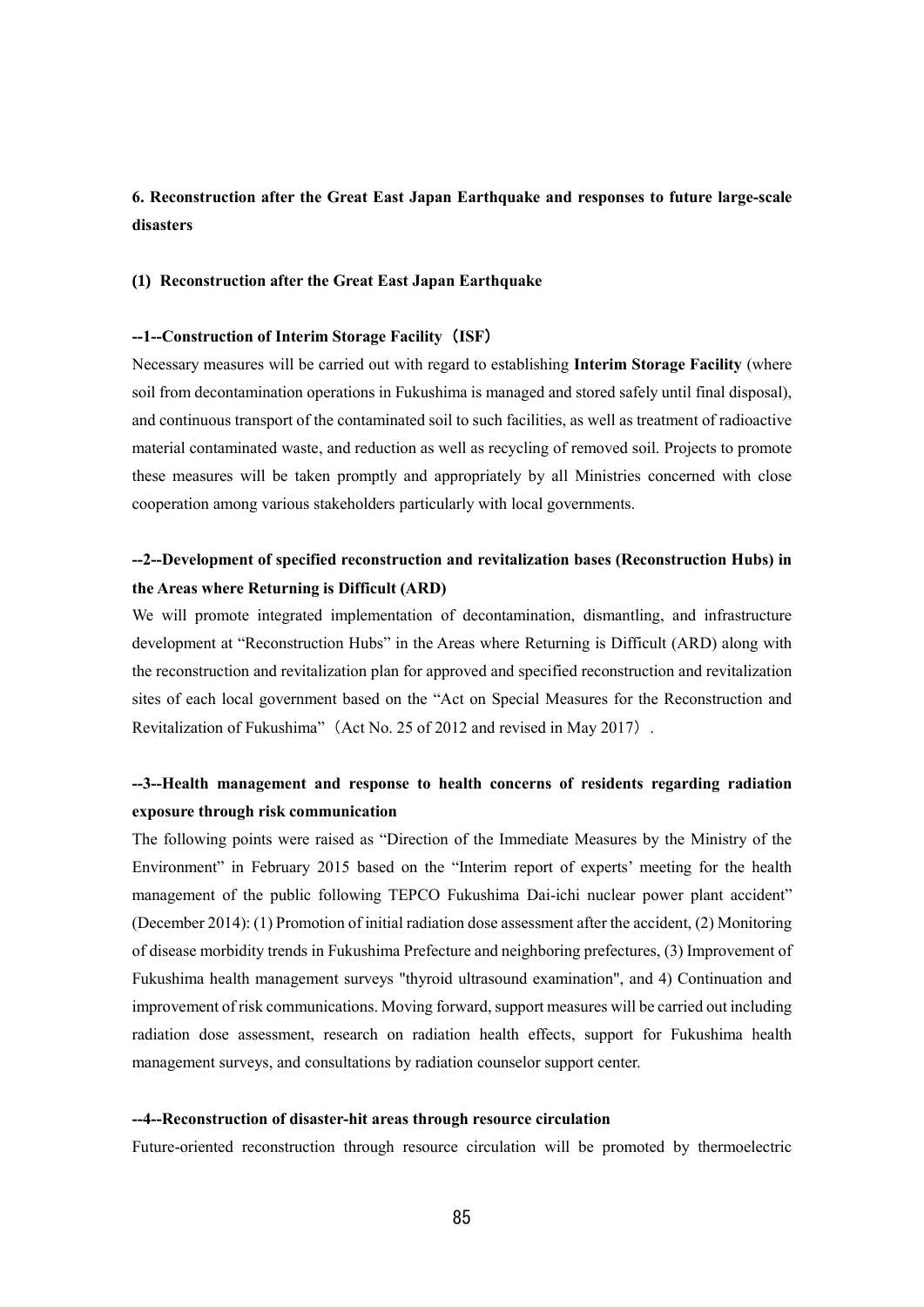utilization of waste disposal facilities and improvement of low carbon-type recycling. At the same time, measures focusing on the natural connections among forests, the countryside, rivers and the sea, and circulation of funds within the community will be promoted.

### **(2) Response to natural disasters**

## **--1--Disaster waste treatment**

Recently, large-scale disasters have taken place almost every year in Japan. Among major challenges are the treatment of garbage and human waste because waste treatment facilities are significantly damaged, and the treatment of large amounts of disaster waste. It is now predicted that the Nankai Trough earthquake and an earthquake centered directly under Tokyo are likely to occur in the near future. If the treatment of large amounts disaster waste is impeded, recovery and reconstruction will be delayed significantly. The other concern is the fact that a single municipality, the body responsible for waste management, cannot singlehandedly cope with disaster waste treatment at the time of such a large-scale disaster.

Based on the above, we aim to strengthen in non-disaster time a waste treatment system on a more multi-layered basis cutting across the local, regional and nation levels. When a disaster hits, appropriate and prompt treatment of disaster waste will be conducted mainly by local municipalities in cooperation with regional units concerned, and nationwide frameworks, depending on the scale of disaster.

### **--2--Environmental conservation measures in disaster-hit areas**

We will make every effort to widely disseminate the following information to prevent asbestos from scattering in the event of a disaster: gaining an understanding of asbestos use in building constructions in non-disaster time; warning neighbors; promoting emergency measures and environmental monitoring at the time of disaster.

In addition we will provide information on countermeasures against pests and odors associated with disaster waste as well as measures to cope with odor at temporary toilets at evacuation shelters. Experts will be dispatched on an as-needed basis to provide guidance and advice by pinpointing causes of odor, and ways and means to control these matters.

Furthermore, support will be made in cooperation with local governments such as promoting pet-care at evacuation shelters and developing a temporary care system for affected pets, based on the guidelines developed by the experience of past disasters such as the Great East Japan Earthquake and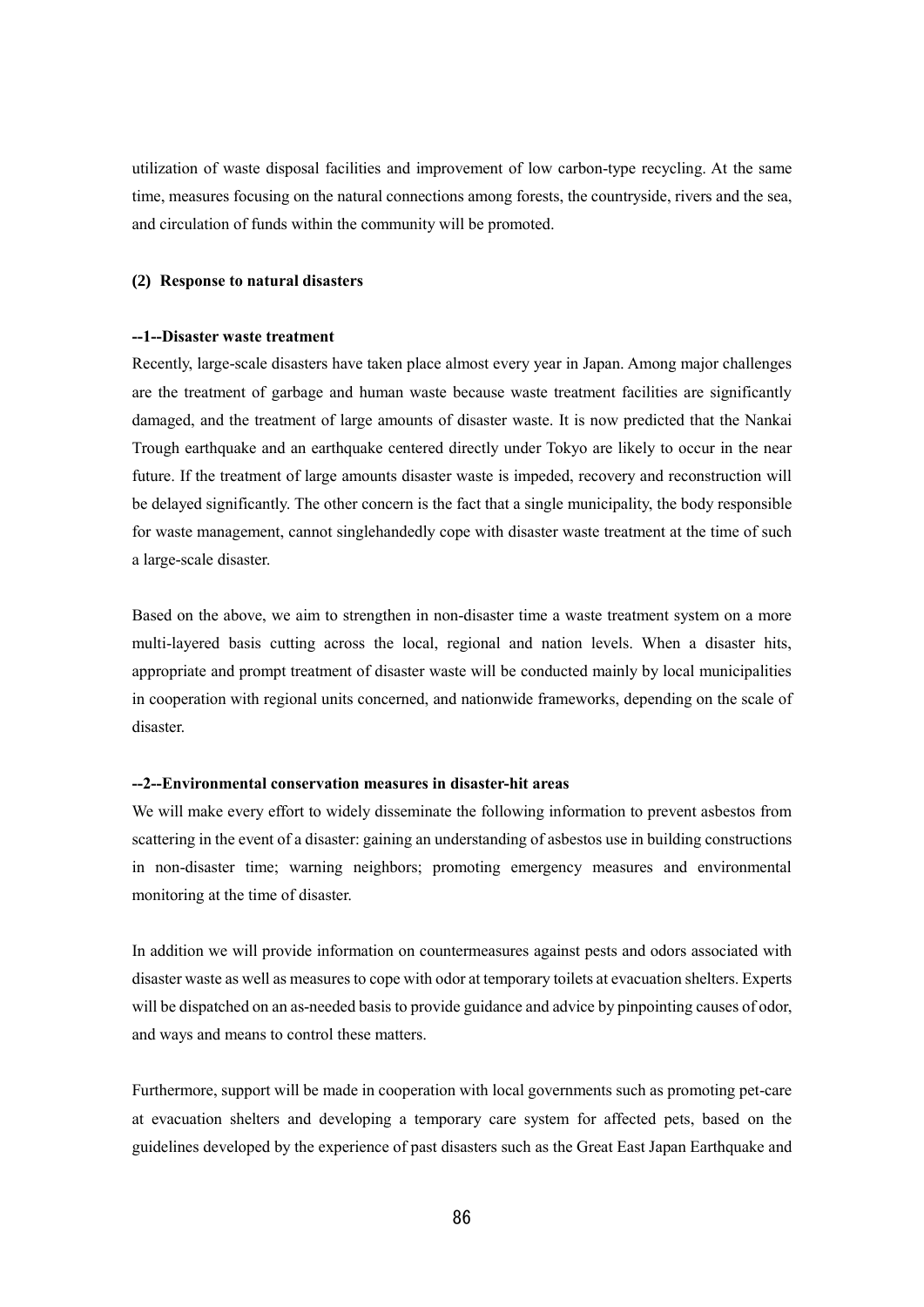the Kumamoto Earthquake.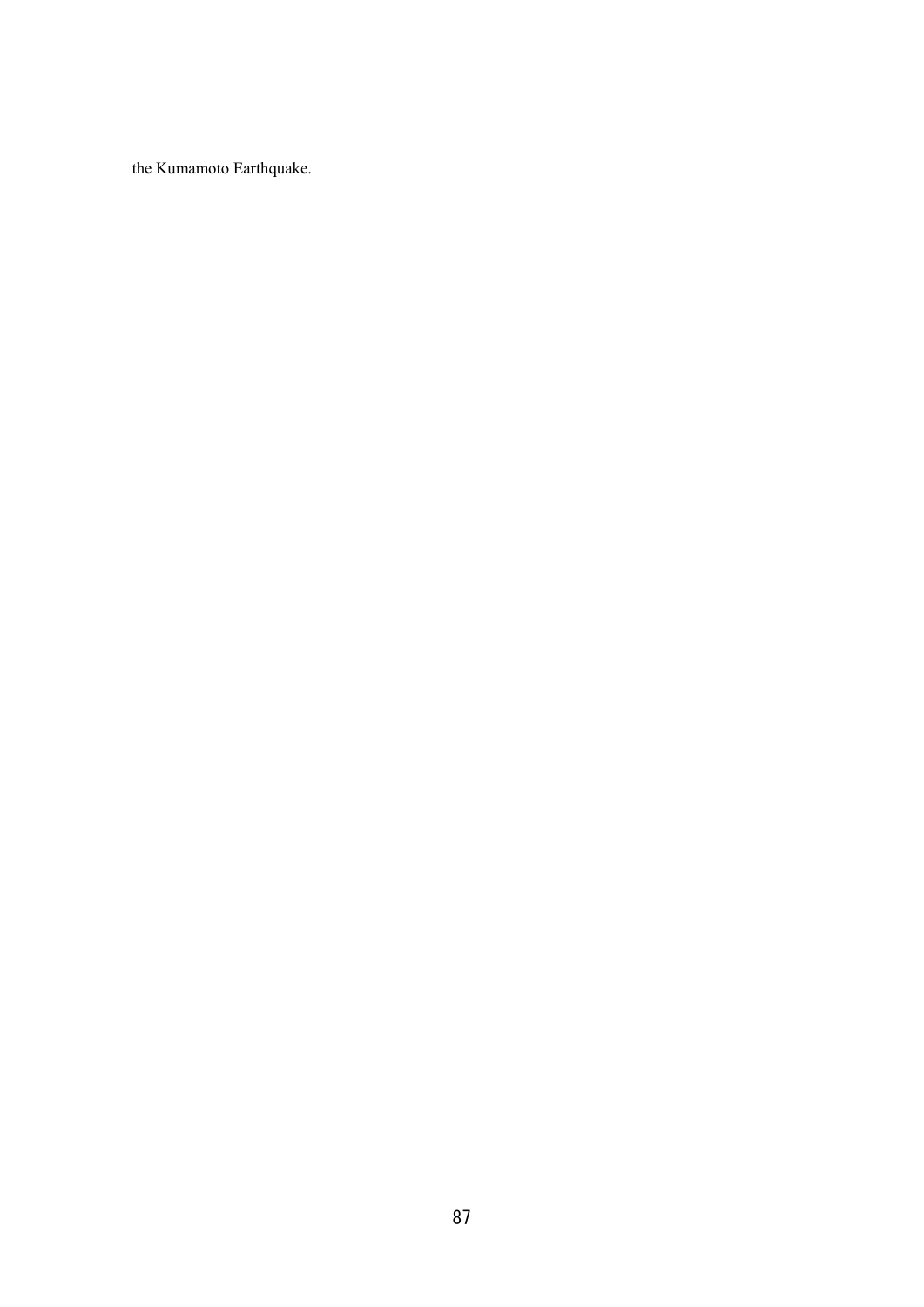# **Part 3 Effective implementation of the Basic Environment Plan**

### **1. Implementation of the Plan**

### **(1) Implementation of the Plan by government**

In order to effectively implement the Basic Environment Plan, it is first important to share information about the intended direction of II2ES set out by this Plan both inside and outside the government, and to take action to support cooperation between all entities concerned.

In addition to the Cabinet meeting, the government will deepen common understanding of this direction through related ministerial meetings and meetings between relevant ministries and agencies, and work closely with relevant organizations to implement measures on environmental conservation raised in the Basic Environment Plan in a comprehensive and systematic manner. We will work to obtain a shared recognition on the way forward to institutionalize II2ES, among all stakeholders including local governments, businesses, private organizations and citizens.

In order to implement various measures listed in the Basic Environment Plan, we will put in place the necessary systems, financial arrangements and others, while verifying how effective the measures will be. Based on the progress of the Plan and the state of the environment, the government will work appropriately by adding necessary improvements, and promoting comprehensive implementation of various projects under the cooperation of relevant organizations. The government will also work to take financial and other necessary measures to cover the costs for environmental conservation actions taken by local governments voluntarily and proactively according to local situations.

Based on the Basic Environment Plan, the relevant ministries and agencies will promote environmental considerations, according to basic policies regarding environmental considerations both for actions by ordinary economic entities such as use of goods and energy in offices, conferences and events, and for policy development such as drafting new institutions which could significantly impact the environment. To enhance initiatives of environmental considerations, we will proactively promote efforts to improve environmental management systems through reviewing the implementation of measures for environmental considerations, and strengthening mechanisms to reflect the results of such reviews in each relevant activity.

#### **(2) Implementation of Plans by non-government entities**

It is necessary for all entities to cooperate and collaborate closely to voluntarily and actively promote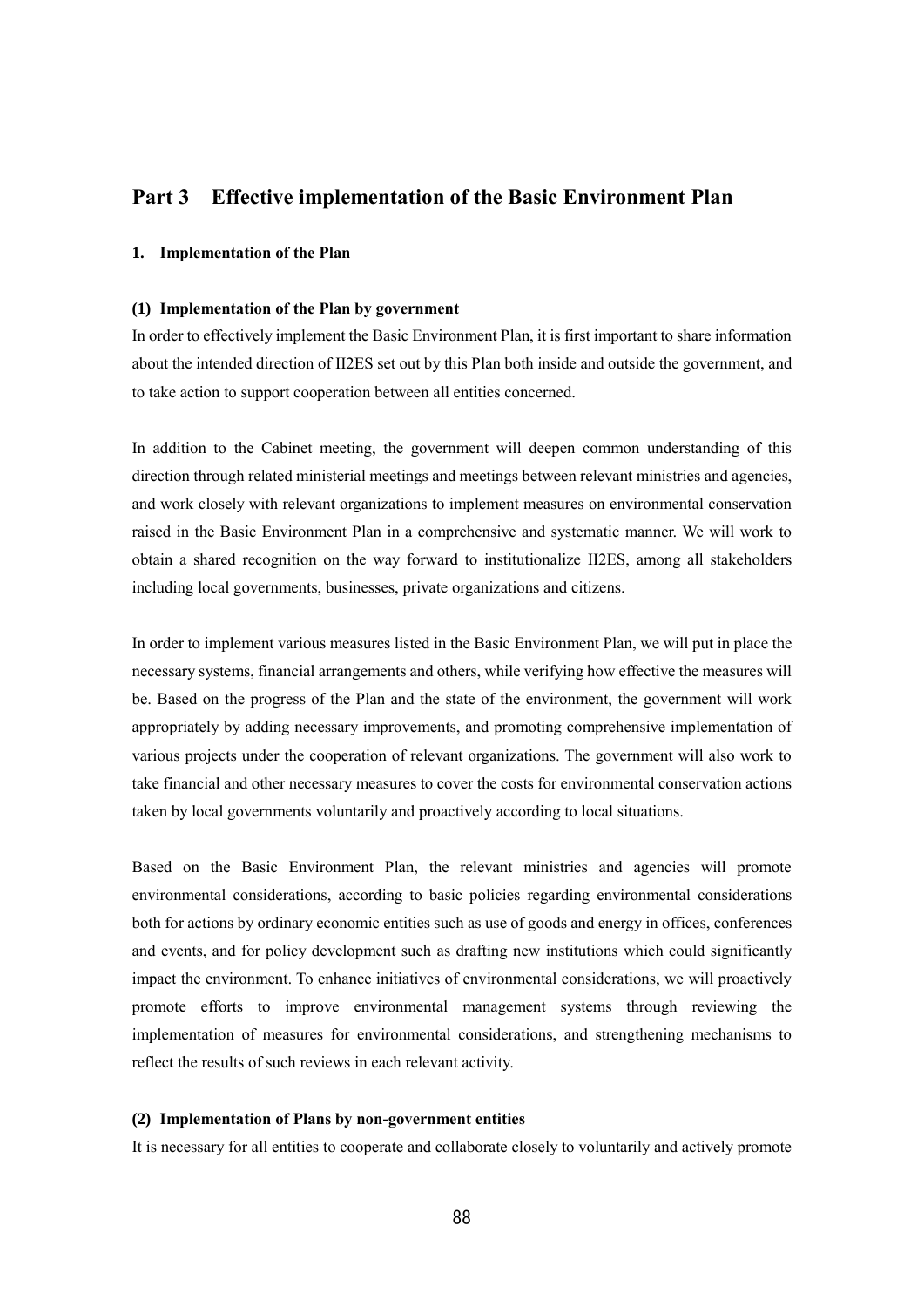various measures under a fair division of roles based on the Basic Environment Plan. Each entity is to make maximum efforts to incorporate environmental considerations into its own actions in line with the Plan's direction of II2ES. The procedural methods such as the environmental management system will be utilized to promote this challenge.

Along with the direction mentioned in the Plan, local governments are expected to proceed comprehensively and systematically with measures in line with the national government as well as with their own measures, by formulating a comprehensive environmental conservation plan in cooperation with the national government and in response to local natural and social conditions.

### **(3) Collaboration with various plans**

Socio-economic activities are becoming more closely linked with the environmental issues of today. As a result, policies in a wide range of areas are now related to environmental policy. In formulating plans that are considered to have an impact on the environment, the national government must consider environmental conservation in line with II2ES. The following policies are prioritized in consideration for environmental conservation.

In terms of environmental conservation, there should be clear coordination between the Basic Environment Plan and other national plans.

In addition, other national plans, exclusively aimed at conserving the environment should be formulated and promoted in accordance with the fundamental direction of the Basic Environment Plan.

For those plans that include components concerning environmental conservation, the part prescribing environmental matters shall be in line with the fundamental direction of the Basic Environment Plan. Therefore, both these plans and the Basic Environment Plan should be coordinated and mutually supportive. Particularly, for those plans for which specific laws and regulations require harmonization with the Basic Environment Plan, special care needs to be taken to ensure that they are in line with the fundamental direction of the this Plan.

#### **2. Review of the progress of the Plan**

### **(1) Implementation policy**

The Central Environment Council will review the progress of the measures based on the Basic Environment Plan, while listening to the opinions of citizens of various categories to ensure the steady implementation of the Basic Environment Plan. The Council will report to the government on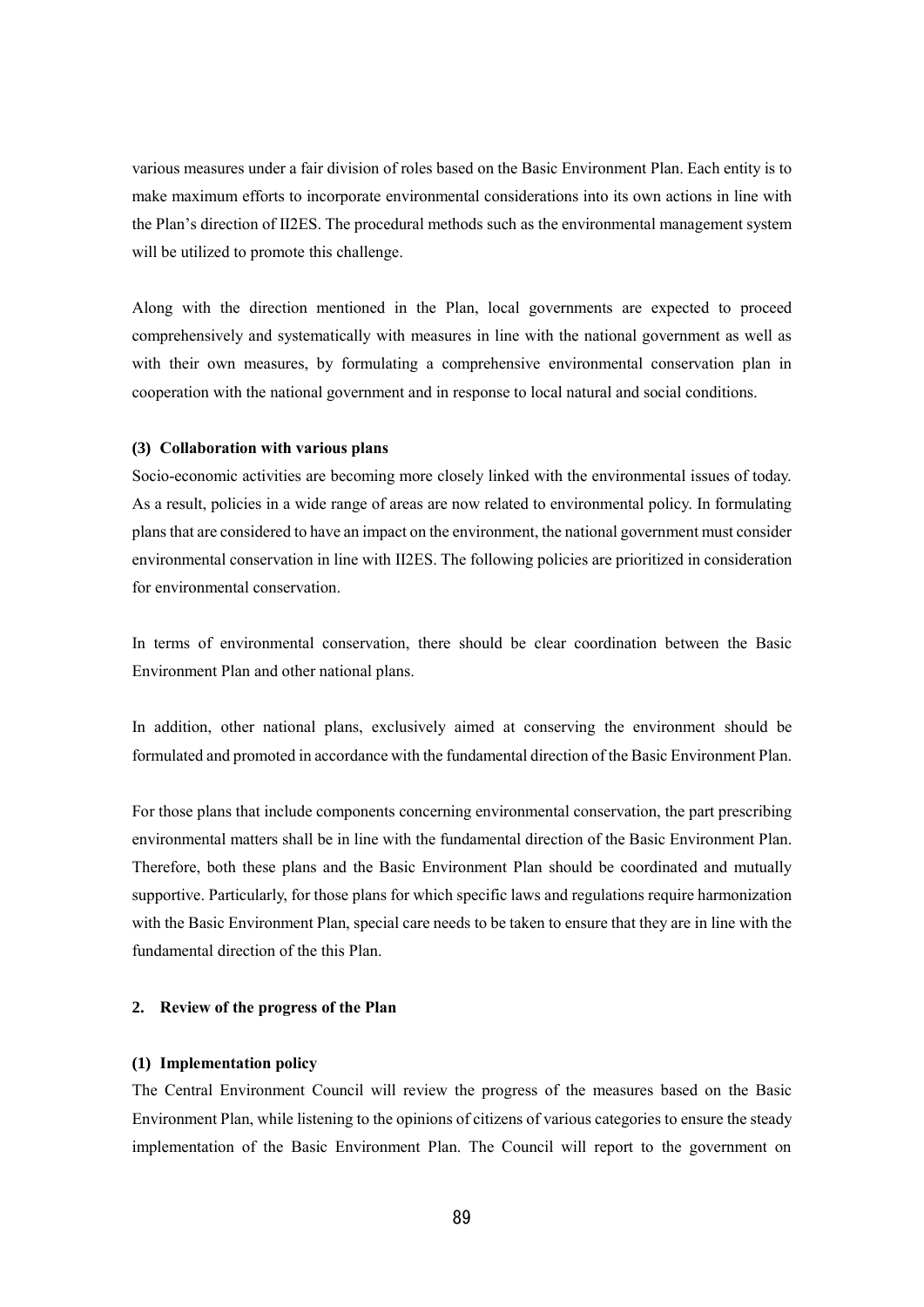subsequent policy directions as needed.

### **--1--Progress review of individual measures stipulated in the Plan**

The Council will review in FY2019 and FY2021 the progress of individual measures through interviews with related ministries on Part 2 Chapter 2 "Priority strategies", Chapter 3 "Environmental policies to support priority strategies" and Part 4 "System of environmental conservation measures". As for "1. Climate change measures", the latest review results of the Plan for Global Warming Countermeasures and the National Plan for Adaptation to the Impacts of Climate Change will be utilized as much as possible. Regarding "2. Establishment of sound material-Cycle society" and "3. Securing biodiversity and living in harmony with nature", the latest review results of the Fundamental Plan for Establishing a Sound Material-cycle Society and the National Biodiversity Strategy of Japan will be utilized as much as possible.

### **--2--Review of comprehensive progress of the Plan**

The Council will review the priority strategies in FY2020 and FY2022 by referring to the review results of individual measures implemented in the previous year respectively. The review will emphasize how much progress has been made on "Innovations across all perspectives including those concerning economic and social systems, lifestyles and technologies" and "Simultaneous solutions for socio-economic challenges through environmental policy". These two points are mentioned in Part 1 Chapter 2 as roles in future environmental policies. In addition, interviews will be conducted on good practices by public and private initiatives related to priority strategies. We will also review progress made on each of the measures as a part of environmental policies to support the priority strategies and the system of environmental conservation measures. Based on these results, a report will be compiled respectively on the comprehensive progress of the Basic Environment Plan.

### **--3--Utilization of indicators for understanding the progress**

The review will use a set of indicators that collectively show the environmental situation and the progress made on various initiatives concerned. This will clarify the overall trends regarding progress of the Plan and contribute to ensuring the effectiveness of the Plan. Quantitative indicators will be used as much as possible. However, in case it is difficult or inappropriate to quantify the indicators due to the nature of the measures concerned, qualitative evaluation is used as a basis and quantitative indicators will be applied supplementary.

The characteristics and limitations of these indicators should be taken into account. It is also important to strive to gain broad understanding of stakeholders. Reviews will be routinely carried out so that the indicators accurately reflect the direction of the Plan and appropriately match the state of